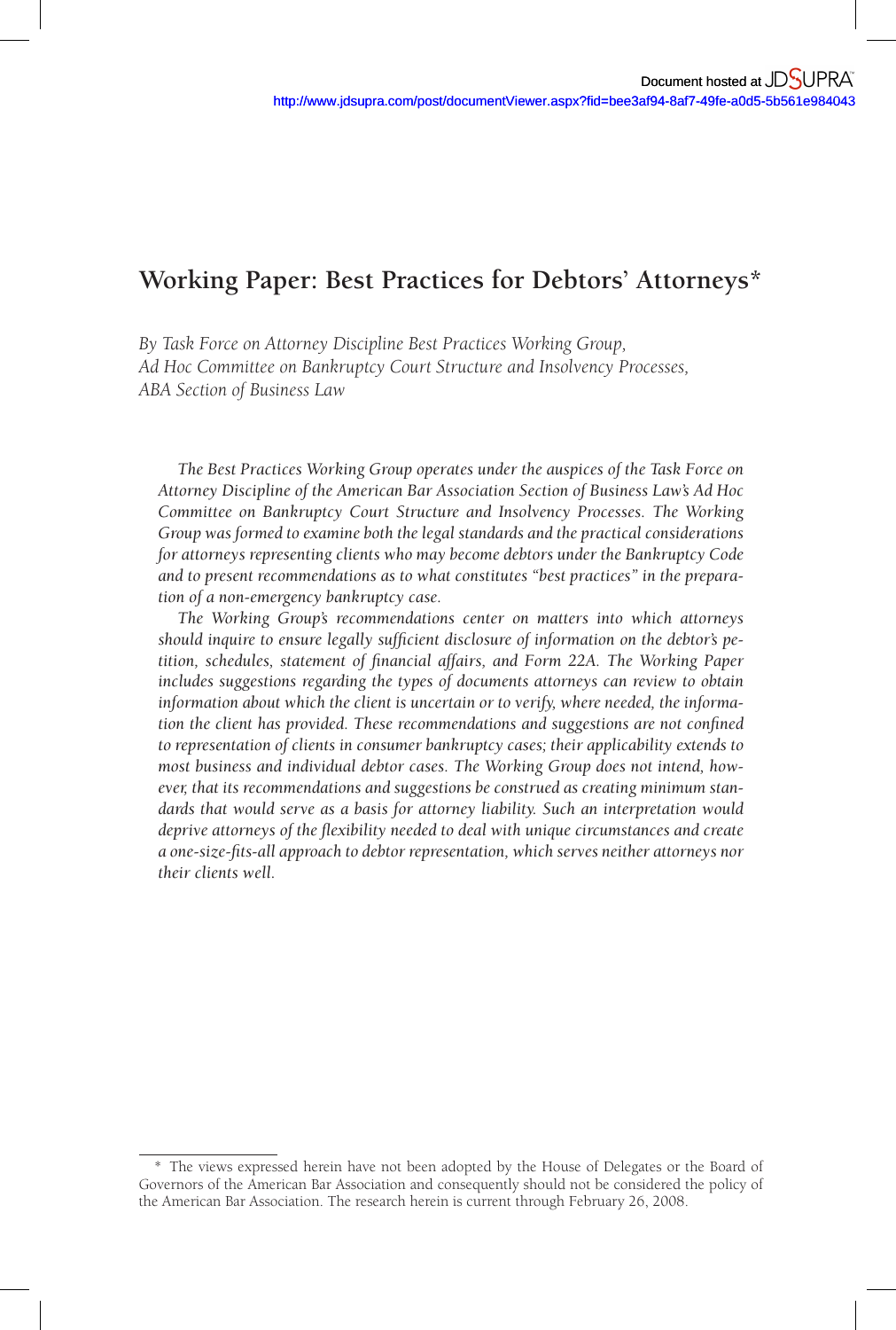# **BEST PRACTICES WORKING GROUP**

JAMES H. COSSITT, CHAIR Attorney & Counsellor at Law 40 Second Street East #202 Kalispell, MT 55901-6112

CATHERINE E. VANCE, REPORTER Development Specialists, Inc. 6375 Riverside Drive Suite 200 Dublin, OH 43017

DAVID ALLARD KAREN M. OAKES 2600 Buhl Building Qakes, P.C.

KATHERINE R. CATANESE JAN OSTROVSKY 2600 Buhl Building District of Alaska

**IMMY DAHU MARC S. STERN** King & Spalding, LLP Attorney at Law Suite 4000 Seattle, WA 98117 Houston, TX 77002

Allard & Fish, P.C. Law Office of Karen M. 535 Griswold Street 6502 S. Sixth Street Detroit, MI 48226 Klamath Falls, OR 97603

Allard & Fish, P.C. The C. Court Court Court Electronic Muscle Bankruptcy Court 535 Griswold Street 605 W. 4th Ave., Suite 138 Detroit, MI 48226 Anchorage, AK 99501

1100 Louisiana Street 1825 N.W. 65th Street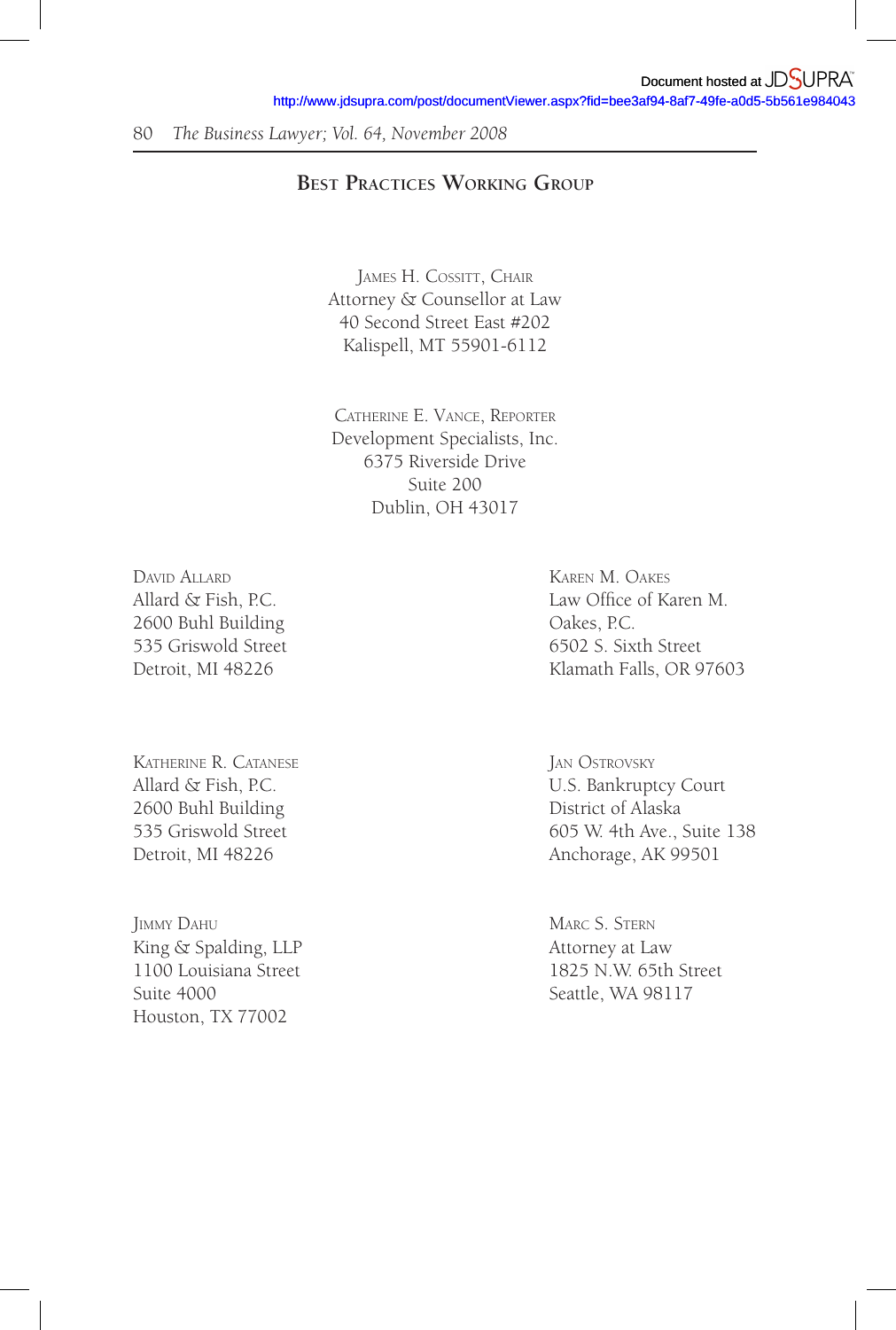http://www.jdsupra.com/post/documentViewer.aspx?fid=bee3af94-8af7-49fe-a0d5-5b561e984043

*Working Paper: Best Practices for Debtors' Attorneys* 81

# **TABLE OF CONTENTS**

| 1.1. Scope and Purpose of the Best Practices Working Paper82           |  |
|------------------------------------------------------------------------|--|
|                                                                        |  |
|                                                                        |  |
|                                                                        |  |
|                                                                        |  |
|                                                                        |  |
|                                                                        |  |
|                                                                        |  |
|                                                                        |  |
|                                                                        |  |
|                                                                        |  |
|                                                                        |  |
|                                                                        |  |
| 5. Schedule D: Creditors Holding Secured Claims; Schedule E: Creditors |  |
| Holding Unsecured Priority Claims; Schedule F: Creditors               |  |
|                                                                        |  |
| 5.1. General Comments and Inquiry Recommendations109                   |  |
|                                                                        |  |
|                                                                        |  |
|                                                                        |  |
| 6. Schedule G: Executory Contracts and Unexpired Leases112             |  |
|                                                                        |  |
| 8. Schedule I: Current Income of Individual Debtor(s);                 |  |
| Schedule J: Current Expenditures of Individual Debtor(s)113            |  |
|                                                                        |  |
| 8.2. Schedule I: Current Income of Individual Debtor(s)115             |  |
| 8.3. Schedule J: Current Expenditures of Individual Debtor(s) 117      |  |
|                                                                        |  |
| 10. Form 22A: Chapter 7 Statement of Current                           |  |
|                                                                        |  |
|                                                                        |  |
|                                                                        |  |
|                                                                        |  |
|                                                                        |  |
| 10.2.3. Exclusion for Certain Disabled Veterans 136                    |  |
| 10.3. Note on January 2008 Amendment to Form 22A136                    |  |
| 10.4. Form 22A: Chapter 7 Statement of Current                         |  |
| Monthly Income and Means-Test Calculation 137                          |  |
|                                                                        |  |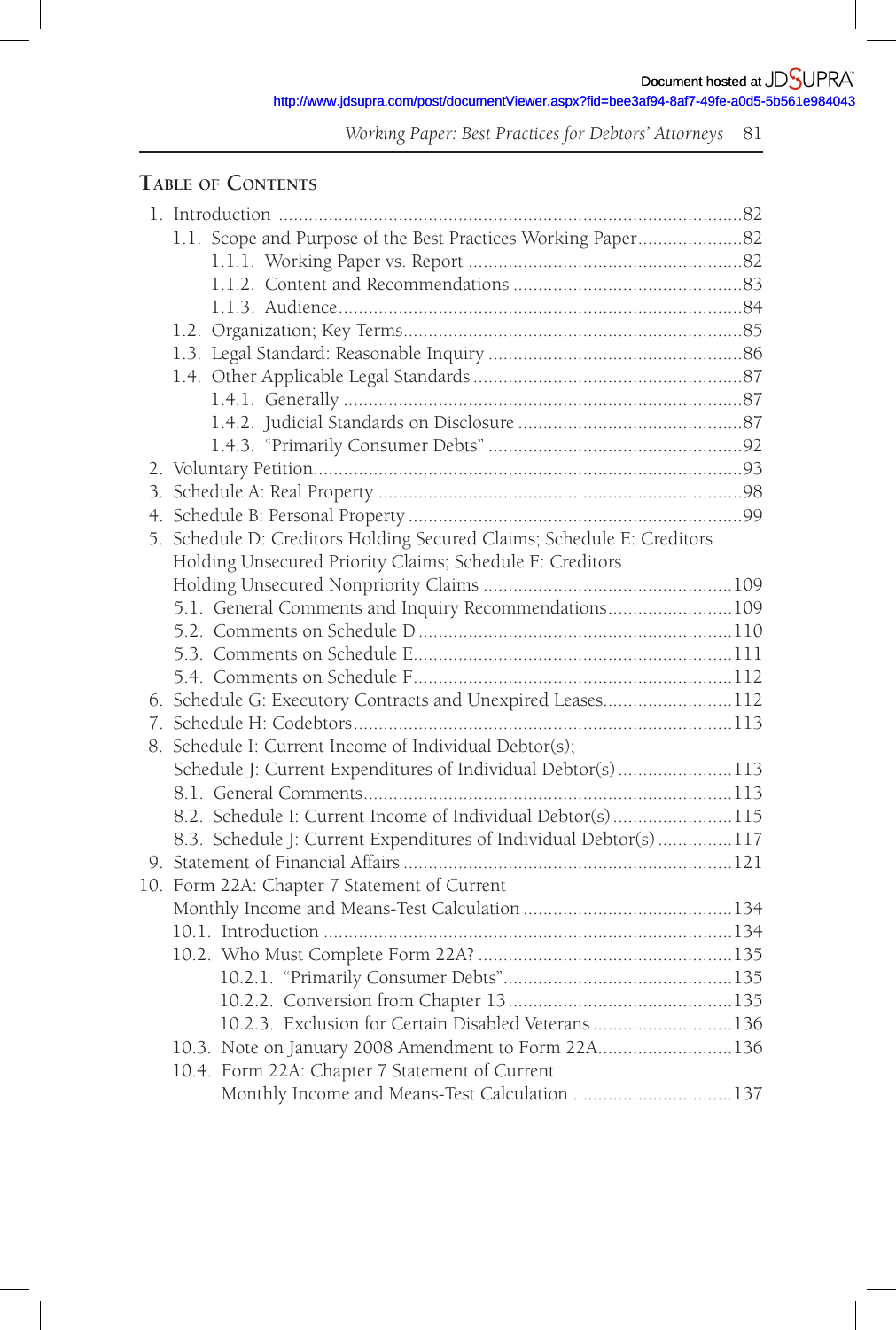# **SECTION 1**

#### **INTRODUCTION**

On September 20, 2005, the Task Force on Attorney Discipline, which operates under the authority of the American Bar Association Section of Business Law's Ad Hoc Committee on Bankruptcy Court Structure and Insolvency Processes, issued its Report on Attorney Liability Under Section 707(b)(4) of the Bankruptcy Abuse Prevention and Consumer Protection Act of 2005 (the "Report").<sup>1</sup> The Report provided general recommendations for the interpretation of key words and phrases in new subsections 707(b)(4)(C)<sup>2</sup> and (D),<sup>3</sup> which became law via the Bankruptcy Abuse Prevention and Consumer Protection Act of 2005 ("BAPCPA"),<sup>4</sup> including:

- "reasonable investigation"
- "inquiry"
- "knowledge"
- "incorrect."

This Working Paper on Best Practices for Debtors' Attorneys ("Working Paper") is a continuation of that initial effort. The Best Practices Working Group (the "Working Group") was formed to examine both the legal standards and practical considerations for attorneys representing clients who may become debtors under the Bankruptcy Code (the "Code")<sup>5</sup> and to present recommendations as to what constitutes "best practices" in the preparation of a bankruptcy case.

# 1.1. SCOPE AND PURPOSE OF THE BEST PRACTICES WORKING PAPER

#### **1.1.1. Working Paper vs. Report**

The Working Group considered at length whether this effort should culminate in a working paper or report. The distinction is an important one. In general

(II) is warranted by existing law or a good faith argument for the extension, modification, or reversal of existing law and does not constitute an abuse under paragraph (1).

<sup>1.</sup> TASK FORCE ON ATTORNEY DISCIPLINE, AD HOC COMM. ON BANKR. COURT STRUCTURE & INSOLVENCY PRO-CESSES, ATTORNEY LIABILITY UNDER SECTION 707(B)(4) OF THE BANKRUPTCY ABUSE PREVENTION AND CONSUMER PROTECTION ACT OF 2005, 61 BUS. LAW. 697 (2006) [hereinafter "Report"].

<sup>2.</sup> Section 707(b)(4)(C) provides:

The signature of an attorney on a petition, pleading, or written motion shall constitute a certification that the attorney has—

<sup>(</sup>i) performed a reasonable investigation into the circumstances that gave rise to the petition, pleading, or written motion; and

<sup>(</sup>ii) determined that the petition, pleading, or written motion—

<sup>(</sup>I) is well grounded in fact; and

<sup>11</sup> U.S.C. § 707(b)(4)(C) (2006).

<sup>3.</sup> Section 707(b)(4)(D) provides: "The signature of an attorney on the petition shall constitute a certification that the attorney has no knowledge after an inquiry that the information in the schedules filed with such petition is incorrect."  $11$  U.S.C. § 707(b)(4)(D) (2006).

<sup>4.</sup> Pub. L. No. 109-8, 119 Stat. 23 (codified at 11 U.S.C. §§ 101-1532 (2006)).

<sup>5.</sup> Unless otherwise noted, all sections cited herein refer to the Bankruptcy Code, 11 U.S.C. §§ 101–1532 (2006).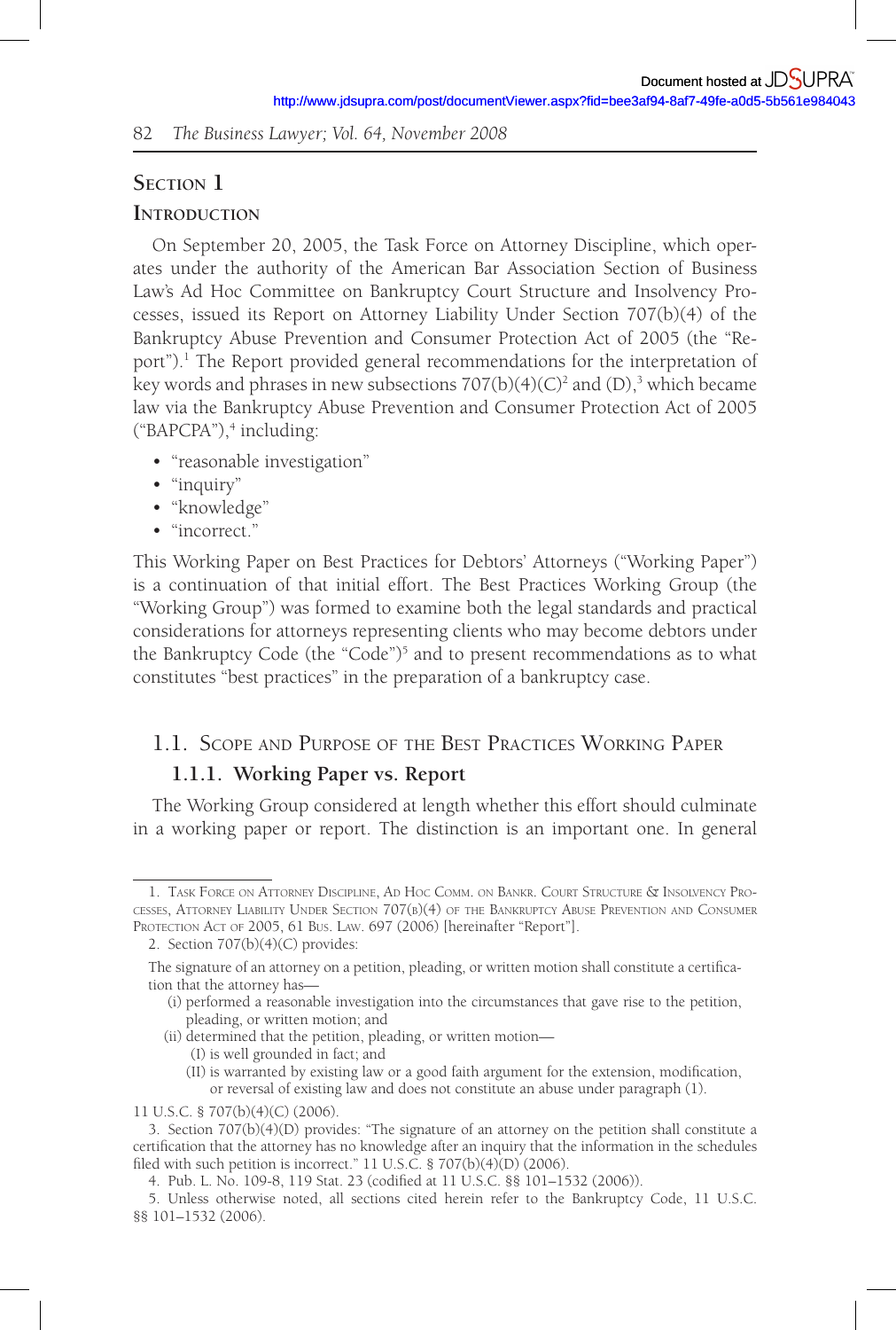terms, a report is intended to be authoritative, while a working paper is intended to create a basis for further discussion and debate.

The Working Group decided that a working paper was the better approach for two key reasons. The first reason concerns consequences that could result in producing a report. As an authoritative text, a report could create a one-size-fitsall approach to debtor representation, which serves neither attorneys nor their clients well. Attorneys must have the flexibility needed to deal with the unique circumstances that their clients present.

The Working Group was also cognizant that a report could inadvertently create minimum standards that would serve as a basis for attorney liability. As discussed below,<sup>6</sup> Rule 9011 is a critical governing authority and the Working Group sought to avoid designating specific inquiries or document review as required in order to meet the Rule 9011 standards.<sup>7</sup>

The second reason for choosing to craft a working paper rather than a report is to serve the very purpose intended: to create a basis for discussion among debtors' attorneys. Even within the small community of the Working Group, issues arose that generated robust disagreement; as a consequence, some of the recommendations included in the Working Paper are the result of compromise. The Working Group prefers to expand the discussion and is confident that the debtors' bar will agree with this paper's goals of maintaining high standards among seasoned practitioners and assisting attorneys new to bankruptcy practice in preparing a highquality work product. These goals serve not just clients, but also the standards of professionalism expected of attorneys. 8

Because the case law related to the topics discussed in this Working Paper is evolving, especially with regard to the means test and the changes encompassed in BAPCPA, the citations provided herein should always be updated and shepardized before they are used to support a legal position. Additionally, this Working Paper does not cite every case on any particular legal issue, but rather provides some of the significant cases decided on the legal topics discussed.

# **1.1.2. Content and Recommendations**

The scope of the Working Paper is narrow. The Working Paper examines only the various forms that are required to be filed by bankruptcy debtors, specifically:

- The Petition<sup>9</sup>
- Schedules A, B, and D through  $I^{10}$

 <sup>6.</sup> *See infra* Section 1.3.

 <sup>7.</sup> Rule 9011 of the Federal Rules of Bankruptcy Procedure is the counterpart to Rule 11 of the Federal Rules of Civil Procedure and provides, among other things, that an attorney's signature on a paper presented to the court represents that the attorney conducted a reasonable inquiry into the facts and law supporting the paper.

 <sup>8.</sup> It should go without saying that nothing in this Working Paper is intended to supplant authorities governing attorney conduct, such as state ethics rules.

 <sup>9.</sup> For the purposes of the Working Paper, the Working Group used the petition and schedules revised in April 2007.

<sup>10.</sup> The Working Group chose not to include a discussion of Schedule C in the Working Paper. Although there are exceptions, a good deal of Schedule C preparation turns on state law, and there are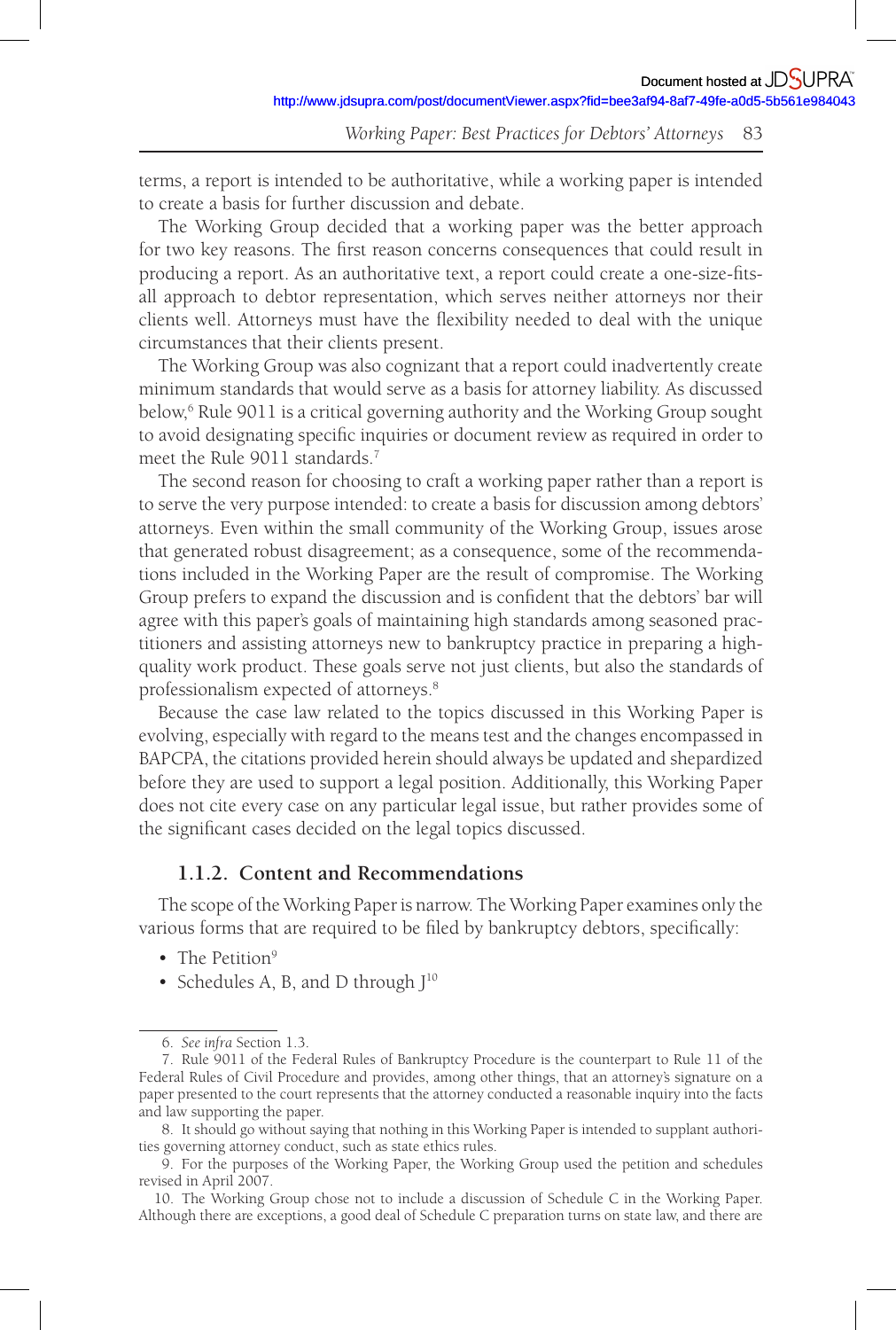- The Statement of Financial Affairs ("SoFA")
- Form  $22A$ <sup>11</sup>

The Working Group's goal is to make recommendations regarding matters into which attorneys should inquire to ensure legally sufficient disclosure of information in the filing of a non-emergency bankruptcy case.<sup>12</sup> The Working Group also makes suggestions regarding the types of documents attorneys can review to obtain information for disclosures about which the client is uncertain or to verify, where needed, the information the client has provided.

Excluded from the Working Paper is advice on attorneys' representation of their debtor clients. The information clients provide can raise any number of issues that require an attorney's skill and expertise to resolve. Such issues and their resolution are well beyond the scope of this Working Paper, although some "practice pointers" are provided along the way.

## **1.1.3. Audience**

This Working Paper is broader in reach than was the Report which had as its focus specific statutory provisions affecting attorneys representing clients with primarily consumer debts in chapter 7 cases. The Report, therefore, did not apply to a host of other debtors' attorneys, including those representing business entities, chapter 13 debtors, or individuals whose debts are not primarily consumer debts.

12. Although the Working Paper does not address emergency filings, the Working Group concurs with the following as a recommendation of what, at a minimum, attorneys should do in such cases:

1) conduct as much of the normal client interview as possible; 2) make reasonable attempts to contact the attorney for the party that is taking action against the debtor; 3) check the electronic case dockets for prior bankruptcy filings by the debtor; 4) if possible, obtain a credit report on the client; and 5) obtain a prompt prebankruptcy credit counseling briefing for the client or otherwise comply with section 109(h).

*See* HENRY J. SOMMERS, BEST PRACTICES FOR CONSUMER BANKRUPTCY CASES (INCLUDING COMMENTARY) 2 (FEB . 8, 2006), *available at* http://www.amercol.org/images/BPC%20Update%20and%20Consumer%20Practices %20Subcommittee%20Report%20with%20Commentary%20and%20Questionnaire%20.PDF.

significant differences among the states in the types and amounts of property that may be exempted. The Working Group does note that proper inquiry as described in this Working Paper with respect to Schedules A and B is a precursor to declaring exemptions. The legal standard for disclosure discussed in Section 1.4.2, however, may not apply to exemptions, as some courts require greater specificity when exempting property than when disclosing it. *See In re* Park, 246 B.R. 837, 842 (Bankr. E.D. Tex. 2000) (discussing the requirement of full disclosure in bankruptcy schedules and noting that "[t]he required degree of specificity increases when itemizing property that is claimed as exempt under section 522"); *In re* Mohring, 142 B.R. 389, 394–95 (Bankr. E.D. Cal. 1992) (same), *aff'd*, 153 B.R. 601 (9th Cir. B.A.P. 1993) (unpublished table decision), *aff'd*, 24 F.3d 247 (9th Cir. 2004) (unpublished table decision).

<sup>11.</sup> The Working Group chose not to include discussion of Forms 22B and 22C in the Working Paper for a variety of reasons. The 22B form is the simplest of the means-testing forms and is used for debtors filing for chapter 11, requiring only the calculation of the debtor's current monthly income ("CMI"), as defined in section  $101(10A)$ , and the debtor's signature of the verification. Consequently, a detailed analysis of the form would be of limited usefulness. The 22C form is very similar to the 22A form in that it also requires determination of the debtor's CMI, but the form is used to determine the debtor's commitment period and projected disposable income in a chapter 13 bankruptcy.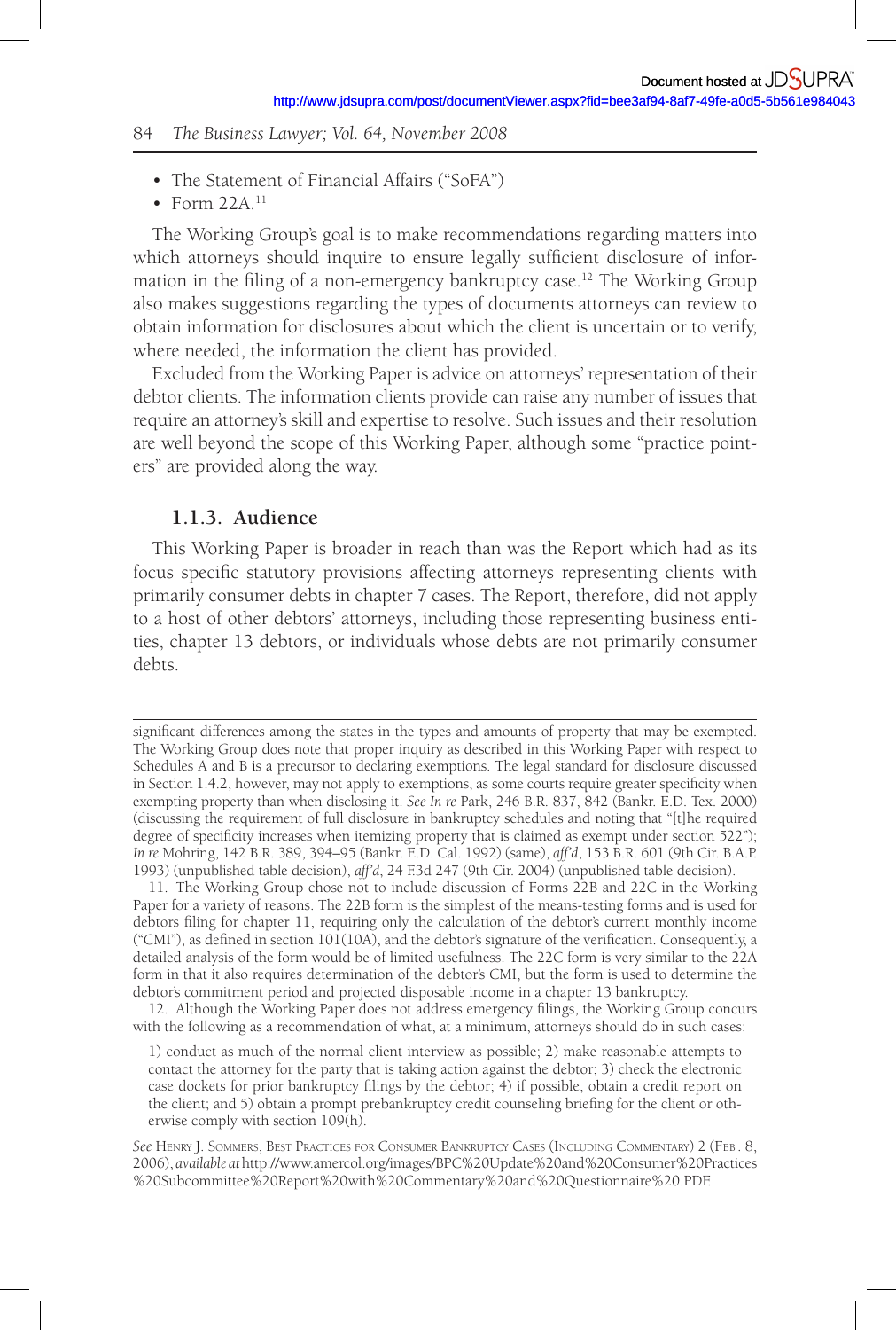The Working Group attempts to reach this larger universe of debtors' attorneys, with two caveats. First, in some areas, most notably the discussion of Form 22A,<sup>13</sup> the discussion does tend to have an emphasis on consumer cases. This is merely a reflection of the fact that consumer filings are the most common among bankruptcy cases. Second, the Working Group recognizes the unique character of chapter 11 bankruptcies of large corporations where, for example, schedules are typically filed well after the petition date, if at all. As such, this Working Paper is likely of limited utility to attorneys who represent large business entities.

# 1.2. ORGANIZATION; KEY TERMS

For each item of information discussed in this Working Paper, there are two tiers, an "Initial Inquiry and /or Document Review" and a "Further Inquiry." The relevance of the "further inquiry" is dependent upon the client's responses to the initial inquiry or other considerations, such as where a particular disclosure expressly states that specificity is required.

- **Initial Inquiry and /or Document Review.** In this phase, the attorney must be reasonably confident that the client understands the scope and nature of the question asked and has provided a thoughtful, accurate answer. In many cases this level of investigation is achieved through discussion with the client. In other cases, the client's written responses to a checklist may suffice. For example, no discussion would likely be necessary if the client is an urban wage earner and simply answers "no" when asked about crops or farming equipment. On the other hand, the attorney may determine that, for a particular client or for specific matters in the preparation of a client's case, document review should be a part of the initial inquiry.
- **Further Inquiry.** A further inquiry is triggered when, in the attorney's professional judgment, the information provided by the client is insufficient, incomplete, or in need of verification. Further inquiry is usually accomplished by reference to source documents, public records, or experts, such as appraisers. A further inquiry may also be triggered where a particular disclosure or jurisdiction requires more than the usual detail.

The Working Group has also provided "comments" and "practice pointers" on various subjects. These are intended to give fuller explanation to points made in this Working Paper and to give debtors' attorneys some practical considerations to keep in mind when preparing documents for clients.

<sup>13.</sup> Form 22A must be prepared only by individuals in chapter 7 whose debts are "primarily consumer debts." The phrase "primarily consumer debts" is discussed in Section 1.4.3.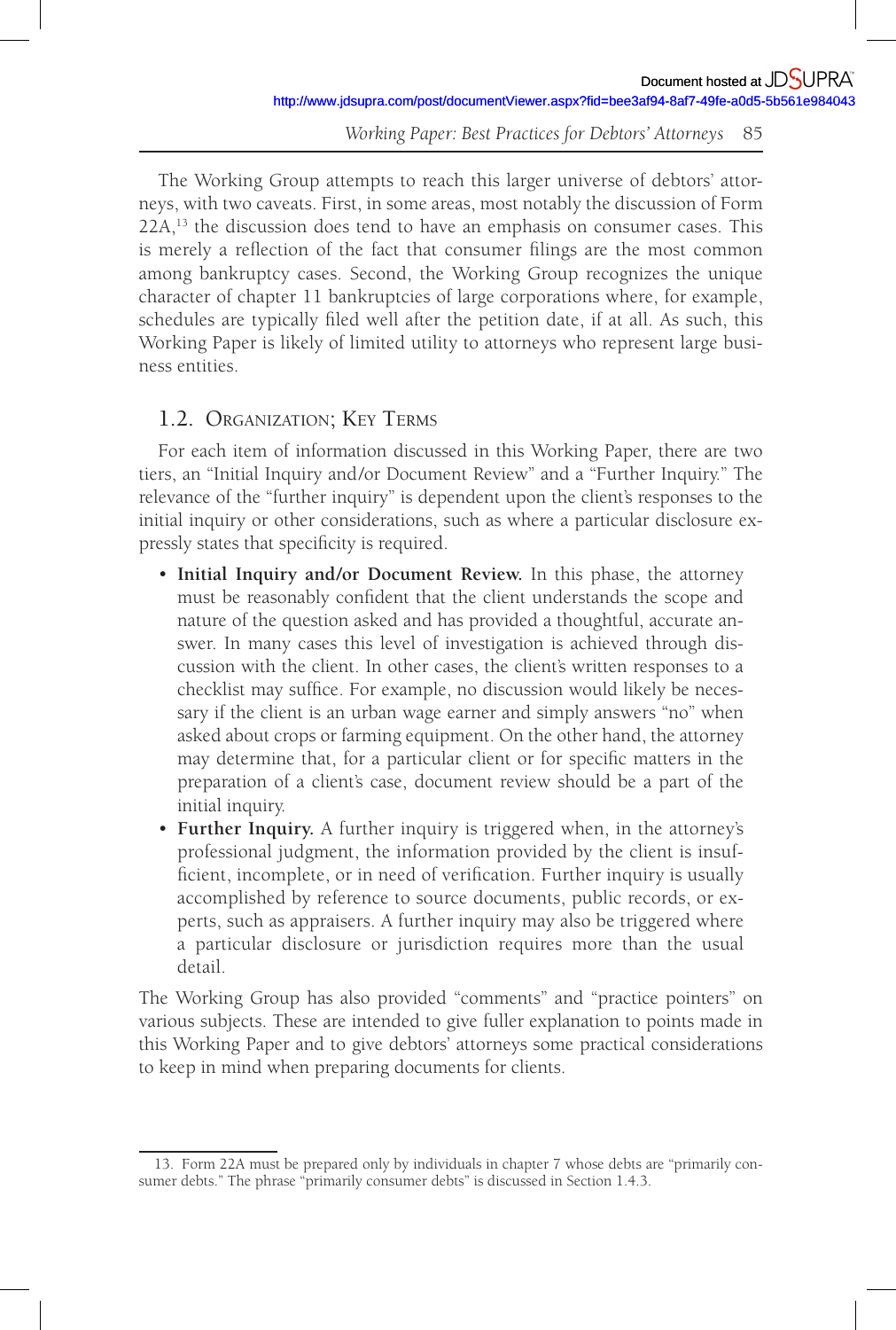## 1.3. LEGAL STANDARD: REASONABLE INQUIRY

The legal standard that underlies the Working Paper is Rule 9011 of the Federal Rules of Bankruptcy Procedure (the "Rule" or "Rule 9011") and the case law interpreting and applying it. Rule 9011 provides, in relevant part:

(b) Representations to the court. By presenting to the court (whether by signing, filing, submitting, or later advocating) a petition, pleading, written motion, or other paper, an attorney or unrepresented party is certifying that to the best of the person's knowledge, information, and belief, formed after an inquiry reasonable under the circumstances,—

(1) it is not being presented for any improper purpose, such as to harass or to cause unnecessary delay or needless increase in the cost of litigation;

(2) the claims, defenses, and other legal contentions therein are warranted by existing law or by a nonfrivolous argument for the extension, modification, or reversal of existing law or the establishment of new law;

(3) the allegations and other factual contentions have evidentiary support or, if specifically so identified, are likely to have evidentiary support after a reasonable opportunity for further investigation or discovery; and

(4) the denials of factual contentions are warranted on the evidence or, if specifi cally so identified, are reasonably based on a lack of information or belief.<sup>14</sup>

The Working Group anticipates that the Working Paper will be read in light of the recommendations set forth in the Report regarding application of Rule 9011. This means that consumer debtors' attorneys, to whom section  $707(b)(4)$ 's "reasonable investigation" and "inquiry" requirements apply, should be able to look to, and be governed by, the Rule and its judicial application. 15

More specifically, as in the Report, the Working Group accepts the following general articulation of an attorney's reasonable pre-filing inquiry:

The duty of reasonable inquiry imposed upon an attorney by Rule 11 and by virtue of the attorney's status as an officer of the court owing a duty to the integrity of the system requires that the attorney (1) explain the requirement of full, complete, accurate, and honest disclosure of all information required of a debtor; (2) ask probing and pertinent questions designed to elicit full, complete, accurate, and honest disclosure of all information required of a debtor; (3) check the debtor's responses in the petition and Schedules to assure they are internally and externally consistent; (4) demand of the debtor full, complete, accurate, and honest disclosure of all information required before the attorney signs and files the petition; and (5) seek relief from the court in the event that the attorney learns that he or she may have been misled by a debtor. 16

<sup>14.</sup> FED. R. BANKR. P. 9011.

<sup>15.</sup> The Report specifically recommended that "reasonable investigation" and "inquiry" be governed by Rule 9011 case law. *See* Report, *supra* note 1, at 703, 710.

<sup>16.</sup> Report, *supra* note 1, at 704 (citing *In re* Robinson, 198 B.R. 1017, 1024 (Bankr. N.D. Ga. 1996); *In re* Armwood, 175 B.R. 779, 789 (Bankr. N.D. Ga. 1994); *In re* Matthews, 154 B.R. 673, 680 (Bankr. W.D. Tex. 1993)). *See also In re* Thomas, 337 B.R. 879, 892 (Bankr. S.D. Tex. 2006), *aff'd*, 223 F. App'x 310 (5th Cir. 2007); *In re* Huerta, 137 B.R. 356, 379 n.8 (Bankr. C.D. Cal. 1992).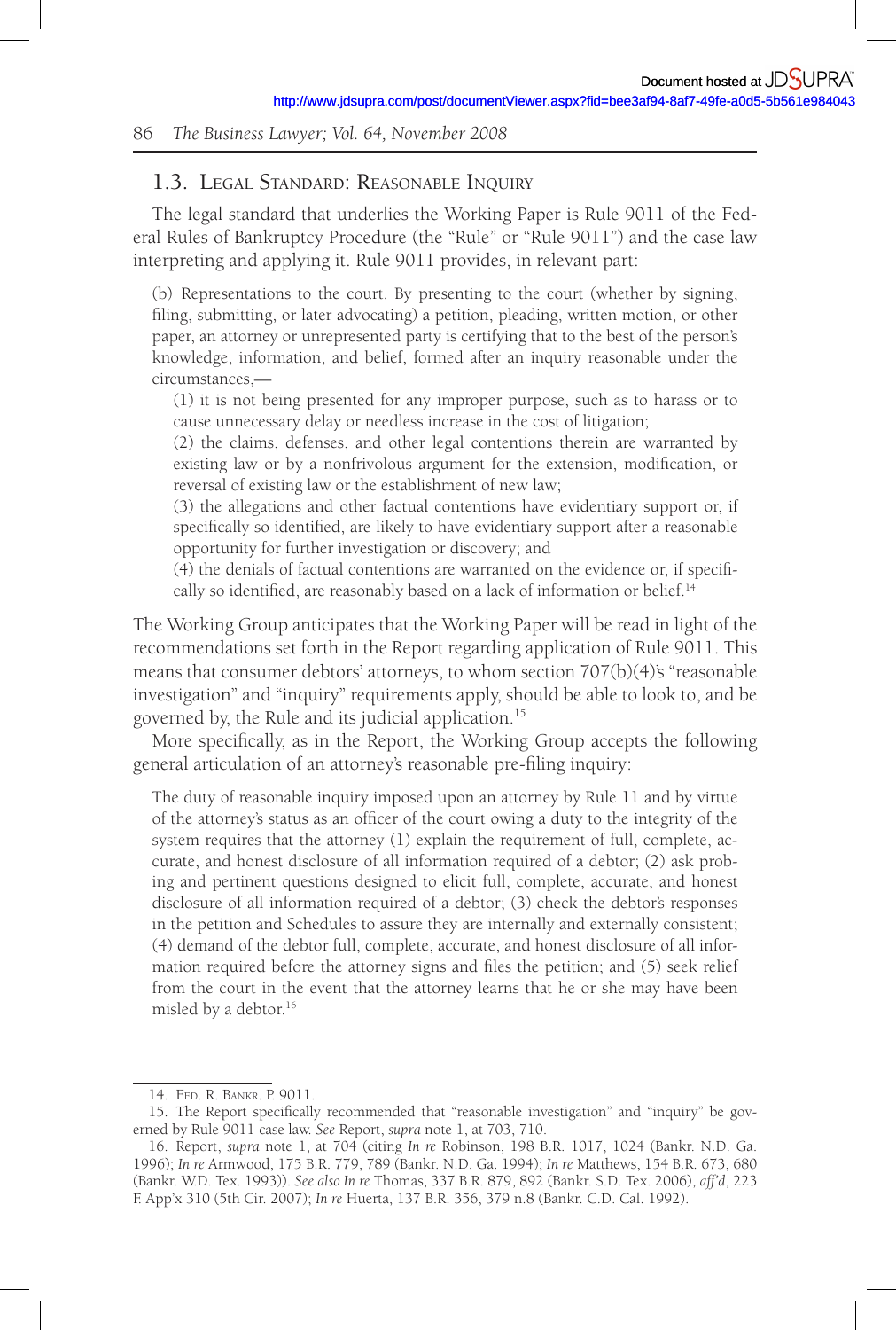In addition, the Working Paper incorporates the other recommendations of the Task Force Report. These recommendations include the following:

Attorneys should be able to rely on case law that allows time constraints to be taken into account.

The reasonableness of the attorney's inquiry should not be analyzed with the benefit of hindsight; rather, the analysis should, as under Rule 9011, focus on the attorney's inquiry at the time that the inquiry was made.

Attorneys should verify information supplied by the debtor if such verification may be accomplished with a reasonable expenditure of time and expense and, in the attorney's professional judgment, the information provided by the client is inconsistent or contains other indications of inaccuracy.

Attorneys should be able to rely upon documents prepared by third parties in the scope of their employment, including tax returns, credit and title reports, child support enforcement agency statements, or information from the debtor's pre-petition credit counseling agency.<sup>17</sup>

Although the Report was addressed to attorneys representing consumer debtors in chapter 7 cases, its recommendations were premised on Rule 9011 jurisprudence. Accordingly, the Working Group expects that the recommendations will apply to all debtors' attorneys, irrespective of the chapter under which the bankruptcy case proceeds or the character of the client's debt.

## 1.4. OTHER APPLICABLE LEGAL STANDARDS

## **1.4.1. Generally**

Discrete discussions within this Working Paper rely to varying degrees on case law on point or, in some cases, jurisdictional splits. Citations to authority are provided within those discussions.

# **1.4.2. Judicial Standards on Disclosure**

There are any number of cases describing generally a debtor's duty of disclosure in the bankruptcy schedules, SoFA, and other required bankruptcy forms.<sup>18</sup> Courts have stated generally that debtors must make full disclosure and complete their forms fully, accurately, and honestly.<sup>19</sup> This duty of disclosure is the tradeoff for the discharge of indebtedness the debtor receives. 20

The courts are less clear about the degree of specificity required of the debtor in completing the petition, SoFA, and other filing documents.<sup>21</sup> Obviously, it is

<sup>17.</sup> Report*, supra* note 1, at 710.

<sup>18.</sup> *See, e.g., In re* Colvin, 288 B.R. 477, 479–81 (Bankr. E.D. Mich. 2003) (citing cases).

<sup>19.</sup> *See, e.g., id*. at 480.

<sup>20.</sup> *See, e.g., id*. at 481.

<sup>21.</sup> *See, e.g.*, Kuehn v. Cadle Co., Inc., No. 5:04-cv-432-Oc-10GRJ, 2007 WL 809656, at \*4, 2007 U.S. Dist. LEXIS 18387 (M.D. Fla. Mar. 15, 2007) (noting it was "unable to find any legal authority which explains the level of detail a debtor must include when listing assets on bankruptcy schedules").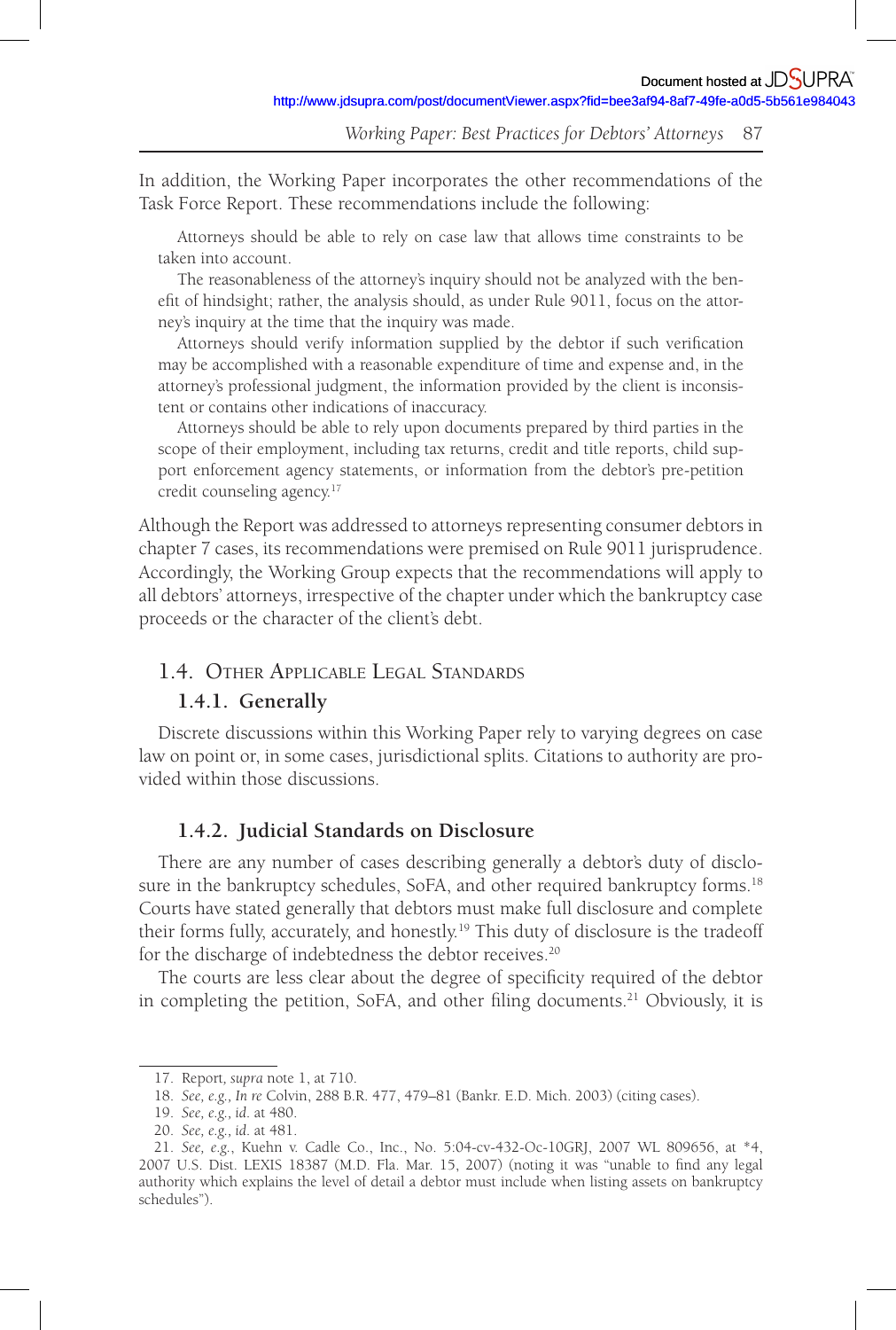inappropriate for a debtor to conceal assets or information, to play "fast and loose," or to be generally indifferent to the importance of full disclosure.<sup>22</sup> At the same time, courts tend not to punish debtors for imperfection or for failing to investigate exhaustively and document fully the details relating to every asset, liability, and financial transaction.<sup>23</sup>

The Working Group believes that notice should be the guiding principle underlying the debtor's duty of complete and accurate disclosure. In other words, disclosure should be sufficient to put the trustee and creditors on notice of the possible existence of assets available for distribution and actions that may be taken against the debtor.

There are a variety of reasons underlying our belief that notice is the appropriate standard. Foremost among them is the trustee's affirmative duty to investigate the financial affairs of the debtor.<sup>24</sup> Requiring the debtor and the debtor's attorney to undertake a comprehensive and detailed pre-filing investigation would render this duty superfluous, especially in light of the debtor's post-petition obligation to cooperate with the trustee.<sup>25</sup>

The Advisory Committee Notes to the schedules likewise assume a notice standard to aid the trustee in fulfilling its duty of investigation. As one court explained:

The 1991 Advisory Committee Notes to the Form 6 Schedules (Schedules A–J) explain that "the schedules require a complete listing of assets and liabilities *but leave many of the details to investigation by the trustee*." Indeed, the schedules were intended to be summaries that could serve as a quick and easy list of relevant information. The Notes state that Schedule C, for example, was simplified in 1991 by "elimina[ting the] duplication of information provided" on other schedules. Similarly, a former requirement in Schedule C that the debtor state the present use of property was "eliminated as best left to inquiry by the trustee." The requirements for listing personal property in Schedule B also reflect the basic purpose of the schedules. The Notes state that this schedule requires that debtors declare whether they have "any property in each category on the schedule." They add that the trustee "can request copies of any documents concerning the debtor's property necessary to the administration of the estate." The Advisory Committee Notes elaborate that "Section  $521(3)^{26}$  of the Code requires the debtor to cooperate with the trustee, who can *administer the estate more effectively by requesting* any documents from the debtor *rather than relying on descriptions in the schedules* which *may prove to be inaccurate*."<sup>27</sup>

<sup>22.</sup> Hamo v. Wilson (*In re* Hamo), 233 B.R. 718, 725 (6th Cir. B.A.P. 1999) (noting that purpose of the Code is to ensure that "those who seek the shelter of the bankruptcy code do not play fast and loose with their assets or with the reality of their affairs").

<sup>23.</sup> *See, e.g., In re* Price, 211 B.R. 170, 172 (Bankr. M.D. Pa. 1997) (noting "literal compliance with the Official Schedules is the exception rather than the rule").

<sup>24.</sup> *See* 11 U.S.C. § 704(a)(4) (2006).

<sup>25.</sup> *See id*. § 521(a)(3).

<sup>26.</sup> Section 521(3) is now, pursuant to a BAPCPA amendment, section 521(a)(3).

<sup>27.</sup> White v. Mitchell (*In re* Hardee), No. 96-1968, 1998 WL 766699, at \*4, 1998 U.S. App. LEXIS 26859 (4th Cir. Oct. 20, 1998) (citations omitted) (alteration in original).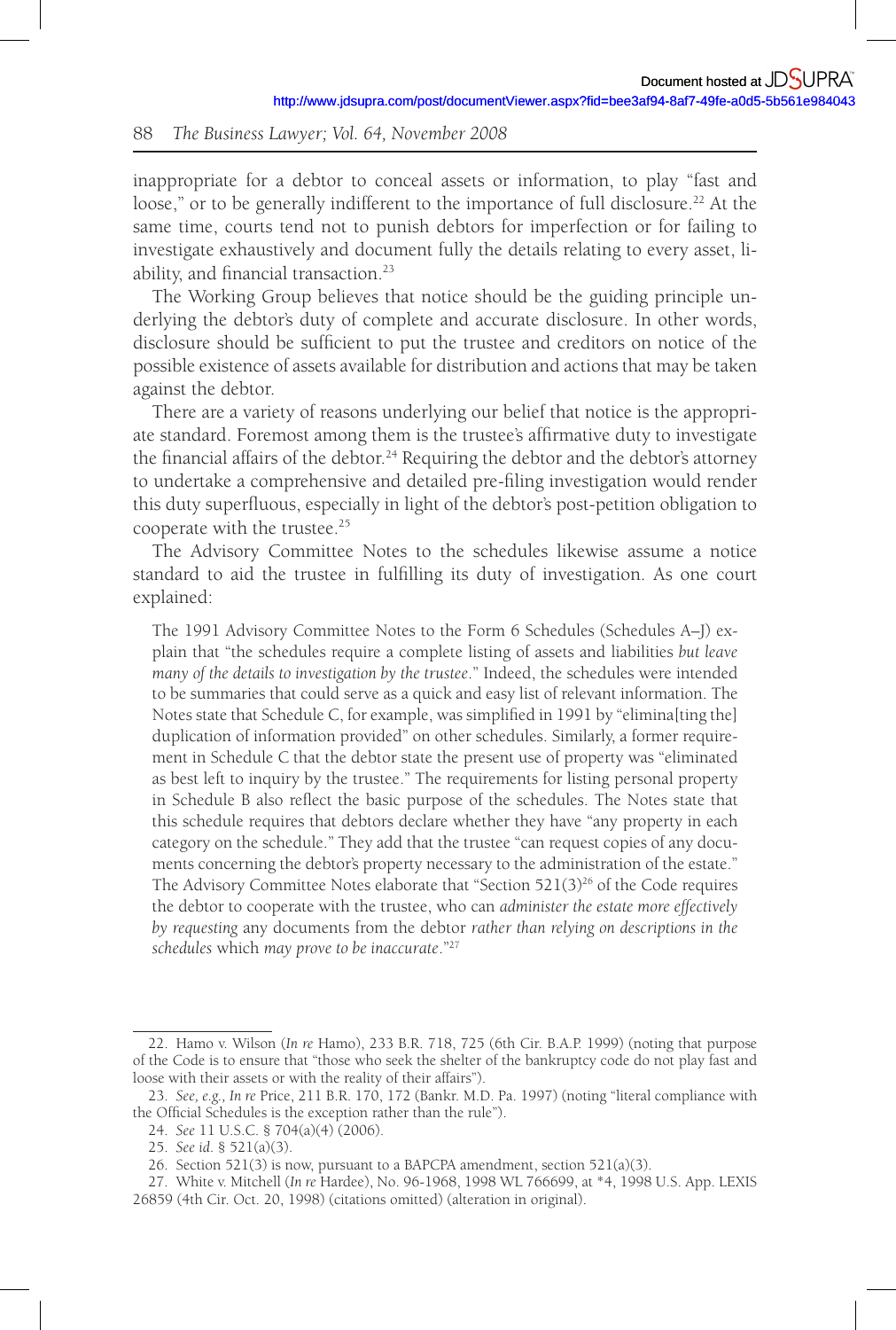Relevant case law is in agreement.<sup>28</sup> In *Cusano v. Klein*,<sup>29</sup> for example, Cusano was involved in litigation a few years after he exited his chapter 11 bankruptcy. One of the issues in that lawsuit was Cusano's claim for unpaid royalties for songs written for the rock band KISS. In his bankruptcy, Cusano scheduled "songrights in . . . Songs written while in the band known as 'KISS' " and listed their value as "unknown."<sup>30</sup> The district court dismissed the claim on the basis that Cusano lacked standing because of his alleged failure to schedule in his bankruptcy his copyrights and entitlement to royalties for the songs he composed pre-petition. 31

On appeal, the court determined that the "question of ownership turns on the validity and effect of Cusano's listing of his 'songrights' as an asset in his bankruptcy schedules."<sup>32</sup> The court found that Cusano did, in fact, own the assets because the disclosure Cusano made "was not so defective that it would forestall a proper investigation of the asset."<sup>33</sup> The court stated:

The "songrights" asset as described by Cusano can reasonably be interpreted to mean copyrights and rights to royalty payments for songs written for the band KISS prepetition. . . . Although it would have been more helpful for Cusano to break down the description further so that it named songs, albums, and dates of and parties to royalty and copyright agreements, the additional detail would not have revealed anything that was otherwise concealed by the description as it was, which provided inquiry notice to affected parties to seek further detail if they required it. 34

Cusano did not prevail, however, regarding his claim for pre-petition royalties and other damages that had accrued ahead of his bankruptcy filing.<sup>35</sup> These, the

<sup>28.</sup> Although informative, decisions in section 727 actions to deny the debtor's discharge are, in some respects, of limited utility. On the one hand, that section is generally construed strictly against the objecting party because of the harshness of the remedy and bankruptcy's "fresh start" policy. *See, e.g.*, Yash Raj Films (USA), Inc. v. Akhtar (*In re* Akhtar), 368 B.R. 120, 127 (Bankr. E.D.N.Y. 2007) (indicating that "[t]his rule of construction gives effect to the bankruptcy goal of providing honest debtors with a 'new opportunity in life and a clear field for future effort, unhampered by the pressure and discouragement of preexisting debt'" (quoting Cazenovia Coll. v. Renshaw (In re Renshaw), 222 F.3d 82, 86 (2d Cir. 2000))). On the other hand, when successful, section 727 actions often involve egregious disclosure failures and other misconduct on the part of debtors. Thus, the section 727 cases do not fully address situations where a debtor (and the debtor's attorney) may face sanctions for inadequate disclosure that would be insufficient to deny the debtor's discharge. *Compare* Jensen v. Groff (In *re* Groff ), 216 B.R. 883, 887 (Bankr. M.D. Fla. 1998) (denying discharge where, among other things, debtor failed to disclose \$50,000 tax refund received), *with In re* Colvin, 288 B.R. 477, 483–84 (Bankr. E.D. Mich. 2003) (holding where debtors failed to disclose \$10,000 income tax refund, their only asset, appropriate remedy was to deny debtors' claim of exemption in that refund).

<sup>29. 264</sup> F.3d 936, 942 (9th Cir. 2001).

<sup>30.</sup> *Id*. (omission in original).

<sup>31.</sup> *Id*. at 943.

<sup>32.</sup> *Id*. at 945.

<sup>33.</sup> *Id*. at 946.

<sup>34.</sup> *Id*. at 946 – 47. *See also* Cristol v. Blum (*In re* Blum), 41 B.R. 816, 819 (Bankr. S.D. Fla. 1984) (holding that debtor's failure to properly value two automobiles was not ground for denial of discharge because the assets were properly disclosed to the trustee who could perform an appraisal of the vehicles); *In re* Price, 211 B.R. 170, 172 (Bankr. M.D. Pa. 1997) (noting that although the debtor is required to file accurate schedules, substantial compliance is enough).

<sup>35.</sup> *Cusano*, 264 F.3d at 947– 49.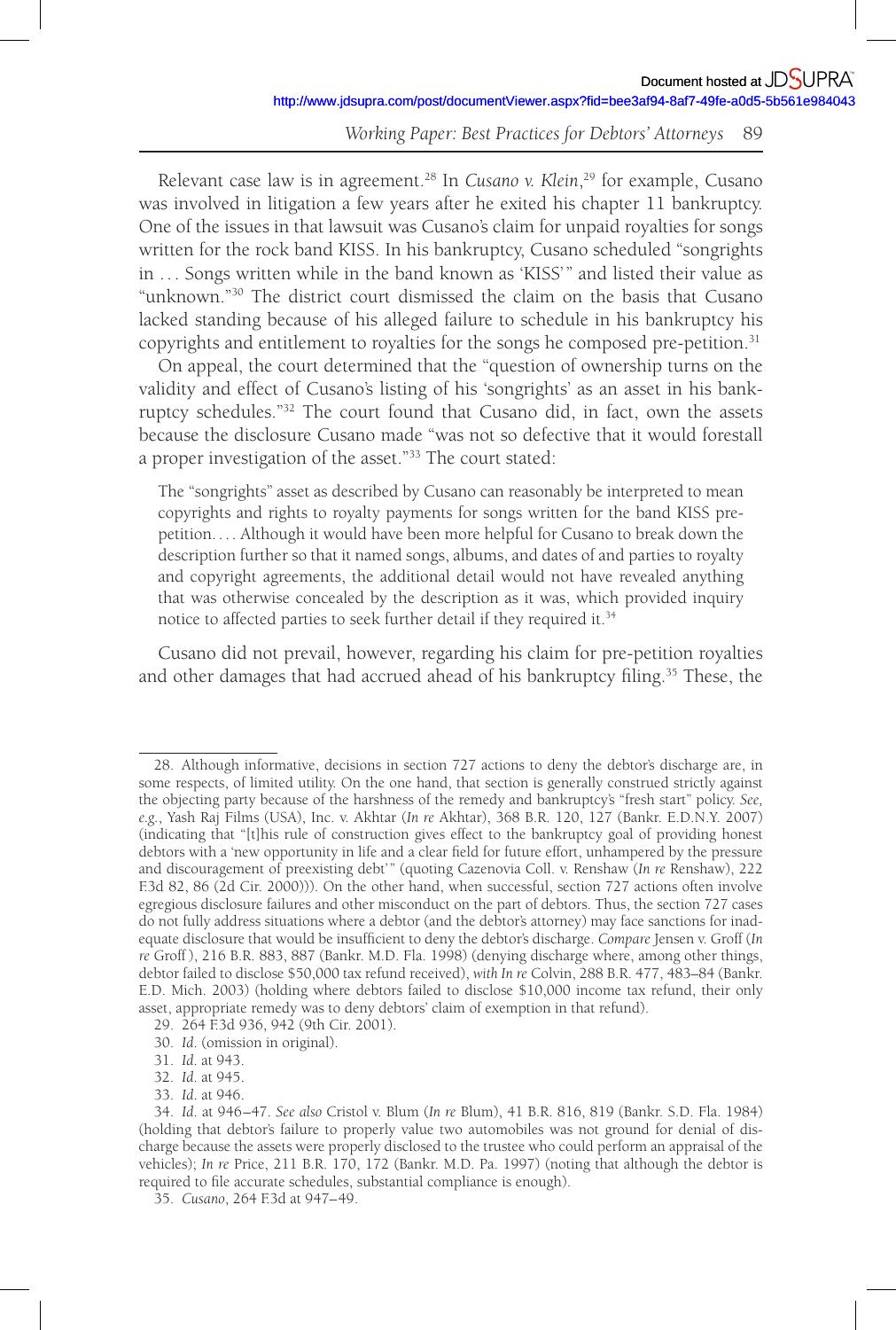court determined, "were subject to a separate scheduling requirement as accrued causes of action," which are separate assets that must be scheduled as such. 36 "Simply listing the underlying asset out of which the cause of action arises is not sufficient."37

In Tilley v. Anixter Inc.,<sup>38</sup> the court analogized the lack of specificity with which the debtor listed pre-existing claims to *Cusano* and, consequently, reached the same result. In *Tilley*, the debtor disclosed claims arising from ongoing domestic relations disputes with her former spouse, but the question arose as to whether she properly disclosed the specific claim of intentional infliction of emotional distress. 39 Holding that the debtor did not make adequate disclosure, the court reasoned that the language she used to describe her claim "show[s] that she scheduled a state court claim for unpaid child support, not for intentional infliction of emotional distress." 40 That the latter claim may have arisen from her former husband's actions relating to his child support obligations "did not absolve her of a duty to schedule it separately" because "a claim 'for back child support' does not . . . inform a trustee of the need to investigate" whether the debtor has a claim for emotional distress. 41

As *Cusano* and *Tilley* illustrate, the notice standard should not be confused with a lax standard. The Working Group does not suggest or wish to be interpreted as concluding that it is appropriate for debtors to make minimal disclosure in the expectation that the trustee will follow up in filling in the details. Overly vague and incomplete disclosure not only fails to put the trustee on notice of specific inquiries that should be made, but can also give rise to actions against the debtor, up to and including denial of discharge.

The reasoning behind the notice standard of disclosure applies with equal force to the value stated for a client's assets.<sup>42</sup> Although valuing assets can be difficult, the Working Group believes that an attorney should always be as specific

<sup>36.</sup> *Id*. at 947.

<sup>37.</sup> *Id*. (citing Vreugdenhill v. Navistar Int'l Transp. Corp., 950 F.2d 524, 525 (8th Cir. 1991)).

<sup>38. 332</sup> B.R. 501, 510–11 (D. Conn. 2005).

<sup>39.</sup> *Id*. at 507.

<sup>40.</sup> *Id*. at 510.

<sup>41.</sup> *Id*. at 510–11. *See also In re* Doyle, 209 B.R. 897, 901 (Bankr. N.D. Ill. 1997) (stating that " 'Household Furnishings-4 rooms' in the sum of \$1,200 inadequately described the contents of those four rooms," and thus the exemption was not listed with the required specificity). The court also stated that the debtors did not list their bank account, life insurance policy, or retirement assets with the required specificity. *Id*. For other examples of insufficient specificity in claimed exemptions, see *In re Dickson*, 114 B.R. 740, 742 (Bankr. N.D. Okla. 1990) (denying the debtors' claim of exemption because the debtor did not indicate the statutory basis for the exemption); and *In re Wenande*, 107 B.R. 770, 772 (Bankr. D. Wyo. 1989) (finding debtors' listing of "stocks," "mineral interest," "accounts," "intangibles," and "personal property" was not sufficient to provide notice to the trustee of the property claimed as exempt).

<sup>42.</sup> An important distinction, however, is that for purposes of exempting property, courts often expect more precision than for other filing documents such as Schedule B. *See, e.g., In re* Bell, 179 B.R. 129, 131 (Bankr. E.D. Wis. 1995) ("A debtor is in a far better position than the trustee to know the value of the property being claimed as exempt. To permit the debtor to exempt such property by use of the term 'entirely exempt' would require a trustee in almost every case to obtain an appraisal.").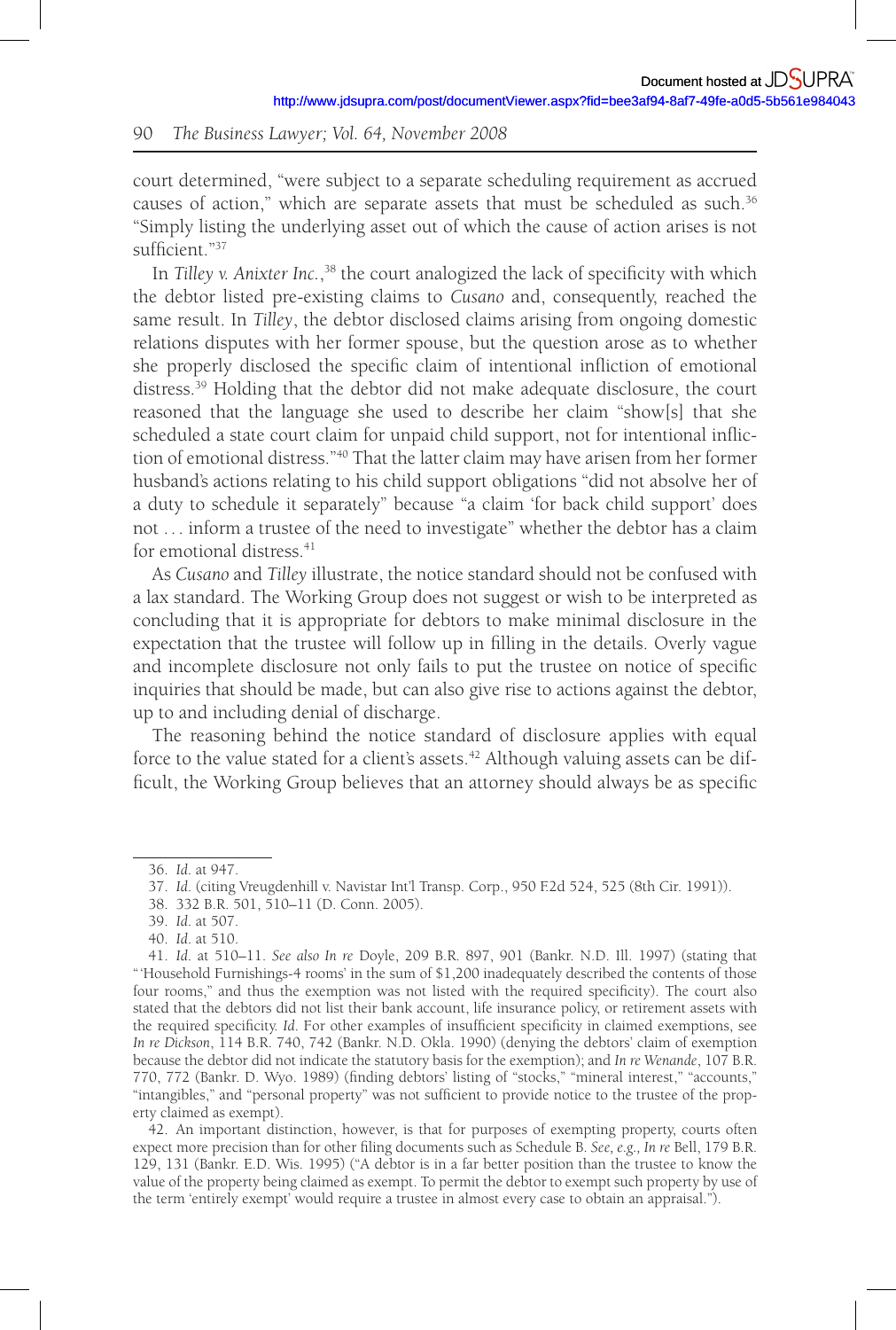as reasonably possible under the circumstances. This does not mean that an attorney must hire a professional to value every asset, such as the debtor's home.<sup>43</sup> The Working Group merely believes that its endorsement of specificity with regard to valuing assets means avoiding the use of "unknown," except when a reasonable inquiry indicates that "unknown" is the most accurate description of an asset's value. The Working Group's belief is consistent with some courts' statements that (1) an approximate value may be the best information; (2) if an approximate value cannot be obtained, then an estimate is appropriate; and (3) finally, if no educated estimate can be made, then the use of "unknown" may be proper.<sup>44</sup>

The Working Group does not seek to specify or define what is entailed by the Working Group's recommendation as to asset valuation. Such a determination must be made by individual attorneys on a case-by-case basis and should be consistent with the foregoing discussion of the appropriate standard for disclosure. A useful example is a pre-petition cause of action, which is quite difficult to value prior to settlement or final judgment.<sup>45</sup> If a lawsuit has been actually commenced, counsel could include a statement in the property's description indicating the amount of damages prayed for in the complaint.

In some circumstances, it might not be possible to provide a reasonable estimate of an asset's value, in which case the use of "unknown" is likely an appropriate description of value. Attorneys should not have to make a guess simply to provide a numeric value of an asset's value because a guess could be more inaccurate—and misleading—than candidly stating that the value, after reasonable inquiry, is not known. When "unknown" is used, however, the Working Group believes that more detailed information should be provided regarding the property itself. For example, if the client is a member of a class in a class action against a defendant that has sought chapter 11 relief, the attorney should provide a description of the lawsuit, the name of the defendant, contact information for class counsel, and the case number and jurisdiction of the defendant's bankruptcy.

<sup>43.</sup> *See* Cole v. Seruntine (*In re* Seruntine), 46 B.R. 286, 288 (Bankr. C.D. Cal. 1984) ("A debtor who lives in an area in which his home is comparable to those of his neighbors will usually have a good idea of its value from simply living in the area and talking to neighbors about recent sales.").

<sup>44.</sup> *See, e.g.*, Cusano v. Klein, 264 F.3d 936, 946 (9th Cir. 2001) (noting, in a chapter 11 case, that: "Although there are no bright-line rules for how much itemization and specificity is required, [a debtor is] required to be as particular as is reasonable under the circumstances. If possible, [the debtor should] list the approximate dollar amount of each asset. If faced with a range of values, [a debtor should] choose a value in the middle of the range. There are assets, however, the value of which is unknown; when that is the case, a simple statement to that effect will suffice." (citations and internal quotation marks omitted)); *In re* Wenande, 107 B.R. 770, 772 (Bankr. D. Wyo. 1989) ("This court's position is that 'value,' as set forth on the official form, generally means an approximate dollar amount .... [V]alue is the type of information that is not always available on the date a petition is filed. Where it is not, an estimation, so designated, may serve the purpose of the B-4 Schedule, e.g., 'approximately \$1,500.' If the value is unknown, a simple statement to that effect serves the purpose of the B-4 Schedule.").

<sup>45.</sup> *See* Wissman v. Pittsburgh Nat'l Bank, 942 F.2d 867, 871 (4th Cir. 1991) ("A cause of action . . . is an asset that is not easily valued because there is no market where it is bought and sold.").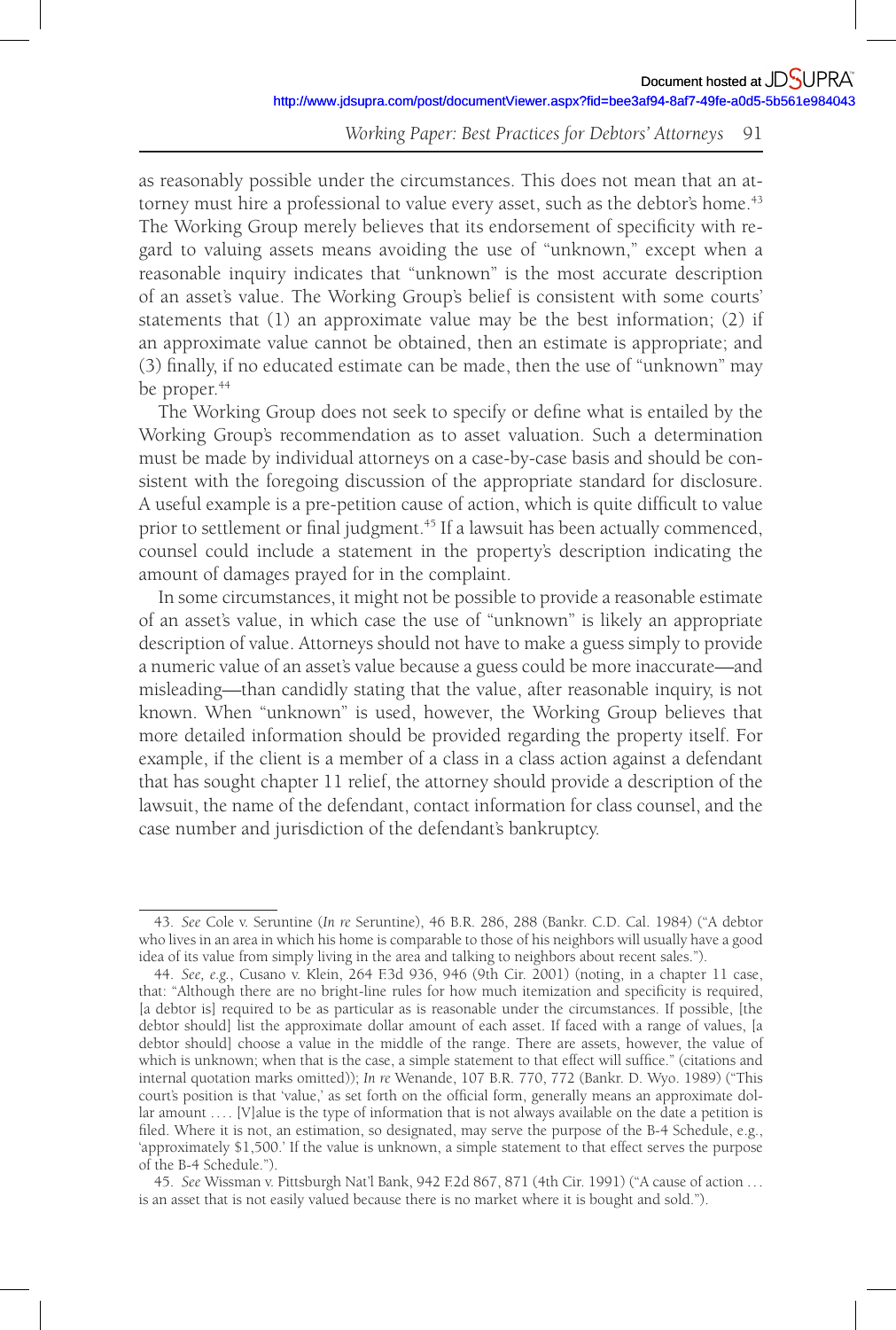## **1.4.3. "Primarily Consumer Debts"**

The phrase "primarily consumer debts" appears several places in the forms discussed in this Working Paper. There is not, however, a definition of that phrase in the Code; nor are the courts in full agreement as to when an individual's debts are "primarily consumer debts."<sup>46</sup>

"Consumer debt" is a defined term and it means a "debt incurred by an individual primarily for a personal, family, or household purpose."<sup>47</sup> Taxes<sup>48</sup> and debts incurred with a profit motive<sup>49</sup> are generally not consumer debts. However, the character of many other debts is not facially apparent. As the definition indicates, the determination here rests on the purpose of the debt. Many individuals, for example, have debt relating to automobiles purchased for everyday life, which

<sup>46.</sup> *See generally* Deborah Sprenger, Annotation, What Are "Primarily Consumer Debts," Under 11 U.S.C.A. § 707(b), Authorizing Dismissal of Chapter 7 Bankruptcy Case if Granting Relief Would Be Substantial Abuse of Chapter's Provision?, 101 A.L.R. FED. 771 (1991).

<sup>47. 11</sup> U.S.C. § 101(8) (2006).

<sup>48.</sup> *See* IRS v. Westberry (*In re* Westberry), 215 F.3d 589, 591 (6th Cir. 2000) (noting that courts that have addressed the issue have "[a]lmost without exception" held tax debts are not consumer debts).

<sup>49.</sup> *See. e.g.*, Citizens Nat'l Bank v. Burns (*In re* Burns), 894 F.2d 361, 363 (10th Cir. 1990) (holding loan not a "consumer debt" when taken out for purpose of playing the stock market); Toyota Motor Credit Corp. v. Johnson, Civ. A. No. 06-2175, 2007 WL 2702193, at \*4, 2007 U.S. Dist. LEXIS 67820 (W.D. La. Sept. 11, 2007) (interpreting the definition of "personal use" in the hanging paragraph contained in 11 U.S.C. section  $1325(a)(5)$  and stating: "[T]he relevant inquiry for purposes of defining the term 'personal use' as opposed to 'business use' within the context of the 'cramdown' provision and the 'hanging paragraph' is twofold, that is (1) whether the individual is using the vehicle to travel to and from work, or (2) whether the vehicle is actually utilized in the performance of the individual's job duties." The court found this distinction in conformity with the definition of "consumer debts" included in 11 U.S.C. section 101(8) as being those debts incurred for "personal" use.); Davis v. Melcher (*In re* Melcher), 322 B.R. 1, 6 (Bankr. D.D.C. 2005) (stating, in ruling on the plaintiff's allegation that the defendant-debtors utilized fake building permits and an unlicensed contractor to renovate their home, thereby causing damage to a neighbor's home, that: "The debt must be viewed from the perspective of the plaintiff's theory of a fraud debt which entailed a profi t motive because the defendants engaged in fraud to perform construction on the cheap." The damage was caused as a result of the contractor's negligence. Therefore, the debt owed by the defendant-debtors was not incurred for a consumer purpose because "negligence by definition is unintended and thus cannot be a debt incurred for a household purpose."); *In re* Pedigo, 296 B.R. 485, 491–92 (Bankr. S.D. Ind. 2003) (holding, despite that the debtor incurred mortgage expenses to acquire a building adjacent to his home, that the expense did not constitute "consumer debt" because the debtor's purpose in acquiring the adjacent land was to rent it out), *rev'd on other grounds sub nom*. U.S. v. Pedigo, 329 B.R. 27 (S.D. Ind. 2005). *But see* Frazier v. Bank of Va. (*In re* Lindamood), 21 B.R. 473 (Bankr. W.D. Va. 1982). In *Frazier*, the debtor asked the plaintiff, a friend, to cosign a loan from the defendant-bank. The plaintiff did so as a personal favor to the debtor. Unbeknownst to the plaintiff, the debtor used the proceeds of the bank loan in the debtor's automobile business. In determining the applicability of the stay sought by the co-debtor, the court held that, from the standpoint of the debtor and the co-debtor, the loan was a "consumer debt" despite the fact the debtor used the loan proceeds in the debtor's business. *Id*. at 474–75. *See also* Boitnott v. United Va. Bank (*In re* Boitnott), 4 B.R. 122 (Bankr. W.D. Va. 1980). In *Boitnott*, title to two vehicles was taken in the debtors' names. Later, title to the vehicles was transferred to a corporation owned by the debtors. Subsequently, the bank holding liens on the vehicles consented to the re-titling of the vehicles in one of the debtor's names. For the convenience of the bank, the debtor consolidated the notes on the vehicles with various other notes of the corporation. The court held that the consolidation of the vehicle debts with debts of the debtors' business did not change the fact that the debts on the vehicles were consumer debts. *Id*. at 123–24.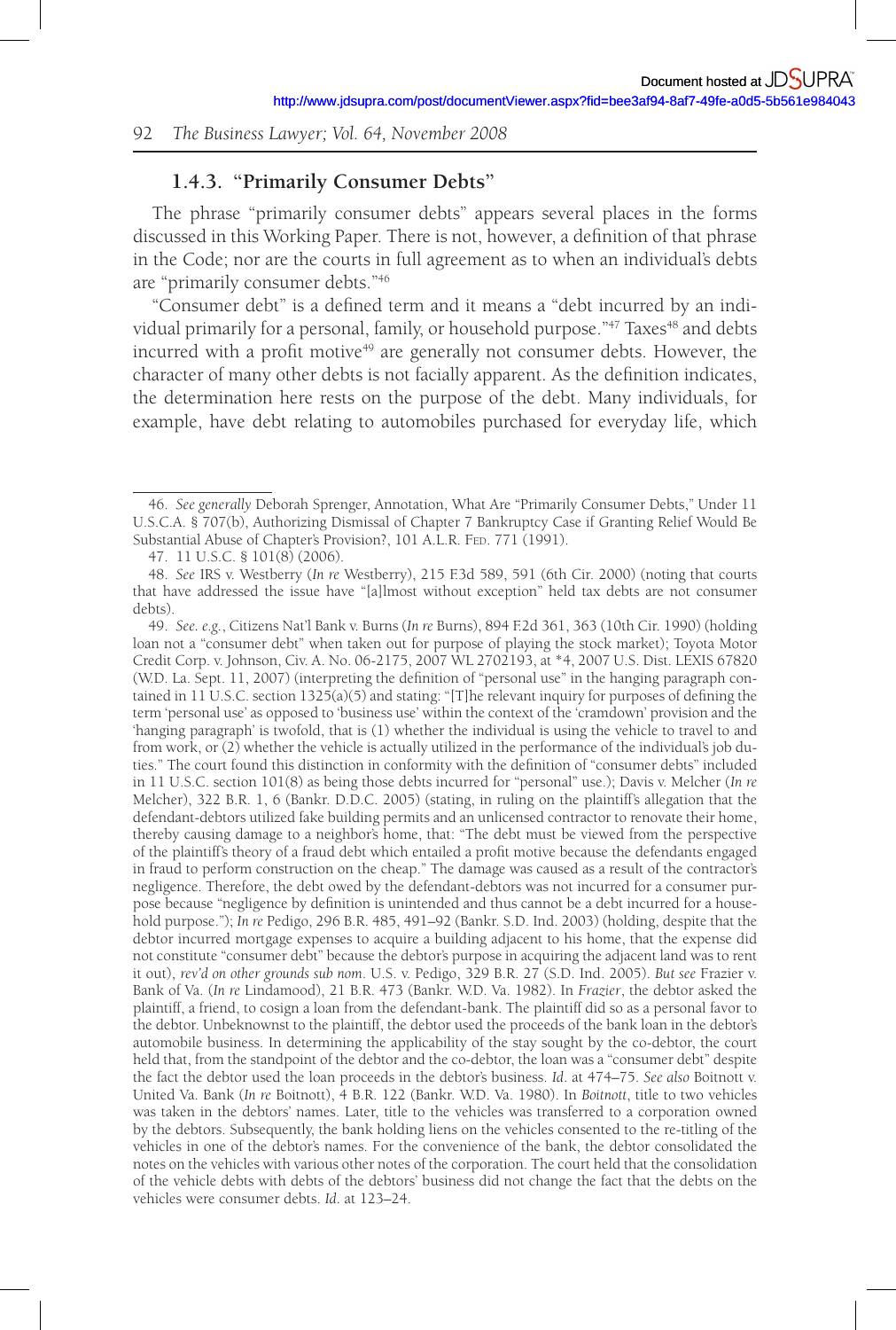clearly fits the "consumer debt" definition. Others, however, may have a vehicle that is dedicated to business, in which case the underlying debt is not for personal, family, or household purposes.<sup>50</sup>

"Primarily" is defined differently among the courts. Most agree that "primarily" means the total amount of consumer debt should exceed 50 percent of overall indebtedness. In some jurisdictions, the inquiry stops there because of holdings that "primarily" should be defined solely in terms of the relative dollar amount of the debtor's consumer debt.<sup>51</sup> In others, such as the Fifth Circuit, the court may look also at the number of consumer debts the debtor has relative to the number of non-consumer debts. 52

# **SECTION 2**

## **OFFICIAL FORM 1: VOLUNTARY PETITION**

#### *Current Name of Debtor and Joint Debtor*

**Initial Inquiry and /or Document Review:** Ask client.

Further Inquiry: Because the trustee or U.S. Trustee may request verification of the debtor's identity, a copy of the debtor's driver's license, passport, or other identifying document should be copied (scanned) and saved in the file (folder).

**Practice Pointer:** Joint petitions are limited to individuals who are married to each other. Neither relationships between individuals, such as parent and child, nor non-individual relationships, such as between corporate parent and subsidiary, qualify.

Although rare, issues of whether a couple is legally married can arise. Resort to state law is usually appropriate, such as with a common law marriage, but that may not be the case with same sex marriages or civil unions because of the federal Defense of Marriage Act.<sup>53</sup> Under that statute, "spouse" as used in section 302,<sup>54</sup> which permits joints cases, can mean only "a person of the opposite sex who is a husband or a wife."<sup>55</sup>

<sup>50.</sup> *See, e.g.*, Shaffer v. BC Nat'l Banks (*In re* Shaffer), 315 B.R. 90, 94 (Bankr. W.D. Mo. 2004) (holding, where money borrowed by debtor from father to purchase a truck, debt was a non-consumer debt because truck was used primarily in farming business). *But see In re* Lowder, No. 05-44802, 2006 WL 1794737, at \*4, 2006 Bankr. LEXIS 1769 (Bankr. D. Kan. Aug. 14, 2006) (holding that "when a vehicle is not used within the scope of employment and the vehicle is acquired for the joint purpose of traveling to and from work and for conducting a debtor's private affairs, it is properly classified as 'personal use' for purposes of the Bankruptcy Code").

<sup>51.</sup> *See, e.g.*, Stewart v. U.S. Tr. (In re Stewart), 175 F.3d 796, 808 (10th Cir. 1999) (finding that consumer debt must be more than fifty percent); Zolg v. Kelly (*In re* Kelly), 841 F.2d 908, 913 (9th Cir. 1988) (same).

<sup>52.</sup> *See In re* Booth, 858 F.2d 1051, 1055 (5th Cir. 1988). *See also* First USA v. Lamanna (*In re* Lamanna), 153 F.3d 1, 2 n.2 (1st Cir. 1998) (dicta) (citing *Booth* in defining "primarily"); *In re* Vianese, 192 B.R. 61, 68 (Bankr. N.D.N.Y. 1996) (adopting *Booth* approach).

<sup>53.</sup> Defense of Marriage Act of 1996 § 3(a), 1 U.S.C. § 7 (2006).

<sup>54. 11</sup> U.S.C. § 302 (2006).

<sup>55.</sup> *See, e.g., In re* Kandu, 315 B.R. 123, 131 (Bankr. W.D. Wash. 2004).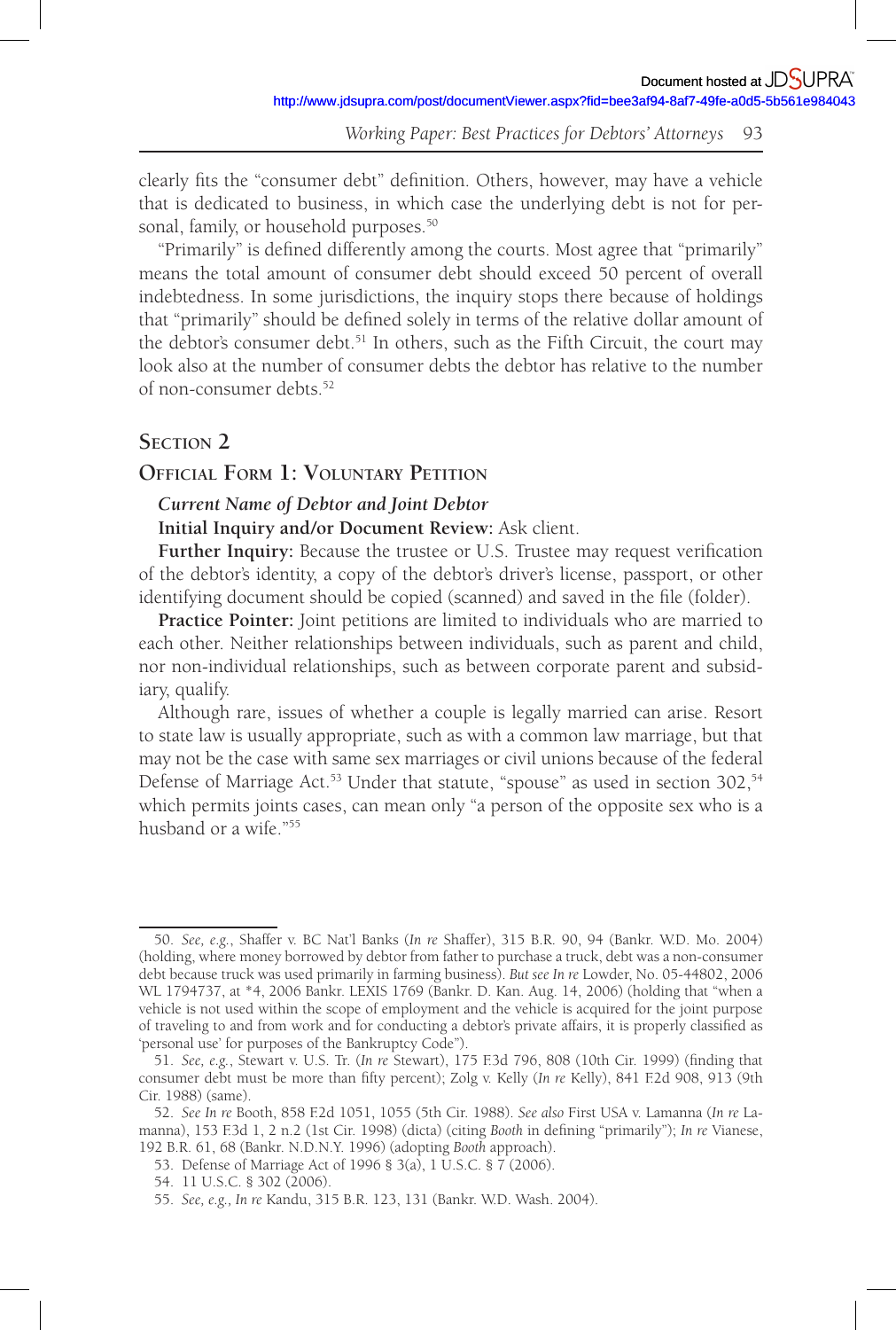#### *Prior Name(s) of Debtor and Joint Debtor*

**Initial Inquiry and /or Document Review:** Ask client about past names, including DBAs and FDBAs, over the prior eight years.

Further Inquiry: Confirm that information about DBA or FDBA is consistent with information in Item 18 of the SoFA.

**Practice Pointer:** Compare with information on tax returns—Internal Revenue Service ("IRS") Schedule C—to determine if the client has been self-employed or an owner of a business within the last eight years. The tax returns may disclose FDBA information that the client has overlooked.

## Social Security, EIN, or Other Tax Identification Number **Initial Inquiry and /or Document Review:** Ask client.

Further Inquiry: Confirm via tax returns, W-2s, 1099s, etc.

**Practice Pointer:** Note that only the last four digits of an individual's Social Security number should be listed, but other tax identification numbers should be listed in full.

#### *Address/Mailing Information*

**Initial Inquiry and /or Document Review:** Ask client about current physical address and mailing address. If mailing address and physical address are different, disclose that information in the proper section. For business clients, inquire about location of principal assets and disclose.

**Further Inquiry:** For married clients contemplating separation or divorce, confirm accuracy of physical and mailing address for each spouse just prior to filing.

**Practice Pointer:** This inquiry can be far more complicated than it seems with consumer debtors who are separated and /or divorcing and moving around while filing bankruptcy at the same time.

#### *Type of Debtor (Form of Organization)*

**Initial Inquiry and /or Document Review:** Ask client.

Further Inquiry: If the client is an artificial entity, conduct a search in the jurisdiction of organization to confirm the type or form of the organization and verify the exact name of the entity.

Practice Pointer: Confirm the governing body of the organization has authorized the filing of the petition and obtain a copy of the authorization or resolution from the client's governing body.

# *Nature of Business (Including Whether a Tax-Exempt Entity)*

# **Initial Inquiry and /or Document Review:** Ask client.

**Further Inquiry:** In most cases none should be required.

Practice Pointer: For the most part, this item allows easy identification of cases for which the Code provides some form of unique treatment, such as healthcare debtors, which must comply with the various Code amendments in Title IX of BAPCPA. If "other" is selected, a general description (e.g., "auto repair" or "retail")  $should$  suffice.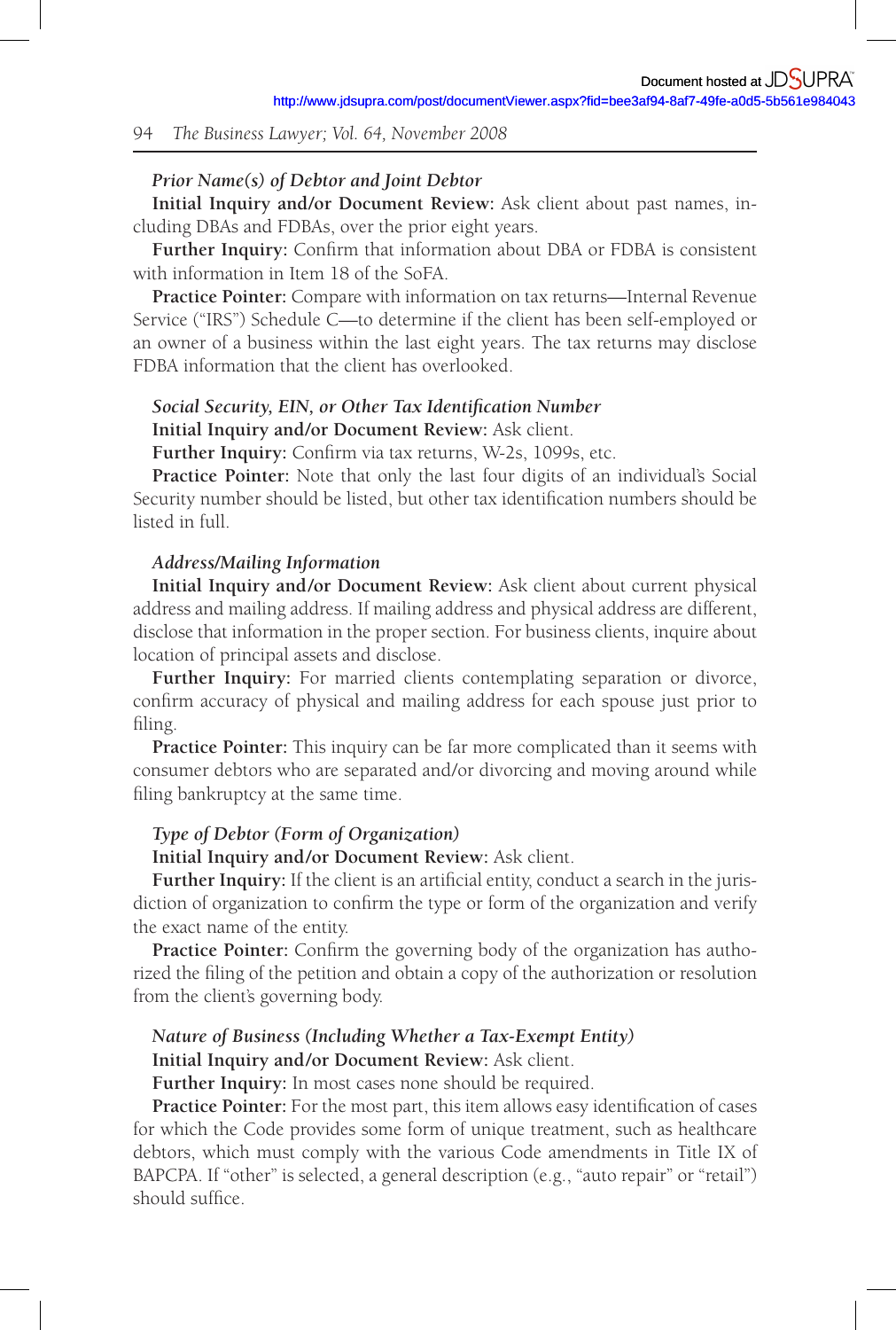*Chapter Under Which Case Will Proceed* **Initial Inquiry and /or Document Review:** None. **Further Inquiry:** None.

**Practice Pointer:** Chapter selection requires the attorney's professional determination formed after:

- Analyzing the client's goals and financial circumstances;
- Explaining to the client the purpose and requirements of the various chapters;<sup>56</sup> and
- Applying controlling statutory and judicial eligibility rules.

Counsel should retain work product relating to the attorney's explanation and recommendation and the client's informed consent to chapter choice.

#### *Nature of Debts*<sup>57</sup>

**Initial Inquiry and /or Document Review:** Ask client, as appropriate. Much of counsel's inquiry into the nature of the client's debts will stem from the analysis required to complete Schedules D, E, and F.

**Further Inquiry:** In close cases, inquire about the underlying nature of the client's debts, particularly credit card debts that may have been incurred for business purposes. In individual cases, if counsel concludes that the debts are not primarily consumer debts, a memo to the file and/or retention of the internal work product used to make that determination is advisable. Cross reference the information provided by the client with information provided in any credit reports to confirm whether debts have primarily a consumer or non-consumer purpose.

**Practice Pointer:** The "Nature of Debts" box in the petition provides for only two choices: (a) primarily consumer debts and (b) primarily business debts. These two choices fail to account for cases in which the debts are not primarily either business or consumer debt, such as a case in which the debt is primarily tax debt or tort debt. In cases such as these, counsel will need to determine if either box should be checked or an explanatory statement should be added to the official form.

#### *Filing Fee*

No comment.

#### *Chapter 11 Debtors/Small Business and Pre-Packaged Chapter 11 Cases*

**Initial Inquiry and/or Document Review:** Whether the client will file a plan with the petition and has solicited acceptances pre-petition should not require separate inquiry by the attorney. Except under unusual circumstances, the attorney will have been involved in the pre-petition plan development and vote solicitation and, accordingly, whether these boxes need to be checked will be self-evident.

<sup>56.</sup> If counsel is a "debt relief agency," the client must be given the written notice required under section 342(b)(1), which explains the chapter choices. *See* 11 U.S.C. § 527(a)(1) (2006).

<sup>57.</sup> See Section 1.4.3 for a discussion of "primarily consumer debts."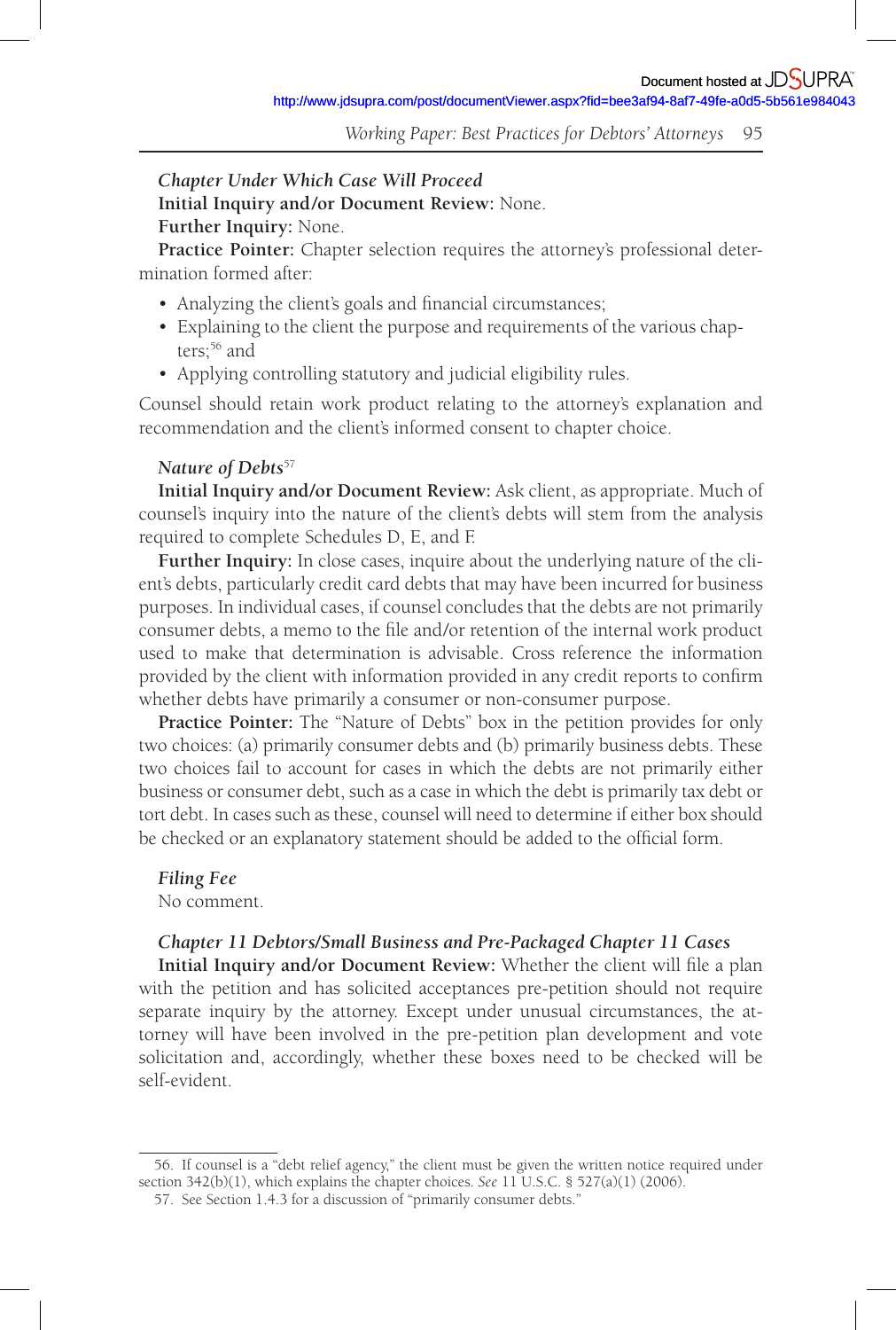The attorney should be able to determine whether the client is a "small business debtor," as defined in section  $101(51D)$ ,<sup>58</sup> from the information required to complete Schedules D, E, and F.

**Further Inquiry:** Verification may be required regarding whether any of the client's debts are non-contingent, liquidated, or owed to insiders or affiliates.

**Practice Pointer:** A "small business debtor" is defined not just by reference to the client's indebtedness, but also based on whether a creditors' committee has been appointed and is active in the case. The latter is obviously not applicable to pre-petition document preparation because a case must be actually commenced before a committee can be appointed. Accordingly, attorneys should be guided by the debt ceiling part of the definition of "small business debtor," even though indicating that the debtor is a "small business debtor" and that its aggregate debts fall below the statutory ceiling appear to be repetitive.<sup>59</sup>

#### *Prior Bankruptcy Cases*

**Initial Inquiry and /or Document Review:** Ask client.

**Further Inquiry:** Some courts require a PACER search for prior cases, at least in certain circumstances. 60 If a prior individual case terminated because of the client's failure to obtain pre-petition credit counseling, determine whether the prior case should be treated as having been dismissed or, conversely, never filed.<sup>61</sup>

 $(B)$  does not include any member of a group of affiliated debtors that has aggregate noncontingent liquidated secured and unsecured debts in an amount greater than \$[2,190,000] (excluding debt owed to 1 or more affiliates or insiders).

<sup>58.</sup> Post-BAPCPA, the term "small business debtor"—

<sup>(</sup>A) subject to subparagraph (B), means a person engaged in commercial or business activities (including any affiliate of such person that is also a debtor under [Title 11] and excluding a person whose primary activity is the business of owning or operating real property or activities incidental thereto) that has aggregate noncontingent liquidated secured and unsecured debts as of the date of the petition or the date of the order for relief in an amount not more than \$[2,190,000] (excluding debts owed to 1 or more affiliates or insiders) for a case in which the United States Trustee has not appointed under section 1102(a)(1) a committee of unsecured creditors or where the court has determined that the committee of unsecured creditors is not sufficiently active and representative to provide effective oversight of the debtor; and

<sup>11</sup> U.S.C. § 101 (51D) (2006). Note that section 101(51D) itself imposes a \$2,000,000 debt ceiling, but that amount is subject to triennial adjustment pursuant to section 104.

<sup>59.</sup> The Best Practices Group is unsure why a "small business debtor" would have to check two boxes, one indicating that the debtor is a "small business debtor" and the other that the relevant debts are below the statutory ceiling. The Advisory Committee Notes provide no clarification, stating only that "chapter 11 debtors whose aggregate noncontingent debts owed to non-insiders or affiliates are less than \$2 million are directed to identify themselves in this section." 11 U.S.C. app. Official Form 1 Committee Notes on Rules—2005 Amendment (2006). Indeed, the Notes appear to be inconsistent with the petition and Code definition because, although debt owed to affiliates is excluded from the definition, the Advisory Committee Notes suggest it should be included for purposes of the "aggregate debt" box on the petition.

<sup>60.</sup> *See, e.g., In re* Oliver, 323 B.R. 769, 773 (Bankr. M.D. Ala. 2005); *In re* Bailey, 321 B.R. 169, 179 (Bankr. E.D. Pa. 2005).

<sup>61.</sup> *See In re* Elmendorf, 345 B.R. 486, 499 (Bankr. S.D.N.Y. 2006) (holding court has authority to determine whether petition should be stricken or dismissed based on the circumstances).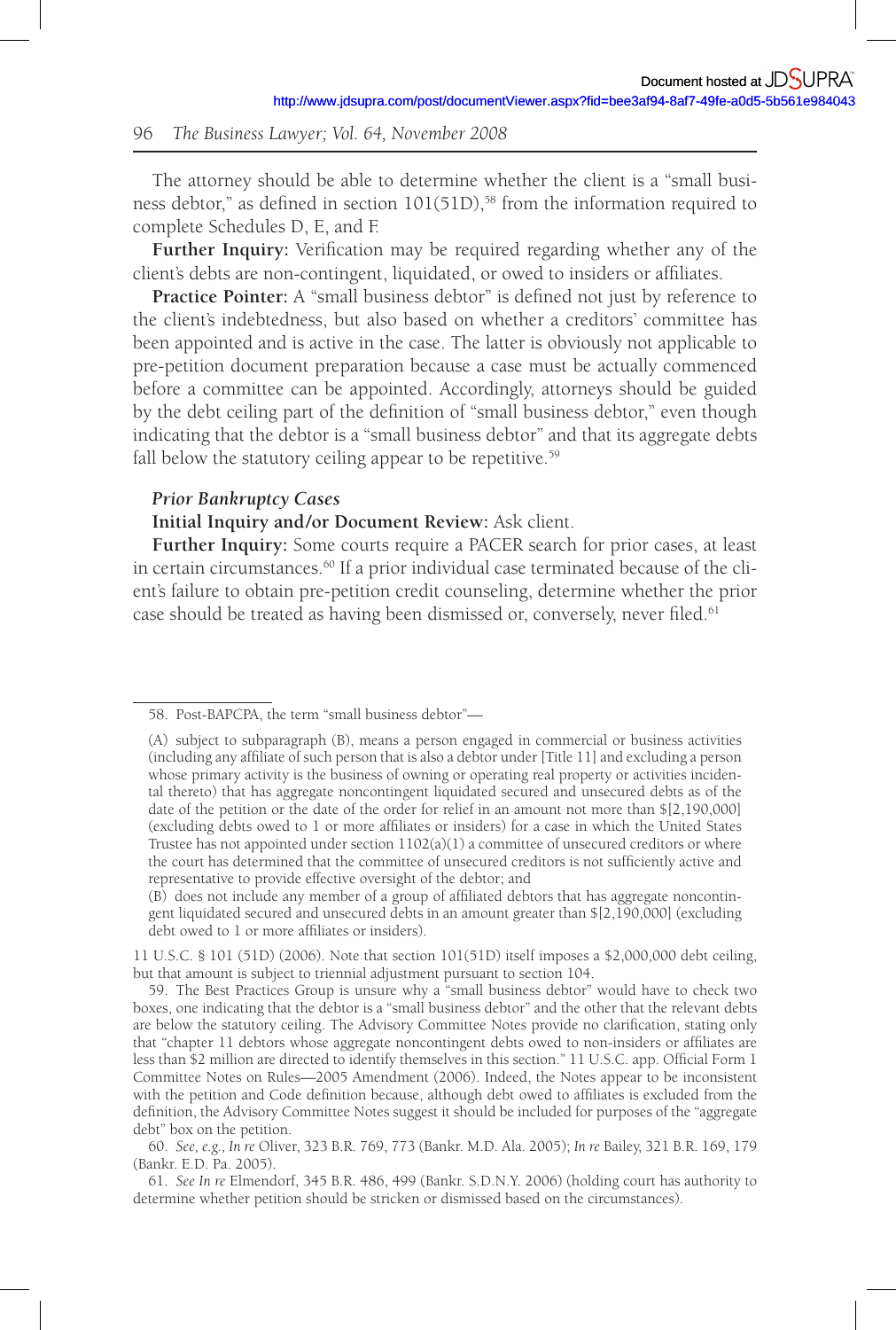**Practice Pointer:** If there are two or more prior cases, the attorney should ensure that no court has entered an injunction prohibiting the filing the client is currently contemplating. 62

# *Pending Bankruptcy Cases of Debtor's Spouse, Partner, or Affiliate* **Initial Inquiry and /or Document Review:** Ask client.

Further Inquiry: The attorney should run a PACER search to confirm any information that the client provides about related cases.

#### *Exhibit A: Disclosures of publicly traded companies.*

**Initial Inquiry and /or Document Review:** The information disclosed in Exhibit A is for publicly traded companies only. Ask client if it is required to file periodic reports with the U.S. Securities and Exchange Commission. If so, counsel should obtain those reports and complete Exhibit A as required.

#### **Further Inquiry:** None.

**Practice Pointer:** Note that the information sought in Item 4 of Exhibit A is the same information requested in Item 21(b) of the SoFA.

## *Exhibit B: Attorney declaration regarding chapter selection.* **Initial Inquiry and /or Document Review:** None.

#### **Further Inquiry:** None.

**Practice Pointer:** This exhibit is used only in individual cases with primarily consumer debts and confirms that counsel has provided the notice required by section  $342(b)$ .<sup>63</sup> As noted above, chapter selection requires the attorney's professional determination formed after:

- Analyzing the client's goals and financial circumstances;
- Explaining to the client the purpose and requirements of the various chapters; and
- Applying controlling statutory and judicial eligibility rules.

Counsel should retain work product related to the attorney's explanation and recommendation and the client's informed consent to chapter choice.

# *Exhibit C: Debtor ownership or possession of property that poses or is alleged to pose a threat of imminent and identifiable harm to public health or safety.* **Initial Inquiry and /or Document Review:** Ask client.

**Further Inquiry:** Follow up on information by obtaining and reviewing documents from the client related to matters disclosed. Complete Exhibit C as required.

Practice Pointer: If a chapter 7 case is being filed, prepare an information package to enable the trustee to make a prompt decision regarding abandonment.

<sup>62.</sup> Although a full discussion is beyond the scope of this Working Paper, the Best Practices Working Group notes that a prior filing can legally impact the case the client is contemplating in a variety of ways, including limiting applicability of the automatic stay.

<sup>63.</sup> The statutory authority for the Exhibit B declaration is section 521(a)(1)(B)(iii)(I), not section 342(b). The latter requires the clerk to provide the debtor with the required notice.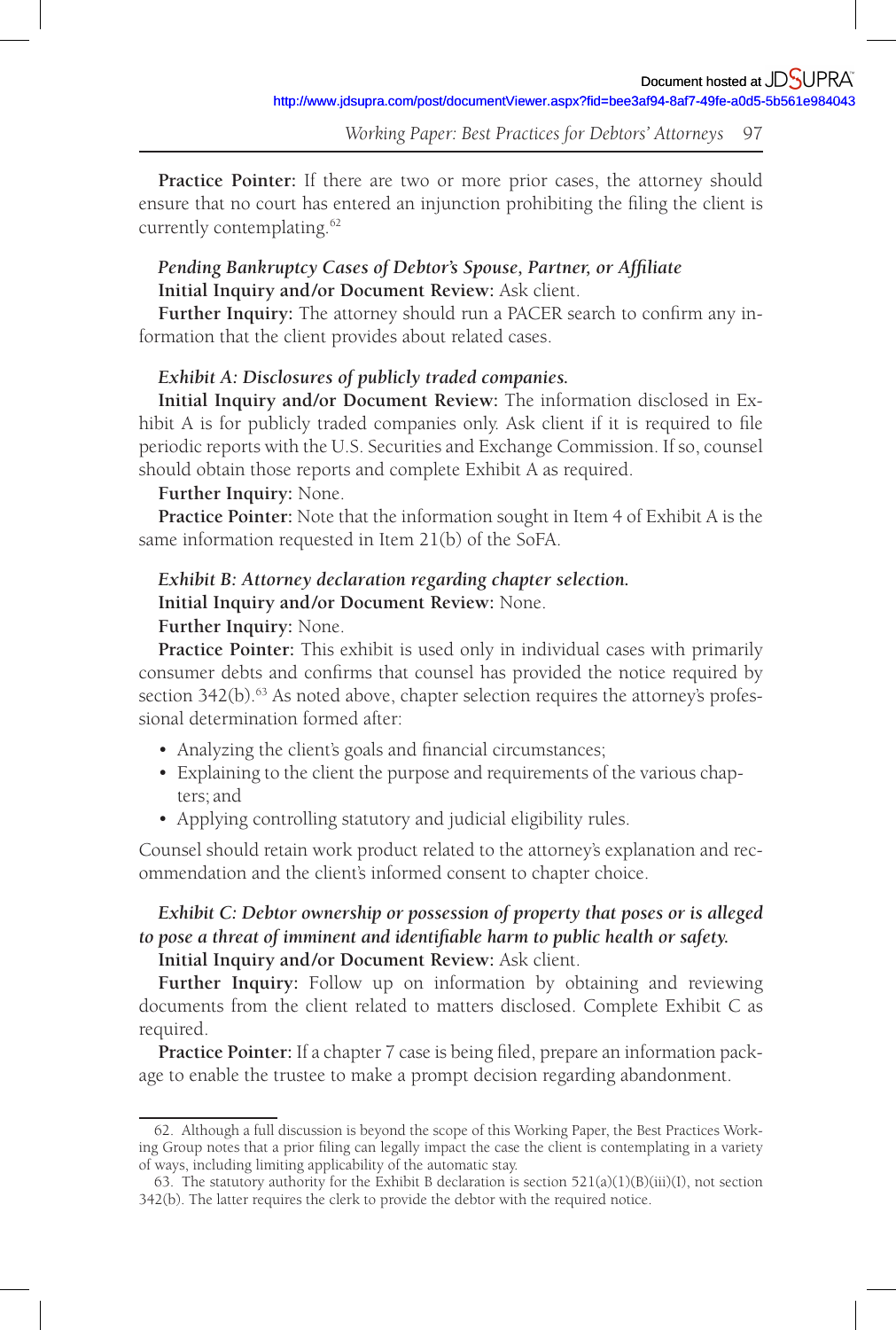## *Exhibit D: Individual debtor's statement regarding consumer credit counseling requirement.*

**Initial Inquiry and /or Document Review:** Explain requirement to the client and ask the client to obtain and provide certificate.

**Further Inquiry:** Confirm certificate has not expired at the time of filing.

**Practice Pointer:** Advise clients to obtain these late in the case preparation process.

#### *Venue*

**Initial Inquiry and /or Document Review:** Ask client.

**Further Inquiry:** Check client's responses to Item 15 in the SoFA regarding whether the client has moved in the prior three years.

**Practice Pointer:** The test for venue is still the location of the client's domicile, residence, principal place of business, or principal assets for the 180 days prior to filing (or where the client had any of those for the greatest part of the 180 days), although, per section  $522(b)(3)(A)$ , a debtor can claim exemptions only of the state in which its domicile was located for the 730 days prior to the bankruptcy filing (or, if the debtor's domicile changed within those 730 days, where the domicile was located for the 180 days prior to the 730-day period or the greatest part thereof).

#### *Statement of Debtor Who Resides as Tenant of Residential Property*

**Initial Inquiry and /or Document Review:** Inquire whether (a) the client is a tenant of real property used as a residence and (b) the landlord has a judgment against the client for possession of the residence. If so, obtain and review a copy of the judgment.

**Further Inquiry:** Determine whether the client can cure the entire monetary default and whether a deposit or rent for thirty days post-petition should be included with the filing of the case. See subsections  $362(b)(2)$  and (*l*) for guidance on the information needed for this item.

# **SECTION 3**

## **SCHEDULE A: REAL PROPERTY**

## **OFFICIAL FORM 6**

**Initial Inquiry and /or Document Review:** Determine that the client has an understanding of the types of real property interests that need to be listed.

**Further Inquiry:** Check public records, such as those maintained by county recorders, online asset search or valuation services (where feasible), tax notices, appraisals, deeds, mortgages or deeds of trust, title reports, leases and land contracts, environmental notices, and divorce judgments.

**Comment:** In his 1999 study of the accuracy of bankruptcy schedules and statements of financial affairs, Judge Rhodes found that a common error was the failure of married debtors to designate whether property "was owned by the husband, the wife, jointly, or as community property."<sup>64</sup> Accuracy in designating

<sup>64.</sup> Steven W. Rhodes, *An Empirical Study of Consumer Bankruptcy Papers*, 73 AM. BANKR. L.J. 653, 663–665, 678 (1999).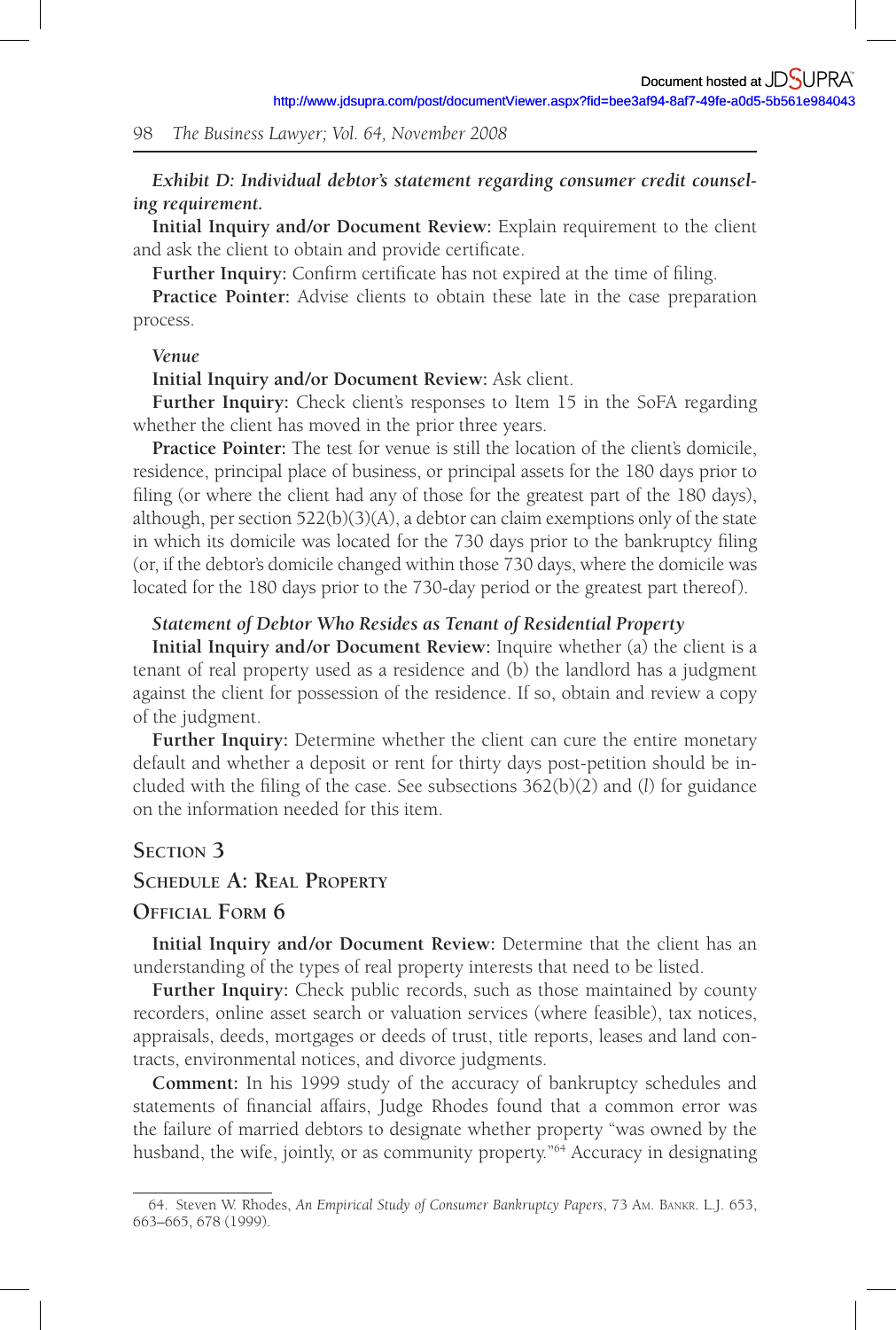ownership interest is especially important with respect to real estate, as is accurately disclosing how the property is held (e.g., joint tenancy, tenancy by the entirety). Because of the significance of real property to the debtor's overall financial status, disclosure problems on Schedule A can lead to serious consequences, from the loss of the homestead exemption or the home itself to the denial of discharge.

**Practice Pointers:** Counsel should determine whether property is community or common law property and how the property is held.

With respect to the value of real property, counsel should consider including a brief description of the valuation method or source, such as a real estate broker's drive-by or the value ascribed by the local taxing authority. Attorneys are reminded that where the debtor owns real property with a non-filing individual, only the value of the debtor's interest should be scheduled. Check local rules for section 341 documentation requirements.

#### **SECTION 4**

# **SCHEDULE B: PERSONAL PROPERTY**

## **OFFICIAL FORM 6**

Certain aspects of the attorney's inquiry are common to all types of personal property on Schedule B while others warrant unique consideration. The Working Group's discussion here reflects these commonalities and distinctions, with general considerations discussed first and then issues unique to each subpart of Schedule B.

**General Comments:** Longstanding case law construing section 541 has expansively defined "property rights" by reference to state law.<sup>65</sup> In *Segal v. Rochelle*,<sup>66</sup> the court stated that "the term 'property' has been construed most generously and an interest is not outside its reach because it is novel or contingent or because enjoyment must be postponed."<sup>67</sup> Subsequently, the broad reach of what is estate property was confirmed in *United States v. Whiting Pools*, *Inc.*<sup>68</sup>

Thus, the Working Group suggests that (1) attorneys analyze the existence of property interests using this broad reach; (2) if the property interest exists under state law, such interest be scheduled or disclosed on the appropriate schedule; and (3) any ambiguity over the existence of property be resolved in favor of disclosure.<sup>69</sup> Additionally, attorneys should avoid using "unknown" as the value of an

<sup>65.</sup> *See, e.g.*, Butner v. United States, 440 U.S. 48, 54 (1979) ("Congress has generally left the determination of property rights in the assets of a bankrupt's estate to state law.").

<sup>66. 382</sup> U.S. 375 (1966).

<sup>67.</sup> *Id*. at 379.

<sup>68. 462</sup> U.S. 198, 207–10 (1983).

<sup>69.</sup> *See, e.g., In re* Cheatham, 309 B.R. 631 (Bankr. M.D. Ala. 2004). In *Cheatham*, the debtors scheduled, and claimed as exempt, prepaid tuition purchased for the debtors' children through plans offered by the state. *Id*. at 632. A threshold issue was whether the plans were property of the debtors or the debtors' children. The court determined that the plans were not property of the estate, but noted that the schedules do not allow easy disclosure for that kind of property and advised: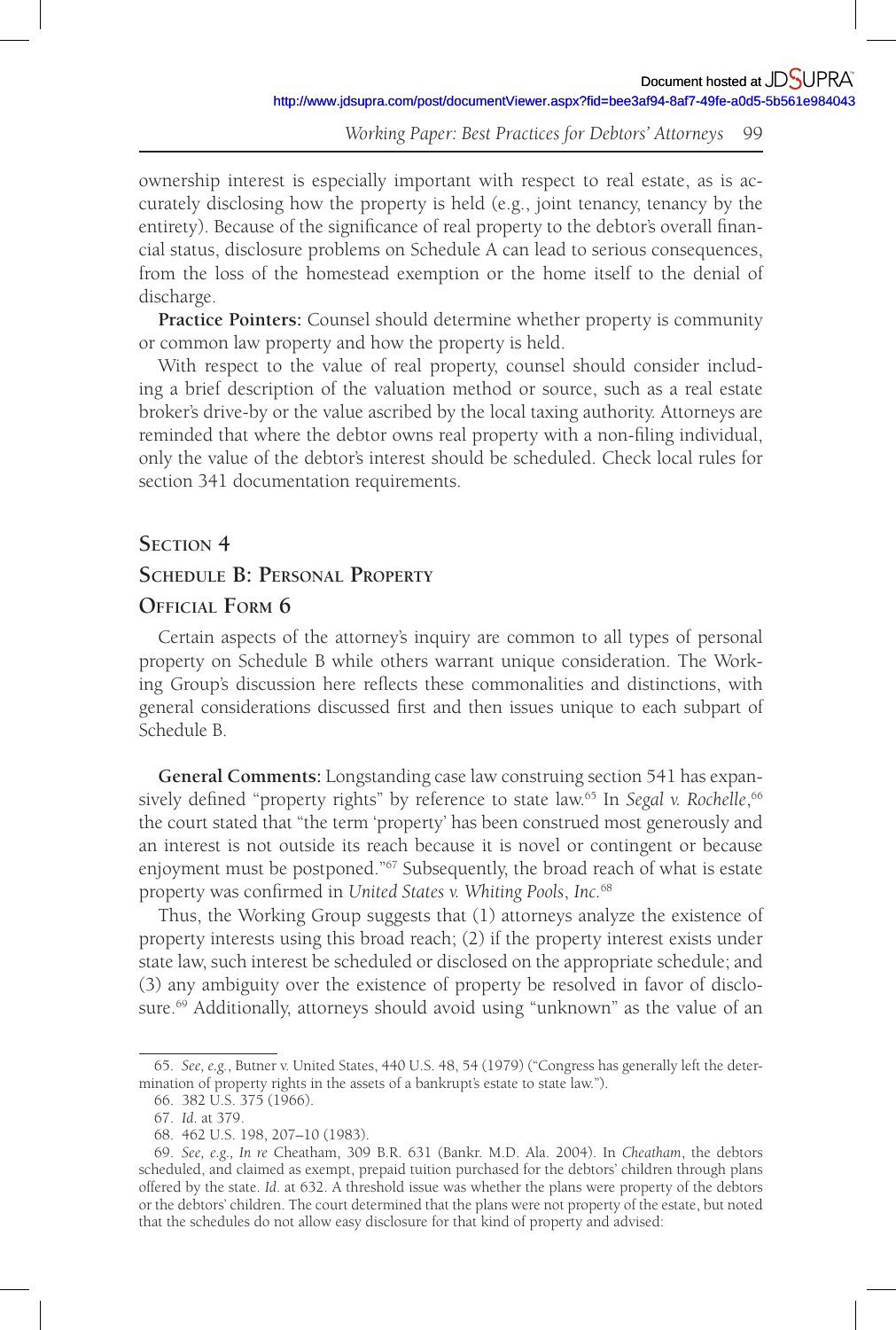asset unless, after reasonable inquiry, "unknown" is the most accurate description that can be provided.<sup>70</sup>

**Practice Pointer:** Attorneys should determine whether property is community or common law property and how ownership of the property is held.

## *Item B.1: Cash on hand.*

**Initial Inquiry and /or Document Review:** Ask client.

**Further Inquiry:** Examine bank records for large withdrawals and missing deposits such as payroll.

# *Item B.2: Checking, savings or other financial accounts, certificates of deposit, or share in banks, savings and loan, thrift, building and loan, and homestead associations, or credit unions, brokerage houses, or cooperatives.*

**Initial Inquiry and /or Document Review:** Discuss various types of accounts and the difference between bank balance and checkbook balance. Determine that the value of each account is recent.

**Further Inquiry:** Obtain and review bank records. Check local rules for section 341 documentation requirements.

**Practice Pointers:** The amounts payable on checks written but not yet cleared as of the petition date are likely property of the debtor and, therefore, the estate.<sup>71</sup> Outstanding checks should be noted separately because, when presented and paid, the checks are post-petition transfers of property of the estate and subject to avoidance by the trustee. Note also that the trustee might seek to recover the funds from the debtor.

# *Item B.3: Security deposits with public utilities, telephone companies, landlords, and others.*

**Initial Inquiry and /or Document Review:** Inquire into the various types. **Further Inquiry:** Examine leases, other agreements, cancelled checks, etc.

## *Item B.4: Household goods and furnishings, including audio, video, and computer equipment.*

**Initial Inquiry and /or Document Review:** Ask about items purchased for more than a threshold value in accordance with local practice and custom. In many jurisdictions the judge, U.S. Trustee, or panel trustees will have a minimum value per item threshold below which there is no need to disclose each item. Inquire about items purchased recently, antiques, and electronics. Review insurance riders.

The best course of action is to schedule the property and then claim it exempt, thereby making full disclosure and giving notice that the debtor believes that the property is not subject to distribution to creditors. Another option may be to make the disclosure in Paragraph 14 of the Statement of Financial Affairs, which calls for a listing of "property held for another."

*Id*. at 637–38 (relying on *In re Stevens*, 177 B.R. 619, 620 n.2 (Bankr. E.D. Ark. 1995); and *In re Avis*, No. 95-12007-AM, 1996 WL 910911, at \*8, 1996 Bankr. LEXIS 1948 (Bankr. E.D. Va. Mar. 12, 1996)). The court further rejected that, by making disclosure, the debtor waived the argument that the property was excluded from the estate. *See id*. at 638.

<sup>70.</sup> See Section 1.4.2 for a more detailed discussion of the use of "unknown."

<sup>71.</sup> *See* Brown v. Pyatt (*In re* Pyatt), 486 F.3d 423, 427–28 (8th Cir. 2007).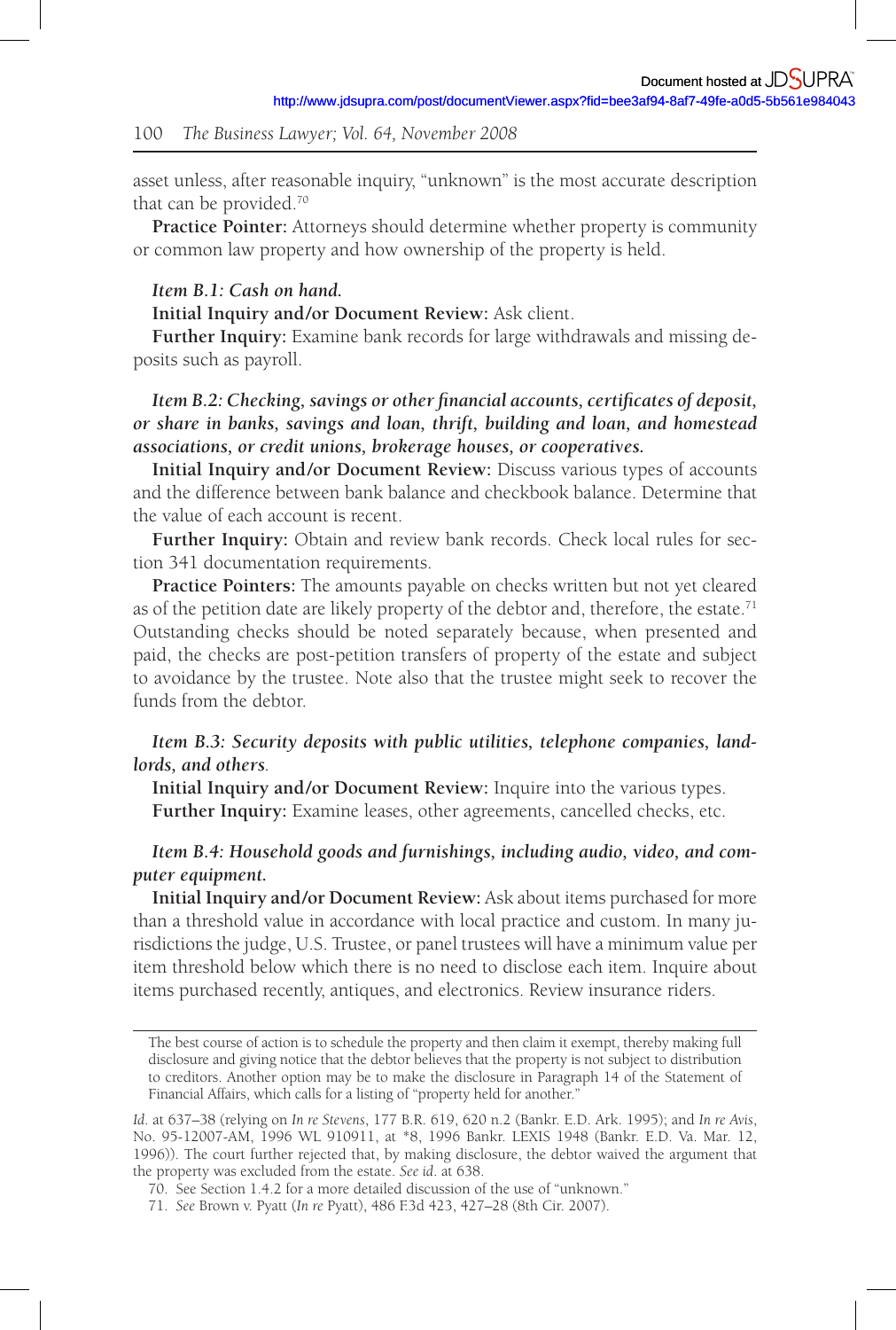**Further Inquiry:** For individual items, obtain and review receipt or credit card statement setting out purchase price, appraisal value, or eBay-type valuation. Consider conducting a walk-through.

**Comment:** The degree of specificity presents an especially tricky question with respect to this item. Overgeneralizations, such as "miscellaneous household goods," are likely insufficient to put the trustee on notice of whether the client has property that is not exempt and of value to estate creditors. On the other hand, a detailed itemization might require significant effort that, on balance, is not merited because the value of the various goods will lead to no return for creditors, especially after exemptions are taken into account.

Practice Pointer: Attorneys should be satisfied with the client's responses to questions regarding items to be disclosed here. Further, the consequences of attempting to hide property should be made clear to the client.

## *Item B.5: Books; pictures and other art objects; antiques; stamp, coin, record, tape, compact disc, and other collections or collectibles.*

**Initial Inquiry and /or Document Review:** Ask about items purchased for more than a threshold value in accordance with local practice and custom. Inquire about items purchased recently, antiques, and electronics; review insurance riders.

**Further Inquiry:** For individual items, obtain and review receipt or credit card statement setting out purchase price, appraisal value, or eBay-type valuation. Consider conducting a walk-through.

**Practice Pointers:** It can be helpful simply to ask the client, "Do you collect anything?" or "Do you have a lot of [books, movies, CDs, etc.]?" In addition, clients need to understand the distinction between ordinary items and those that may have value.

#### *Item B.6: Wearing apparel.*

**Initial Inquiry and /or Document Review:** Ask about items purchased for more than a threshold value in accordance with local practice and custom. Inquire about items purchased recently and review insurance riders.

**Further Inquiry:** For individual items, obtain and review receipt or credit card statement setting out purchase price, appraisal value, or eBay-type valuation.

**Practice Pointers:** Clients need to understand the distinction between ordinary wearing apparel and items that may have value. Most used wearing apparel is normally worth about ten percent of its retail value.

#### *Item B.7: Furs and jewelry.*

**Initial Inquiry and /or Document Review:** Ask about items purchased for more than a threshold value in accordance with local practice and custom. Inquire about items purchased recently and review insurance riders.

**Further Inquiry:** For individual items, obtain and review receipt or credit card statement setting out purchase price, appraisal value, or eBay-type valuation.

**Practice Pointer:** Most everyone has something that can and should be disclosed in the "furs and jewelry" category and, in some jurisdictions, listing "none" will raise a red flag for the trustee. Clients may be less than candid regarding items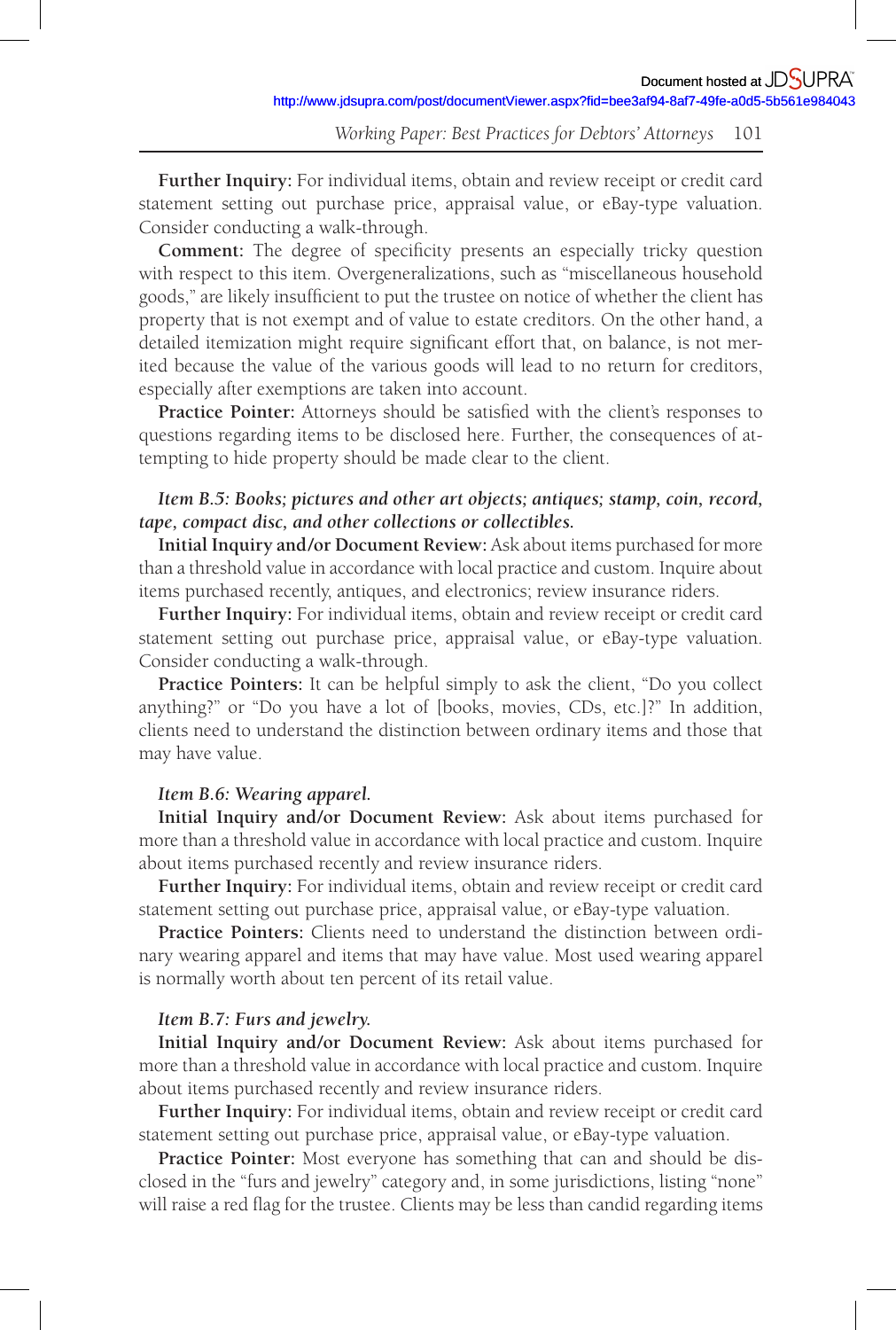to which the client feels a sentimental attachment or those items that are family heirlooms.

#### *Item B.8: Firearms and sports, photographic, and other hobby equipment.*

**Initial Inquiry and /or Document Review:** Ask about items purchased for more than a threshold value in accordance with local practice and custom. Inquire about items purchased recently and review insurance riders.

**Further Inquiry:** Obtain and review receipt or credit card statement setting out purchase price, appraisal value, or eBay-type valuation.

**Practice Pointer:** Clients may be less than candid regarding items to which the client feels a sentimental attachment or those items that are family heirlooms or that the client uses extensively for recreation.

## *Item B.9: Interests in insurance policies. Name insurance company of each policy and itemize surrender or refund value of each.*

**Initial Inquiry and /or Document Review:** This item requires a detailed response. Exemptions may depend on the response.

**Further Inquiry:** Review the declaration sheet and statement of current cash surrender value. Check local rules for section 341 meeting of creditors documentation requirements and obtain and review all documents that will be required.

**Practice Pointer:** Counsel should exercise discretion regarding insurance policies that have no value unless a stated contingency occurs, such as term life insurance policies. However, any insurance policy, including home and automobile policies, against which the client or some other person may have a claim should be disclosed, and the claim should be scheduled or listed in the SoFA as appropriate. Life insurance policies in which the client has a beneficial interest should be scheduled in Item 20.

#### *Item B.10: Annuities. Itemize and name each issuer.*

**Initial Inquiry and /or Document Review:** This item requires a detailed response. Exemptions may depend on the response.

**Further Inquiry:** Review declaration sheet and statement of current cash surrender value.

**Comment:** It is unclear how the value of annuities should be scheduled. Keeping in mind that the use of "unknown" is discouraged and the disclosure standard is to put the trustee and creditors on notice of the asset, $72$  attorneys should exercise professional judgment in determining how to list value.

*Item B.11: Interests in an education IRA as defined in 26 U.S.C. § 530(b)(1) or under a qualified State tuition plan as defined in 26 U.S.C. § 529(b)(1). Give particulars. (File separately the record(s) of any such interest(s). 11 U.S.C. § 521(c); Rule 1007(b)).* 

**Initial Inquiry and /or Document Review:** This item requires a detailed response. In addition, if the debtor's exemption rights cannot be determined with

<sup>72.</sup> *See supra* Section 1.4.2.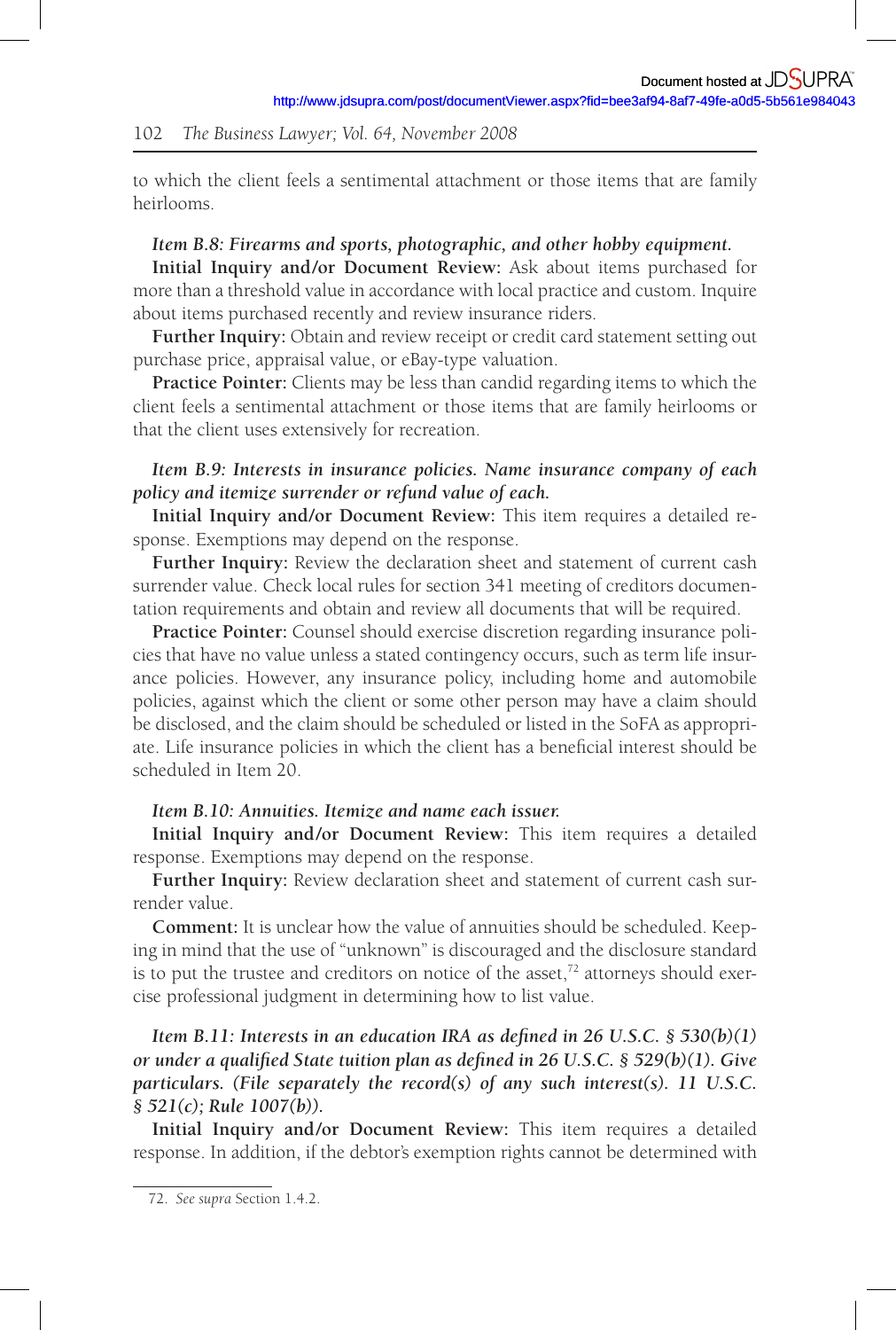reasonable certainty, recent statements or consultation with a plan administrator may be necessary.

**Further Inquiry:** Review declaration sheet and statement of current cash surrender value.

**Comment:** This item was necessitated by the enactment of subsections 541(b)(5) and (6) as part of BAPCPA. A number of questions arise, such as who is the owner of funds and whether the funds are excluded or may be exempted from the estate, but these questions have not yet been addressed by the courts.<sup>73</sup>

**Practice Pointer:** If the education IRA is for a child of the client, it should still be scheduled. Do not include names of minor children.

### *Item B.12: Interests in IRA, ERISA, Keogh, or other pension or profit sharing plans. Give particulars.*

**Initial Inquiry and /or Document Review:** This item requires a detailed response. In addition, if the client's exemption rights cannot be determined with reasonable certainty, recent statements or consultation with a plan administrator may be necessary.

**Further Inquiry:** Review recent statements, plan documents, declaration sheet, and statement of current cash surrender value.

**Comment:** It is unclear how the value of these assets should be scheduled. Keeping in mind that the use of "unknown" is discouraged and the disclosure standard is to put the trustee and creditors on notice of the asset, $74$  attorneys should exercise professional judgment in determining how to list value. Counsel should inquire about loans from these assets and discuss the effect of discharge. Apparently, if the personal liability to repay a loan from one of these plans is discharged and the loan is not repaid, a plan administrator can treat the unpaid loan as an early distribution, thus triggering tax consequences.<sup>75</sup>

<sup>73.</sup> New subsections 541(b)(5) and (6) appear to alter the amount in these education funds that is property of the estate by excluding from the estate only contributions made within a year of filing the petition (along with adding other restrictions and conditions). However, this section does not answer the question of who owns the funds. In *In re Cheatham*, for example, the court held that, under Alabama law, prepaid tuition credits were property of the debtors' children and, therefore, excluded from the estate. 309 B.R. 631, 634 (Bankr. M.D. Ala. 2004). If a non-debtor has the beneficial interest in an education fund, then it is difficult to see how the fund could be administered for the benefit of the debtor's creditors. Bankruptcy law should not, and likely cannot, be construed as requiring a forfeiture of property owned by a non-debtor. *See, e.g.*, Cmty. Nat'l Bank & Trust Co. of N.Y. v. Persky (*In re* Persky), 134 B.R. 81, 97 (Bankr. E.D.N.Y. 1991) ("When Congress, however, determines that property of a third party, not a creditor or insider of the debtor, and having nothing to do with the bankruptcy process, can be taken, affected or appropriated, wholly or partially, for the benefi t of the debtor's estate or its creditors, it has gone beyond that which is permissible under the Bankruptcy Clause.").

<sup>74.</sup> *See supra* Section 1.4.2.

<sup>75.</sup> *See In re* Herndon, 289 B.R. 629, 633 (Bankr. E.D. Mich. 2003). In *Herndon*, the debtor took loans from her ERISA-qualified retirement account and later filed for bankruptcy. The debtor defaulted on the repayment of those loans and, based on Sixth Circuit precedent, could not repay them under a chapter 13 plan that paid unsecured creditors less than 100 percent. The court held that the representative of the retirement fund was not prohibited by the automatic stay from reporting the early distribution to the IRS. *Id*. at 630–33.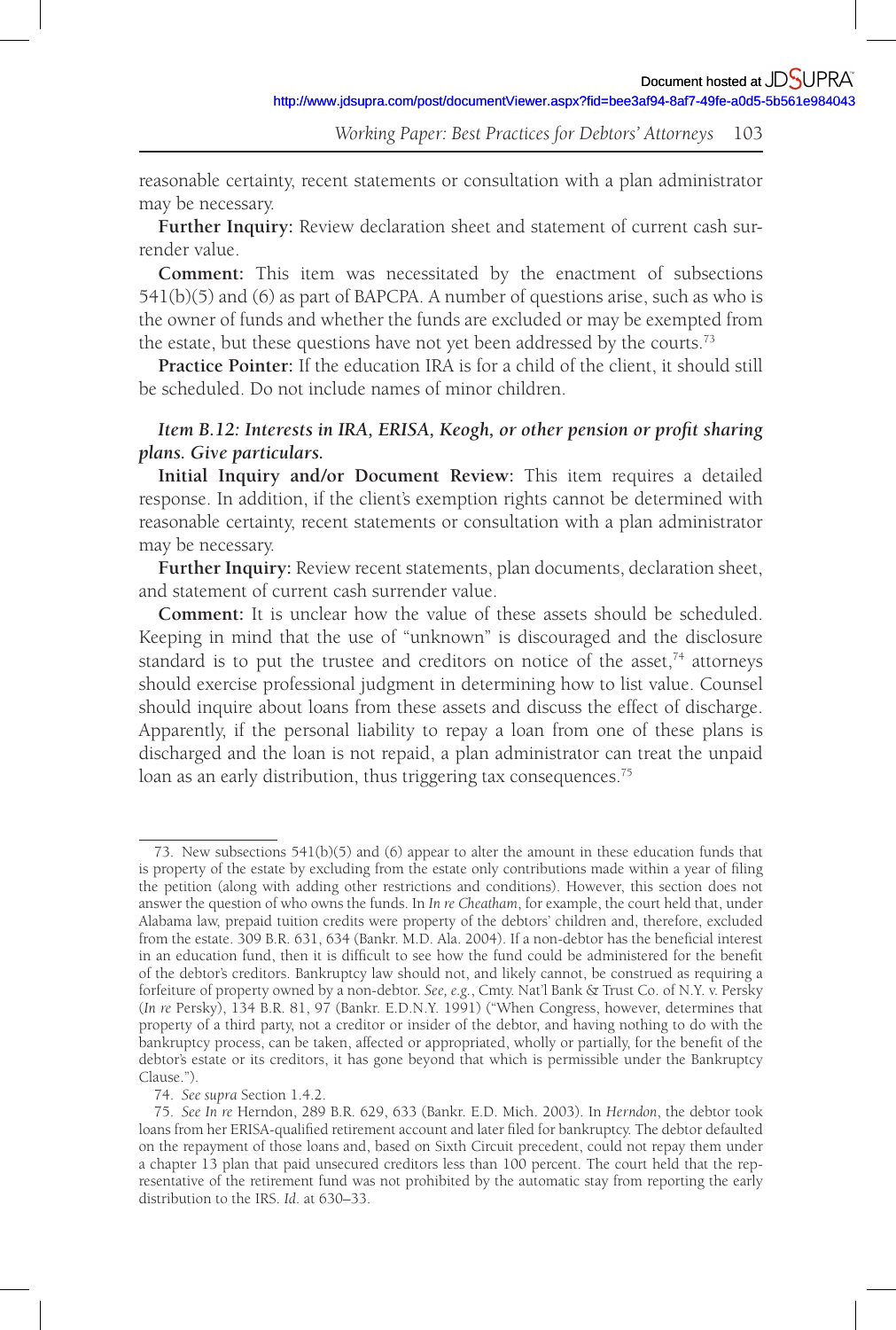## *Item B.13: Stock and interests in incorporated and unincorporated businesses. Itemize.*

**Initial Inquiry and /or Document Review:** This item requires a detailed response. Closely held interests must be discussed in detail to determine the nature and value of the debtor's interest.

**Further Inquiry:** Review tax returns and account statements for publicly traded stocks. Closely held interests may call for a review of financial statements or accounts, buy-sell agreements, bankruptcy clauses in governing documents, etc., or consultation with the client's or company's accountant.

#### *Item B.14: Interests in partnerships or joint ventures. Itemize.*

**Initial Inquiry and /or Document Review:** This item requires a detailed response. Closely held interests must be discussed in detail to determine the nature and value of the debtor's interest.

**Further Inquiry:** Review tax returns and account statements for publicly traded stocks. Closely held interests may call for a review of financial statements or accounts, buy-sell agreements, bankruptcy clauses in governing documents, etc., or consultation with the client's or company's accountant.

## *Item B.15: Government and corporate bonds and other negotiable and nonnegotiable instruments.*

**Initial Inquiry and /or Document Review:** Ask client. **Further Inquiry:** Review account statements.

*Item B.16: Accounts receivable.*  **Initial Inquiry and /or Document Review:** Ask client. **Further Inquiry:** Review books, promissory notes, and other records.

#### *Item B.17: Alimony, maintenance, support, and property settlements to which the debtor is or may be entitled. Give particulars.*

**Initial Inquiry and /or Document Review:** Review judgments and applicable orders. If a divorce or custody hearing is pending, make a detailed inquiry or confer with the client's family law counsel. Inquire regarding whether the obligor is in arrears.

**Further Inquiry:** None.

**Practice Pointer:** With respect to arrearages, the face amount should be disclosed in the explanatory text and the factors used to discount that face value due to doubtful collectability should be briefly identified. For the numerical value in the "current value of the debtor's interest in property" column, counsel may make a good-faith collectability assessment and discount the face value accordingly.

If there is a matter pending in a state domestic relations court, ensure required information is listed in Item 4.a. of the SoFA.

# *Item B18: Other liquidated debts owed to debtor including tax refunds. Give particulars.*

**Initial Inquiry and /or Document Review:** Explain liquidated debts, including tax refunds, to client and inquire.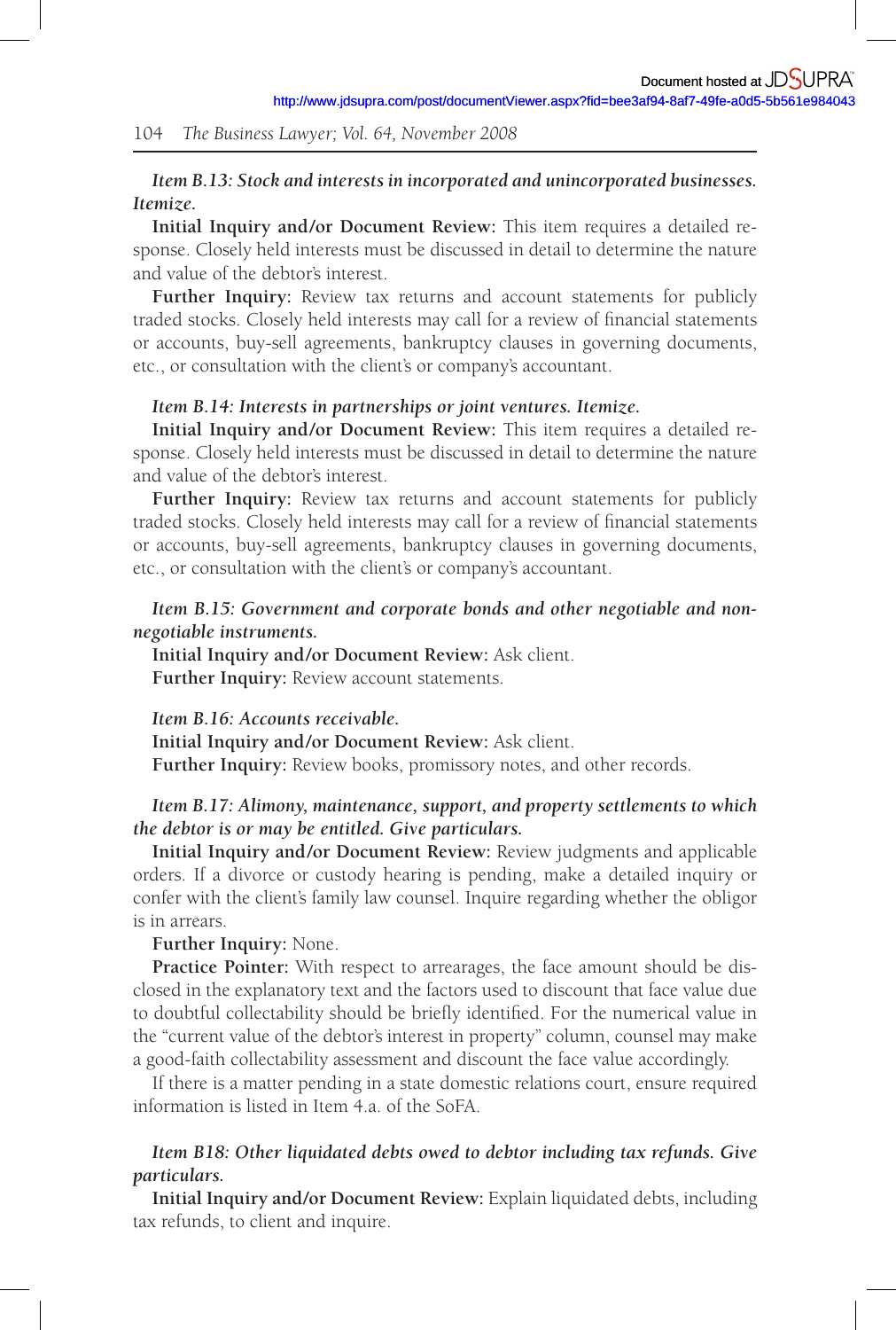**Further Inquiry:** Review documents, if any, that support underlying obligations. Review the amount of last year's tax refund, if any, and disclose an estimated amount for the current year.

**Practice Pointer:** Under Internal Revenue Code ("I.R.C.") section 1398, a debtor can elect to split the tax year into two parts, with the first period ending on the date prior to the filing of the petition and the second period starting on the filing date and going through the end of the year. This election presents various planning opportunities that counsel should consider and is very useful if there are assets in the estate and the debtor has engaged in year-to-date activities that have resulted in pre-petition tax liability.

Professional (usually attorney) retainers and other prepaid items are a common source of confusion and could be listed in several locations on Schedule B. The Working Group has selected Item 18, "Other liquidated debts," as the place of disclosure for purposes of this discussion. A flat fee earned upon receipt is not property of the estate. But funds in the client trust account of an attorney retained by a debtor become property of the estate upon the debtor filing the bankruptcy petition because the retainer belongs to the client until the funds are earned by the attorney.<sup>76</sup> Therefore, the debtor should list any unearned retainers on its Schedule B as other liquidated debts.

Additionally, it remains at issue whether an attorney with a pre-petition retainer possesses a secured lien for unpaid fees against such retainer and whether the debtor is required to list the attorney on Schedule D as a secured creditor. 77

# *Item B.19: Equitable or future interests, life estates, and rights or powers exercisable for the benefit of the debtor other than those listed in Schedule A*— *Real Property.*

**Initial Inquiry and /or Document Review:** Ask client if (a) any relatives have died and left a surviving spouse and (b) whether there are any family trusts.

**Further Inquiry:** Review any court order, settlement, or document as well as the circumstances underlying the interest.

**Practice Pointer:** Be sure your client understands what is being asked. Most of the terms used in the description of this item are legal and may be confusing to the client.

<sup>76.</sup> *See In re* Hill, 355 B.R. 260, 262–63 (Bankr. D. Or. 2006), *aff'd sub nom*. Hill v. Camacho, No. CV-07-710-MO, 2007 WL 2120891 (D. Or. July 24, 2007).

<sup>77.</sup> *See* Weinman, Cohen & Niebrugge, P.C. v. Peters (*In re* Printcrafters, Inc.), 233 B.R. 113, 118 (D. Colo. 1999) ("Most bankruptcy courts have concluded that a prepetition retainer paid by a debtor to counsel for services in connection with a case is security for, or held in trust for, payment of fees and costs to be incurred."); *In re* Golf Augusta Pro Shops, Inc., Nos. 01-11989, 01-11990, 2003 WL 22176082, at \*2 (Bankr. S.D. Ga. Aug. 28, 2003) (holding same and noting that, regarding whether a conflict of interest exists, "there is an exception to § 327 where the attorney holds a pre-petition and post-petition claim for money owed for future bankruptcy services and /or where the legal fees that accrued pre-petition have been incurred solely for services rendered in contemplation of and in connections with the bankruptcy case"); *In re* Office Prods. of Am., Inc., 136 B.R. 964, 972–73 (Bankr. W.D. Tex. 1992) (holding same under Texas law).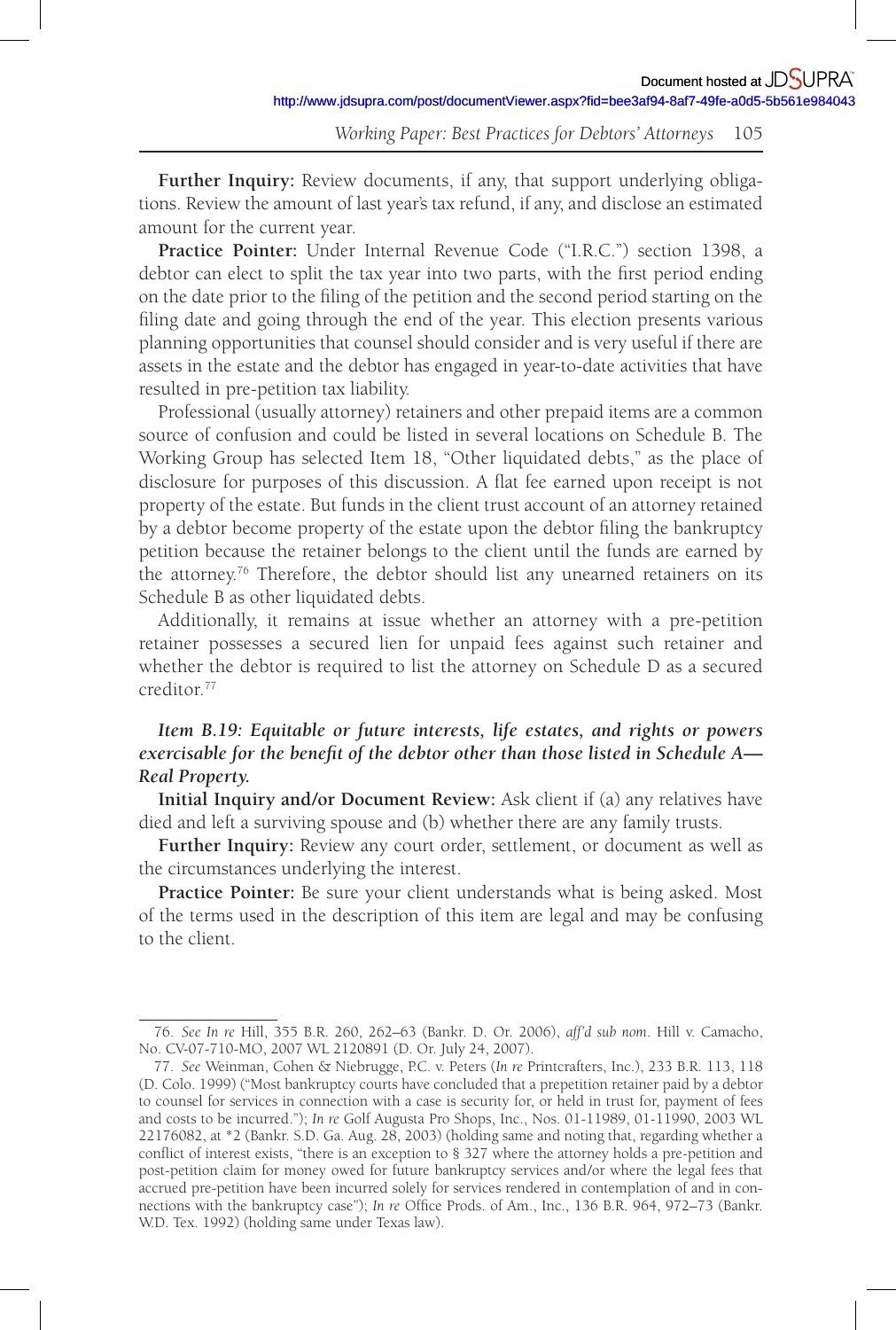### *Item B.20: Contingent and noncontingent interests in estate of a decedent, death benefit plan, life insurance policy, or trust.*

**Initial Inquiry and /or Document Review:** Ask client if (a) any relatives have died and left a surviving spouse and (b) whether there are any family trusts.

**Further Inquiry:** Review of any court order, settlement, or document as well as the circumstances underlying the interest.

**Practice Pointer:** The term "life insurance policy," as used here, means a policy under which the client is a beneficiary. If the client is the insured rather than the beneficiary, the policy should be scheduled in Item 9.

## *Item B.21: Other contingent and unliquidated claims of every nature, including tax refunds, counterclaims of the debtor, and rights to setoff claims. Give estimated value of each.*

**Initial Inquiry and /or Document Review:** Ask if the client is (a) a party to a lawsuit; (b) has any counterclaims pending; (c) has any rights to sue anyone for anything; or (d) has consulted with an attorney for any matter other than bankruptcy in the past two years.

**Further Inquiry:** Review facts and circumstances surrounding such claims. Contact counsel handling any such claims.

**Practice Pointer:** Keep in mind claims that may have arisen from pre-petition debt collection activity, such as violations of the Fair Debt Collection Practices Act<sup>78</sup> and state laws governing debt collection.

# *Item B.22: Patents, copyrights, and other intellectual property. Give particulars.*

#### **Initial Inquiry and /or Document Review:** Ask client.

**Further Inquiry:** Obtain and review all patents, copyrights, and trademarks. Consult with intellectual property counsel as necessary.

## *Item B.23: Licenses, franchises, and other general intangibles. Give particulars.*

**Initial Inquiry and /or Document Review:** Ask client and ensure client understands the nature of the interest subject to disclosure here.

**Further Inquiry:** Review related documents.

**Practice Pointer:** Counsel may consider whether to include occupational licenses here and, if so, make appropriate inquiry.

*Item B.24: Customer lists or other compilations containing personally identifiable information (as defined in 11 U.S.C. § 101(41A)) provided to the debtor by individuals in connection with obtaining a product or service from the debtor primarily for personal, family, or household purposes.* 

**Initial Inquiry and /or Document Review:** Explain to client and inquire. **Further Inquiry:** None.

<sup>78.</sup> Pub. L. No. 95-109, 91 Stat. 874 (1977) (codified as amended at 15 U.S.C.A. §§ 1692-1692p (West 1998 & Supp. 2007)).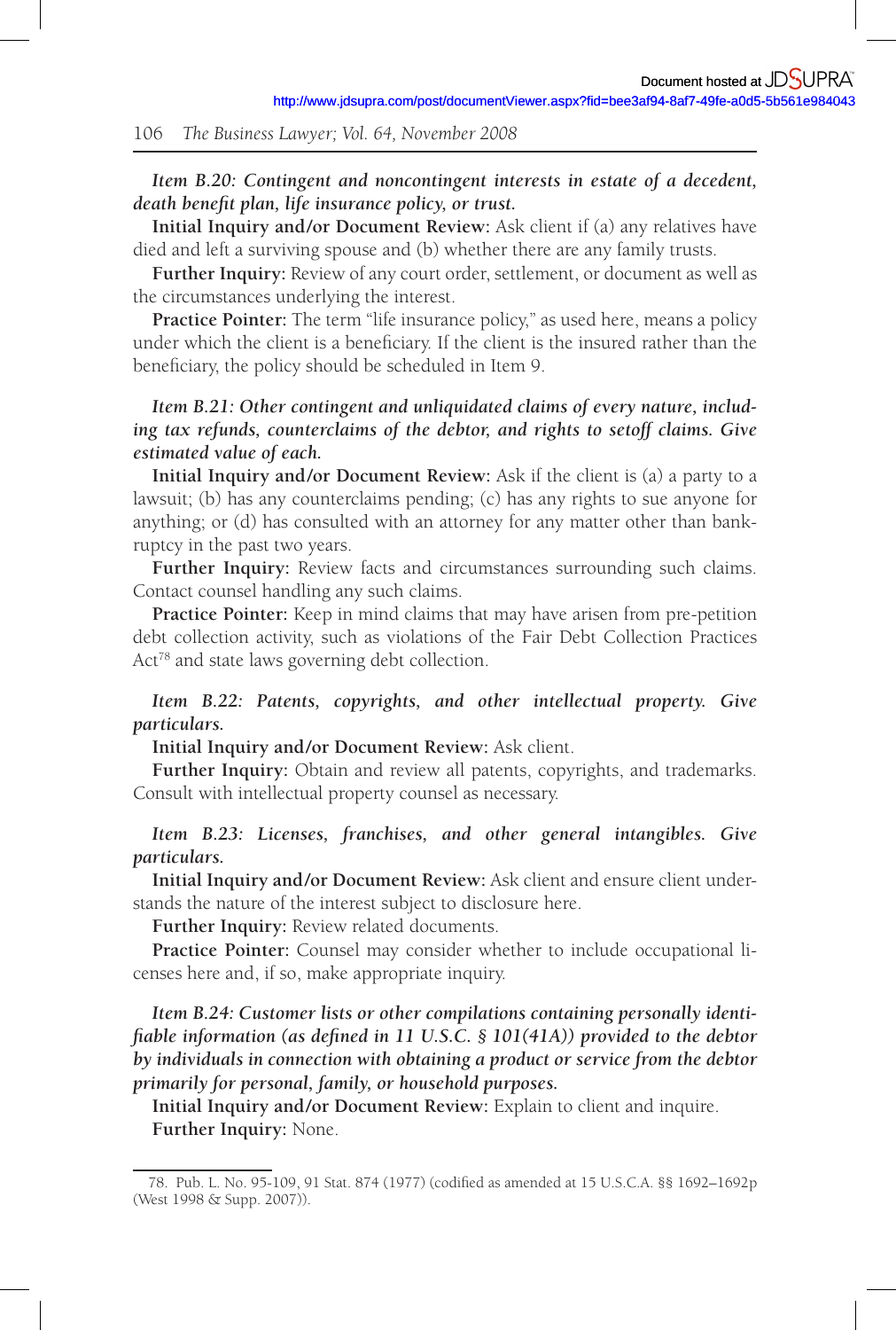**Comments:** In some cases, the presence of a customer list or similar database should be obvious, such as with a business client that sells goods via the Internet. Be aware, however, that such lists can be involved in consumer cases. For example, a client might run an open-forum-style web log and have information about registered users.

#### *Item B.25: Automobiles, trucks, trailers, and other vehicles and accessories.*

**Initial Inquiry and /or Document Review:** Review title, if available, or other evidence of liens. Perform online search if documents are electronically available. Inquire about untitled vehicles.

Further Inquiry: Confirm values with Kelly Blue Book or other Internet source. Have vehicle appraised if the client intends to redeem the property.

**Comments:** Check local rules for documents that the client might be required to produce at the first meeting of creditors held pursuant to section 341.

#### *Item B.26: Boats, motors, and accessories.*

**Initial Inquiry and /or Document Review:** Review title, if available, or other evidence of liens. Determine whether property is titled under state or federal law. Perform online search if documents are electronically available. Inquire about untitled property. Inquire whether client lives aboard.

Further Inquiry: Confirm values on Internet, eBay, www.usedboats.com, or another Internet resource. Have boat, motor, and accessories appraised if the client intends to redeem the property.

#### *Item B.27: Aircraft and accessories.*

**Initial Inquiry and /or Document Review:** Request bills of sale and lien information available to the client regarding aircraft and accessories. Request appraisals completed regarding the aircraft or accessories. If no appraisal is available, perform a valuation of the aircraft via online sources.

Further Inquiry: If feasible, obtain and review "title" for any aircraft or accessories.

**Practice Pointer:** Obtaining "title" to an aircraft is not a simple process. The Federal Aviation Administration ("FAA") records are not available online, and it is a tedious process to obtain them. Moreover, the FAA may not have copies of all liens and bills of sale because the parties do not always provide them promptly. A company specializing in aircraft title searches may be the most efficient way to determine what liens are on the aircraft or accessories and the true owner of these items.

#### Item B.28: Office equipment, furnishings, and supplies.

**Initial Inquiry and /or Document Review:** For individual clients, ask about items purchased for more than a threshold value in accordance with local practice and custom. For business clients, request a listing of relevant items.

**Further Inquiry:** For individual items, obtain and review receipt or credit card statement setting out purchase price, appraisal value, or eBay-type valuation.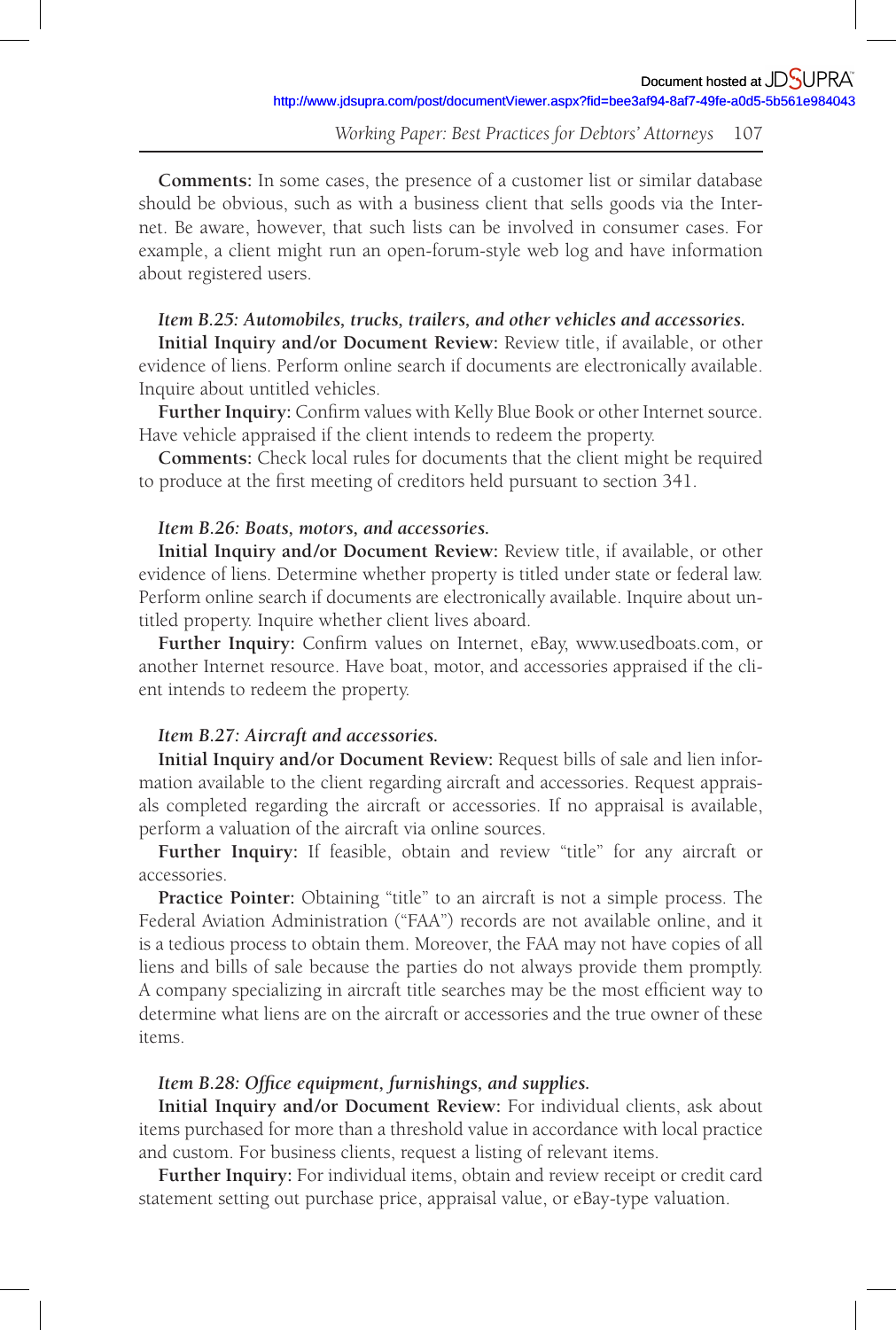#### *Item B.29: Machinery, fixtures, equipment, and supplies used in business.*

**Initial Inquiry and /or Document Review:** For individual clients, ask about items purchased for more than a threshold value in accordance with local practice and custom. For business clients, request a listing of relevant items.

**Further Inquiry:** For individual items, obtain and review receipt or credit card statement setting out purchase price, appraisal value, or eBay-type valuation.

#### *Item B.30: Inventory.*

#### **Initial Inquiry and /or Document Review:** Ask client.

**Further Inquiry:** Confirm consistency with response to Item 20 in the SoFA. Compare to Item 20 and understand any discrepancies.

#### *Item B.31: Animals.*

**Initial Inquiry and /or Document Review:** Ask client.

# **Further Inquiry:** None.

**Comments:** Be sure clients understand that family pets, even those without any apparent monetary value, should be included here. Livestock may require a detailed inventory as of petition date for section 552 purposes. Breeding stock may give rise to income.

**Practice Pointer:** Be sure your client provides expense information relating to pets for inclusion on Schedule J.

#### *Item B.32: Crops—growing or harvested. Give particulars.*

**Initial Inquiry and /or Document Review:** Ask client.

**Further Inquiry:** None.

**Comments:** The attorney may want detailed documentation for section 552 purposes. Consider photographs or independent appraisal of crops on the date of petition. Include quantity and quality descriptions. Consider the effect of section 552 as to crops planted after filing.

#### *Item B.33: Farming equipment and implements.*

### **Initial Inquiry and /or Document Review:** Ask client.

**Further Inquiry:** Detailed inventory of year, make, model, and hours of use for each unit. Use Internet sources for valuation. Consider taking photographs of equipment at time of case filing. Consider obtaining a pre-petition appraisal.

#### *Item B.34: Farm supplies, chemicals, and feed.*

**Initial Inquiry and /or Document Review:** Ask client.

**Further Inquiry:** Consider photographs or independent appraisal of supplies, chemicals, and feed on date of petition. Need quantity and quality descriptions.

## *Item B.35: Other personal property of any kind not already listed. Itemize.*  **Initial Inquiry and /or Document Review:** Ask client.

**Further Inquiry:** Inquire about such items as golf, tennis, health, and other club memberships, frequent flier miles, season tickets, and lottery tickets.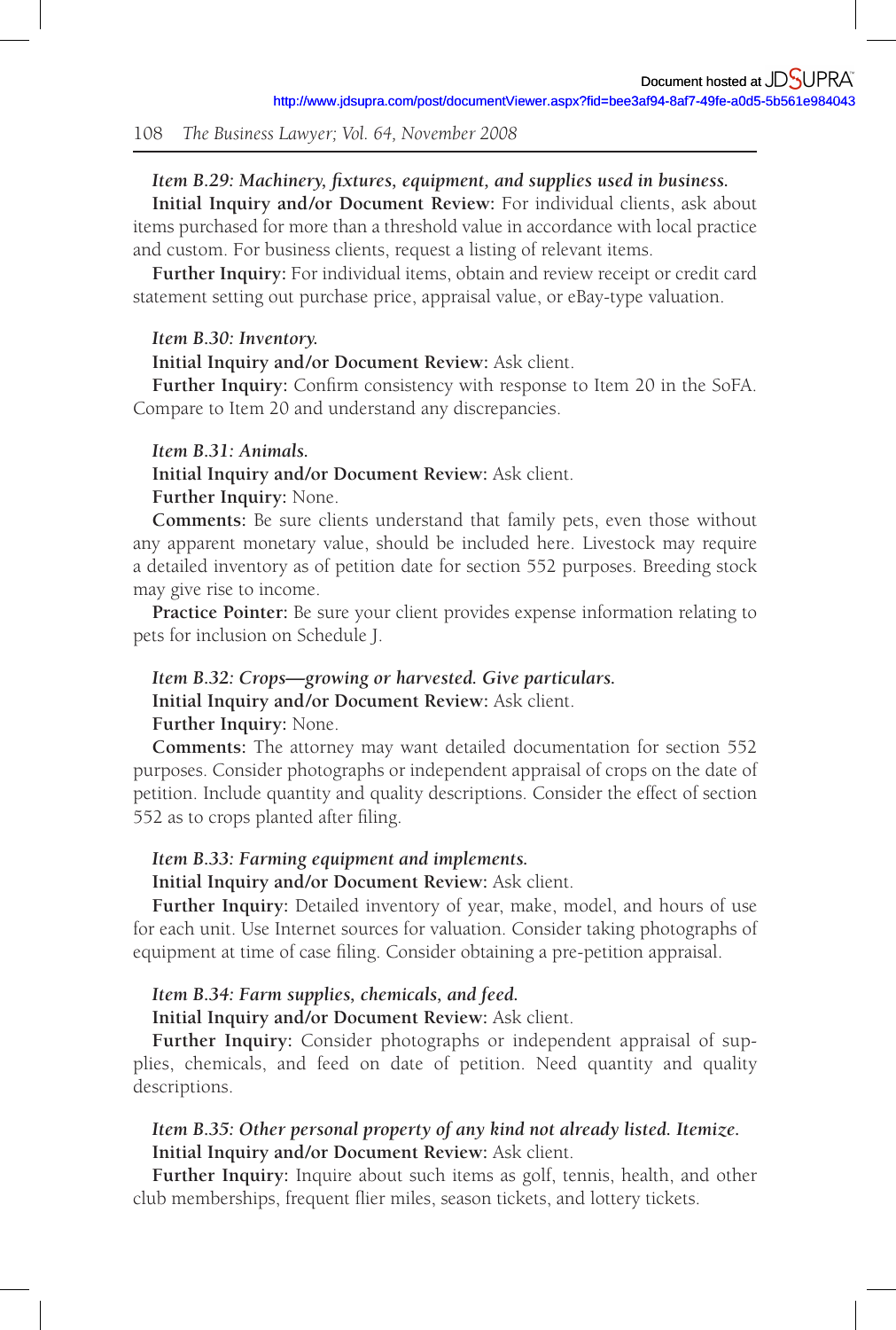## **SECTION 5**

**SCHEDULE D: CREDITORS HOLDING SECURED CLAIMS SCHEDULE E: CREDITORS HOLDING UNSECURED PRIORITY CLAIMS SCHEDULE F: CREDITORS HOLDING UNSECURED NONPRIORITY CLAIMS OFFICIAL FORM 6** 

# 5.1. GENERAL COMMENTS AND INQUIRY RECOMMENDATIONS

Certain aspects of the attorney's inquiry are common to Schedules D, E, and F, while others warrant unique consideration. The Working Group's discussion reflects these commonalities and distinctions, with general considerations discussed first, and issues unique to each of Schedules D, E, and F discussed in the "commentaries."

**Initial Inquiry and /or Document Review:** Ask client and request all documentation the client has regarding debts. For debts that are contingent, unliquidated, or in dispute, ask the client in simple terms whether the client believes he or she should not have to pay any of them. Review documents to determine when the debts were incurred.

The review of a client's credit report is an emerging trend among attorneys and may become the standard practice. The Working Group believes this is a positive development both because of the breadth of information available on credit reports and because most consumer clients can obtain a report without charge. 79 The Working Group suggests that attorneys incorporate this practice as part of their customary reasonable inquiry, and attorneys should be able to rely on the information obtained from credit reports without further inquiry.<sup>80</sup> Counsel should, however, get the client's written consent to retrieve and use credit reports.

Further Inquiry: If the client has filed another bankruptcy case within the prior year, or such other time frame that the attorney determines is appropriate under the circumstances, the attorney should retrieve the schedules from that case and compare the lists of creditors to ensure full disclosure.

If the client indicates that any debt is contingent, unliquidated, or in dispute, inquire whether the debt is the subject of a judicial or other proceeding and

<sup>79.</sup> Credit reports are available at AnnualCreditReport.com, http://www.annualcreditreport.com (last visited Sept. 5, 2008), or from the Federal Trade Commission's web site, Federal Trade Commission, Free Annual Credit Reports, http://www.ftc.gov/bcp/conline/edcams/freereports/index.html (last visited Sept. 5, 2008).

<sup>80.</sup> *See* Report, *supra* note 1, at 710. *See also In re* Debtor's Attorney Fees in Chapter 13 Cases, 374 B.R. 903, 907 (Bankr. M.D. Fla. 2007) (suggesting the importance of credit reports by allowing attorneys practicing before the Middle District of Florida to charge debtors for the expense of obtaining the debtor's most recent credit report), *amended by* No. 07-MP002 MGW, 2007 WL 2986127 (Bankr. M.D. Fla. Sept. 19, 2007); *In re* Habiballa, 337 B.R. 911, 916 (Bankr. E.D. Wis. 2006) (granting, where debtor relied exclusively on his credit report in scheduling his credit card indebtedness, the debtor's objection to a proof of claim to the extent it claimed a higher amount than the amount listed in the debtor's schedules).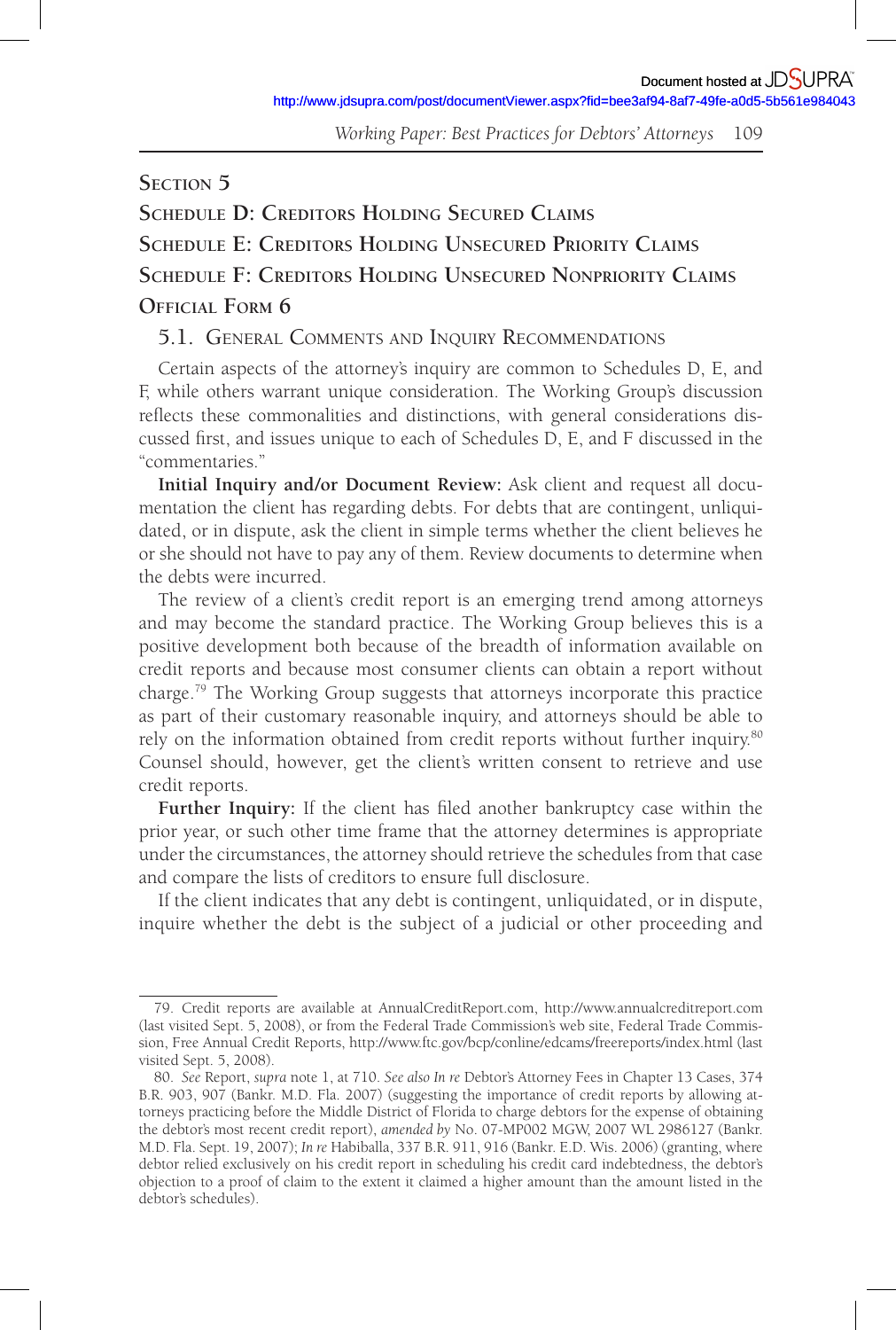determine, to the extent possible, whether the client has a claim against the other party.

**Practice Pointers:** The phrasing of questions related to this item can make a great deal of difference in how the client understands what information the attorney is seeking. Many clients will not understand the technicalities of whether a debt is contingent, liquidated, or in dispute, but clients usually are well aware of debts they think they should not have to pay.

**General Comments:** The timing of obtaining a credit report should be left to the attorney's judgment on a case-by-case basis. Some clients may present a complicated financial situation that will take time to sort out and, if the report is pulled early in the representation, the report may be dated by the time the case is actually commenced. Other clients may have no documentation regarding their debts or may strike the attorney as being less than candid, making the report a valuable tool in completing the schedules.

The Working Group has no comment on the various notice provisions in section 342, which were enacted as part of BAPCPA, other than to remind attorneys that there were changes and to make appropriate inquiry regarding addresses for notice to creditors.

# 5.2. COMMENTS ON SCHEDULE D: CREDITORS HOLDING SECURED CLAIMS

The degree of document review will depend on the type of collateral and the circumstances of the case. For real property, attorneys should obtain proof of recordation and the payoff amount at or near the time the petition is filed. The Working Group believes that a title report is generally not necessary unless the facts of a specific case suggest otherwise. Similarly, for titled and UCC-1 personal property, the attorney should obtain proof of the lien, if available, and the payoff amount at or near the time the petition is filed.

In individual cases, clients might have credit cards that enable the issuing retailer to take a security interest in items purchased at the store with the credit card. Sears is a common example of this type of issuer. The Working Group believes that pre-petition review of these arrangements is not necessary. Most consumers do not have the underlying agreement and the value of the property is often low.

If a secured creditor has retaken collateral and the client's equitable right of redemption has expired, the debt should not be listed on Schedule D.<sup>81</sup> Deficiencies belong on Schedule F or, in certain circumstances, Schedule E.

If the client has given a piece of collateral to another person as a gift or if the client is a co-signor without any interest in the collateral, the debt should not be listed on Schedule D. It is an unsecured debt as to the client and should be listed on Schedule F.

<sup>81.</sup> The property, likewise, should not be listed on Schedule A or B but should be included in Item 5 (repossessions, foreclosures, and returns) of the SoFA.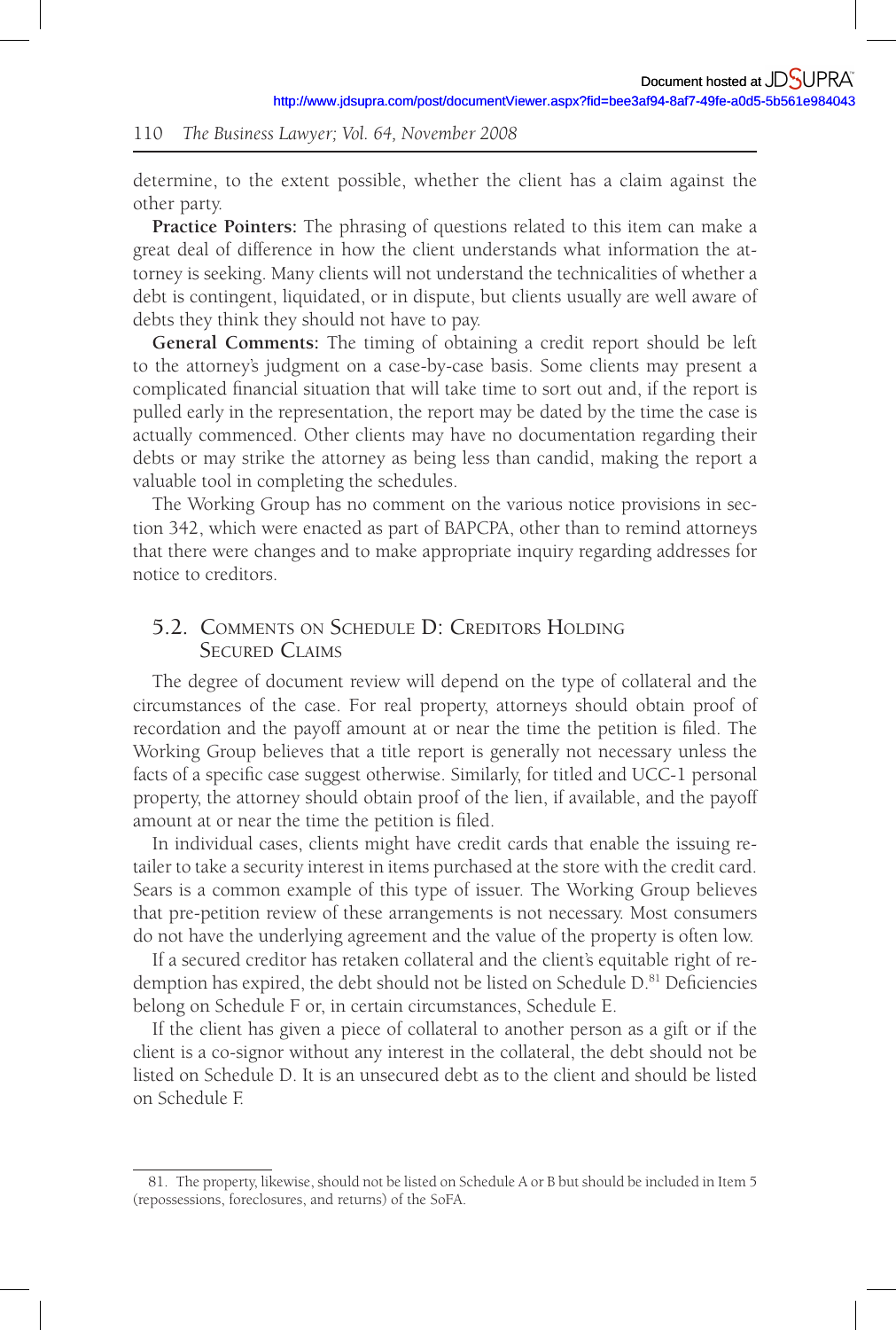# 5.3. COMMENTS ON SCHEDULE E: CREDITORS HOLDING UNSECURED PRIORITY CLAIMS

The extent of inquiry regarding priority claims will depend on the circumstances. For clients whose incomes are below the state median and whose cases will result in a "no asset" report, the expense of a detailed inquiry may not be justified. This is especially true with respect to tax claims, where separating the amounts entitled to priority from those that are not can be complicated and time consuming, and may be more easily accomplished after the bankruptcy case has been commenced.

A more searching analysis is required, however, for clients where (1) income is above the state median, (2) debts are primarily consumer debts, and (3) the case will proceed under chapter 7. Priority debt is imputed into the means testing formula and, if done improperly, could lead to a motion to dismiss the client's case as abusive.

For all clients, the attorney should make reasonable efforts to determine whether debts that appear to be priority debts are actually secured by a lien on property. To the extent there is security, the debt should be listed on Schedule D. Where the debt has secured and priority aspects, attorneys should be careful when listing the amount of each to avoid improperly overstating the total amount owed.

Further inquiry in other cases should be left to the discretion of the attorney. In some cases, for example, the client may be better served by allowing the priority determination to proceed through a contested proceeding after the case is filed. In others, a more searching pre-filing inquiry may be necessary based on the client's needs, goals, and financial circumstances.

The Working Group also notes that some attorneys might confuse priority debts with those that are not dischargeable but not entitled to priority. Only three types of debts fit both categories: certain tax debts, domestic support obligations, and certain personal injury claims resulting from the client's operation of a motor vehicle while under the influence. $82$  Unlike these types of debts, student loans owed to the government, for example, are not priority debts, although they are non-dischargeable. Similarly, property settlements in divorce proceedings should not be confused with domestic support obligations; both types of debt are nondischargeable, but only the latter is priority debt.

As a general rule, the IRS and the state taxing authority should always be scheduled, especially in chapter 13 cases. This will ensure notice to the taxing authorities and put the onus on them to file claims and start the process of resolving what amounts are owed and whether those amounts are secured, priority, or general unsecured debts. Scheduling these tax authorities also protects the client who does not realize that he or she has outstanding tax liability.

<sup>82.</sup> Although these three types of debt are entitled to section 507(a) priority and are non-dischargeable under section 523(a), their scope under the two sections may differ. For example, if a debtor caused personal injury while operating an aircraft under the influence, the debt is non-dischargeable but not entitled to priority.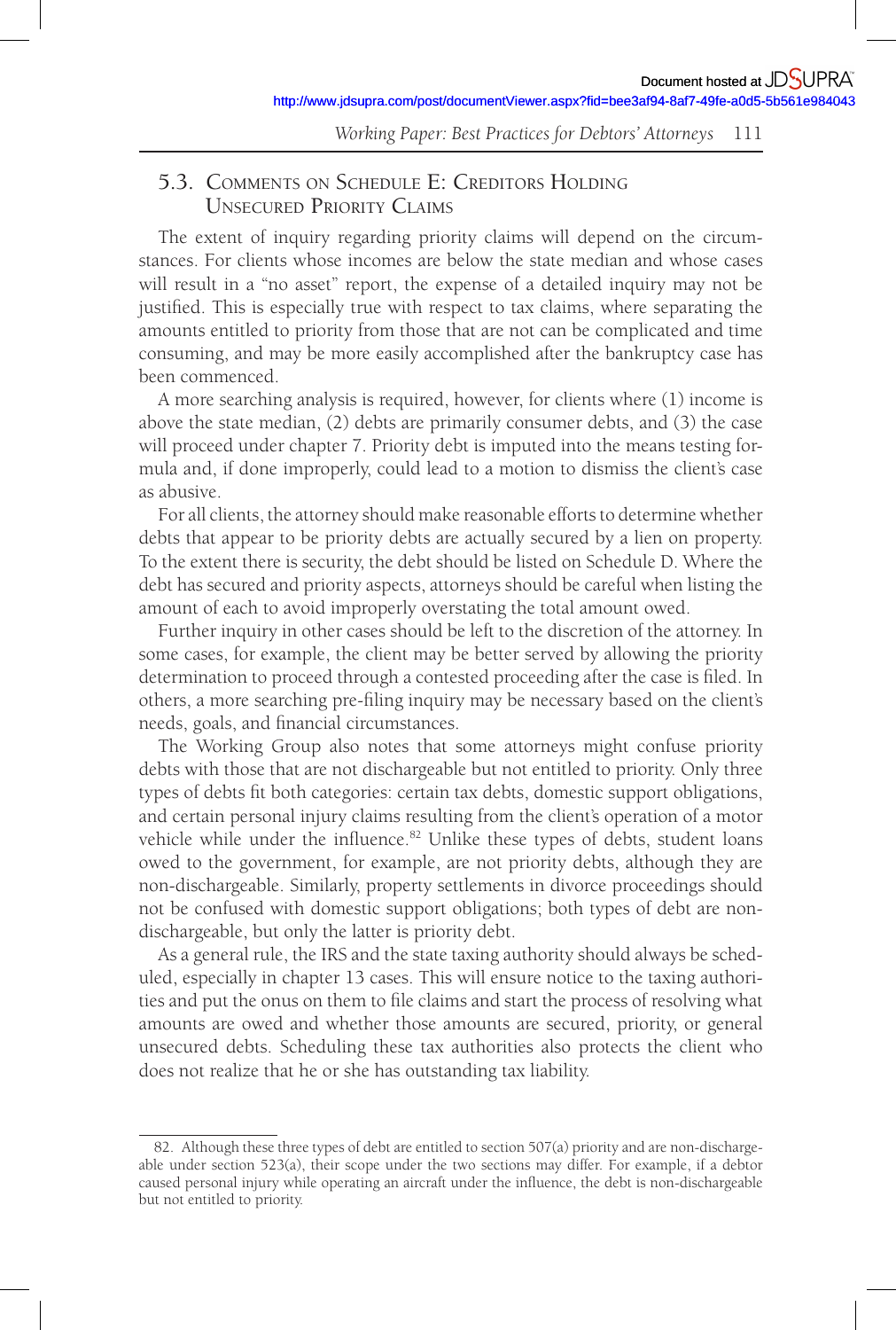# 5.4. COMMENTS ON SCHEDULE F: CREDITORS HOLDING UNSECURED NONPRIORITY CLAIMS

The Working Group recognizes that credit cards, which are used over a period of time, pose a problem in identifying the "date incurred" for which Schedule F calls. The Working Group believes the use of "various dates" is appropriate.

### **SECTION 6**

# SCHEDULE G: EXECUTORY CONTRACTS<sup>83</sup> AND UNEXPIRED LEASES **OFFICIAL FORM 6**

**Initial Inquiry and /or Document Review:** Ask client in plain language and exercise judgment regarding information the client provides for other purposes, such as income from rental property.

If the client is a business, ask about equipment that is commonly leased and types of contracts that are common, such as business premises or copy machine leases or contracts for regular delivery of water for the office cooler.

Further Investigation: If the client responds affirmatively or, in the attorney's judgment, there is an executory contract or unexpired lease, request relevant documentation from the client. If there are no documents, ask the client for the lease's terms.

**Practice Pointer:** Clients often think of bankruptcy in terms of debts, which does not capture all of what Schedule G requires. They will better understand the type of information required for Schedule G if examples are given. Some items to suggest as examples and for which to be on the lookout include:

- Household goods acquired from rent-to-own retailers
- Property acquired through a lease rather than a sale<sup>84</sup>
- Land contracts
- Real property the client leases as the client's residence (including mobile home lots)
- Real property the client leases to others for residential or commercial purposes
- Farm land the client operates but which is owned by another person
- Unperformed contracts for services the client provides for extra income, such as home improvement or car repair

<sup>83. &</sup>quot;Congress intended the term [executory contract] to mean a contract 'on which performance is due to some extent on both sides.'" NLRB v. Bildisco & Bildisco, 465 U.S. 513, 523 n.6 (1984) (quoting H.R. REP. NO. 95-595, at 347 (1977)). "More precisely, a contract is executory if 'the obligations of both parties are so unperformed that the failure of either party to complete performance would constitute a material breach and thus excuse the performance of the other.' " Unsecured Creditors' Comm. of Robert L. Helms Constr. & Dev. Co. v. Southmark Corp. (*In re* Robert L. Helms Constr. & Dev. Co., Inc.), 139 F.3d 702, 705 (9th Cir. 1998) (quoting Griffel v. Murphy (*In re* Wegner), 839 F.2d 533, 536 (9th Cir. 1988)).

<sup>84.</sup> Because of variances among jurisdictions and in the facts presented from one case to the next, the Working Group makes no comment on transactions that have the appearance of being leases but which may in fact be secured transactions. Counsel should inquire in accordance with controlling precedent and local practice and custom.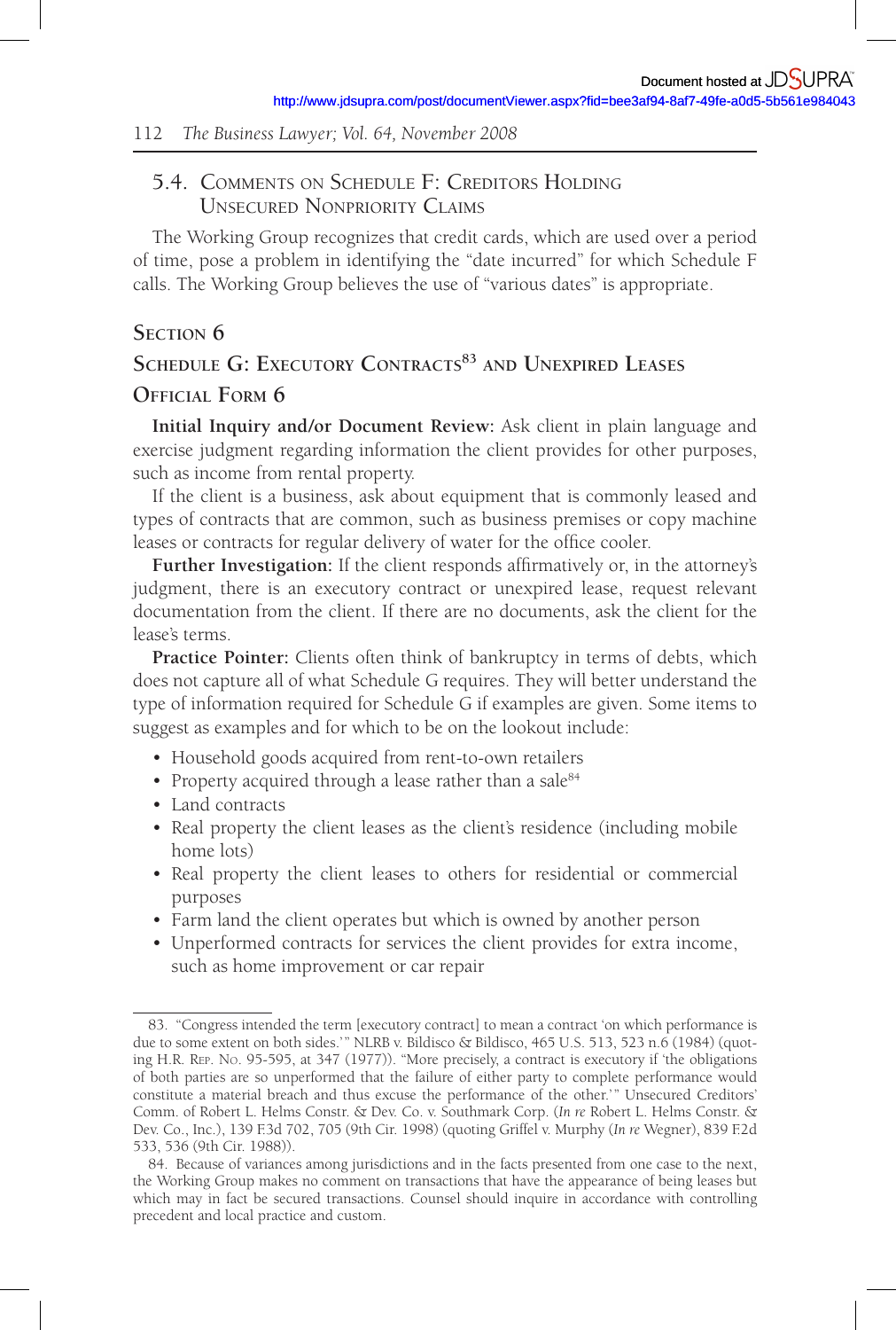- Personal property, such as a car, equipment from a failed business, or sporting equipment, that the debtor permits another to use on an ongoing basis in exchange for consideration
- Property on consignment.

Schedule G disclosures will often trigger, or be triggered by, disclosures required on other schedules or in the SoFA. 85

# **SECTION 7**

# **SCHEDULE H: CODEBTORS**

## **OFFICIAL FORM 6**

**Initial Inquiry and /or Document Review:** Ask client if any other person is obligated under any debt listed on Schedule D, E, or F or if the client has cosigned or guaranteed someone else's debt.

Further Inquiry: If the client's case will proceed under chapter 13, determine whether the subject debt is a consumer debt for purposes of the co-debtor stay.

**Practice Pointer:** Individual clients may not be candid about co-debtors, especially if the obligation involves a family member. The client might be ashamed and assume that the bankruptcy can be kept secret if the co-debtor is not disclosed. Some clients might try to protect the other person by "keeping him or her out" of the bankruptcy. Divorced clients may likewise wish to hide the fact of the bankruptcy from their former spouse or may not realize that the domestic relations court cannot alter either spouse's legal liability on a debt.

# **SECTION 8**

# **SCHEDULE I: CURRENT INCOME OF INDIVIDUAL DEBTOR(S) SCHEDULE J: CURRENT EXPENDITURES OF INDIVIDUAL DEBTOR(S) OFFICIAL FORM 6**

## 8.1. GENERAL COMMENTS

Generally speaking, much of the information needed to complete Schedules I and J is also necessary for disclosures on other forms discussed in this Working Paper and, therefore, the inquiry is substantially similar to that made for other forms. 86 For example, child support that the client receives must be listed here, on Form 22, and in Item 2 of the SoFA. Attorneys should check for consistency across

<sup>85.</sup> For example, in his 1999 study, Judge Rhodes found that 122 debtors in his sample listed rent as an expense on Schedule J (107 for a residence and 15 for a mobile home lot). Of those, 85 percent (88 percent for residential renters, 67 percent for those leasing mobile home lots) failed to disclose the lease on Schedule G. In addition, 81 percent of these debtors listed no security deposit on Schedule B. Rhodes, *supra* note 64, at 666, 668.

<sup>86.</sup> A key difference among the various forms, however, is that Schedule I is based on an estimated average or projected monthly income, measured at the time the case is filed. By contrast, Form 22 income follows the "current monthly income" formula set out in the means test.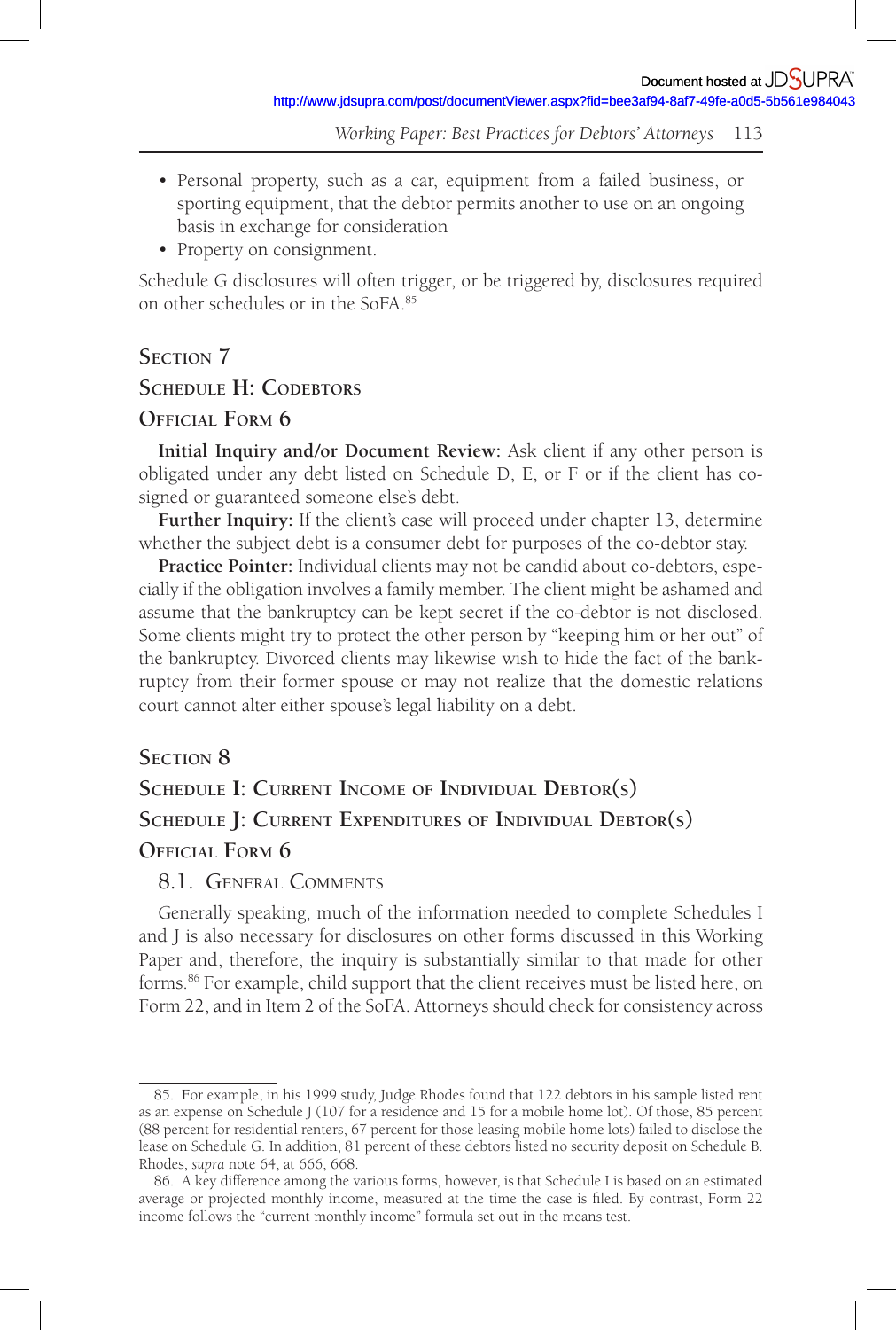forms insofar as the information ought to be consistent; inconsistency could give rise to investigation by the trustee or U.S. Trustee. 87

Note that Schedules I and J require information about spouses irrespective of whether the case will be filed by both spouses jointly or by just one of the spouses, unless the couple is separated. Attorneys should be prepared to deal with the resistance some non-filing spouses exhibit in providing information.

Regarding income, attorneys should be clear about whether the client is utilizing historical averages or projected income in supplying information for Schedule I. That information will likely be relevant to the trustee. By the same token, itemization of expenses that are out of the ordinary is useful.

Clients need to be clear on what is and is not income. Gifts should not be included, but regular contributions to the client's household should be included.<sup>88</sup> Remember also that clients may not be candid about all sources of income. They might also be less than forthcoming with expenses. Attorneys can look for clues to ferret out information, such as where a client is months behind on bills despite a showing of available cash when income less expenses is determined.

Another note on the relationship between Form 22 and Schedules I and J is warranted. The six-month look-back period for "current monthly income" creates several distinct issues when determining whether a presumption of abuse arises and whether a debtor has projected disposable income. This determination depends on the definition of "current monthly income" (which has been colloquially described as being "not current, not monthly, and not income"). This definition can create the appearance of monthly income that is not in fact available to the client. On the other hand, the definition of "current monthly income" can create an opportunity for pre-petition income manipulation by a debtor, for example, taking an unpaid leave of absence from work, refusing formerly welcomed overtime, or quitting a job.<sup>89</sup>

Thus, courts might look to Schedule I (and correlatively, regarding the means test's expense formula, to Schedule J) to ascertain the circumstances of an individual debtor's income and expenses.<sup>90</sup> However, there are decisions, mainly in chapter 13 cases, in which courts have held that they lack the authority to review Schedules I and J, a conclusion seemingly compelled by the Code's plain language.<sup>91</sup>

<sup>87 .</sup> The facts may dictate inconsistency. Again using the child support example, if the obligor stopped paying four months prior to filing, Form 22 would include the two months that were paid, with the amount averaged over six months. Schedule I, on the other hand, would reflect the current circumstance, i.e., that no child support was currently being received. Expenses present an even starker example because Form 22 relies on figures from the IRS while Schedule J utilizes actual expenses.

<sup>88.</sup> A declaration from the donor of gratuitous contributions may be appropriate for other purposes in the representation, such as plan feasibility or approval of reaffirmation agreements.

<sup>89 .</sup> *See* Baxter v. Johnson ( *In re* Johnson), 346 B.R. 256, 264 (Bankr. S.D. Ga. 2006) (quoting Marianna Culhane & Michaela White, *Catching Can-Pay Debtors: Is the Means Test the Only Way?*, 13 Am. Bankr. L. Rev.665, 689 (2005)).

<sup>90 .</sup> *See, e.g., In re* Edmunds, 350 B.R. 636, 648 (Bankr. D.S.C. 2006) (rejecting mechanical application of Form 22C); *In re* Kibbe, 342 B.R. 411, 415 (Bankr. D.N.H. 2006) (same), *aff'd*, 361 B.R. 201 (1st Cir. B.A.P. 2007).

<sup>91 .</sup> *See In re* Farrar-Johnson, 353 B.R. 224, 229 (Bankr. N.D. Ill. 2006); *In re* Rezentes, 368 B.R. 55, 58–59 (Bankr. D. Haw. 2007); *In re* Dalton, No. 07-50402 ERG, 2007 WL 4554024, at \*2, 2007 Bankr. LEXIS 4387 (Bankr. S.D. Miss. Dec. 19, 2007).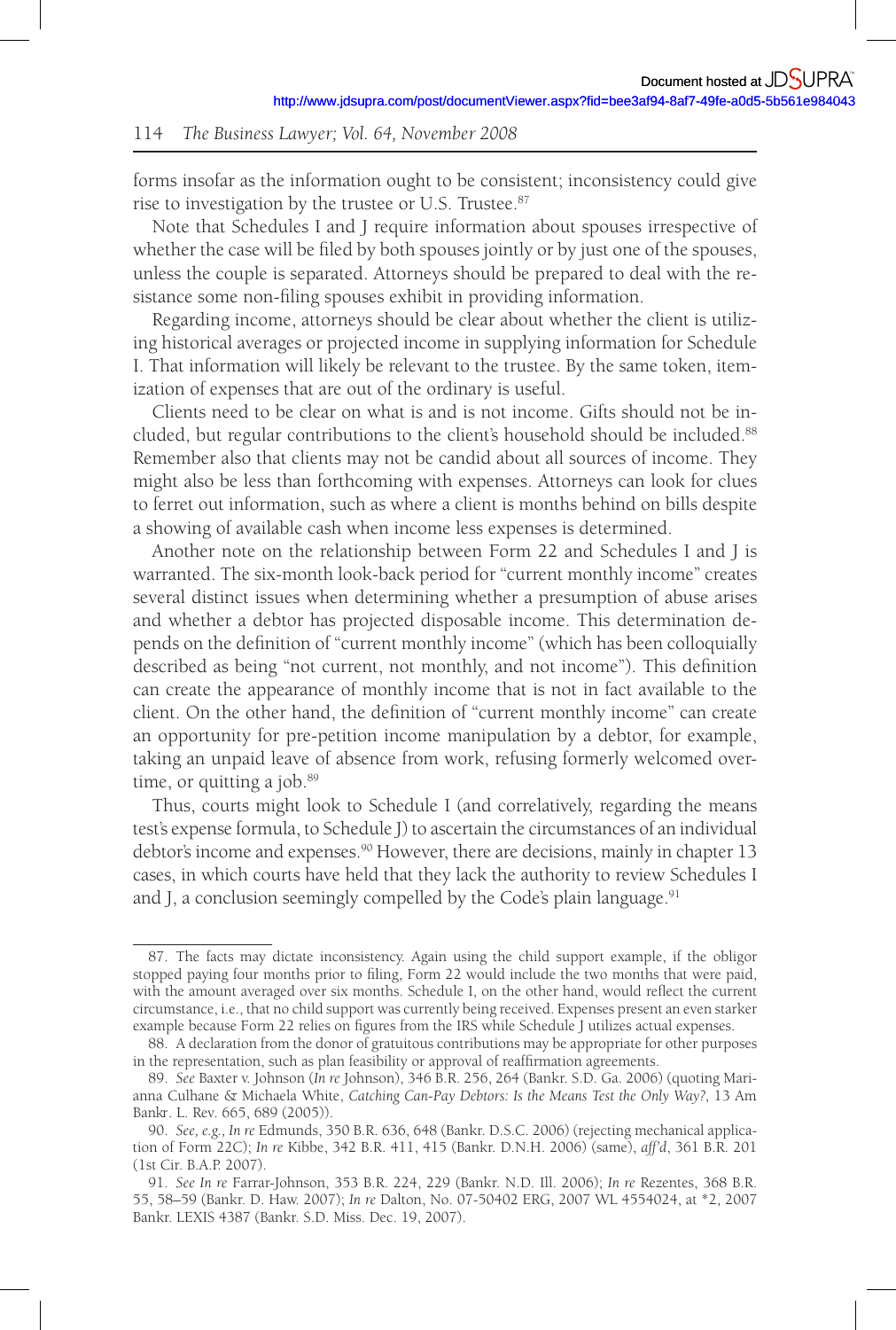# 8.2. SCHEDULE I: CURRENT INCOME OF INDIVIDUAL DEBTOR(S)

# *Marital Status; Dependents of Debtor and Spouse*

**Initial Inquiry and /or Document Review:** Ask client.

**Further Inquiry:** Inquire whether someone other than the client's spouse or children qualifies as a dependent of the client or review tax returns. Note the age and birth date of minor children. Review divorce judgments to determine how dependency status is allocated.

**Comments:** Information provided should be consistent with the information provided on Form 22. Generally, attorneys should be able to rely on what clients tell them regarding spouses and children. Do not disclose names of minor children.<sup>92</sup>

### *Employment*

**Initial Inquiry and /or Document Review:** Ask client or review payment advices. **Further Inquiry:** Review payment advices.

**Practice Pointer:** If the client receives regular income from the operation of a business, profession, or farm, that income should be listed on Line 7 and appropriate disclosure should be made in Item 1 of the SoFA.

### *Line 1: Monthly gross wages, salary, and commissions.*

**Initial Inquiry and /or Document Review:** Review income tax returns or transcripts, payment advices, employment contracts, and W-2 and 1099 forms.

**Further Inquiry:** Inquire whether the client's income is expected to change over the next year.

### *Line 2: Estimate monthly overtime.*

**Initial Inquiry and /or Document Review:** Review past pay information.

**Further Inquiry:** Inquire whether the client anticipates any changes on a going-forward basis.

### *Line 4: Payroll deductions.*

**Initial Inquiry and /or Document Review:** Review payment advices.

**Further Inquiry:** Review income tax returns or transcripts for current and prior years and client's W-4 form. Review employment manuals or obtain a statement from the client regarding mandatory deductions.

**Practice Pointer:** Accurate information about current payroll deductions should be given regardless of the nature of the deductions. Whether a deduction should be included as part of the client's current monthly income or disposable income (either because of its type or amount) should be dealt with elsewhere (in Line 17, for example).

### *Line 7: Regular income from operation of business or profession or farm.*

**Initial Inquiry and /or Document Review:** Review income tax returns including Schedules C and K-1 and Form 1120, business bank statements, and profit and loss statements.

<sup>92.</sup> *See* 11 U.S.C. § 112 (2006).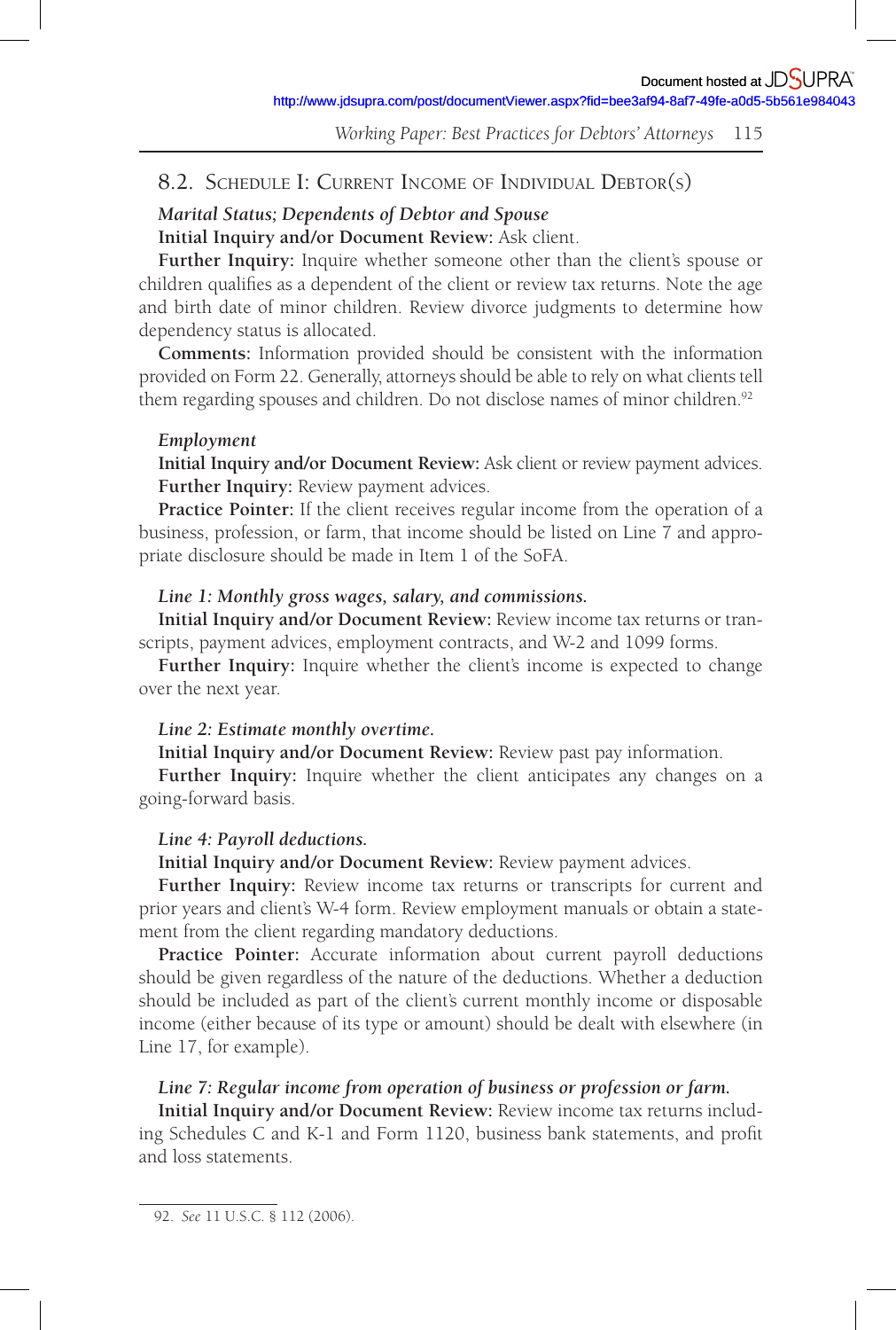**Further Inquiry:** The form requires that a detailed statement be attached.

**Practice Pointers:** Attorneys should exercise professional discretion in obtaining relevant information and may want to consider listing the efforts undertaken, including whether the client or counsel used the prior year's tax returns or IRS Schedule C.

### *Line 8: Income from real property.*

**Initial Inquiry and /or Document Review:** Ask client.

**Further Inquiry:** Review lease/rental agreements, income tax returns, and bank statements.

**Comment:** The client's interest in the property should be included on Schedule A and any lease/rental agreements should be included on Schedule G.

# *Line 9: Interest and dividends.*

**Initial Inquiry and /or Document Review:** Ask client.

**Further Inquiry:** Review income tax returns, broker statements, and bank statements.

**Comment:** Be sure to make related disclosures on Schedule B and in the SoFA.

# *Line 10: Alimony, maintenance or support payments payable to the debtor for the debtor's use or that of dependents listed above.*

Initial Inquiry and/or Document Review: Review divorce judgments and related documents, including modifications. Note birth dates of minor children.<sup>93</sup>

**Further Inquiry:** Determine whether the obligor is currently making payments and whether there is any arrearage.

**Practice Pointer:** Where payments are current, one is likely due to the client at the time of filing. Attorneys should schedule and exempt that expected payment.

### *Line 11: Social security or government assistance.*

**Initial Inquiry and /or Document Review:** Ask client.

Further Inquiry: Review bank statements, payment advices, and benefit award determination letters.

**Comment:** Note that the form requires the client to specify the source or type of payment. For purposes of Form 22, certain payments under the Social Security Act are not included in "current monthly income."<sup>94</sup>

# *Line 12: Pension or retirement income.*

**Initial Inquiry and /or Document Review:** Ask client.

**Further Inquiry:** Review bank statements, income tax returns, payment advices, and benefit determination award letters.

**Comment:** Include relevant information in Item 12 of Schedule B.

<sup>93.</sup> Pursuant to 11 U.S.C. section 112, the debtor may not be required to disclose names of minor children in public records.

<sup>94 .</sup> *See* 11 U.S.C. § 101(10A)(B) (2006).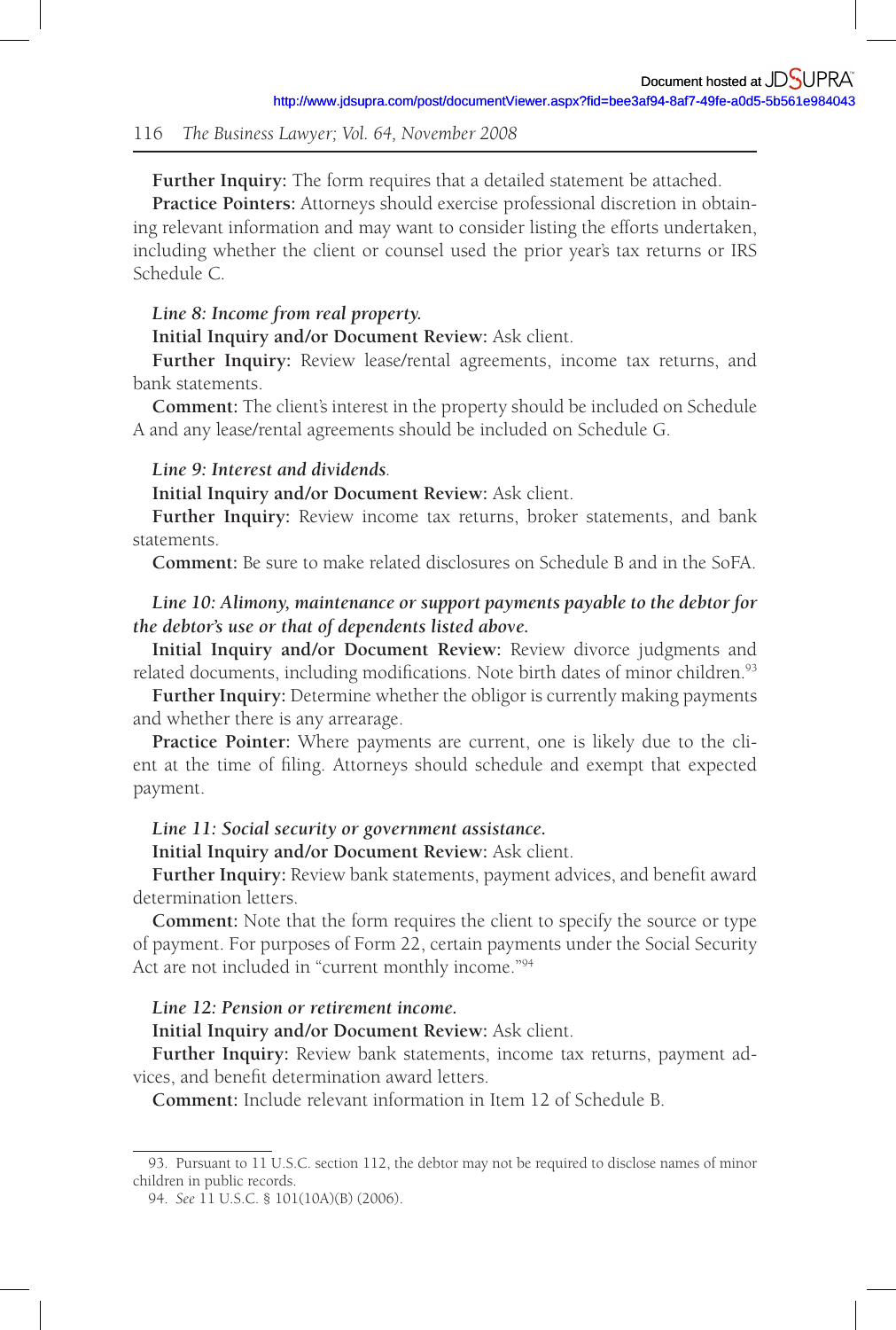# *Line 13: Other monthly income.*

**Initial Inquiry and /or Document Review:** Inquire regarding family assistance received on a routine basis, inheritances, life insurance benefits, annuities, disability income, and structured settlements.

**Further Inquiry:** Family assistance should be documented.

# *Line 17: Describe any increase or decrease in income reasonably anticipated to occur within the year following the filing of [Schedule I].*

**Initial Inquiry and /or Document Review:** Ask client about expected bonuses, health issues (including childbirth), retirement, changes in job status, and contingent benefits, such as workers' compensation or social security, that the client may begin to receive over the next year.

**Further Inquiry:** None.

# 8.3. SCHEDULE J: CURRENT EXPENDITURES OF INDIVIDUAL DEBTOR(S)

# *Line 1: Rent or home mortgage payment (include lot rented for mobile home).*  **Initial Inquiry and /or Document Review:** Ask client.

**Further Inquiry:** Review current mortgage statement or lease agreement, bank records, and receipts. Inquire whether taxes and insurance are included in the mortgage payment.

**Practice Pointer:** Because the amounts paid for rent or a mortgage will likely exceed \$600, these payments should be disclosed in Item 3 of the SoFA.

# *Line 2: Utilities.*

**Initial Inquiry and /or Document Review:** Get an average of the amount paid for utilities from the client.

**Further Inquiry:** If expenses seem out of line with local standards, secure twelve-month data from utility providers' web sites or the client's checking account.

**Practice Pointer:** Local practice and custom may bear on whether certain expenses are considered to be utilities, such as cell phones.

# *Line 3: Home maintenance (repairs or upkeep).*

**Initial Inquiry and /or Document Review:** Ask client.

# **Further Inquiry:** None.

**Practice Pointer:** Local practice or custom may determine what can be properly listed. Items that might be included are association dues, garbage collection, security systems, yard work, pest control, wood or oil for heating the home, and repair or replacement of older appliances and furniture. Remember that some clients may have put off needed work because of cost.

### *Line 4: Food.*

### **Initial Inquiry and /or Document Review:** Ask client.

**Further Inquiry:** Consider age and health of the client and any dependents as well as special dietary needs.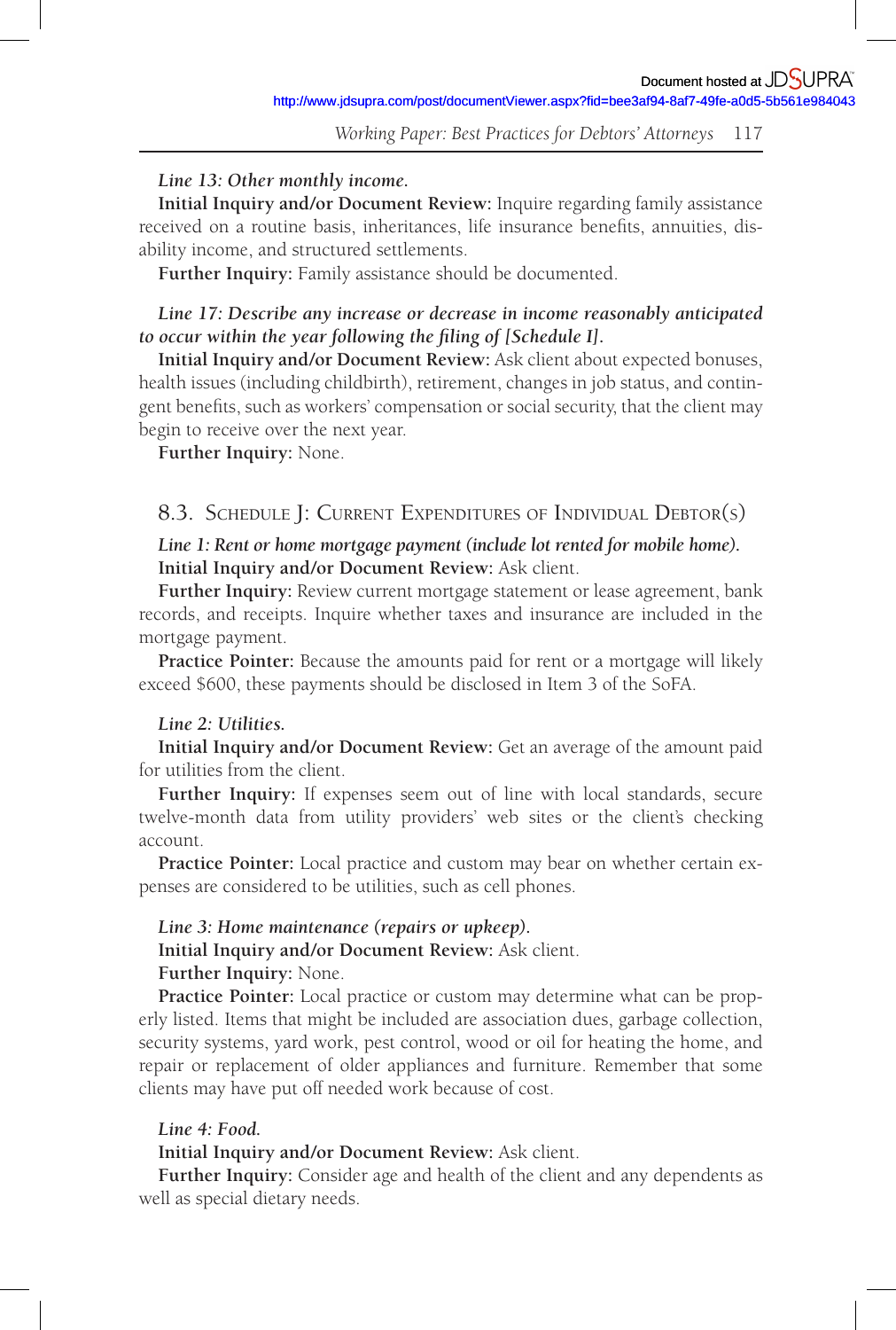**Practice Pointer:** Commonly overlooked items include snacks, food eaten out, baby formula, lunch money for children, food for family pets, and alcohol (but not cigarettes). In addition, the reality for many individual debtors is that some non-food items, usually trivial in amount, are purchased at the grocery store and will be captured in this item.

### *Line 5: Clothing.*

**Initial Inquiry and /or Document Review:** Ask client.

**Further Inquiry:** Consider age, health, and occupational demands of the client and all dependents.

### *Line 6: Laundry and dry cleaning.*

**Initial Inquiry and /or Document Review:** Ask client.

**Further Inquiry:** Consider age, health, and occupational demands of the client and all dependents.

**Practice Pointer:** Clients commonly overlook these expenses although everyone has them.

### *Line 7: Medical and dental expenses.*

**Initial Inquiry and /or Document Review:** Ensure client understands the full range of what this item encompasses and ask client.

**Further Inquiry:** Review receipts and invoices from service providers. Note all health issues relating to the client and dependents.

**Practice Pointer:** Commonly overlooked items include deductibles and other charges not covered by insurance, eye examinations, glasses, contact lenses and solution, over-the-counter medications, laboratory work, birth control, gym or health club memberships, and items relating to special needs of the client or a dependent.

# *Line 8: Transportation (not including car payment).*

**Initial Inquiry and /or Document Review:** Ask client.

**Further Inquiry:** Review the average miles driven per year on any automobile and compute cost of gas using the vehicle's miles per gallon based on type of vehicle, age, and condition. Inquire whether any major repairs are needed. Inquire whether any personal property taxes are due.

**Comments:** Clients commonly forget about oil changes, repairs, tires, and other maintenance issues, as well as registration, titling, and inspections. There are also transportation expenses unrelated to cars, such as taxi, bus, train, and subway fares.

## *Line 9: Recreation, clubs and entertainment, newspapers, magazines, etc.*  **Initial Inquiry and /or Document Review:** Ask client.

**Further Inquiry:** Review source documents, if any.

**Comment:** Local practice and custom may determine the reasonableness of expenses.

**Practice Pointer:** Commonly overlooked expenses include those relating to hobbies, sporting events, books, club dues, vacation travel, movies (whether bought,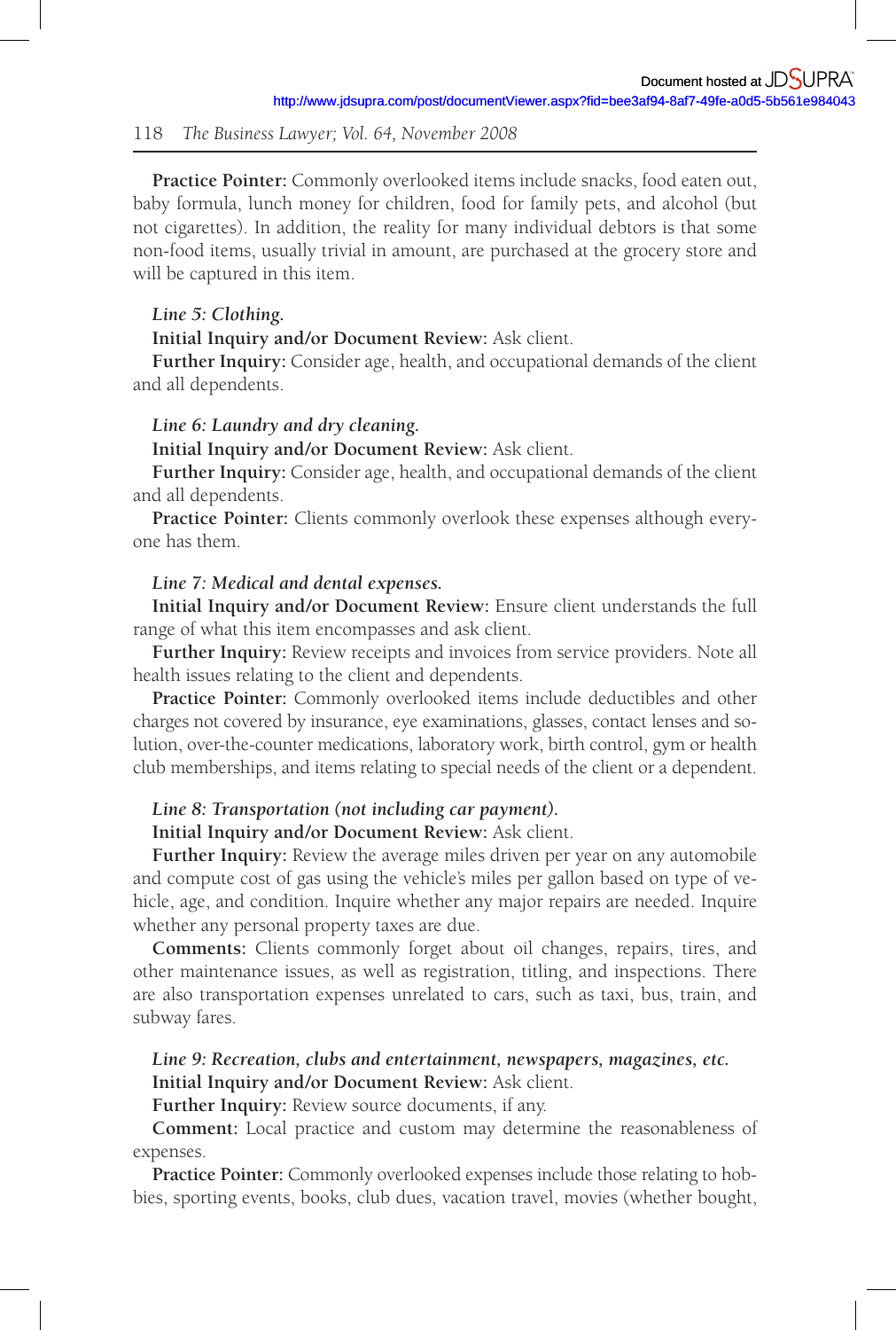rented, or seen at the theater), gambling (including lotteries, casinos, bingo, etc.), and children's activities such as scouting, summer camp, sports participation, extracurricular activities, and gifts for birthday parties.

### *Line 10: Charitable contributions.*

**Initial Inquiry and /or Document Review:** Ask client, including questions about tithing and contributions to recognized charities and neighborhood or community organizations.

**Further Inquiry:** Review income tax returns and pay advices.

**Comment:** Be sure to include the relevant information on Form 22 and in Item 7 of the SoFA and check for consistency.

# *Line 11: Insurance (not deducted from wages or included in home mortgage payments).*

**Initial Inquiry and /or Document Review:** Ask client about life, health, automobile, renters, burial, and other insurance.

**Further Inquiry:** For homeowners insurance, review the policy, statement and declaration page, or the client's most recent invoice.

For life insurance, review the policy and the last statement of the issuer. Review payment advices reflecting any deduction for premiums.

For health insurance, review payment advices reflecting deductions for premiums and review current statement from the provider.

For automobile insurance, review a current statement from the insurance provider or the client's most recent invoice.

**Practice Pointer:** The attorney should note whether life insurance has a cash or surrender value and make the appropriate disclosure in Item 9 of Schedule B. Irrespective of the type of life insurance, if married clients are filing a joint petition, Schedule B should reflect whether each spouse is the beneficiary of the other spouse's policy in Item 20.

# *Line 12: Taxes (not deducted from wages or included in home mortgage payments).*

### **Initial Inquiry and /or Document Review:** Ask client.

Further Inquiry: Review prior year's tax returns or transcripts and statements from taxing authorities. For property taxes not included in the client's mortgage payment, review tax statements or, if available, check the taxing authority's web site. If client is self-employed, review IRS Form 1040ES.

**Comment:** If the client is not receiving a paycheck and is self-paying, attorneys should be able to rely on the client, at least going forward. When looking back, review Form 1040 ES and copies of checks to determine the amount of taxes paid. Back taxes owed also need to be listed on Schedules D, E, or F, or a combination thereof.

# *Line 13: Installment payments.*

**Initial Inquiry and /or Document Review:** Review promissory notes, security agreements, installment sales contracts, and payment coupon books for all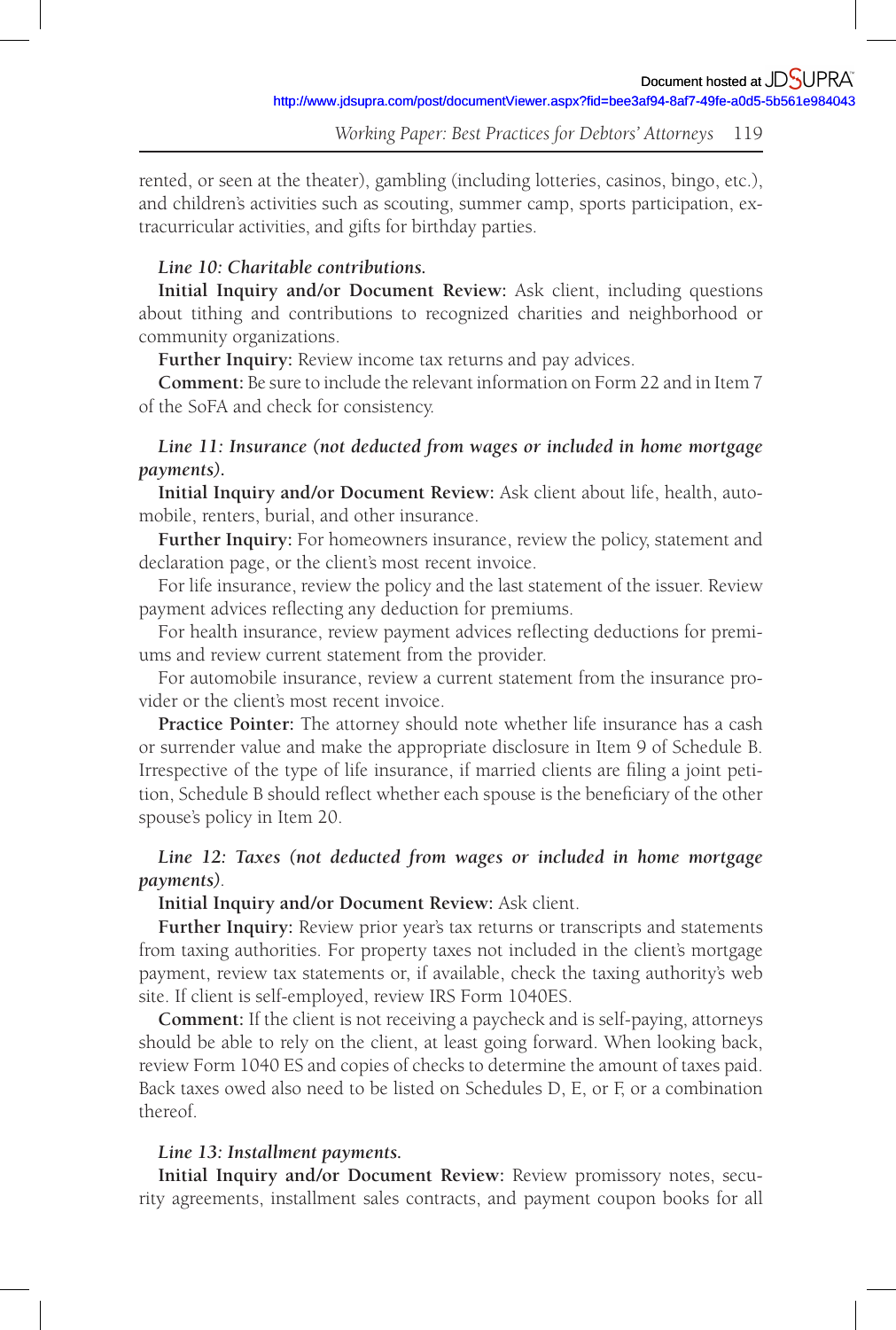secured and non-dischargeable unsecured debts paid in installments. The commentary in Section 5 of this Working Paper relating to Schedule D also outlines the scope of the initial inquiry for this item.

Further Inquiry: In a chapter 7 case, installment payments included here should be consistent with the property to be retained that is listed in the statement of intention.

**Practice Pointer:** Inclusion of installment payments in this item may vary by district and by chapter. Determine local practice standards for completion of this item.

# *Line 14: Alimony, maintenance, and support paid to others.*

**Initial Inquiry and /or Document Review:** Ask client.

**Further Inquiry:** Review divorce judgment and any modifications as well as tax returns.

**Practice Pointer:** Determine whether there is any arrearage and list that on Schedule E or Schedule F, whichever is appropriate.

# *Line 15: Payments for support of additional dependents not living at your home.*

**Initial Inquiry and /or Document Review:** Determine if the client makes payments of this type and, if so, identity the client's relationship with the recipient and the frequency, regularity, and amount of payments.

**Further Inquiry:** Determine if the recipient of the payments is actually a "dependent" under applicable legal standards (parent, able-bodied, non-student adult child, disabled relative, etc.).

**Practice Pointer:** Determine local practice standards for completion of this item.

# *Line 16: Regular expenses from operation of business, profession, or farm (attach detailed statement).*

**Initial Inquiry and /or Document Review:** Review income tax returns including IRS Schedules C and K-1 and Form 1120, business bank statements, and profit and loss statements.

**Further Inquiry:** The form requires that a detailed statement be attached.

**Practice Pointers:** Attorneys should exercise professional discretion in obtaining relevant information and may want to consider listing the efforts undertaken, including whether the attorney used the prior year's federal tax return or Schedule C.

### *Line 17: Other.*

**Initial Inquiry and /or Document Review:** Identify the expense item, the amount, and the frequency.

Further Inquiry: Confirm responses with checking account register or other document review.

**Practice Pointer:** This catch-all item is a good place for things like school lunches, automobile registration fees, and related items. Each item should be clearly labeled and pro-rated to the monthly amount. Confirm local practice as some jurisdictions frown on inclusion of items such as gifts and savings for chapter 13 cases.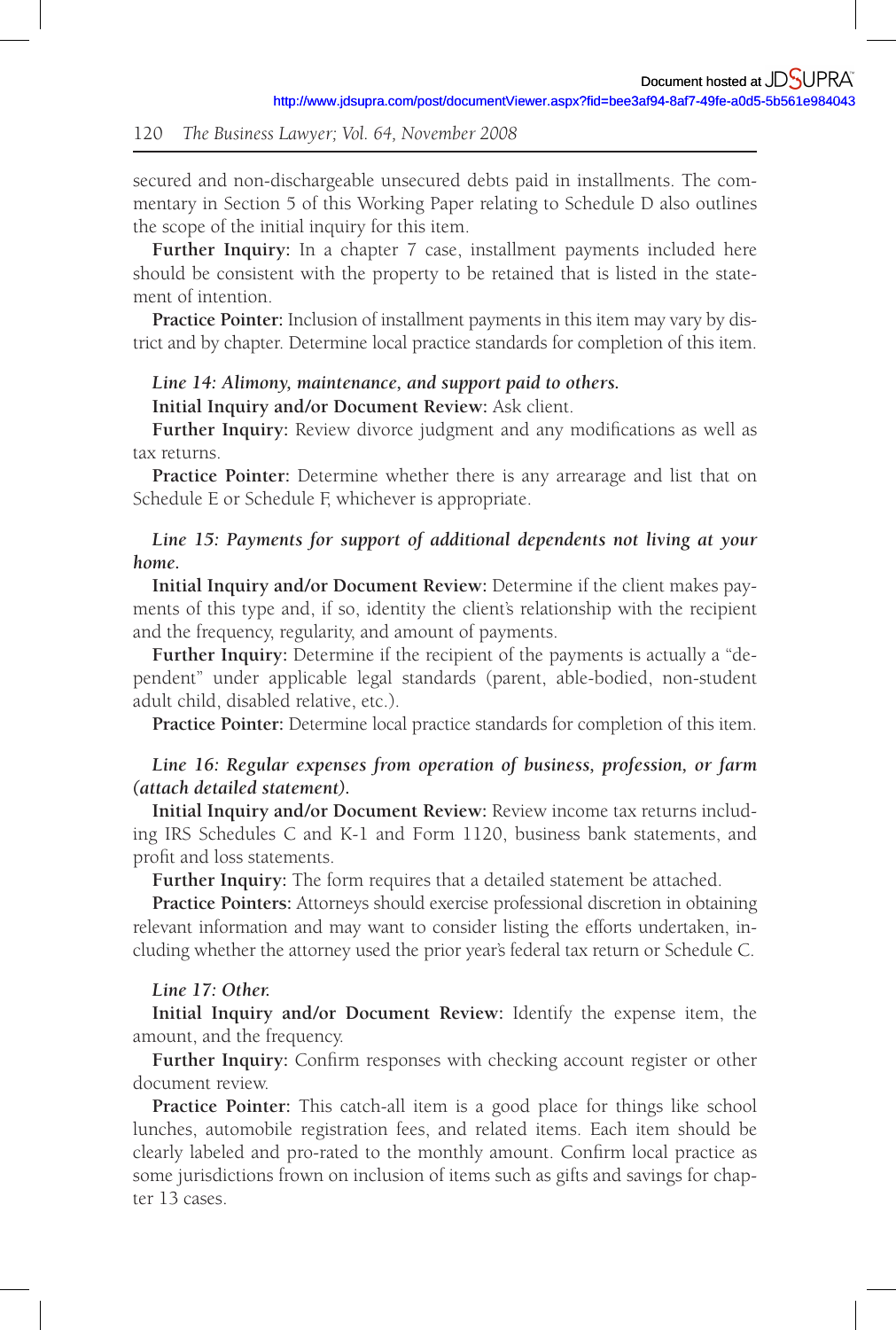# **SECTION 9**

# **STATEMENT OF FINANCIAL AFFAIRS**

# **OFFICIAL FORM 7**

# *Item 1: Income from employment or operation of business.*

**Initial Inquiry and /or Document Review:** For employment income, obtain and review income tax returns, W-2s, 1099s, IRS Schedule C, and year-to-date reports, if available. If the client is an individual and is in business, or is the sole or controlling owner of a limited liability company, corporation, or other entity, obtain and review tax returns for the entity, but disclose information for the client only. Disclose information for (a) the current year to date and (b) the two calendar years immediately preceding the current year.<sup>95</sup>

**Further Inquiry:** As needed, depending on results of minimum investigation. Obtain statements or other documents confirming all income streams from employment, business, and trade.

**Practice Pointers:** Confirm that information reported in this item matches source documents. Retain copies of source documents showing internal calculations and other work product from which information is derived or that substantiates how it is disclosed. Compare information disclosed in this item with information provided on Schedule I and Form  $22<sup>96</sup>$  for consistency to the extent the information ought to be consistent.<sup>97</sup>

# *Item 2: Income other than from employment or operation of business.*

**Initial Inquiry and /or Document Review:** For income other than from employment, ask the client about Social Security, Supplemental Security Income, pensions, Aid to Families with Dependent Children income, food stamps, child support, investments, rental income, and any other income streams. Review income tax

<sup>95 .</sup> In *United States v. Naegele*, 341 B.R. 349, 357 (D.D.C. 2006), the court held that the instructions to this item were so "fundamentally ambiguous" that the debtor-lawyer's responses were insufficient to support a criminal charge under 18 U.S.C. section 153(3) (2006). The debtor had disclosed the gross income that he, as an individual, had received *from* his business (gross from business operations less expenses) rather than the gross income *of* the business. The court observed that "the language of the question suggests that the debtor is, as defendant maintains, supposed to report his 'take-home' income from the operation of his business." *Id*. at 356–57. Although the law practice was a sole proprietorship and the gross of the business operations was reported on Schedule C, the court concluded that the gross income the individual received *from* the business, as shown on Line 12 of Form 1040, was the proper amount to be disclosed in Item 1 of the SoFA.

<sup>96 .</sup> For convenience, the Working Group uses "Form 22" to refer to Form 22A (chapter 7), Form 22B (chapter 11), and Form 22C (chapter 13).

<sup>97 . &</sup>quot;Income" is not necessarily a uniform term across the SoFA, Schedule I, and Form 22. For example, Form 22 has a six-month look-back period, irrespective of when a case is commenced, and the income is averaged across the six months. The SoFA, on the other hand, averages income by calendar year. Thus, a client who earned \$2,000 per month, but who became unemployed on February 1 and filed a bankruptcy case in March, would not list income the same way on Form 22 and the SoFA. The SoFA would list \$4,000 for the current year and \$24,000 for the prior calendar year (assuming the client had been earning \$2,000 per month at least since January 1, 2007). By contrast, the client's "current monthly income" on Line 3 of Form 22 would be \$1,333.33 (\$2,000 x 4 months/6), which, on a year-to-date basis, differs from the SoFA. Income on Schedule I would be different still; in this simple hypothetical, income would be zero.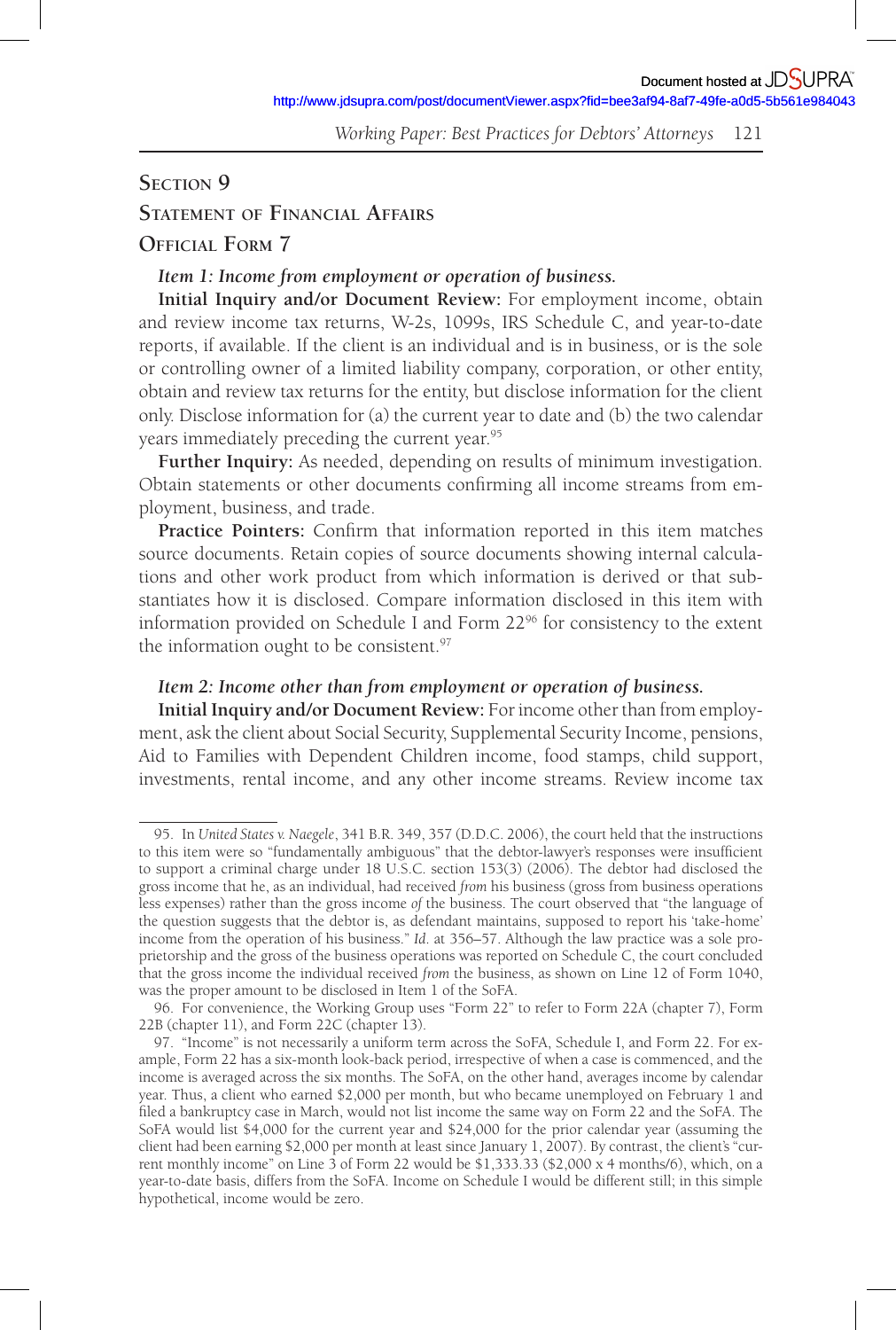returns for refunds from prior years, 98 rental income, capital gains, pension distributions, and any other types of income. Disclose information for (a) the current year to date and (b) the two calendar years immediately preceding the current year.

**Further Inquiry:** As needed, depending on results of minimum investigation. Obtain statements or other documents confirming all income streams.

**Practice Pointers:** Confirm that information in this item matches source documents. Retain work copies of source documents showing internal calculations and other work product from which information is derived or that substantiates how it is disclosed. Compare information disclosed in this item with information provided on Schedules I and J and Form 22 for consistency to the extent the information ought to be consistent.<sup>99</sup>

# *Item 3: Payments to creditors.*

**Initial Inquiry and /or Document Review:** Counsel should obtain and review checking account register(s) and bank statements for the last twelve months. For Item:

- 3(a) (primarily consumer debts):<sup>100</sup> Look for aggregate payments in excess of \$600 within the last ninety days;
- 3(b) (not primarily consumer debts): Look for aggregate payments in excess of \$5,475 101 within the last ninety days; and
- $\bullet$  3(c): Look for and ask client if any relatives or other specifically defined categories of per se "insiders," per section 101(31), are creditors.

Counsel should ask client if he or she has (a) granted any lien or security interest to any creditor within the past ninety days, including in real estate refinance transactions, or (b) used new credit to pay old debt.

**Further Inquiry:** Counsel should request copies of all cancelled checks, receipts, and money orders that document payments where the client's finances are complex or where the information provided by the client suggests that the attorney should probe deeper. The latter is especially true where transferees are or may be "insiders."

**Comment:** Preliminary determination of insider status can be particularly troublesome and fact intensive. *Collier on Bankruptcy* suggests that the scope of counsel's inquiry regarding insiders should be:

[T]he attorney should probe the debtor or its principals to determine who might fall within this definition. Indeed, the attorney has a general obligation to probe the debtor regarding transactions and transfers in general, but must be particularly diligent in probing with regard to transactions with insiders. This is necessary not only because debtors or their principals often attempt to conceal such transactions, but

 <sup>98 .</sup> *See, e.g.*, Jensen v. Groff ( *In re* Groff ), 216 B.R. 883, 886–87 (Bankr. M.D. Fla. 1998) (denying discharge where, among other things, debtor failed to disclose \$50,000 tax refund received).

 <sup>99 .</sup> *See supra* note 87.

<sup>100.</sup> See Section 1.4.3 for a discussion of "primarily consumer debts."

<sup>101.</sup> The preference floor for transfers on debts that are not "primarily consumer debts" is subject to triennial adjustment pursuant to section 104(b). The last such adjustment occurred in 2007.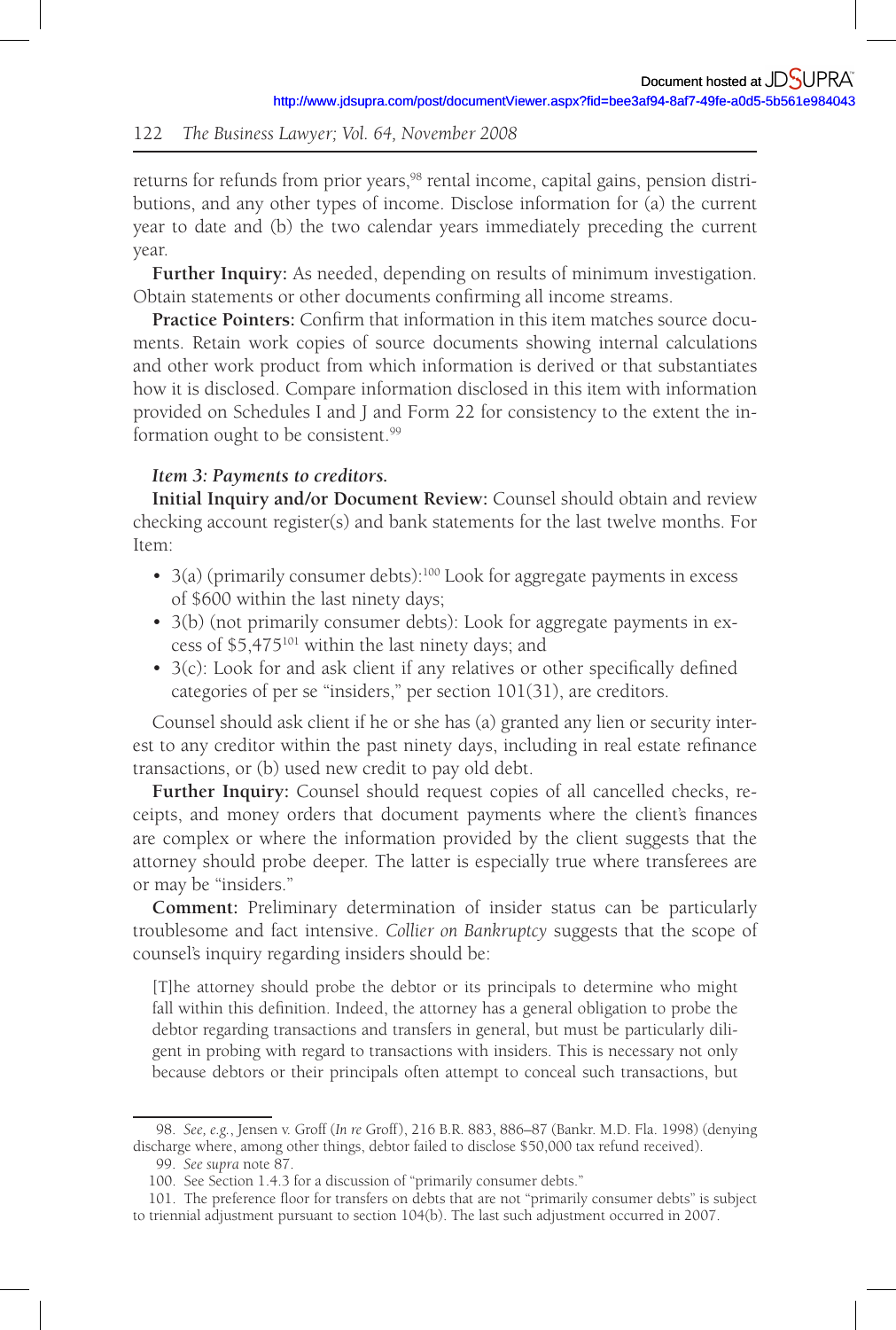also because of debtors' obligations to their creditors. Similarly, the attorney should also probe for facts relating to affiliates, board members, and creditors.<sup>102</sup>

Adding to the complexity of this inquiry is that although "insider" is a defined  $term$ ,  $103$  it does not lend itself to a precise definition that can be easily applied to the facts of a case. The definition extends only to specific categories of per se "insiders," and the courts have expanded the meaning of "insider" beyond the persons and entities expressly mentioned in the statute.<sup>104</sup> Accordingly, the courts will look at the nature of the relationship between the debtor and other person, including whether the relationship puts the other person in a position to exercise some degree of control or influence over the debtor.<sup>105</sup> Therefore, a person who is not a "per se insider"—that is, a person whose relationship with the client is not expressly included in the section  $101(31)$  definition—may in the end be found to be an "insider." Moreover, because the question of whether someone is an insider is highly fact dependent, it has produced answers that seem counterintuitive at first blush. There are decisions, for example, applying the "insider" label to former spouses,  $106$  live-in partners,  $107$  and attorneys,  $108$ 

104 . *See* Rupp v. United Sec. Bank ( *In re* Kunz), 489 F.3d 1072, 1078–79 (10th Cir. 2007).

106 . *See, e.g.*, Browning Interests v. Allison ( *In re* Holloway), 955 F.2d 1008, 1015 (5th Cir. 1992) (holding ex-wife was an insider).

107 . *In re* McIver, 177 B.R. 366, 370 (Bankr. N.D. Fla. 1995) (holding live-in girlfriend had relationship " 'close enough to gain an advantage attributable simply to affinity'" (quoting Friedman v. Sheila Plotsky Brokers, Inc. ( *In re* Friedman), 126 B.R. 63, 70 (9th Cir. B.A.P. 1991))). *Contra* Hunter v. Dupuis ( *In re* Dupuis), 265 B.R. 878, 885–86 (Bankr. N.D. Ohio 2001) (holding, where debtor and former spouse continued to share marital home, relationship, standing alone, did not make former spouse an insider).

108 . *See, e.g.*, Winick v. Daddy's Money of Clearwater, Inc. ( *In re* Daddy's Money of Clearwater, Inc.), 187 B.R. 750, 756 (M.D. Fla. 1995) (holding debtor's attorney was an insider with respect to

<sup>102 . 2</sup> COLLIER ON BANKRUPTCY § 101.31, at 101-143 (Alan N. Resnick & Henry J. Sommer eds., 15th ed. rev. 2008).

<sup>103.</sup> Section 101(31) of the Code expressly includes relatives, officers, partners, and other specific entities within the term "insider," but that section's use of "'insider' includes" means that the list presented is not exhaustive. *See* 11 U.S.C. § 102(3) (2006) ("includes" is not a limiting term). The legislative history of the 1978 Bankruptcy Code defines an insider as a person or entity with "a sufficiently close relationship with the Debtor that his conduct is made subject to closer scrutiny than those dealing at arm's length with the Debtor." H.R. Rep.95-595, at 312 (1977), *as reprinted in* 1978 U.S.C.C.A.N. 5963, 6269 (1977).

<sup>105 .</sup> The inquiry into whether a person is an "insider" focuses on the nature of the relationship between the purported insider and the debtor. *See* Wake Forest Inc. v. Transamerica Title Ins. Co. ( *In re* Greer W. Inv. Ltd. P'ship), No. 94-15670, 1996 WL 134293, at \*3, 1996 U.S. App. LEXIS 8495 (9th Cir. Mar. 25, 1996). Accordingly, the courts will look at the nature of the relationship, including "whether the relationship in question is fraught with the same potential for improper influence as the relationships specifically enumerated in the statute." *Id*. For example, one court has noted that although relatives do not necessarily exercise any "formal" control over the debtor's affairs, Congress nonetheless included relatives as "insiders" "because of the high probability that transactions between relatives will be motivated by affinity rather than independent business judgment." Three Flint Hill Ltd. P'ship v. Prudential Ins. Co. ( *In re* Three Flint Hill Ltd. P'ship), 213 B.R. 292, 299–300 (D. Md. 1997). The court continued: "Clearly, then, Congress did not intend the insider determination to rest on a finding of actual control, but a finding that, given the relationship and conduct of the parties, the relevant transaction or arrangement was entered into based on that relationship rather than an independent purpose or motivation." *Id*. at 300. *See also* Freund v. Heath ( *In re* McIver), 177 B.R. 366, 370 (Bankr. N.D. Fla. 1995) ("A business, professional, or personal relationship, that compels the conclusion that the transferee could be able to gain an advantage such as that attributable simply to affinity, would result in the transferee being classified as an insider.").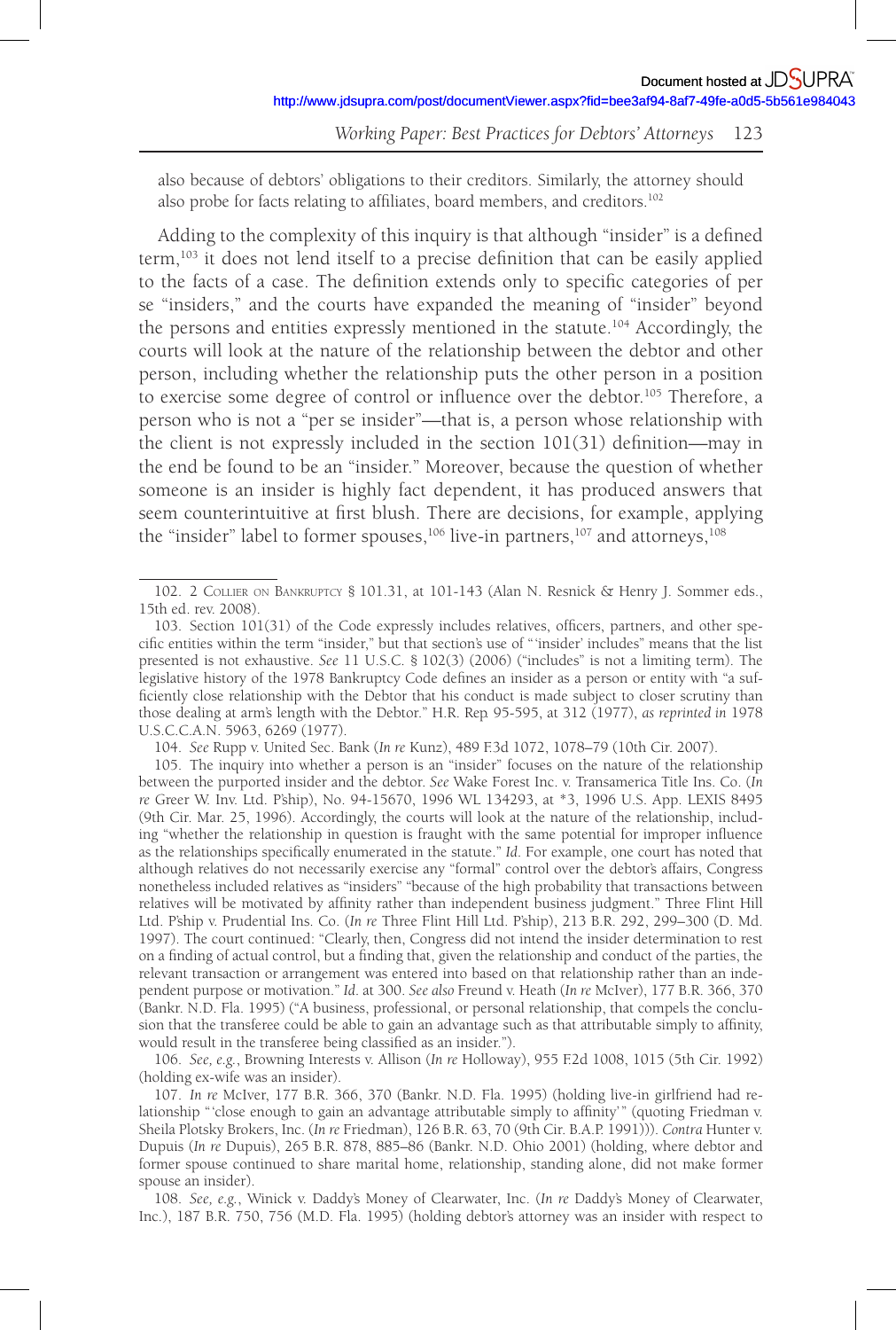while in other cases first-degree relatives,  $109$  directors,  $110$  and current spouses  $111$ may not have been insiders.

**Practice Pointers:** Ordinary course payments, such as an individual's house payment, can be disclosed in summary fashion, such as "ordinary monthly mortgage payment of \$1,500."

Instead of spending significant time and resources on making anything more than a preliminary determination as to insider status, an attorney should simply err on the side of disclosure and include language such as "potential insider" or "insider status uncertain" to avoid making an admission of the recipient's status as an "insider" or "non-insider."

Attorneys need to balance the requirements of accuracy against the practicalities of preparing bankruptcy documents when it may be several weeks or even months between the initial draft of the schedules and other documents and commencement of the case. The purpose of Item 3 is to enable the trustee to discern preferences and fraudulent conveyances. Consequently, in the case of repetitive regular payments to creditors scheduled, it is acceptable to note generally that the debtor has made regular payments in the ordinary course. In choosing this method of disclosure, the attorney should be satisfied that these are regular payments and that the payments were made in the ordinary course. In most consumer cases, such payments will include the mortgage payment, the car payment, utilities payments, and, to the extent that they are regular, monthly credit card payments.

The responses to the Item 3 questions present powerful opportunities for prebankruptcy planning in terms of the timing of the filing of the case. Once any payment or transfer is identified in response to this item, the filing date of the petition can be accelerated or delayed, depending on the identity of the transferee and the client's goals.

# *Item 4: Suits and administrative proceedings, executions, garnishments, and attachments.*

#### *Item 4(a): Suits and administrative proceedings.*

**Initial Inquiry and /or Document Review:** Ask client about lawsuits; obtain and review lawsuit documents from the client to attempt to determine status of

funds the attorney disbursed to himself from money held in trust for debtor), *reh'g denied*, No. 95-119- CIV-T-17, 1996 WL 134225 (M.D. Fla. Mar. 13, 2006). As one court recently noted, however, where attorneys are held to be insiders, "that status has been imposed because of a relationship with the debtor that transcended the normal attorney-client boundaries." Glassman v. Heimbach, Spitko & Heckman ( *In re* Spitko), No. 05-0258, 2007 WL 1720242, at \*10, 2007 Bankr. LEXIS 2050 (Bankr. E.D. Pa. June 11, 2007).

<sup>109 .</sup> *See, e.g.*, Sticka v. Anderson ( *In re* Anderson), 165 B.R. 482, 488 (Bankr. D. Or. 1994) (holding debtor's brother, who, as a representative of their mother's estate, obtained a state court judgment lien against debtor, was not an insider because of actual hostility between him and the debtor).

<sup>110 .</sup> *See, e.g.*, Rapp v. United Sec. Bank ( *In re* Kunz), 335 B.R. 170, 175–76 (10th Cir. B.A.P. 2005) (holding director "emeritus," who did not have any decision-making authority, was not a per se insider).

<sup>111 .</sup> *See, e.g.*, Barnhill v. Vaudreuil ( *In re* Busconi), 177 B.R. 153, 159 (Bankr. D. Mass. 1995) (holding debtor's wife was not an insider where bitter divorce was pending at the time of the transfer).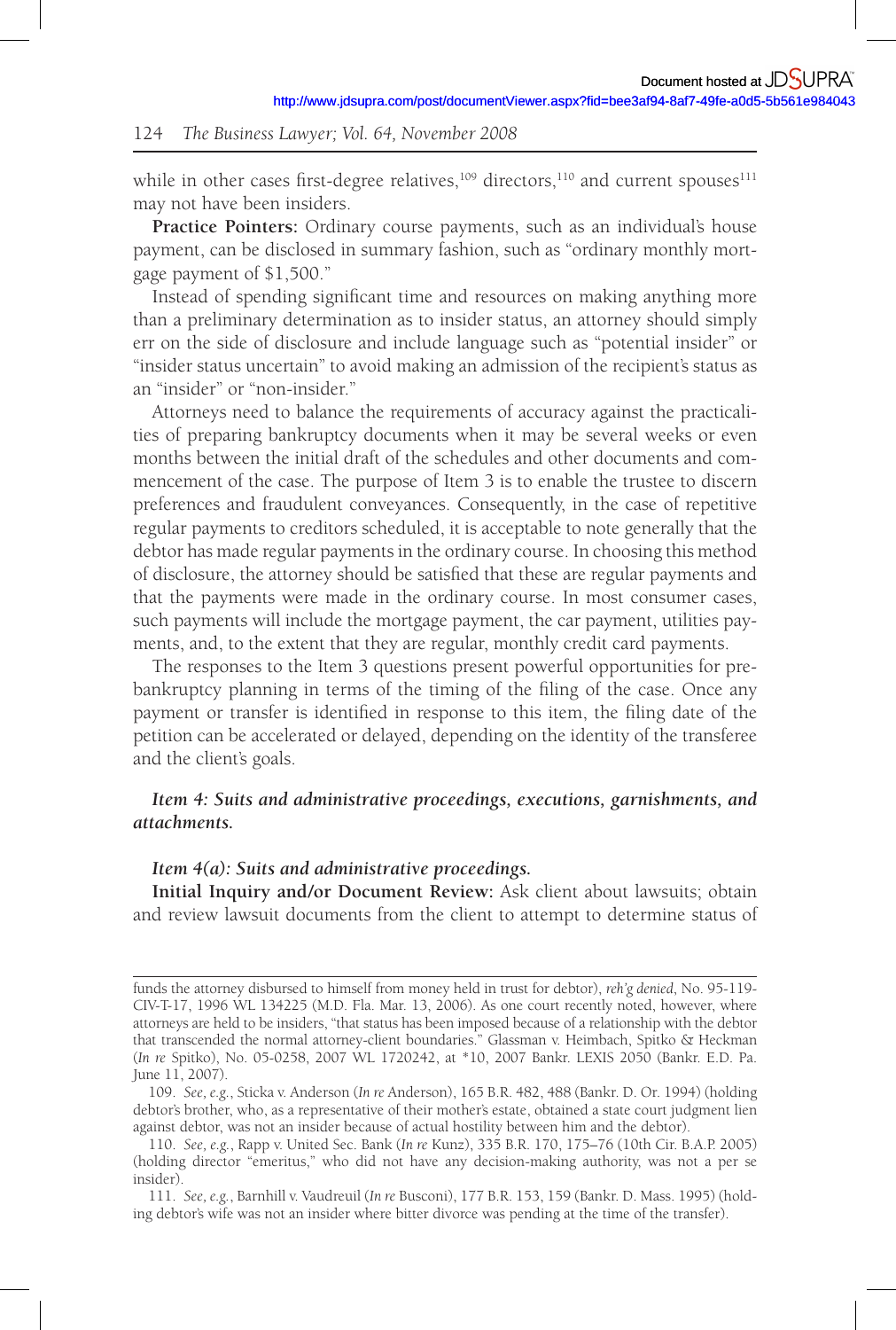each action. Include all lawsuits in which the client is a named party, regardless of status.

**Further Inquiry:** If the client has been involved in numerous suits, conduct a search of local court records to ensure completeness and accuracy of basic information provided by the client. Consider searching the court records of states in which the client has lived, owned real property, or conducted business. Contact and confer with counsel who defended suits for the client. Hire counsel in other  $j$ urisdiction(s) to conduct a lawsuit records search to confirm accuracy of information for both this item and listings on creditor schedules.

If the lawsuit or administrative proceedings relate to environmental laws, disclose such matters in Item 17 of the SoFA as well and make a short notation here cross-referencing the disclosure.

**Practice Pointers:** If judgment has been entered in a pre-petition lawsuit in a judgment lien state and the client owns real estate, obtain a title search to confirm whether the judgment is a lien for lien avoidance purposes or advise client of this option. Do not overlook other types of lawsuits, such as administrative proceedings, divorce, child support enforcement, criminal cases, and others.

If the client is a plaintiff, list such claims on Schedule B as well. If the client is a defendant, list the plaintiff as a creditor on Schedule D, E, or F, as appropriate.

### *Item 4(b): Executions, garnishments, and attachments.*

**Initial Inquiry and /or Document Review:** Ask about attachments, levies, garnishments, and any other pre-petition judgment collection activity. Obtain and review documents from the client to determine status of lawsuits and judicial collection activity. Review paycheck advices, bank account statements, and related documents to confirm status of garnishments and levies.

**Further Inquiry:** Update the status of pre-petition collection activity during case preparation as forms go through revisions.

**Practice Pointers:** For many clients with primarily consumer debts, the garnishments and bank account levies are small amounts and the clients' records are poor. Counsel needs to balance the cost of obtaining more information with the benefit of that information to the administration of the case. In addition, collection activity will likely continue between the first meeting with the client and case commencement. The cost of updating the bankruptcy forms to reflect reality on the date of filing needs to be weighed against counsel's general duty of a reasonable disclosure; local practice and custom should be considered. If a minimal disclosure is made because of the cost (as compared to the benefit) of obtaining accurate information on the date of filing, that should be stated.

### *Item 5: Repossessions, foreclosures, and returns.*

**Initial Inquiry and /or Document Review:** Ask client about all repossessions, foreclosures, and voluntary returns within the last year.

Further Inquiry: Obtain a copy of any deficiency notice or notice of disposition.

**Practice Pointers:** Make sure the creditor is listed correctly on Schedule D, E, or F, as the case may be. Consider if any of the information disclosed here gives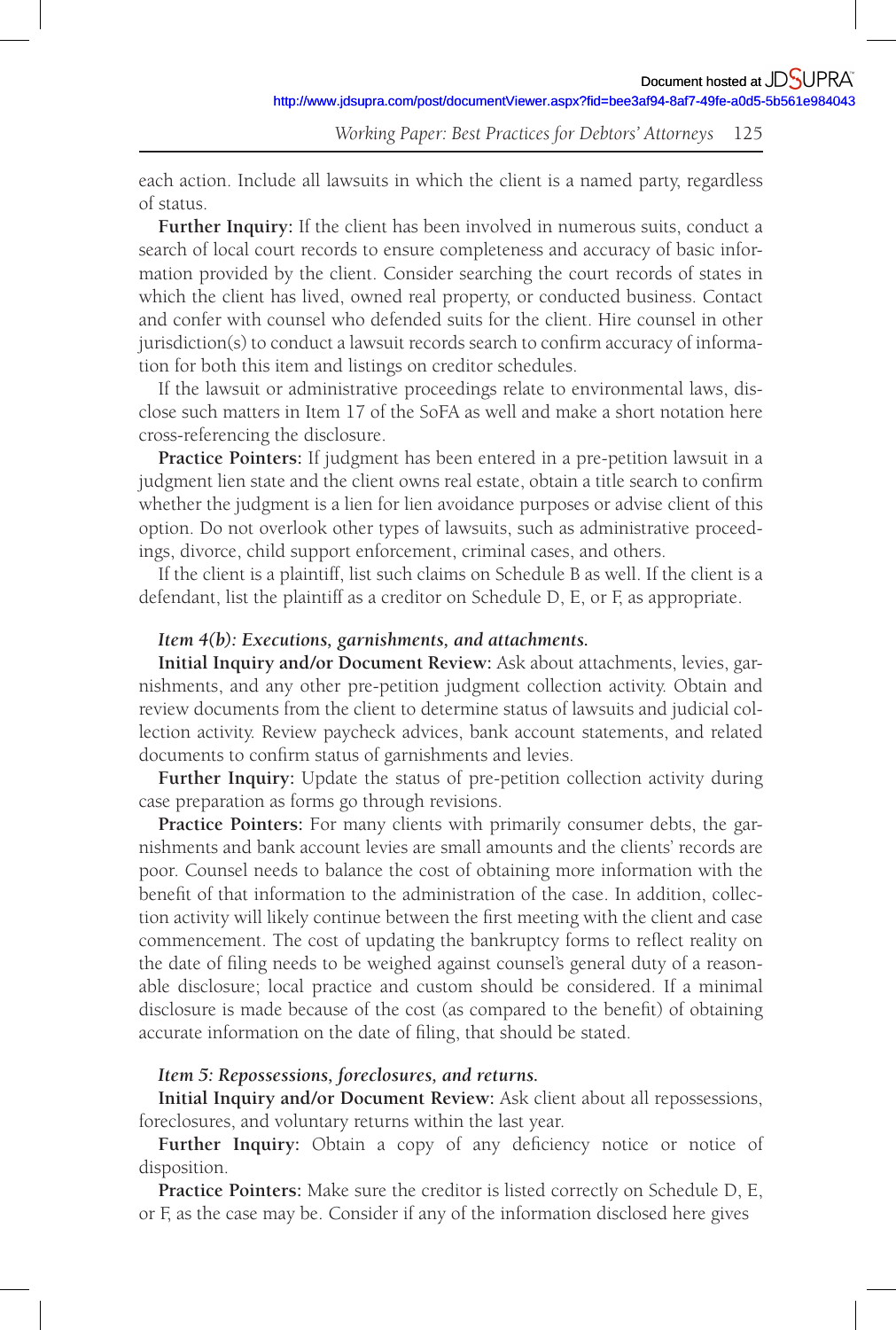rise to any claims under section 544(b) and, if so, the applicable reach-back period under the law of the attorney's jurisdiction in overall case planning.

### Item 6: Assignments for the benefit of creditors.

**Initial Inquiry and /or Document Review:** Counsel should ask the client about:

- Item 6(a): Any assignment for the benefit of creditors made within 120 days immediately preceding case commencement; and
- Item 6(b): Property in the hands of a custodian, receiver, or court-appointed official within one year immediately preceding case commencement.

Further Inquiry: If any such proceedings are identified, obtain and review all documents in the client's possession. In Item 6(a), disclose the fact of the assignment along with the fiduciary's contact information and a general description of the property that is the subject of the assignment. In Item  $6(b)$ , the same basic information should be provided, with the property listing being derived from the order of appointment. Disclose whether the subject of the assignment or other proceeding is a business or an individual.

Practice Pointers: Confer with counsel for the assignee or other fiduciary and obtain available records of the proceeding, if court supervised. Summarize the status of the proceeding in response to this item.

#### *Item 7: Gifts.*

**Initial Inquiry and /or Document Review:** Ask if, during the past year, the client made gifts over \$200 in value to a single person or charitable contributions over \$100. Obtain and review checking account registers or other records.

**Further Inquiry:** Obtain and review records of cash gifts, including tax returns.

**Practice Pointers:** Check for consistency with monthly cash gifts on Schedule J. Depending on information disclosed by the client, consider implications of section 544(b) or 548 in terms of overall case planning.

#### *Item 8: Losses.*<sup>112</sup>

**Initial Inquiry and /or Document Review:** Ask client if any losses due to theft, casualty, gambling, or other circumstance have been sustained in the past year. If so, follow up by requesting and reviewing records relating to theft losses (police reports), casualty losses (insurance claims), or gambling losses.

**Further Inquiry:** Obtain and review records regarding losses directly from third parties.

**Practice Pointers:** Many clients are embarrassed about gambling losses and will be reluctant to admit them.

<sup>112 .</sup> Item 8 requests information "since the commencement of the case" in addition to pre-petition information. Because this Working Paper primarily addresses pre-petition investigation and document preparation, the Working Group makes no comment on the post-filing disclosure requirement.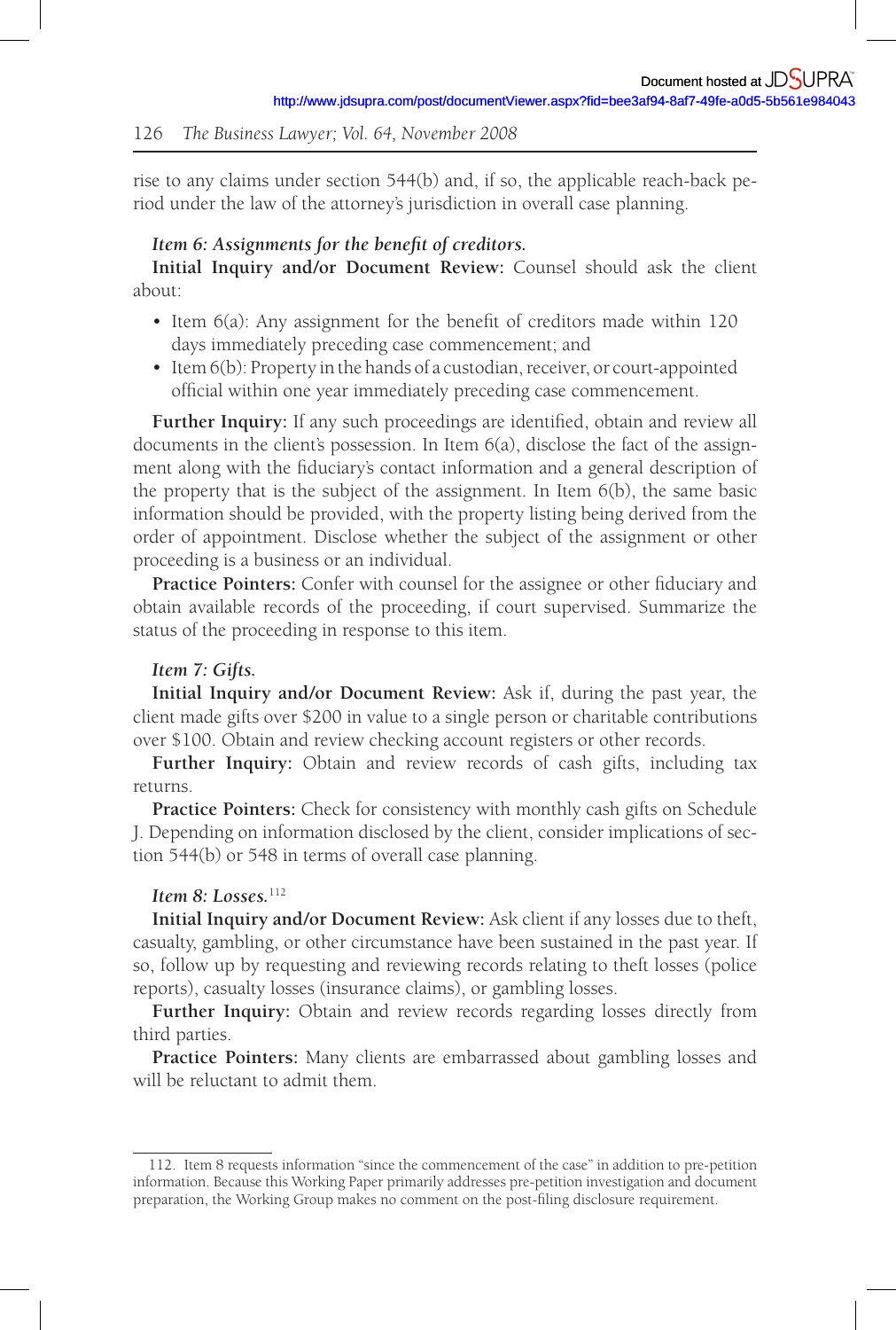Insurable losses or other losses giving rise to a right to sue should be disclosed on Schedule B.

# *Item 9: Payments related to debt counseling or bankruptcy.*

**Initial Inquiry and /or Document Review:** Ask client. Disclose dates and amounts of payments to the attorney's law firm, other law firms, credit counselors, the credit counseling certificate provider, petition preparers, and credit repair agencies. Examine client's checking account register to confirm dates and amounts.

**Further Inquiry:** Obtain and review records regarding these payments directly from third parties.

**Practice Pointers:** If a client has paid amounts to another bankruptcy lawyer in the past twelve months, that could be indicative of attorney shopping. One fact pattern is where a client:

- retains Attorney A and makes a truthful disclosure of financial or property matters;
- receives advice and counsel regarding bankruptcy;
- does not like the advice, counsel, or consequences of the future bankruptcy filing;
- still desires bankruptcy relief;
- hires Attorney B and fails to disclose the matter(s) on which Attorney A provided the undesired advice; and
- files a case with Attorney B.

If Attorney A is a bankruptcy attorney, Attorney B should consider obtaining a waiver of the attorney-client privilege, speak to Attorney A, and confirm that the client provided consistent information to both attorneys, or that there is a reasonable explanation for any discrepancy.

# *Item 10: Transfers.*

**Initial Inquiry and /or Document Review:** Counsel should explain in plain language the meaning and scope of a "transfer" under section 101(54). After explaining the scope in detail, counsel should inquire about items transferred outright, gifted, traded, sold, junked, disposed of in any other fashion, or pledged as collateral. (Any type of a mortgage transaction would fall within the section 101(54) definition of "transfer.") Counsel is seeking information about the following:

- Item 10(a): All property transferred, other than in the ordinary course, within two years immediately preceding case commencement; and
- Item 10(b): Property transferred within ten years immediately preceding case commencement to a self-settled trust or similar device of which the client is a beneficiary.

Ask the client to provide all documents evidencing such transfers, such as bills of sale, closing statements, deeds, security instruments, and divorce decrees.

**Further Inquiry:** Obtain and review records regarding these transactions directly from third parties. If a client has filed a prior bankruptcy case within the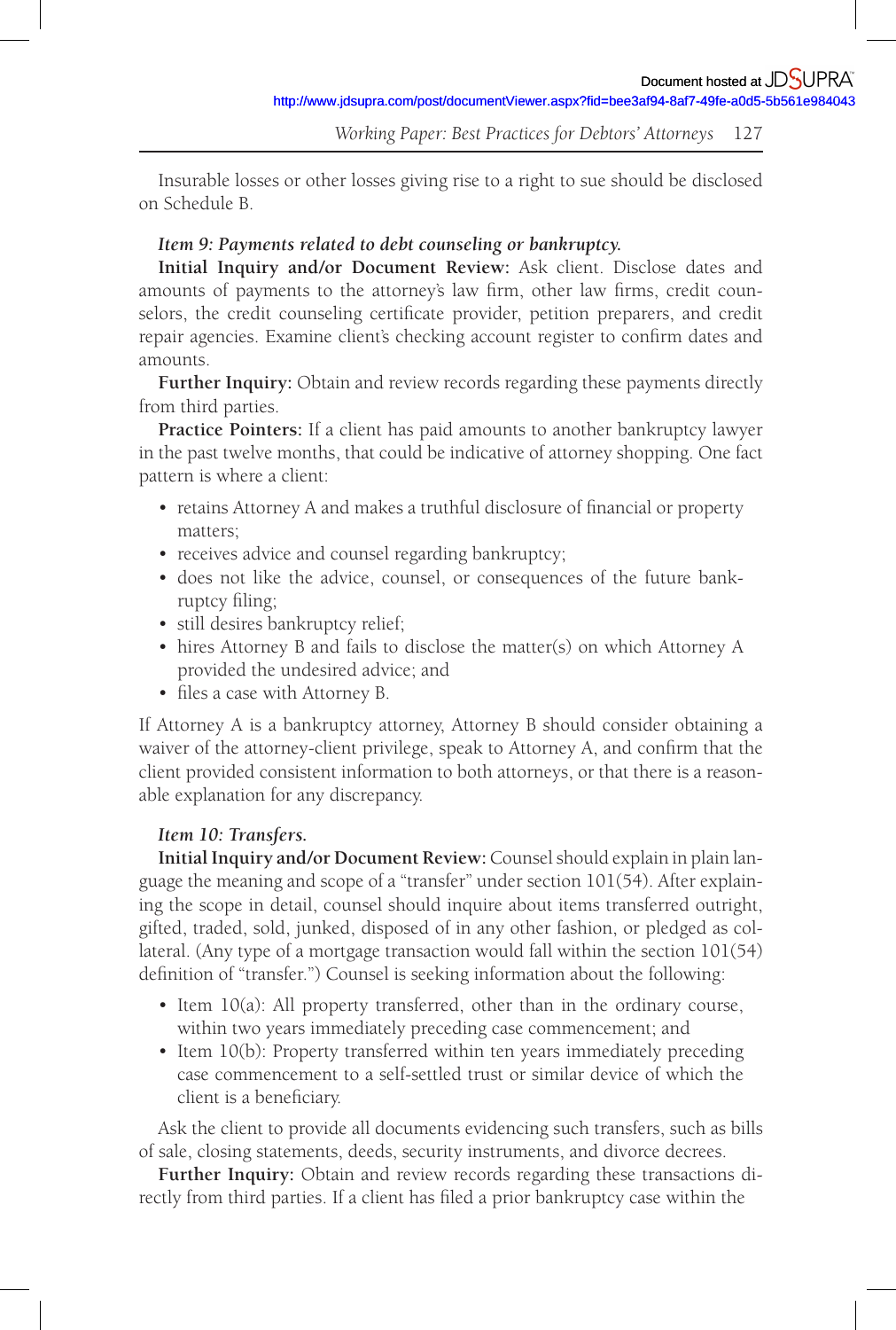past ten years and documents are readily available, retrieve and review the prior schedules to see whether items listed as assets in the prior bankruptcy are no longer in the client's possession.

**Practice Pointers:** In addition to the transactions themselves, also inquire about the disposition of the proceeds from the transactions. The disposition of the proceeds may lead to discovery of other matters that should be disclosed in other parts of the SoFA. Many state fraudulent transfer statutes have a reach-back period longer than the two years in section 548. If your state has such a statute, expand the scope of your inquiry to match the reach-back period of your state's fraudulent transfer law in light of section 544(b). If there are troublesome transfers, consider delaying the filing of the case until the reach-back period expires.

The ten-year look back is necessitated by the new provisions of (a) section 548, which allows the avoidance of certain transfers; and (b) section 522(o), which limits the homestead exemption in certain circumstances to the extent the value of homestead property "is attributable to any portion of any property that the debtor disposed of in the 10-year period ending on the date of the filing of the petition." Another change from BAPCPA to section 548 is an additional ground to avoid a transfer as fraudulent where the debtor made a transfer, or incurred an obligation, to or for the benefi t of an insider "under an employment contract and not in the ordinary course of business." Such transfers should be noted here and, if applicable, in Item 23.

# *Item 11: Closed bank accounts.*

**Initial Inquiry and/or Document Review:** Ask client and request final statements for accounts in question. Review all relevant information, documents, and account statements.

**Further Inquiry:** Obtain and review account statements and related information.

**Practice Pointers:** Counsel should ask if the records (registers, statements, and digital records, e.g., Quicken) from closed bank accounts are available. For a client who has been in business, records are particularly important to help identify potentially avoidable transactions (both insider and non-insider) to address with the client prior to filing.

#### *Item 12: Safe deposit boxes.*

**Initial Inquiry and /or Document Review:** Ask client about any safe deposit boxes in the client's name or in which the client had property in the past year. Request that the client provide all relevant information, including a written inventory of contents.

**Further Inquiry:** Review client's written inventory and consider a personal review of contents, including documents. Inquire about and determine the identity and value of contents.

**Practice Pointers:** Although this item includes a requirement to provide a description of the safety deposit box's contents, appropriate disclosure should also be made on the schedules. For example, if the box contains a life insurance policy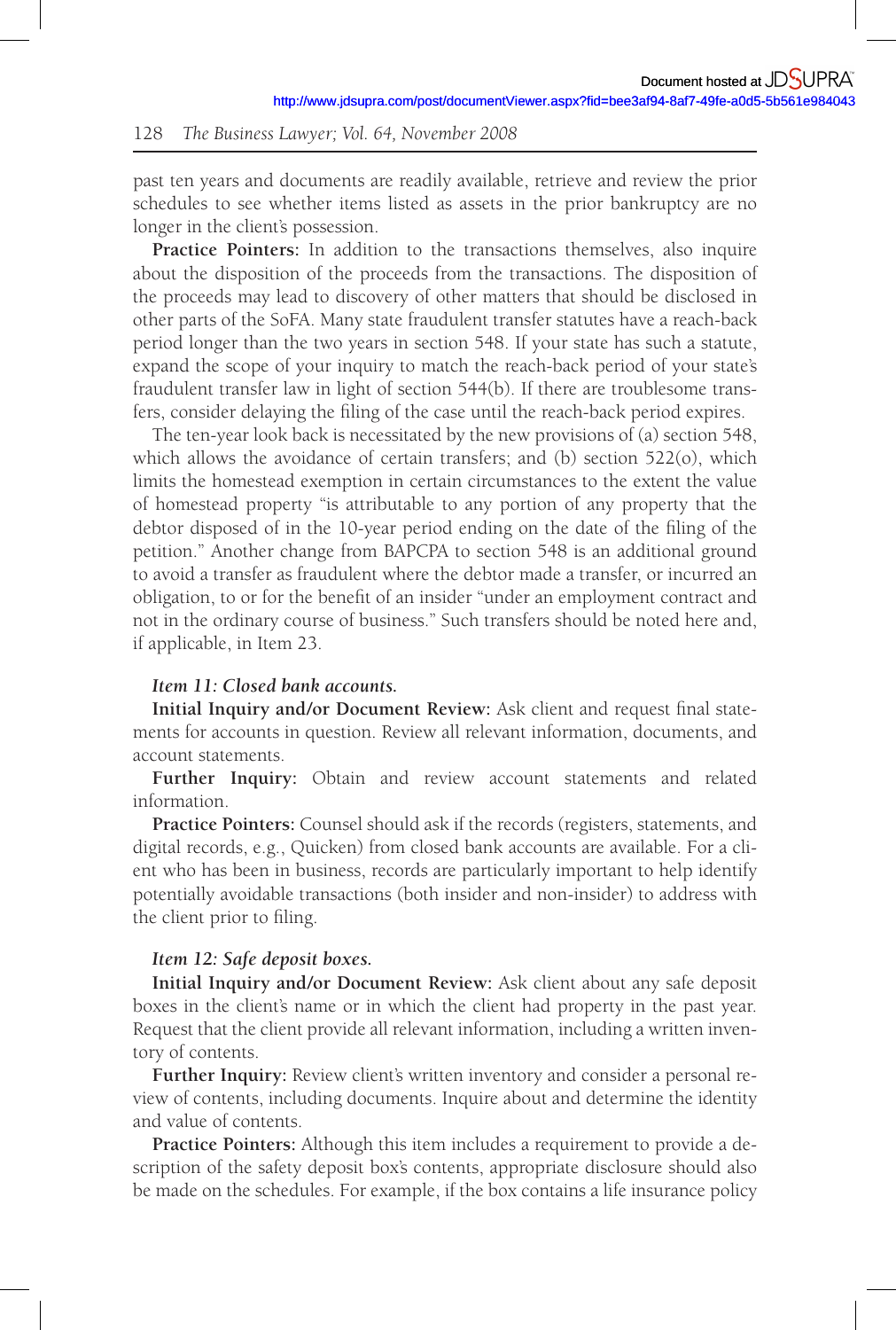under which the client is the beneficiary, the client's interest in the policy should be disclosed in Item 20 of Schedule B. If the client holds property belonging to a third party in a safe deposit box, make appropriate disclosure in Item 14 of the SoFA.

# *Item 13: Setoffs.*

**Initial Inquiry and /or Document Review:** Ask client about any setoffs against accounts. Request all documents related to any setoff.

**Further Inquiry:** Although it is the fact of the setoff, rather than its propriety, that needs to be disclosed, counsel may need to obtain and review documents relating to the setoff.

**Practice Pointers:** If the client owes child support or any debt to a governmental entity, be on guard for a setoff against money the government owes the client. Tax refunds are a common, but by far not the only, example. 113

Setoffs can also give rise to preference issues. Analyze any setoff transactions for preference implications and disclose in Item 3 if appropriate.

# *Item 14: Property held for another.*

**Initial Inquiry and /or Document Review:** Ask client about property that the client holds, controls, or physically possesses but is owned by someone else. Pay particular attention to (a) bank or financial accounts in the client's name that contain the funds of children or elderly relatives; and (b) vehicles that may be titled in the client's name but to which the client refers as belonging to someone else, usually a child, who may also be making the payments.

Further Inquiry: If ownership of the item is evidenced by a title certificate, review the title certificate to verify the client does not have an ownership interest.

**Practice Pointers:** Pay attention to non-titled personal property (usually household goods) that belongs to (a) a non-filing spouse, live-in partner, or significant other; (b) other relatives; (c) teenage or adult children; or d) any other person. As a prophylactic measure, consider making a minimal disclosure of all non-titled personal property in possession of the client or located at the client's residence that the client does not own.

If vehicles are titled in the client's name but are actually owned by others, consider the effect of state title statutes on the determination of ownership and the implications of such ownership for the case and the client's goals.

### *Item 15: Prior address of debtor.*

**Initial Inquiry and /or Document Review:** Ask client about prior residences. Require a detailed list of all prior addresses (including cities and states) where

<sup>113 .</sup> See, *e.g.*, United States v. Maxwell, 157 F.3d 1099, 1103 (7th Cir. 1998) (holding Small Business Administration entitled to offset funds owed debtor based on contract awarded by U.S. Navy); Small v. County of Hennepin ( *In re* Small), 18 B.R. 318, 319 (Bankr. D. Minn. 1982) (allowing setoff of income and property tax refund for delinquent child support payments); Barfknecht v. County of Hennepin ( *In re* Barfknecht), 15 B.R. 463, 464 (Bankr. D. Minn. 1981) (same).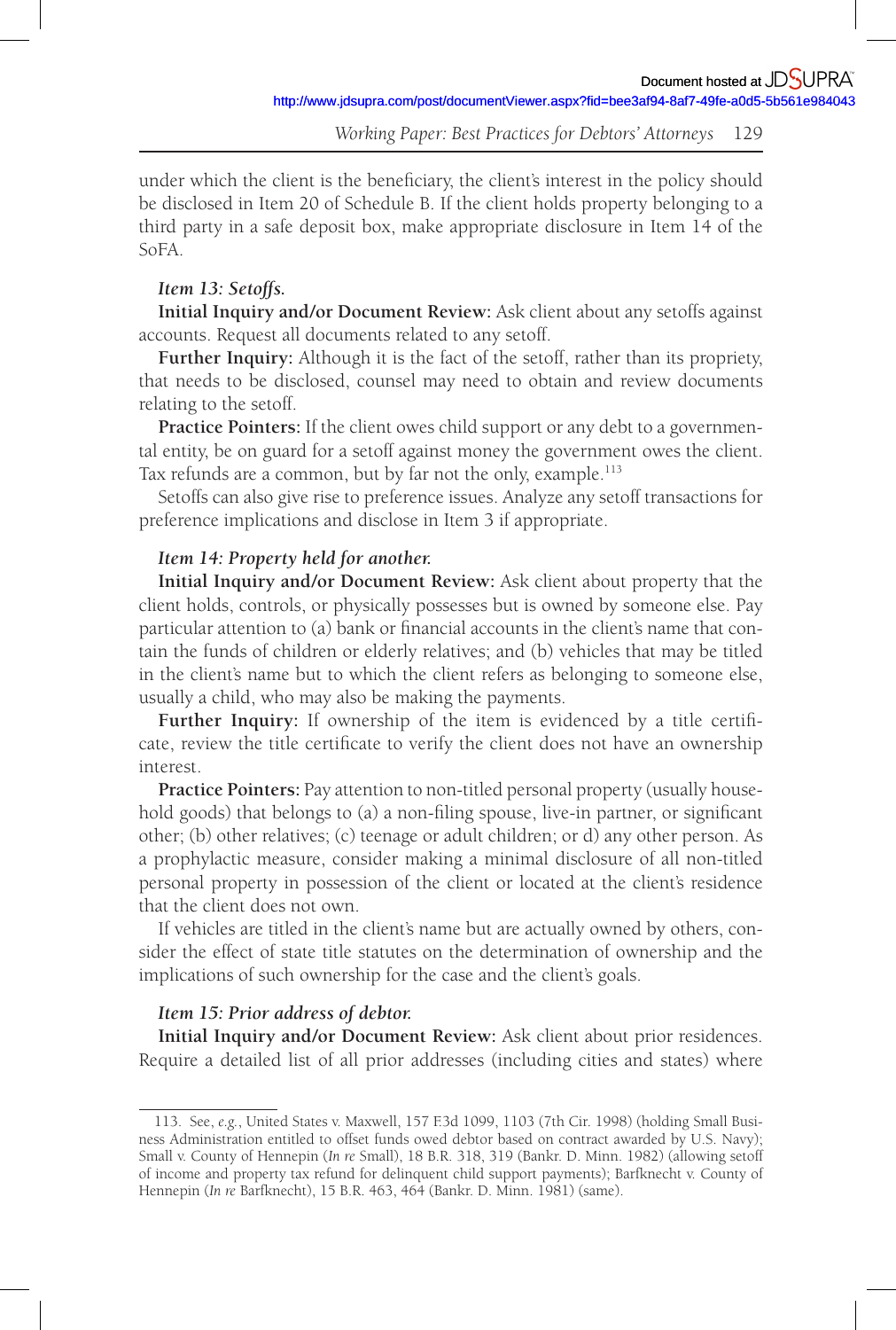the client resided during the past 180 days and the dates during which the client resided at those addresses.

**Further Inquiry:** Cross-check addresses from old creditor statements and loan documents.

Practice Pointers: Cross-check with addresses on credit report(s).

### *Item 16: Spouses and former spouses.*

**Initial Inquiry and /or Document Review:** If the client resides or resided in a community property state or territory, $114$  ask client if he or she was divorced in the preceding eight years. If so, request a copy of the decree to determine the nature of the property settlement.

Further Inquiry: Contact divorce counsel to obtain decree or confirm necessary information.

**Practice Pointers:** None.

# *Item 17: Environmental information.*

**Initial Inquiry and /or Document Review:** Ask client about the existence of:

- Sites for which the client received a governmental notice of violation of environmental law;
- Sites for which the client provided notice to a governmental unit of a "release of hazardous material"; and
- Any judicial or administrative proceedings under any environmental law to which the client is or was a party.

For any site identified, request that the client provide all notices and related documents including any lien notices and filings.

Further Inquiry: Contact the governmental entities in question to confirm accuracy of information provided by the client. Contact client's counsel of record in all environmental proceedings to determine status for proper disclosure.

**Practice Pointers:** Confirm that the governmental units or plaintiffs are provided notice of the bankruptcy case by listing them on Schedule D or F. For any judicial or administrative proceeding, request the relevant documents and disclose here and in Item 4(a).

If the client has been in any sort of business that is susceptible to environmental issues (gas station, lumber mill, manufacturing, etc.), and the client or counsel even remotely suspects the existence of environmental violations, give notice to appropriate authorities.

# *Item 18: Nature, location, and name of business.*

**Initial Inquiry and /or Document Review:** Ask client and note that the information required in this item is particularized on the SoFA, which will guide the

<sup>114 .</sup> The requirement to list any spouse or former spouse who lived with the debtor in a community property state derives expressly from the SoFA, which lists, as community property states, the following: Alaska, Arizona, California, Idaho, Louisiana, Nevada, New Mexico, Puerto Rico, Texas, Washington, and Wisconsin.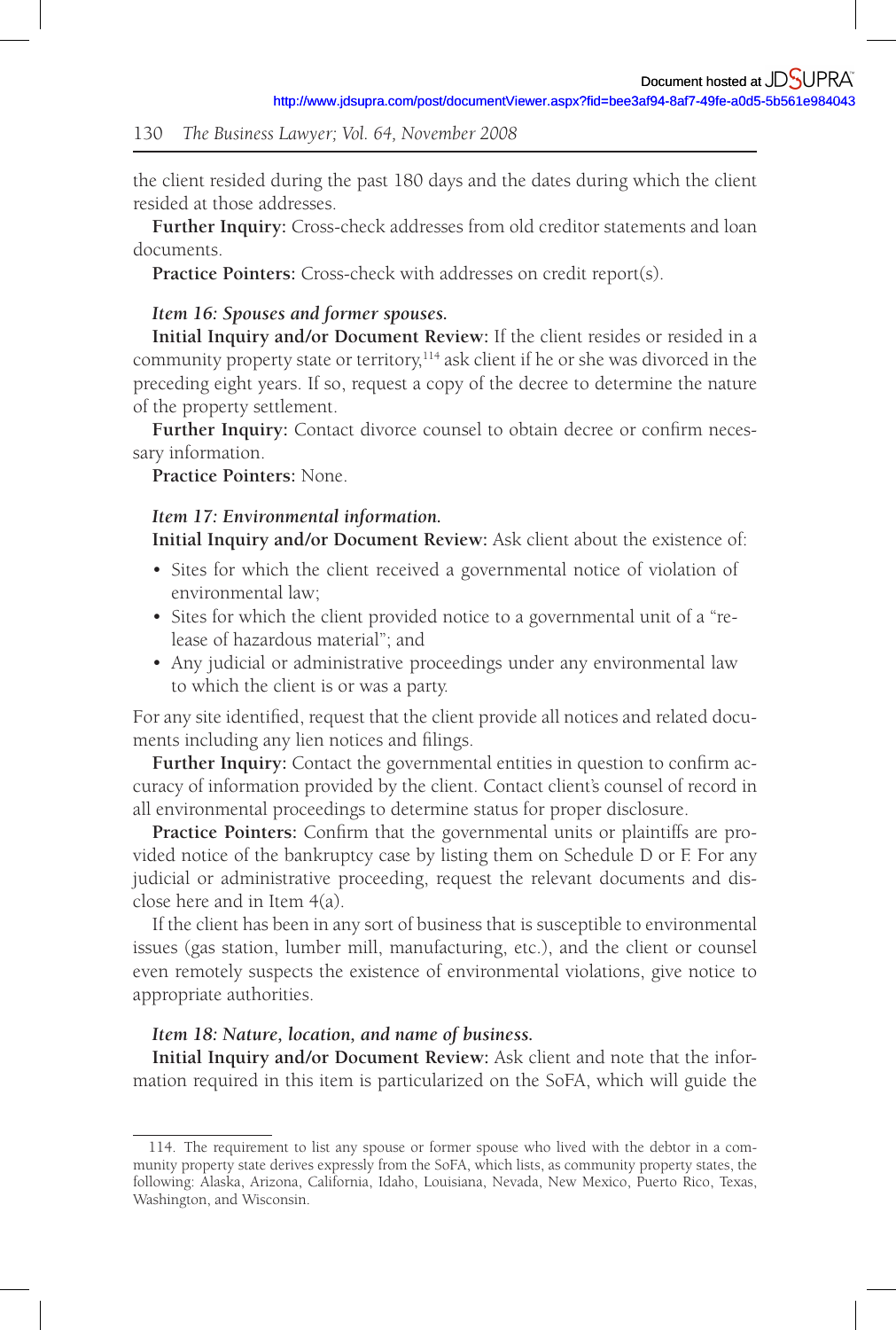questioning of the client. Obtain and review documents relating to the interests disclosed and the client's tax returns and related forms and schedules.

**Further Inquiry:** Conduct an Internet search for each state in which the client has conducted business in the past six years. Check the web site of the Secretary of State or other business records custodian for each state. Print the information that is located. Contact any attorney that set up any business for the client to confirm information provided by the client.

Attorneys should determine which of the business entities identified in the initial inquiry are single asset real estate entities as defined by section  $101(51B)$  and disclose as required in Item 18(b).

**Practice Pointer:** For individual clients, include business interests in companies such as Mary Kay®, Tupperware®, and AmWay®.

**General Comment:** Items 19 through 35 are to be completed only where the debtor is a corporation or partnership or, if the debtor is an individual, where the debtor is or has been, within six years immediately preceding the commencement of the bankruptcy case, any of the following: "an officer, director, managing executive, or owner of more than 5 percent of the voting or equity securities of a corporation; a partner, other than a limited partner, of a partnership; a sole proprietor or otherwise self-employed [in a trade, profession, or other activity, either full-time or part-time]."

# Item 19: Books, records, and financial statements.

**Initial Inquiry and /or Document Review:** Ask client about:

- Bookkeepers and accountants that kept or supervised the keeping of the client's books within the two years immediately preceding case commencement;
- Firms or individuals that audited the client's books or prepared a financial statement for the client within the two years immediately preceding case commencement;
- Firms or individuals in possession of the client's books at the time of case commencement; and
- Entities to which the client issued a financial statement within two years immediately preceding case commencement.

Ask client to provide copies of audit reports and financial statements. Ask client to describe specifically which records are in possession of which bookkeeper or accountant.

**Further Inquiry:** Confer with bookkeepers and accountants to confirm accuracy of information provided by the client, obtain copies of financial statements, and confirm who has possession of records.

**Practice Pointers:** Obtain and review financial statements. Contrast financial statement information with information in bankruptcy papers for consistency. Ask client to clarify or explain any discrepancies, depletion of assets, or other irregularities. Ask specifically about Schedule D creditors whose debts were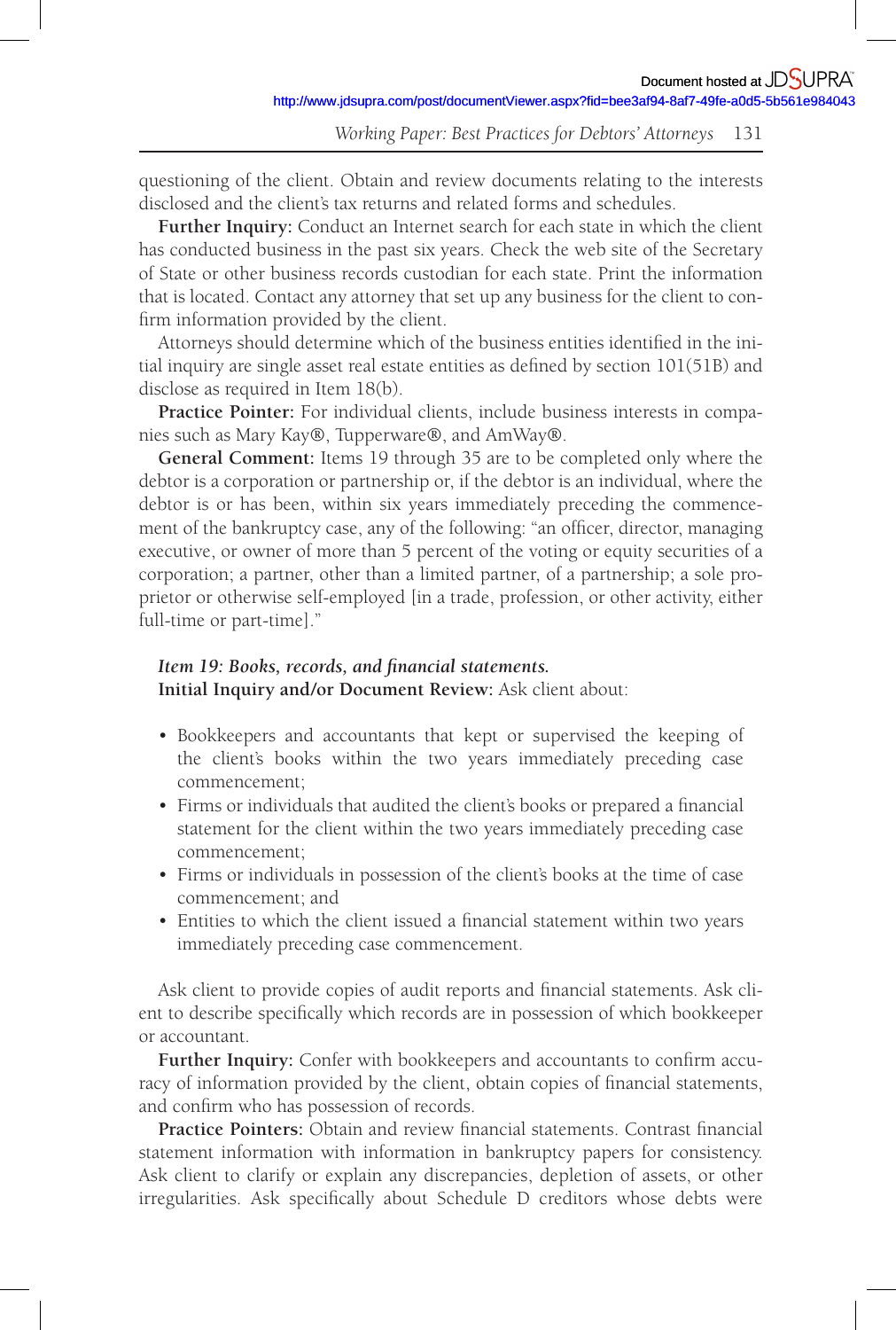incurred during the past two years. Most secured creditors require a financial statement.

If records are unavailable, damaged, inaccessible, or otherwise not readily available, document and explain the circumstances and compare those circumstances to the standard in section 727(a)(3).

## *Item 20: Inventories.*

**Initial Inquiry and /or Document Review:** Ask client about prior two inventories taken of the client's property. Inquire regarding the name and address of the person in possession of the records for each inventory and obtain and review those records.

**Further Inquiry:** Compare inventory records with information on Schedule B and understand any disparities.

Practice Pointers: Losses, such as from theft or fire, and claims based on losses, should be listed in Item 21 of Schedule B.

### *Item 21: Current partners, officers, directors, and shareholders.* **Initial Inquiry and /or Document Review:** Ask client and management regarding:

- If the client is a partnership, the persons who currently have an ownership interest in the partnership and the nature and percentage of each such interest;<sup>115</sup> and
- If the client is a corporation, the persons currently serving as officers and directors and any stockholder who owns or controls five percent or more of the client's voting or equity securities.

Request, obtain, and review current governing documents (e.g., articles, bylaws, operating agreement, etc.) and recent minutes relevant to type of entity.

**Further Inquiry:** Contact corporate counsel or counsel who created the entity to confirm accuracy of information provided by the client.

**Practice Pointers:** The SoFA seems dated insofar as it omits limited liability companies and other forms of business of increased use in recent years. Counsel should consider making similar inquiry and disclosure for these business entities despite the SoFA's express reference to only partnerships and corporations.

# *Item 22: Former partners, officers, directors, and shareholders.*

**Initial Inquiry and /or Document Review:** Ask client and management about:

• If the client is a partnership, each partner who withdrew from the partnership within the prior year and the date of each withdrawal;<sup>116</sup> if the client is a limited liability company, each member who terminated its membership within the prior year and the date of each termination; and

<sup>115 .</sup> The SoFA refers to "members" of the partnership; that term, however, is more accurately used to describe those with interests in limited liability companies.

<sup>116 .</sup> *See supra* note 115.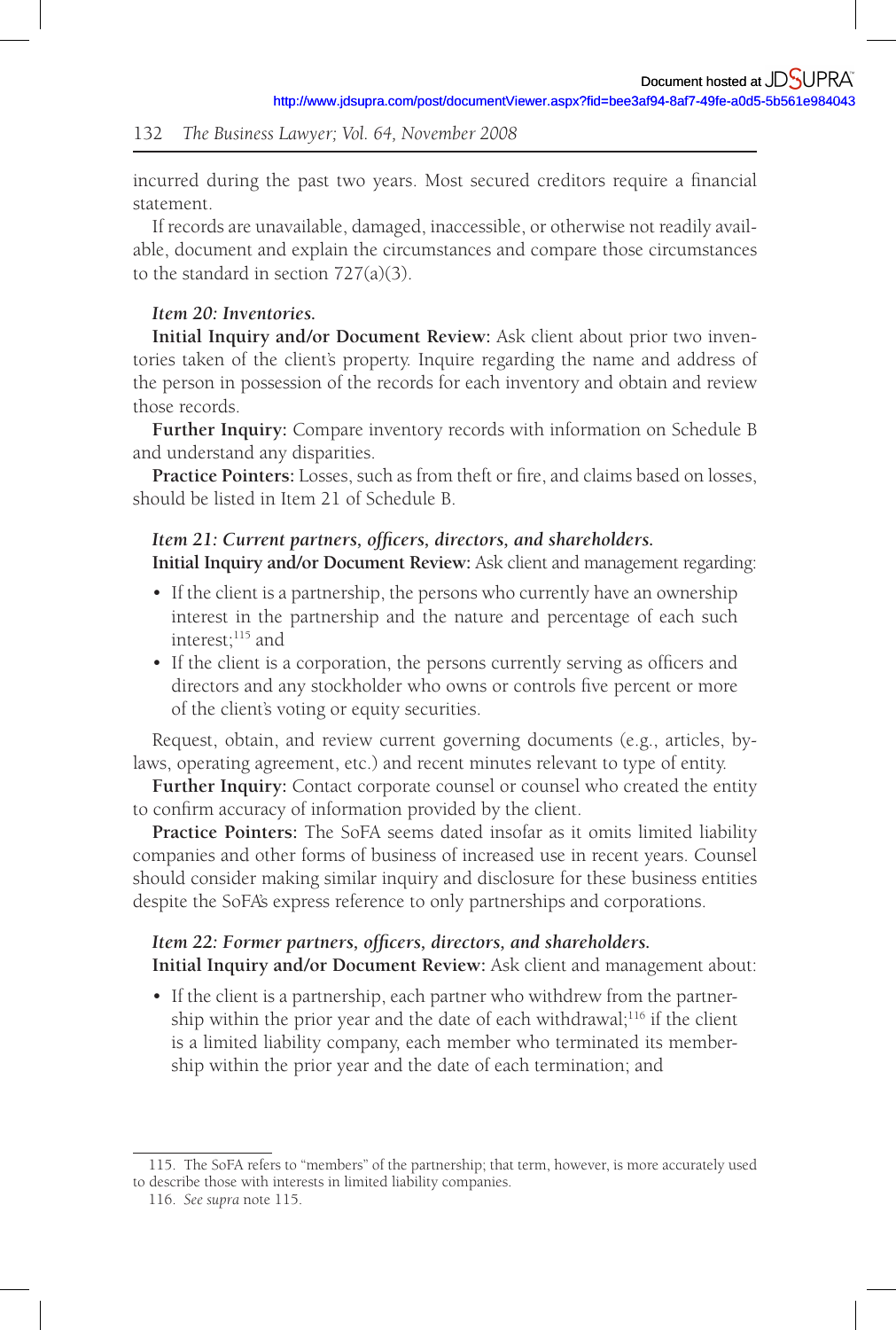• If the client is a corporation, officers and directors whose relationship with the client terminated within the prior year<sup>117</sup> and the date of each termination.

Request, obtain, and review current and past governing documents (articles, bylaws, operating agreement, etc.) and past minutes relevant to type of entity and documents specifically relating to the withdrawal or termination of any partner or member.

Further Inquiry: Contact corporate counsel to confirm accuracy of information provided by the client.

**Practice Pointer:** The SoFA seems dated insofar as it omits limited liability companies and other forms of business of increased use in recent years. Counsel should consider making similar inquiry and disclosure for these business forms despite the SoFA's express reference to only partnerships and corporations.

# *Item 23: Withdrawals from a partnership or distributions by a corporation.*

**Initial Inquiry and /or Document Review:** Ask client and management about all withdrawals and distributions given or credited to insiders within the prior year. Request, obtain, and review current and past financial records of such withdrawals and distributions.

Further Inquiry: Confirm veracity of information provided by the client with the client's accountant or bookkeeper.

**Practice Pointers:** The SoFA seems dated insofar as it omits limited liability companies and other forms of business of increased use in recent years. Counsel should consider making similar inquiry and disclosure for these business forms despite the SoFA's express reference to only partnerships and corporations.

In a closely held entity, pay careful attention to withdrawals by any owner, majority or controlling shareholder, director, or officer. (Any person may be one or more of these.) Withdrawals could include W-2 wages, 1099 income, shareholder or other distributions, or loan repayments.

The information gleaned from this inquiry may provide the basis for claims against the recipients (transferees) who are insiders. These will typically be the same persons who are making the decision to file the case on behalf of the entity; there is potential for a conflict between the insiders' duties to the entity and their self-interest. Do not overlook new section 548(a)(1)(B)(IV), added by BAPCPA, which adds as a ground for fraudulent transfer avoidance a transfer made, or obligation incurred, to or for the benefit of an insider "under an employment contract and not in the ordinary course of business." Such transfers or obligations should be noted here and also under Item 10.

<sup>117.</sup> It is unclear why there is a comma in the phrase "list all officers, or directors whose relationship with the corporation terminated" in Item 22 because its presence suggests that the termination language does not apply to officers. That reading, however, is inconsistent with the apparent purpose of Item 22.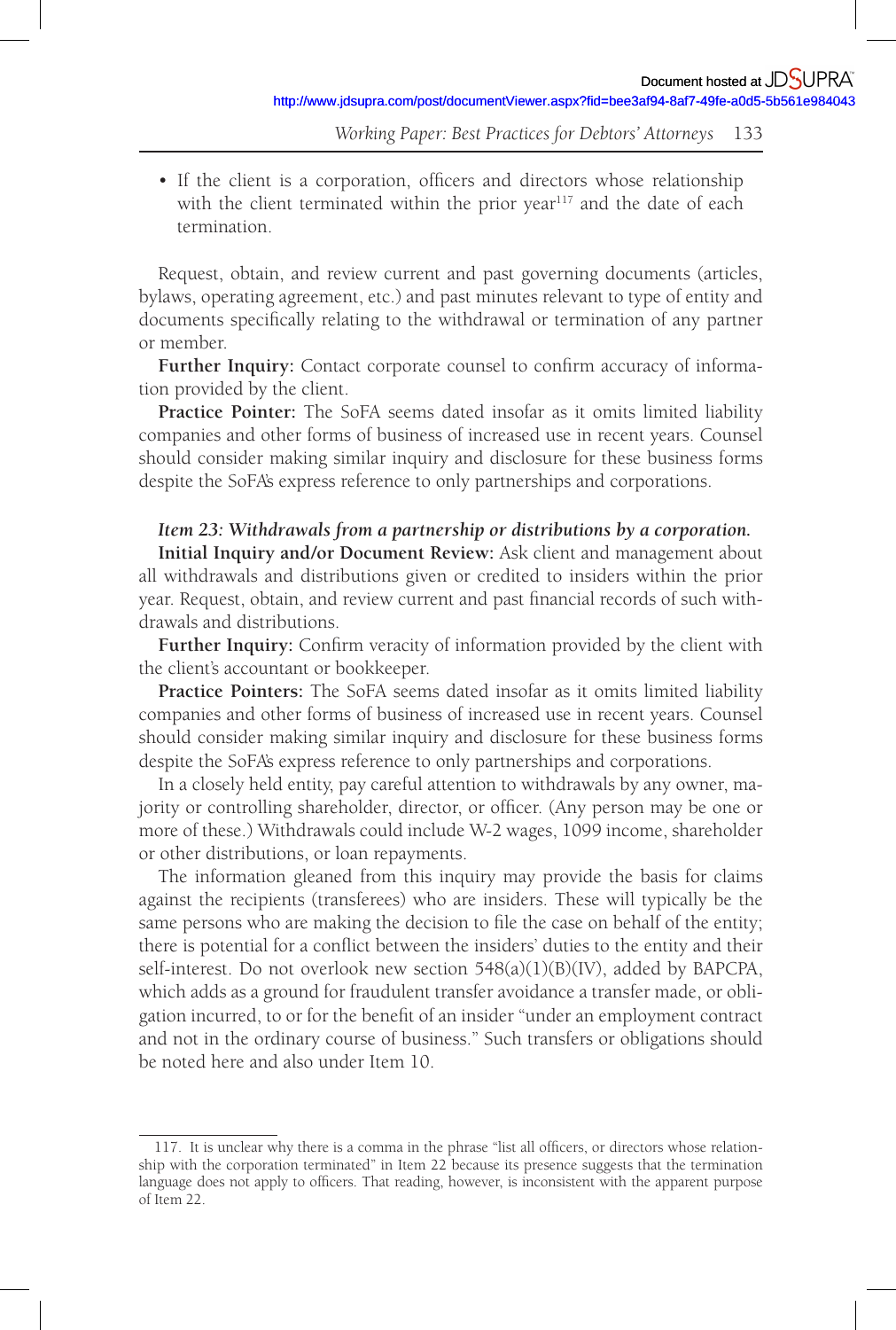*Item 24: Tax consolidation group.*  **Initial Inquiry and /or Document Review:** Ask client. Further Inquiry: Confirm with accountant.

*Item 25: Pension funds.*  **Initial Inquiry and /or Document Review:** Ask client. Further Inquiry: Confirm with documents.

# **SECTION 10**

# **FORM 22A: CHAPTER 7 STATEMENT OF CURRENT MONTHLY INCOME AND MEANS-TEST CALCULATION**

# 10.1 INTRODUCTION

Official Form 22A (formerly known as B22A) is one of three forms created after the enactment of BAPCPA that are intended to implement new Code provisions dealing with consumer debtors' income and the application of the means test. As explained in the 2005 Advisory Committee Notes:

Among the changes introduced by [BAPCPA] are interlocking provisions defining "current monthly income" and establishing a means test to determine whether relief under Chapter 7 should be presumed abusive. Current monthly income ("CMI") is defined in  $\S$  101(10A) of the Code, and the means test is set out in § 707(b)(2). These provisions have a variety of applications. In Chapter 7, if the debtor's CMI exceeds a defined level the debtor is subject to the means test, and § 707(b)(2)(C) specifically requires debtors to file a statement of CMI and calculations to determine the applicability of the means test presumption. In Chapters 11 and 13, CMI provides the starting point for determining the disposable income that must be contributed to payment of unsecured creditors. Moreover, Chapter 13 debtors with CMI above defined levels are required by  $\S$  1325(b)(3) to complete the means test in order to determine the amount of their monthly disposable income, and pursuant to § 1325(b)(4), the level of CMI determines the "applicable commitment period" over which projected disposable income must be repaid to unsecured creditors. 118

This section discusses Form 22A, which was created for use in chapter 7 cases (with Forms 22B and 22C designed for chapters 11 and 13, respectively). Notably, of all the items discussed in this Working Paper, none has as many ambiguities, uncertainties, and unanswered questions as does Form 22A. Not only is Form 22A new, but it is also grounded on statutory language that most admit is not well crafted. As decisions have emerged that interpret the various words and

<sup>118 . 11</sup> U.S.C. app. Form B 22A Committee Notes on Rules—2005 Amendment (2006).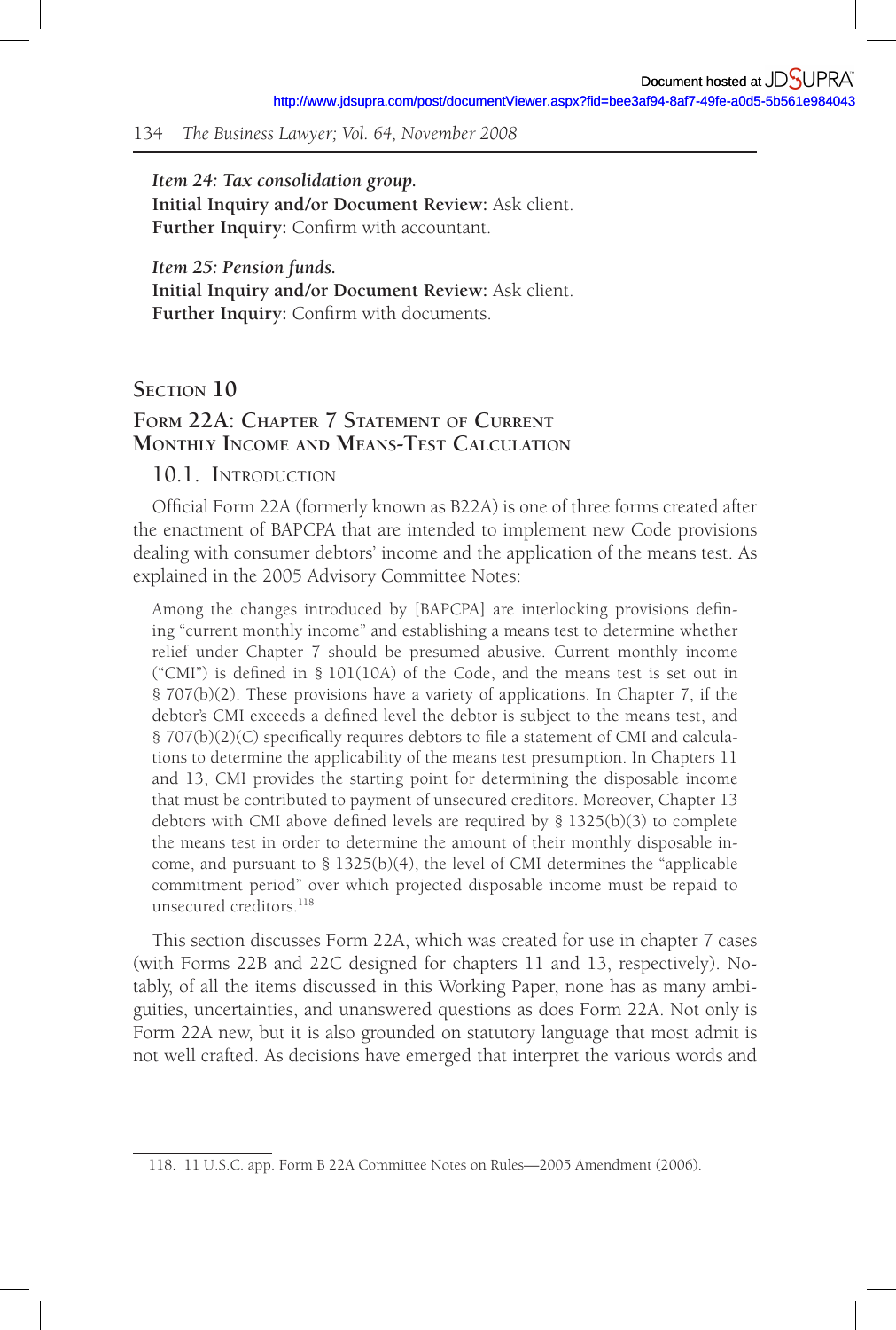phrases relevant to Form 22A, the result has been judicial conflict.<sup>119</sup> Clear guidance remains elusive.

# 10.2. WHO MUST COMPLETE FORM 22A?

Form 22A must be completed, in whole or in part and in addition to Schedules I and J,<sup>120</sup> by every individual chapter 7 debtor whose debts are primarily consumer debts. In joint cases, only one Form 22A is required.

# **10.2.1. "Primarily Consumer Debts"**

As noted above, Form 22A states that the form must be completed by individuals whose debts are "primarily consumer debts." This limitation derives from section 707(b)(1), which limits the entire "abuse" framework, including the means test, to this particular class of debtors. 121

For a discussion of case law interpreting and applying the phrase "primarily consumer debts," see Section 1.4.3 of this Working Paper.

## **10.2.2. Conversion from Chapter 13**

The results are mixed in the few cases addressing the question of whether the means test applies to debtors whose cases were filed under chapter 13 but were converted to cases under chapter 7. The court in *In re Fox*122 held that the plain language of section  $707(b)(1)$ , which refers to cases "filed by" chapter  $7$  debtors, removes converted cases from section 707(b)'s means-test provisions. On the other hand, in *In re Perfetto*,<sup>123</sup> the court found the "filed by" argument to comprise too narrow a construction of section  $707(b)(1)$ .<sup>124</sup>

<sup>119 .</sup> For a discussion of various means-test issues, including where courts are divided, see generally David W. Allard & Katherine R. Catanese, *The Means Test: Seeing Clearly the CMI*, AM. BANKR. INST. J.,Feb. 2007, at 12; David W. Allard & Katherine R. Catanese, *The Means Test, Part II: Deductions*, AM. BANKR. INST. J. , Sept. 2007, at 14; David W. Allard & Katherine R. Catanese, *The Means Test, Part III: Keeping Up with Dismissals Under BAPCPA*, AM. BANKR. INST. J.,Apr. 2007, at 16.

<sup>120 .</sup> See *supra* Section 8 for a discussion of Schedules I and J.

<sup>121 .</sup> Section 707(b)(1) states that "[a]fter notice and a hearing, the court, on its own motion or on a motion by the United States Trustee, trustee (or bankruptcy administrator, if any), or any party in interest, may dismiss a case filed by an individual debtor under this chapter whose debts are primarily consumer debts, or, with the debtor's consent, convert such a case to a case under chapter 11 or 13 of this title, if it finds that the granting of relief would be an abuse of the provisions of this chapter."

<sup>122 . 370</sup> B.R. 639, 648 (Bankr. D.N.J. 2007).

<sup>123 . 361</sup> B.R. 27, 31 (Bankr. D.R.I. 2007).

<sup>124 .</sup> For a court following *Perfetto*, see *In re Kerr*, Nos. 06-12302, 06-12881, 2007 WL 2119291, at \*3, 2007 Bankr. LEXIS 2474 (Bankr. W.D. Wash. July 18, 2007).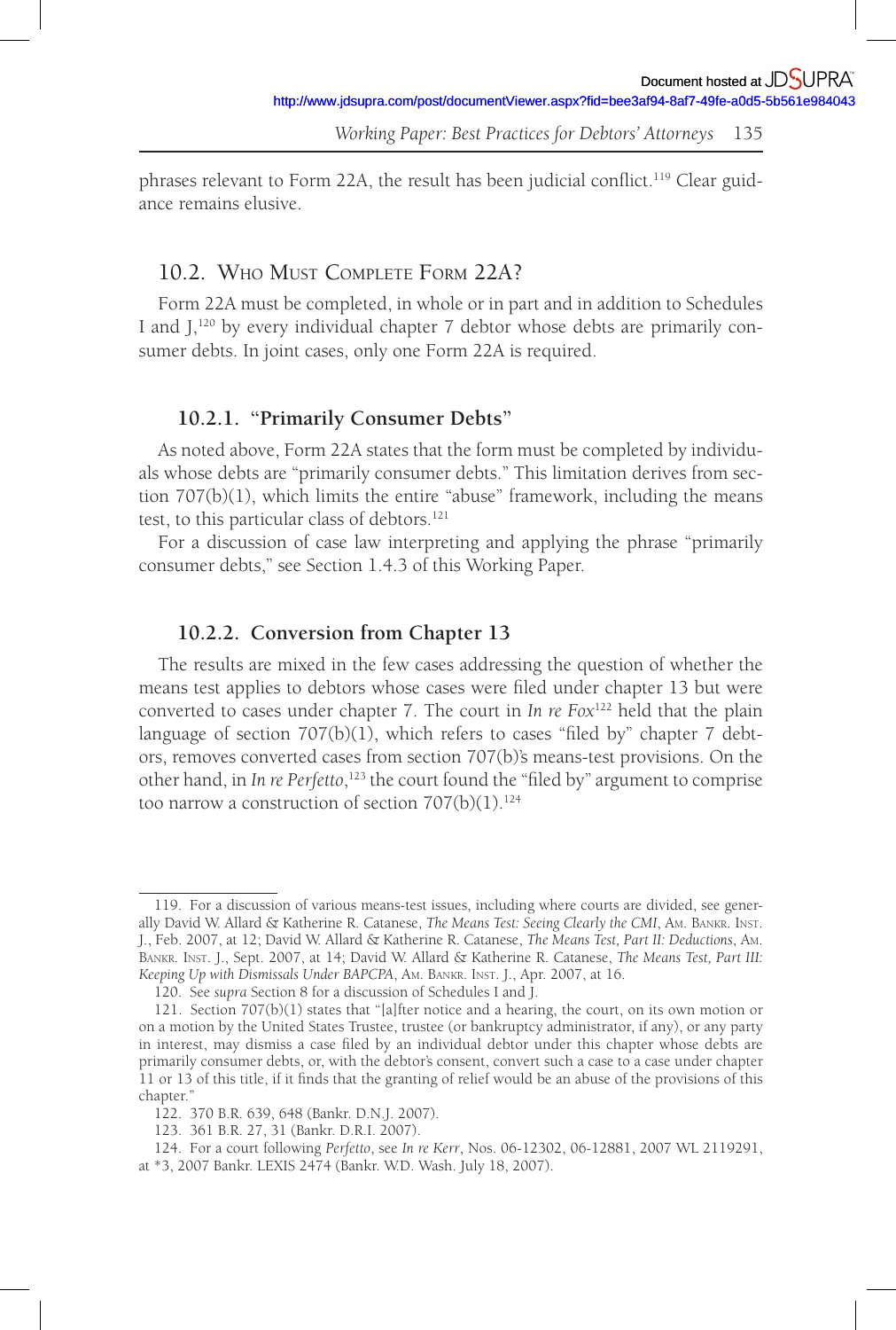# **10.2.3. Exclusion for Certain Disabled Veterans**

Part I of Form 22A implements section 707(b)(2)(D), which provides an exclusion from means testing for some disabled veterans. Specifically, section 707(b)(2)(D) applies if:

- The client is a "disabled veteran," as defined in 38 U.S.C. section  $3741(1)$ ,  $^{125}$ which means the client is a veteran<sup>126</sup> and either:
	- o The disability is rated at 30 percent or more, or
	- o The client's discharge or release from active duty was for a disability that was either incurred or aggravated in the line of duty; and
	- o The client's indebtedness occurred primarily during a period in which the client was either:
		- On active duty, as defined in 10 U.S.C. section  $101(d)(1)$ ,  $^{127}$  or
		- Performing a homeland defense activity, as defined in 32 U.S.C. section  $901(1).$ <sup>128</sup>

Inquiry suggestions for this exclusion are discussed under "Part I. Exclusion for Disabled Veterans" below.

# 10.3. NOTE ON JANUARY 2008 AMENDMENT TO FORM 22A

In January 2008, a substantial revision to the means-test form went into effect (the "January 2008 Amendment"). 129 This revision was premised on the IRS changes to its "2007 Allowable Living Expense Standards."<sup>130</sup> The most significant changes include adding a deduction for out-of-pocket health care, a deduction for cell phone usage, and changes to the allowable transportation expenses.

<sup>125 .</sup> The text of 38 U.S.C. section 3741(1) is:

The term "disabled veteran" means (A) a veteran who is entitled to compensation under laws administered by the Secretary for a disability rated at 30 percent or more, or (B) a veteran whose discharge or release from active duty was for a disability incurred or aggravated in line of duty.

<sup>38</sup> U.S.C. § 3741(1) (2000).

<sup>126. &</sup>quot;Veteran" is defined in 38 U.S.C. section  $101(2)$  (2000) as "a person who served in the active military, naval, or air service, and who was discharged or released therefrom under conditions other than dishonorable."

<sup>127 . &</sup>quot;The term 'active duty' means full-time duty in the active military service of the United States. Such term includes full-time training duty, annual training duty, and attendance, while in the active military service, at a school designated as a service school by law or by the Secretary of the military department concerned. Such term does not include full-time National Guard duty." 10 U.S.C. § 101(d)(1) (2006).

<sup>128 . &</sup>quot;The term 'homeland defense activity' means an activity undertaken for the military protection of the territory or domestic population of the United States, or of infrastructure or other assets of the United States determined by the Secretary of Defense as being critical to national security, from a threat or aggression against the United States." 32 U.S.C. § 901(1) (Supp. V 2005).

<sup>129 .</sup> *See* U.S. Courts, Bankruptcy Forms, Bankruptcy Forms Manual, B 22A Statement of Current Monthly Income and Means-Test Calculation (Chapter 7) (01/08), http://www.uscourts.gov/rules/ BK\_Forms\_08\_Official/B\_022A\_0108v2.pdf (last visited Sept. 5, 2008) [hereinafter "January 2008 Amendment"].

<sup>130 .</sup> IRS News Release IR-2007-163 (Oct. 1, 2007).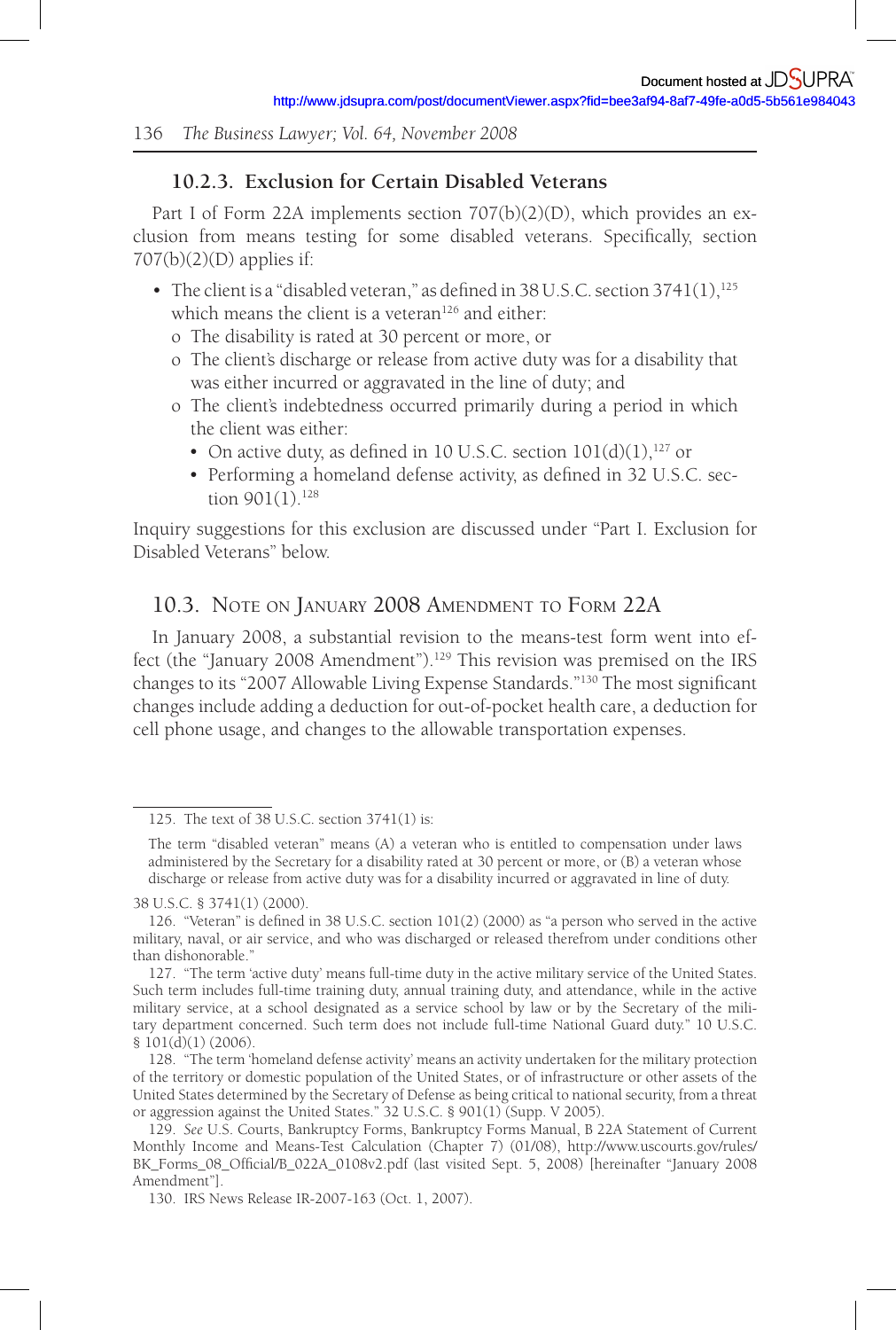In the discussion below, lines that are affected by the January 2008 Amendment are listed with an asterisk, i.e., \*Line X, and a description of each change is provided as a footnote to the affected line.

# 10.4. FORM 22A: CHAPTER 7 STATEMENT OF CURRENT MONTHLY INCOME AND MEANS-TEST CALCULATION

# **Part I. Exclusion for Disabled Veterans**

# *\*Line 1: Veterans Declaration.*<sup>131</sup>

**Initial Inquiry and /or Document Review:** Ask client about award letter and rating decision from Veterans Benefits Administration for disability rating. Review client's DD Form 214<sup>132</sup> for dates of service and compare to when client's debts were primarily incurred.<sup>133</sup>

**Further Inquiry:** None.

# **Part II. Calculation of Monthly Income for § 707(b)(7) Exclusion**

# *Line 2: Marital Filing Status.*

**Initial Inquiry and /or Document Review:** If box 2(b) is marked on the meanstest form, review:

- Address of non-filing spouse;
- Legal separation papers, if any; and
- If client is divorced, a copy of the judgment of divorce.

### **Further Inquiry:** None.

# *Line 3: Gross Wages, Salary, Tips, Bonuses, Overtime, Commissions.*

**Initial Inquiry and /or Document Review:** Inquire about and review federal income tax return or transcript for the most recent tax year ending immediately before the commencement of the case. Ask client for payment advices for the sixmonth period ending on the last day of the calendar month immediately preceding the commencement of the case. 134

**Further Inquiry:** Review W-2s and 1099s, especially if the debtor received tips, bonuses, or commissions. If the client is calculating this amount, request detailed calculations of the number provided on this line.

<sup>131 .</sup> The January 2008 Amendment adds Line 1B, which requires the debtor to check the box if the debtor declares that his or her debts are primarily non-consumer debts.

<sup>132.</sup> DD Form 214, Certificate of Release or Discharge from Active Duty, is a report of separation issued when a service member performs active duty or at least ninety days of active duty training. *See* National Archives, DD Form 214, Discharge Papers and Separation Documents, http://www. archives.gov/veterans/military-service-records/dd-214.html (last visited Sept. 7, 2008). DD Form 214 contains information normally needed to verify military service for benefits, retirement, employment, and membership in veterans' organizations and includes the dates of entry into and separation from active duty. *See id.*

<sup>133 .</sup> See *supra* Section 10.2.3 for further explanation of the veteran exclusion.

<sup>134 .</sup> It is recommended that most records reviewed for Part II, except tax returns, be reviewed for this six-month period.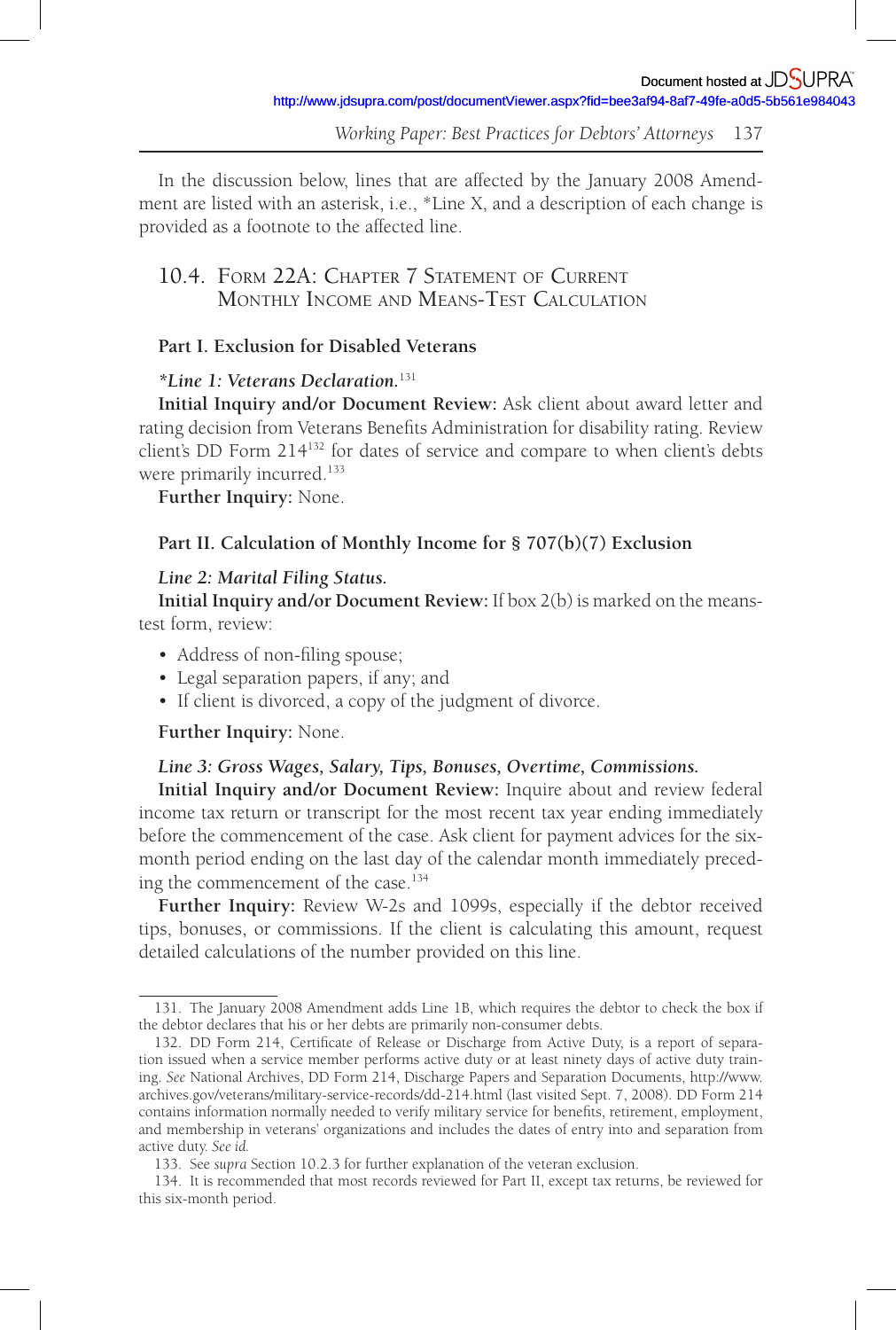**Practice Pointers:** Section 521(e)(2)(i) requires that the debtor provide to the trustee a copy of the federal income tax return or transcript for the most recent tax year ending immediately before the commencement of the case. Consequently, that federal tax return or transcript should be reviewed to look for support for the client's verbal statements and for inconsistencies in all Part II categories.

Attorneys should note that tax transcripts provide much less information than returns do. Attorneys should consider the detail of information that they wish to provide when making a determination whether to submit a return or transcript.

Attorneys may also want to request payment advices after the petition date because some trustees will want to verify that income has not substantially changed after the filing. If the client's income has substantially increased, the trustee could file a motion to dismiss the case under section  $707(b)(3)$ .

# *\*Line 4: Income from the operation of a business, profession or farm.*<sup>135</sup>

**Initial Inquiry and /or Document Review:** Review federal income tax return or transcript for the most recent tax year ending prior to the commencement of the case for a business, profession, or farm, if applicable. Review any financial statements and bank statements for the year ending prior to the commencement of the case.

# **Further Inquiry:** None

**Practice Pointer:** For reimbursement of expenses, claim the income as business income and an offsetting business expense. It is clear that the reimbursed expense is not traditional income. However, it might be considered part of the debtor's gross income. In a chapter 13 case, this distinction will make a difference because of the applicable commitment period.

### *Line 5: Rent and other real property income.*

**Initial Inquiry and /or Document Review:** Inquire about any lease agreements, together with written notices of any rent increases. Ask the client for cancelled checks or other business records regarding rent received, if available, and bank statements.

#### **Further Inquiry:** None.

**Practice Pointer:** Past due amounts owing to the client should be listed on Schedule B.

#### *Line 6: Interest, dividends, and royalties.*

**Initial Inquiry and /or Document Review:** Review bank and brokerage statements and the client's federal tax return or transcript for the year ending prior to commencement of the case.

**Further Inquiry:** None.

<sup>135.</sup> The January 2008 Amendment adds the following language: "If you operate more than one business, profession, or farm, enter aggregate numbers and provide details on an attachment."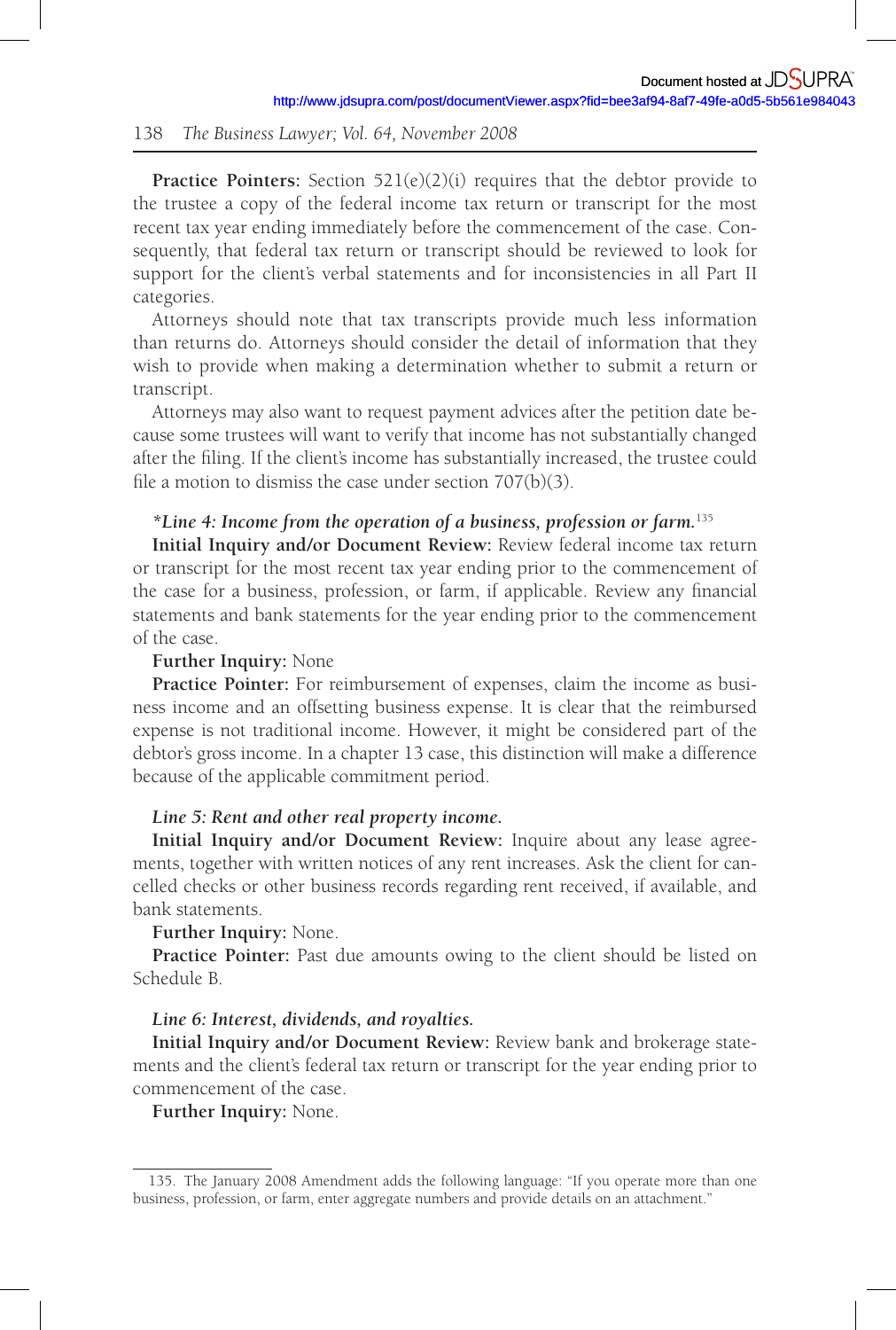### *Line 7: Pension and retirement income.*

**Initial Inquiry and /or Document Review:** Ask client about payment advices or statements showing the distributions.

**Further Inquiry:** Request bank statements from the client.

*\*Line 8: Any amounts paid by another person or entity, on a regular basis, for the household expenses of the debtor or the debtor's dependents, including child or spousal support.*<sup>136</sup>

**Initial Inquiry and /or Document Review:** Review bank statements and statements of child support enforcement agencies, if any, regarding payments. Also ask client for birth dates of minor children.

**Further Inquiry:** Review cancelled checks or a detailed description of contributions from other persons for household expenses. Review any judgments of divorce and any other written support agreements and any modifications to those agreements.

**Practice Pointers:** Among the problems that can emerge here is the dilemma of the non-filing spouse. To the extent a non-filing spouse's income is not included, the U.S. Trustee takes the position that a detailed statement, together with supporting documentation, should be provided explaining why such income is not included. A non-filing spouse, however, might refuse to turn over tax returns or other information that may not be in the debtor's possession. Issues regarding jurisdiction and privacy have not been addressed by the courts to date; but there are some cases in which courts discuss the extent to which a non-filing spouse or other household member's income can be included in CMI. 137

The attorney may want to advise that each spouse retain separate counsel when spouses maintain separate finances.

The courts have not yet provided contours to this item regarding which financial contributions should be included. Attorneys should consider looking first at the "regular basis" component required by section 101(10A). Although the courts have not defined this phrase as it is used in the means test, there is an analogous body of case law addressing "regular income," as used in section 101(30), upon which chapter 13 eligibility turns.<sup>138</sup>

<sup>136 .</sup> The January 2008 Amendment omits the words "spousal support" and adds the following language: "Do not include alimony or separate maintenance payments or amounts paid by your spouse if Column B is completed."

<sup>137 .</sup> *See In re* Jewell, 365 B.R. 796, 802 (Bankr. S.D. Ohio 2007) (holding income of a household member that is not used on a regular basis for household expenses is not included in the debtors' CMI). See also In re Lightsey, 374 B.R. 377, 381–82 (Bankr. S.D. Ga. 2007) (holding non-filing spouse's income is included in CMI to the extent that it is expended on a regular basis for household expenses); *In re* Quarterman, 342 B.R. 647, 651 (Bankr. M.D. Fla. 2006) (same); *In re* Travis, 353 B.R. 520, 526 (Bankr. E.D. Mich. 2006) (same); Stapleton v. Baldino ( *In re* Baldino), 369 B.R. 858, 861 (Bankr. M.D. Pa. 2007) (same); *In re* Shahan, 367 B.R. 732, 737 (Bankr. D. Kan. 2007) ("[1]f a debtor's non-filing spouse has income, that portion of the spouse's income not dedicated to paying household expenses is deducted from CMI."); *id.* at 738 (holding non-filing spouse's income is included in CMI to the extent that it is expended on a regular basis for household expenses).

<sup>138.</sup> The term "regular basis" is not defined in the Code but 11 U.S.C. section 101(30) defines "individual with regular income" as an "individual whose income is sufficiently stable and regular to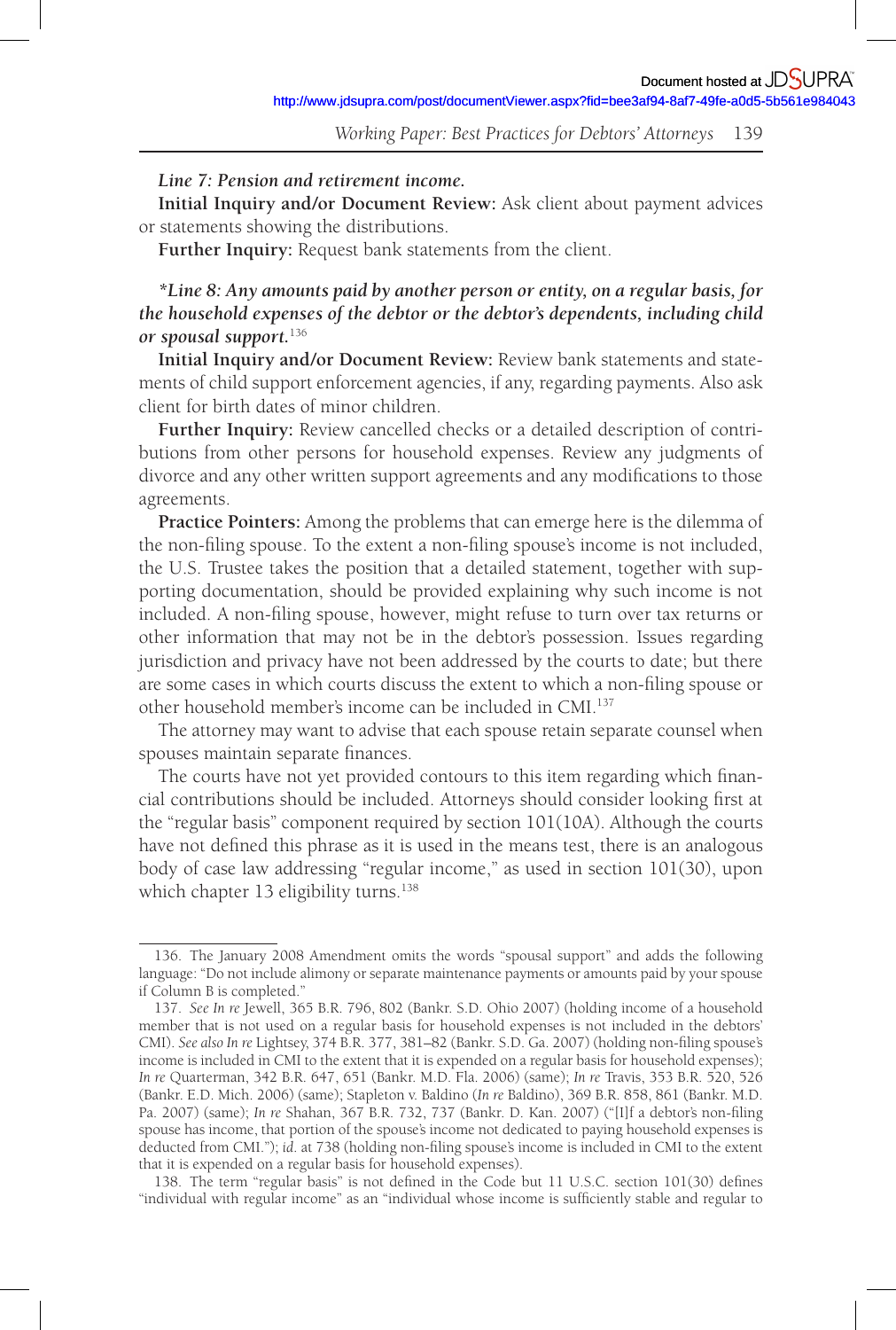#### *Line 9: Unemployment compensation.*

**Initial Inquiry and /or Document Review:** Review unemployment compensation payment advices.

**Further Inquiry:** Request and review bank statements and federal income tax return or transcript for the most recent tax year ending prior to commencement of the case.

**Practice Pointer:** Some courts have concluded that unemployment compensation should not be included in the means test. 139

#### *\*Line 10: Income from all other sources.*<sup>140</sup>

**Initial Inquiry and /or Document Review:** Inquire into inheritances, buyouts not included elsewhere, gifts, state benefits information for which the debtor has not already accounted, court-ordered payments received by the debtor, distributions from retirement accounts, sales of stocks, and any dividends not reinvested.

# **Further Inquiry:** None.

Practice Pointers: Benefits received under the Social Security Act are not included. One-time events, such as a stock sale within the six months before filing, may constitute a "special circumstance" under section 707(b)(2)(B)(i). If there has been an early distribution from a retirement account, check to see whether taxes are owing on the amount withdrawn.

## **Part III. Application of § 707(b)(7) Exclusion**

#### *Line 14: Applicable median family income.*

**Initial Inquiry and /or Document Review:** Review the Census Bureau, IRS Data and Administrative Expenses Multipliers found on the U.S. Trustee's web site.<sup>141</sup> Verify "household size."

**Further Inquiry:** None.

140 . The January 2008 Amendment revises Form 22A as follows:

enable such individual to make payments under a plan under chapter 13." "The benchmark for determining whether an individual has 'regular income' for purposes of section 101(30) of the Bankruptcy Code is not the type or source of income, but '*its stability and regularity*.'" In re Antoine, 208 B.R. 17, 20 (Bankr. E.D.N.Y. 1997) (quoting *In re* Cole, 3 B.R. 346, 349 (Bankr. S.D. W. Va. 1980) (noting that Congress made clear its intent to include even certain non-employed persons, provided that their income was sufficiently stable and regular)). *See also In re* Sigfrid, 161 B.R. 220, 222 (Bankr. D. Minn. 1993) (determining that where debtor is unemployed, debtor must establish that the source of the payment, such as a non-debtor spouse's income, is sufficiently stable and regular and such a determination is made on a case-by-case basis); Rowe v. Conners (In re Rowe), 110 B.R. 712, 718 (Bankr. E.D. Pa. 1990) (finding debtor's receipt of \$200 a month from the debtor's son constituted stable and regular income).

<sup>139 .</sup> *See, e.g., In re* Sorrell, 359 B.R. 167, 183 (Bankr. S.D. Ohio 2007); *In re* Munger, 370 B.R. 21, 25–26 (Bankr. D. Mass. 2007).

*Income from all other sources*. Specify source and amount. If necessary, list additional sources on a separate page. Do not include alimony or separate maintenance payments paid by your spouse if Column B is completed, but include all other payments of alimony or separate maintenance. Do not include any benefits received under the Social Security Act or payments received as a victim of a war crime, crime against humanity, or as a victim of international or domestic terrorism.

<sup>141 .</sup> U.S. Trustee Program, Means Testing, http://www.usdoj.gov/ust/eo/bapcpa/meanstesting.htm (last visited Sept. 7, 2008).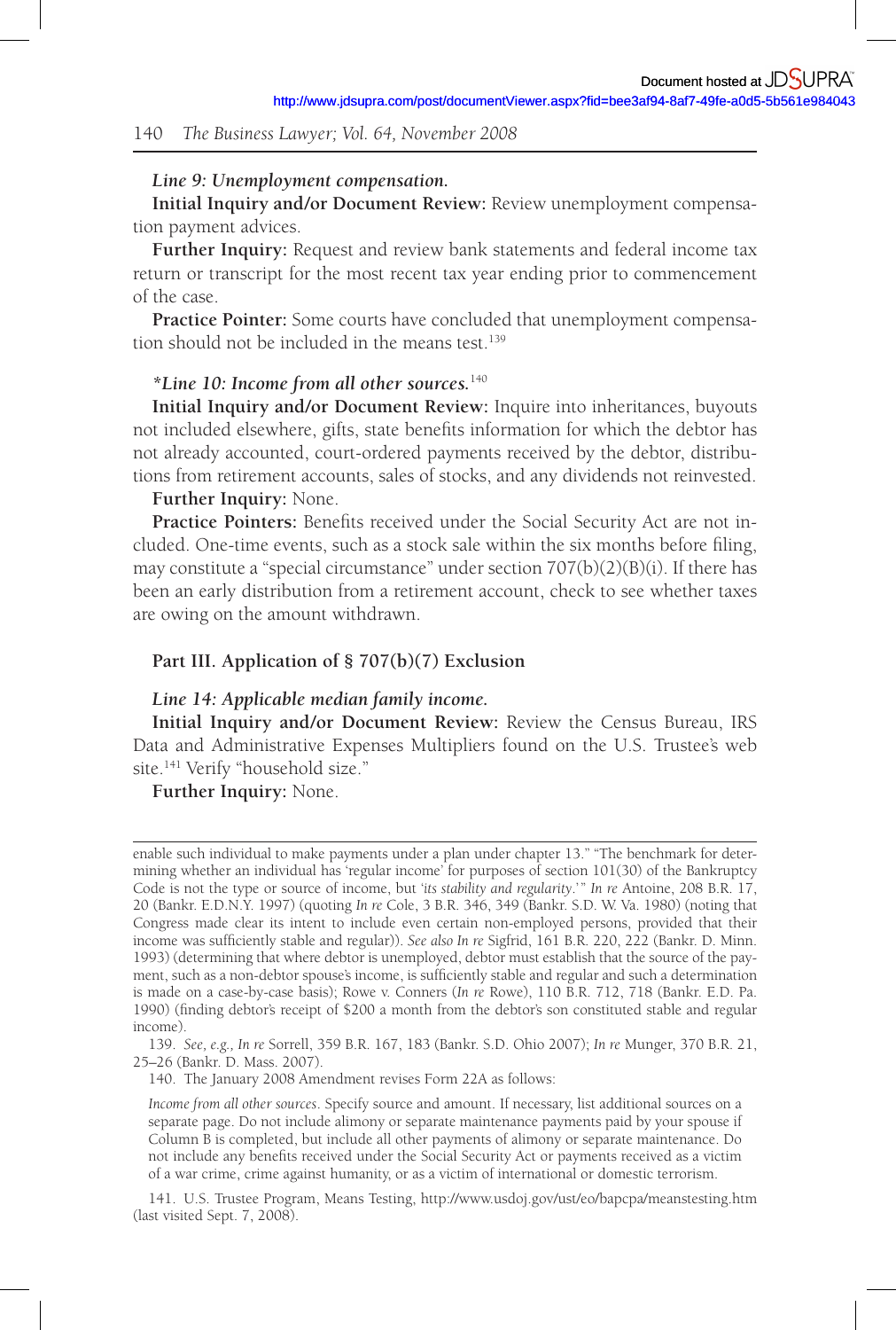**Comments:** Attorneys need to be sure that they are reviewing the *most recent* median family income tables for the debtor's state. "Family size" is not defined in the Code and case law, thus far, is limited. 142 Form 22A indicates that the median family income for the applicable state and *household* size should be reported, and the form refers the reader to the U.S. Trustee's web site. 143 The web site reports the applicable *family* size. It is unclear why this discrepancy exists.<sup>144</sup>

### **Part IV. Calculation of Current Monthly Income for § 707(b)(2)**

#### *\*Line 17: Marital Adjustment.*<sup>145</sup>

**Initial Inquiry and /or Document Review:** Review bank statements and credit card statements.

Further Inquiry: Review payment advices for the non-filing spouse, the tax return or transcript for the non-filing spouse (if separate from the debtor's) for the tax year ending prior to the commencement of the case, bank statements for any accounts of the non-filing spouse, and a detailed statement from the non-filing spouse together with supporting documentation regarding income that is not contributed to the household.

**Practice Pointers:** A non-filing spouse might refuse to turn over tax returns or other information that might not be in the debtor's possession. Issues regarding jurisdiction and privacy have not been addressed by the courts to date.<sup>146</sup>

# **Part V. Calculation of Deductions Allowed Under § 707(b)(2)**

# **Subpart A: Deductions Under Standards of the Internal Revenue Service (IRS)**

Line 19: National Standards: food, clothing, household supplies, personal *care, and miscellaneous.*<sup>147</sup>

<sup>142.</sup> The Working Group identified only a handful of cases on point. Two decisions address whether a pregnant debtor can include an unborn child as a member of the household, with both answering in the negative. *See In re* Pampas, 369 B.R. 290, 294 (Bankr. M.D. La. 2007); *In re* Fleishman, 372 B.R. 64, 70 (Bankr. D. Or. 2007). In *In re Jewell*, 365 B.R. 796 (Bankr. S.D. Ohio 2007), the court rejected both a broad "heads on beds" approach as well as a narrow definition found in an IRS manual. Striking a middle ground, the court looked at the dependence of the debtors' adult daughter and her children on the debtors' contributions to the household. The court determined that the daughter and her children should be included within the household for purposes of the means test. The debtors' adult son, by contrast, was merely a "head on a bed" and was properly not counted as a member of the household. *Id*. at 800–02. *Contra In re* Ellringer, 370 B.R. 905, 911 (Bankr. D. Minn. 2007) (adopting the "heads on beds" approach).

<sup>143 .</sup> *See* U.S. Trustee Program, http://www.usdoj.gov/ust (last visited Sept. 7, 2008).

<sup>144 .</sup> *See In re* Plumb, 373 B.R. 429, 436–38 (Bankr. W.D.N.C. 2007) (addressing this discrepancy). 145 . The January 2008 Amendment adds the following language: "Specify in the Lines below the basis for excluding the Column B income (such as payment of the spouse's tax liability or the spouse's support of persons other than the debtor or the debtor's dependents) and the amount of income devoted to each purpose. If necessary, list additional adjustments on a separate page." Additionally, this Amendment includes a space for the debtor to specify the basis and amounts of the marital adjustment.

<sup>146 .</sup> For a discussion of application of the marital deduction, see *In re Travis*, 353 B.R. 520, 527–28 (Bankr. E.D. Mich. 2006). *But see* Stapleton v. Baldino ( *In re* Baldino), 369 B.R. 858, 861–62 (Bankr. M.D. Pa. 2007) (questioning whether the existence of a non-filing spouse's significant earnings necessarily raises the debtor's standard of living).

<sup>147 .</sup> The January 2008 Amendment revises the April 2007 form as follows:

<sup>19</sup>A. *National Standards: food, clothing, household supplies, personal care, and miscellaneous and other items*. Enter in Line 19A the "Total" amount from IRS National Standards for Food, Clothing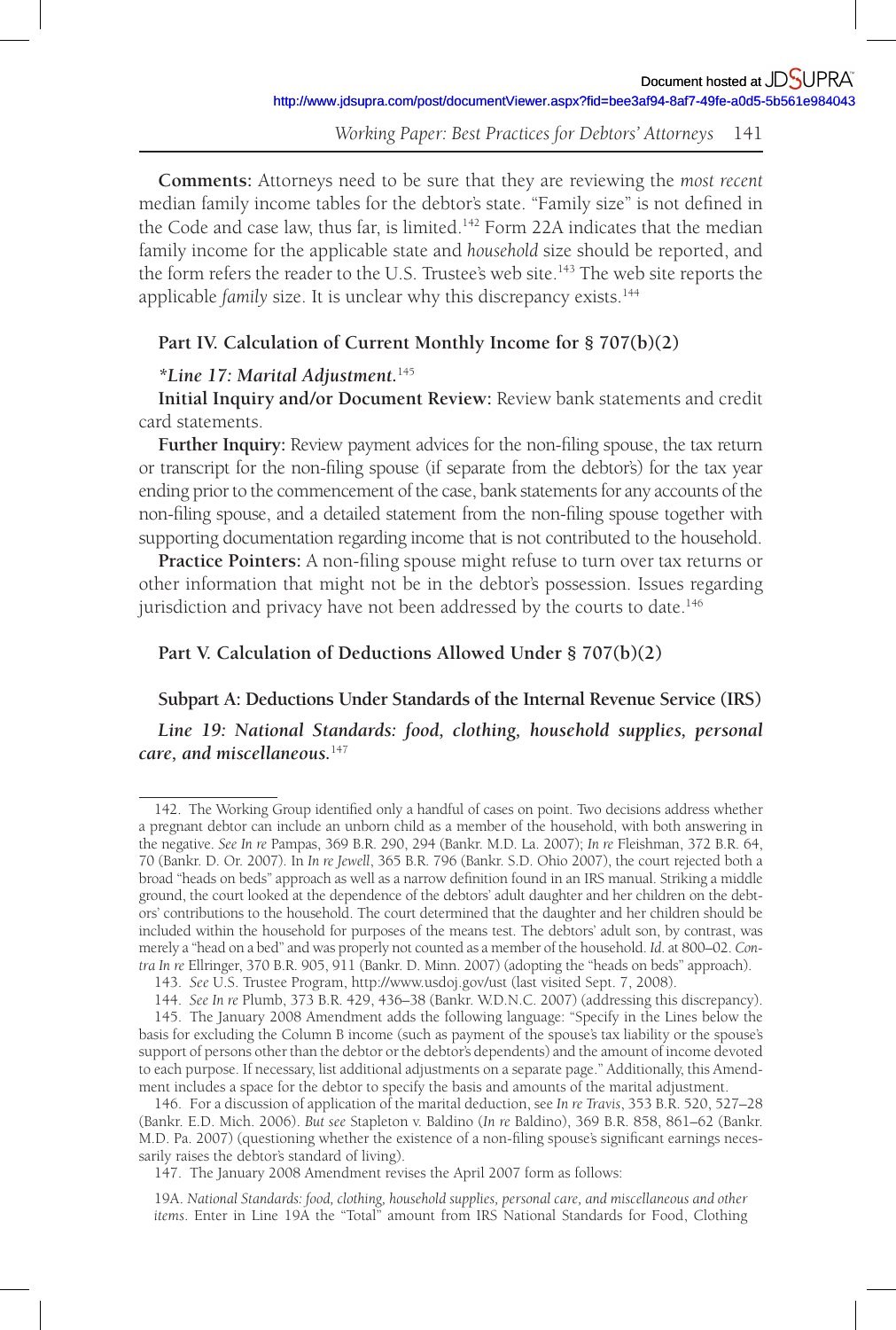**Initial Inquiry and /or Document Review:** Review the Census Bureau, IRS Data and Administrative Expenses Multipliers found on the U.S. Trustee's web site.<sup>148</sup> **Further Inquiry:** None.

Practice Pointer: It is unclear whether "gross monthly income," which is used for this standard, is the same as "current monthly income."

*\*Line 20A: Local Standards: housing and utilities; non-mortgage expenses.*<sup>149</sup> **Initial Inquiry and /or Document Review:** Review the Census Bureau, IRS Data and Administrative Expenses Multipliers found on the U.S. Trustee's web site. 150

**Further Inquiry:** None.

**Practice Pointer:** The U.S. Trustee's web site states:

The Housing and Utilities Standards are published by the IRS by state (including Guam, the Northern Mariana Islands, Puerto Rico, the Virgin Islands, and the District of Columbia), county, and family size. For purposes of these bankruptcy forms, the Housing and Utilities Standards are provided in two components—non-mortgage expenses and mortgage/rent expenses.<sup>151</sup>

It is unclear what is meant by "non-mortgage" expenses.

*\*Line 20B: Local Standards: housing and utilities; mortgage/rent expense .* 152 **Initial Inquiry and /or Document Review:** Review the Census Bureau, IRS Data and Administrative Expenses Multipliers found on the U.S. Trustee's web site. 153 Verify county of residence for the debtor, "family size" of the debtor, and

The January 2008 Amendment also includes a section 19B, which states:

*National standards: health care*. Enter in Line a1 below the amount from IRS National Standards for Out-of-Pocket Health Care for persons under 65 years of age, and in Line a2 the IRS National Standards for Out-of-Pocket Health Care for persons 65 years of age or older. (The information is available at www.usdoj.gov/ust/ or from the clerk of the bankruptcy court.) Enter in Line b1 the number of members of your household who are under 65 years of age, and enter in Line b2 the number of members of your household who are 65 years of age or older. (The total number of household members must be the same as the number stated in Line 14b.) Multiply Line a1 by Line b1 to obtain a total amount of household members under 65, and enter the result in Line c1. Multiply Line a2 by Line b2 to obtain a total amount for household members 65 and older, and enter the result in Line c2.

Line 19B then provides a chart for the debtor to complete regarding the above amounts.

and Other Items for the applicable household size. (This information is available at www.usdoj. gov/ust/ or from the clerk of the bankruptcy court.)

<sup>148 .</sup> *See* U.S. Trustee Program, Means Testing, http://www.usdoj.gov/ust/eo/bapcpa/meanstesting. htm (last visited Sept. 7, 2008).

<sup>149 .</sup> The January 2008 Amendment revises the April 2007 form by changing the words "family size" to "household size."

<sup>150 .</sup> *See* U.S. Trustee Program, Means Testing, http://www.usdoj.gov/ust/eo/bapcpa/meanstesting. htm (last visited Sept. 7, 2008).

<sup>151 .</sup> *See id.*

<sup>152 .</sup> The January 2008 Amendment revises the April 2007 form by changing the words "family size" to "household size."

<sup>153 .</sup> *See* U.S. Trustee Program, Means Testing, http://www.usdoj.gov/ust/eo/bapcpa/meanstesting. htm (last visited Sept. 7, 2008).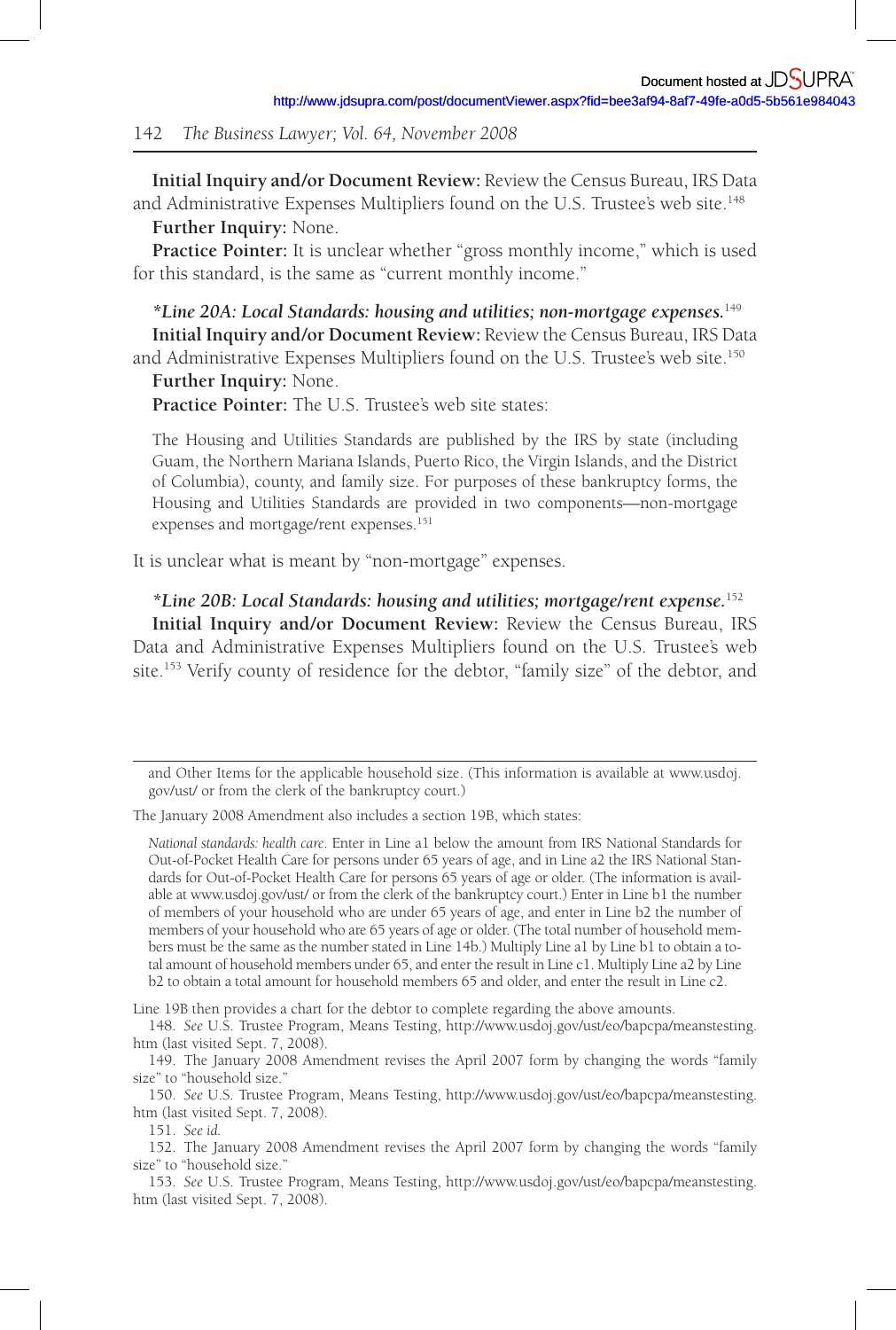if the debtor has "non-mortgage" or "mortgage" expenses by reviewing mortgage, property tax bills, homeowners insurance payment information, cancelled checks regarding monthly mortgage/rent payment, and utilities payments. Prepare statement indicating the client's intent to surrender or redeem property or to reaffirm the underlying debt, if applicable.

# **Further Inquiry:** None.

**Practice Pointer:** It is unclear if debtors are entitled to take this deduction when the debtor does not pay rent/mortgage or utilities.<sup>154</sup>

# *Line 21: Local Standards: housing and utilities; adjustment.*

**Initial Inquiry and /or Document Review:** Review the Census Bureau, IRS Data and Administrative Expenses Multipliers found on the U.S. Trustee's web site. 155

### **Further Inquiry:** None.

**Practice Pointer:** This line anticipates that the debtor may challenge the process used to compute the housing and utilities adjustment. 156

# *\*Line 22: Local Standards: transportation; vehicle operation/public transportation expense.*<sup>157</sup>

**Initial Inquiry and /or Document Review:** Review the Census Bureau, IRS Data and Administrative Expenses Multipliers found on the U.S. Trustee's web  $\sin \theta$  158

# **Further Inquiry:** None.

**Practice Pointer:** The debtor is entitled to this expense regardless of whether the debtor pays the expense of operating a vehicle or uses public transportation.

Additionally, the January 2008 Amendment adds a Line 22B, which states:

<sup>154 .</sup> *See, e.g., In re* Farrar-Johnson, 353 B.R. 224, 231 (Bankr. N.D. Ill. 2006) (holding section 1325(b)(3) allows housing deduction for debtors with above-median income even where they have no actual housing expense).

<sup>155 .</sup> *See* U.S. Trustee Program, Means Testing, http://www.usdoj.gov/ust/eo/bapcpa/meanstesting. htm (last visited Sept. 7, 2008).

<sup>156 .</sup> *See In re* Skaggs, 349 B.R. 594, 597 (Bankr. E.D. Mo. 2006) (holding that debtors were limited to the IRS standard housing expense even though their actual rent amount exceeded the IRS standard).

<sup>157 .</sup> The January 2008 Amendment renumbers former Line 22 as Line 22A and adds the following language:

If you checked 0, enter on Line 22A the "Public Transportation" amount from the IRS Local Standards: Transportation. If you checked 1 or 2 or more, enter on Line 22A the "Operating Costs" amount from IRS Local Standards: Transportation for the applicable number of vehicles in the applicable Metropolitan Statistical Area or Census Region. (These amounts are available at www. usdoj.gov/ust/ or from the clerk of the bankruptcy court.)

*Local Standards: transportation; additional public transportation expense*. If you pay the operating expenses for a vehicle and also use public transportation, and you contend that you are entitled to an additional deduction for your public transportation expenses, enter on Line 22B the "Public Transportation" amount from IRS Local Standards: Transportation. (The amount is available at www.usdoj.gov/ust/ or from the clerk of the bankruptcy court.)

<sup>158 .</sup> *See* U.S. Trustee Program, Means Testing, http://www.usdoj.gov/ust/eo/bapcpa/meanstesting. htm (last visited Sept. 7, 2008).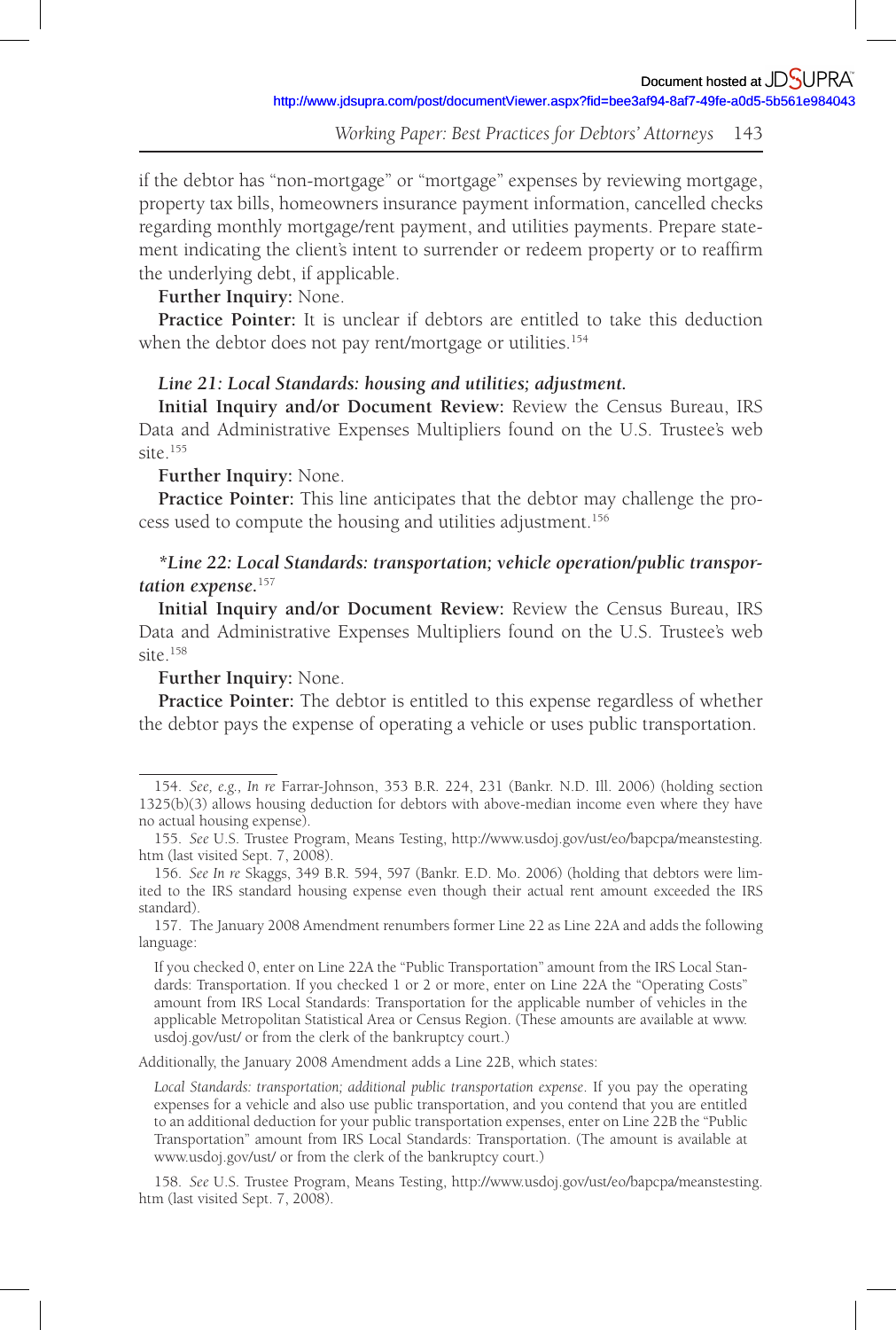# *\*Line 23: Local Standards: transportation ownership/lease expense; Vehicle 1.* <sup>159</sup> **Initial Inquiry and /or Document Review:** Review the Census Bureau, IRS Data and Administrative Expenses Multipliers found on the U.S. Trustee's web site. 160

Review title to the debtor's vehicle (unless held by a secured creditor) or lease verifying that the vehicle is in the debtor's name, bills indicating the amount the debtor pays each month, and the debtor's statement of intention regarding surrender, redemption, or reaffirmation, if applicable.

### **Further Inquiry:** None.

**Practice Pointers:** The case law is mixed on whether a debtor is entitled to this deduction when the debtor owns the vehicle free and clear<sup>161</sup> or has stated an intent to surrender the vehicle post-petition. 162

The debtor is permitted to subtract "the Average Monthly Payment for any debts secured by vehicle 1, as stated in Line 42" from the IRS transportation standard expense. However, section  $707(b)(2)(A)(iii)$  defines "average monthly payment" as "the total of all amounts contractually due to each secured creditor in the 60 months *following* the filing of the bankruptcy case, divided by 60."<sup>163</sup> Line 23 seems to contemplate a past or present expense, whereas Line 42 seems to contemplate a future expense. Although there appears to be an inconsistency, there have been no cases directly addressing this issue. 164

It is unclear whether the amortized amount or the amount as indicated in the contract between the debtor and the secured party should be listed as the "average monthly payment."

162 . *See, e.g., In re* Singletary, 354 B.R. 455, 473 (Bankr. S.D. Tex. 2006) (holding debtors were not permitted to take a deduction for a vehicle the debtors had surrendered prior to the motion date). *But cf. In re* Skaggs, 349 B.R. 594, 597 (Bankr. E.D. Mo. 2006) (holding the debtors were not permitted to take a deduction for a vehicle they intended to surrender).

163 . 11 U.S.C. § 707(b)(2)(A)(iii) (2006) (emphasis added).

164 . *See In* re Vesper, 371 B.R. 426, 432 (Bankr. D. Alaska 2007) (noting distinction by stating that "[i]f the actual car payment exceeds the allowable expense amounts on Lines 23 and 24, the debtor may claim such excess as a deduction on Line 42 of the form, as a 'future payment on secured claims' ").

<sup>159 .</sup> The January 2008 Amendment revises the April 2007 form as follows:

Enter, in Line a below, the "Ownership Costs" for "One Car" from the IRS Local Standards: Transportation Standards, Ownership Costs, First Car (available at www.usdoj.gov/ust/ or from the clerk of the bankruptcy court); enter in Line b the total of the Average Monthly Payments for any debts secured by Vehicle 1, as stated in Line 42; subtract Line b from Line a and enter the result in Line 23. Do not enter an amount less than 0.

<sup>160 .</sup> *See* U.S. Trustee Program, Means Testing, http://www.usdoj.gov/ust/eo/bapcpa/meanstesting. htm (last visited Sept. 7, 2008).

<sup>161 .</sup> For cases in which a deduction for a vehicle owned free and clear was permitted, see, for example, *Neary v. Ross-Tousey* ( *In re Ross-Tousey*), 368 B.R. 762, 767–68 (E.D. Wis. 2007); *Fokkena v. Hartwick* ( *In re Hartwick*), 373 B.R. 645, 653–66 (D. Minn. 2007); *In re Pampas*, 369 B.R. 290, 297 (Bankr. M.D. La. 2007); *In re Barraza*, 346 B.R. 724, 729 (Bankr. N.D. Tex. 2006); *In re Harris*, 353 B.R. 304, 308 (Bankr. E.D. Okla. 2006); *In re Oliver*, 350 B.R. 294, 301–02 (Bankr. W.D. Tex. 2006); and *In re Hardacre*, 338 B.R. 718, 727–28 (Bankr. N.D. Tex. 2006). For cases where a deduction was not permitted, see, for example, *In re Billie*, 367 B.R. 586, 592 (Bankr. N.D. Ohio 2007); *In re Zak*, 361 B.R. 481, 488 (Bankr. N.D. Ohio 2007); *In re Zaporski*, 366 B.R. 758, 768 (Bankr. E.D. Mich. 2007); *In re Fowler*, 349 B.R. 414, 419 (Bankr. D. Del. 2006); *In re Wilson*, 356 B.R. 114, 121 (Bankr. D. Del. 2006); and *In re Prince*, No. 06-10328C-7G, 2006 WL 3501281, at \*3, 2006 Bankr. LEXIS 3404 (Bankr. M.D.N.C. Nov. 30, 2006).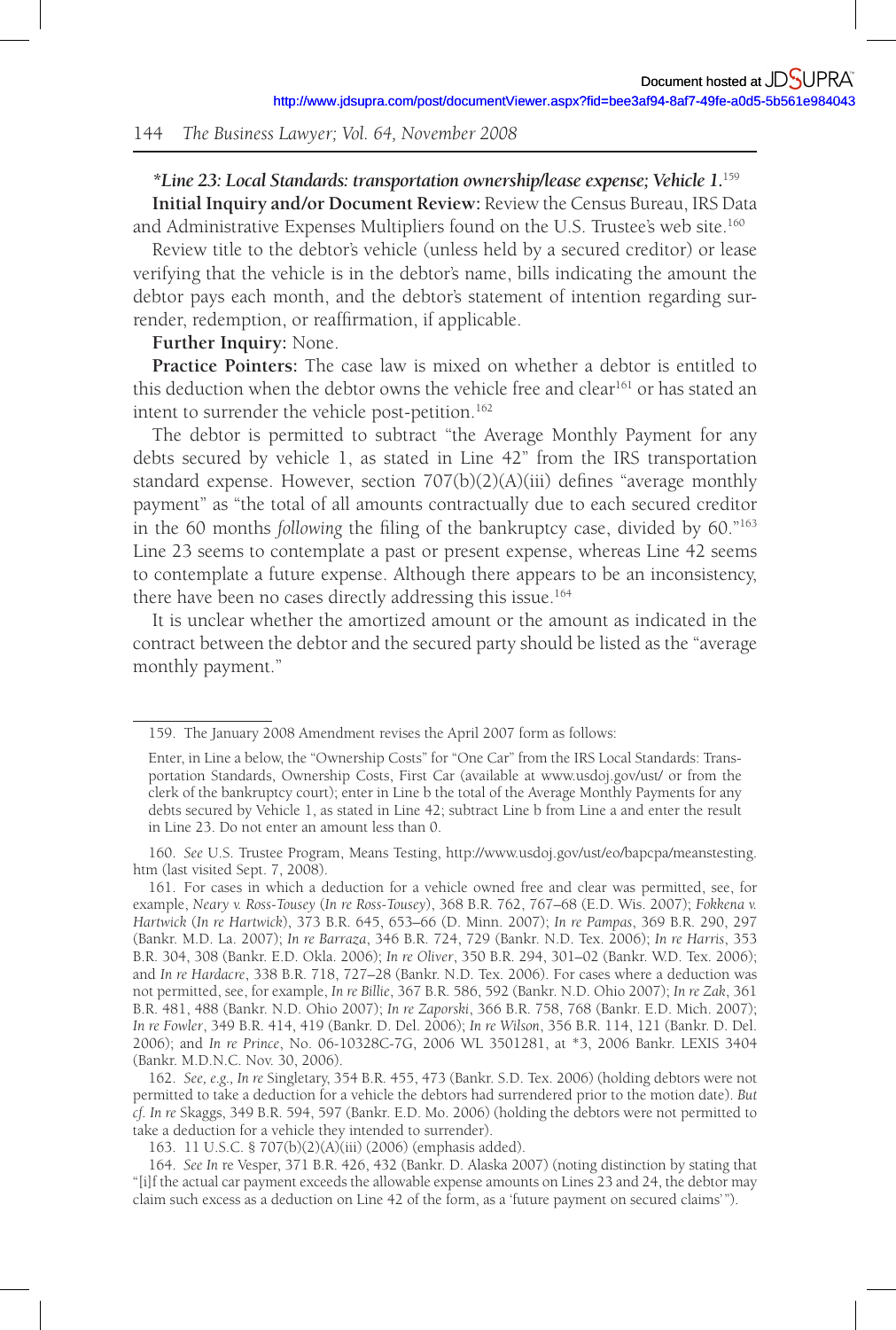*\*Line 24: Local Standards: transportation ownership/lease expense; Vehicle 2.* <sup>165</sup> **Initial Inquiry and /or Document Review:** Same as Line 23. **Further Inquiry:** None. **Practice Pointers:** Same as Line 23.

# *Line 25: Other Necessary Expenses: taxes.*

**Initial Inquiry and /or Document Review:** Review payment advices and federal, state, and local tax returns or transcripts for the most recent tax year ending prior to the commencement of the case, including business tax returns or transcripts, if applicable.

# **Further Inquiry:** None.

**Practice Pointers:** The attorney should consider reviewing the debtor's payment advices to ensure that the debtor is not overwitholding taxes. Overwithholding could be a ground for a trustee to move to dismiss a bankruptcy case pursuant to section 707(b)(3).

If the client has no payment advices, the attorney should get a declaration, under oath, to that effect. The declaration can be sent to the trustee in lieu of the payment advices.

Be sure to inquire whether the client cashed in a tax privileged account, such as an IRA, which is not uncommon when people are in financial distress. If so, determine whether taxes remain owing.

### *Line 26: Other Necessary Expenses: mandatory payroll deductions.*

**Initial Inquiry and /or Document Review:** Review payment advices and 401(k) enrollment information, if applicable.

**Further Inquiry:** Inquire whether the debtor has employment manuals or a statement from his or her employer regarding mandatory deductions.

Practice Pointer: The client may have significant concerns regarding an employer's knowledge of an upcoming bankruptcy filing. Although the attorney should be clear that the fact of a bankruptcy cannot be kept hidden, the attorney may need to tailor the case to the client's unique concerns, especially in light of judicial interpretations of the Code's anti-discrimination clause 166 that limit that provision's protections to post-petition discriminatory conduct. 167

# *Line 27: Other Necessary Expenses: life insurance.*

**Initial Inquiry and /or Document Review:** Review bills for term life insurance and cancelled checks, bank statements, or credit card statements showing payment of life insurance premiums.

<sup>165 .</sup> See *supra* note 159 regarding the January 2008 Amendment to this item, which is the same as the Amendment to Line 23.

<sup>166. 11</sup> U.S.C. § 525(b) (2006).

<sup>167 .</sup> *See, e.g.*, Kanouse v. Gunster, Yoakley & Stewart, P.A. ( *In re* Kanouse), 168 B.R. 441, 447 (S.D. Fla. 1994) (holding that debtor who was terminated pre-petition was not protected because section 525(b) applies only to debtors and former debtors), *aff'd*, 53 F.3d 1286 (11th Cir.) (unpublished table decision), *cert. denied*, 516 U.S. 930 (1995). *See also* White v. Kentuckiana Livestock Mkt., Inc., 397 F.3d 420, 426 (6th Cir. 2005) (construing strictly "solely because" language of section 525(b)).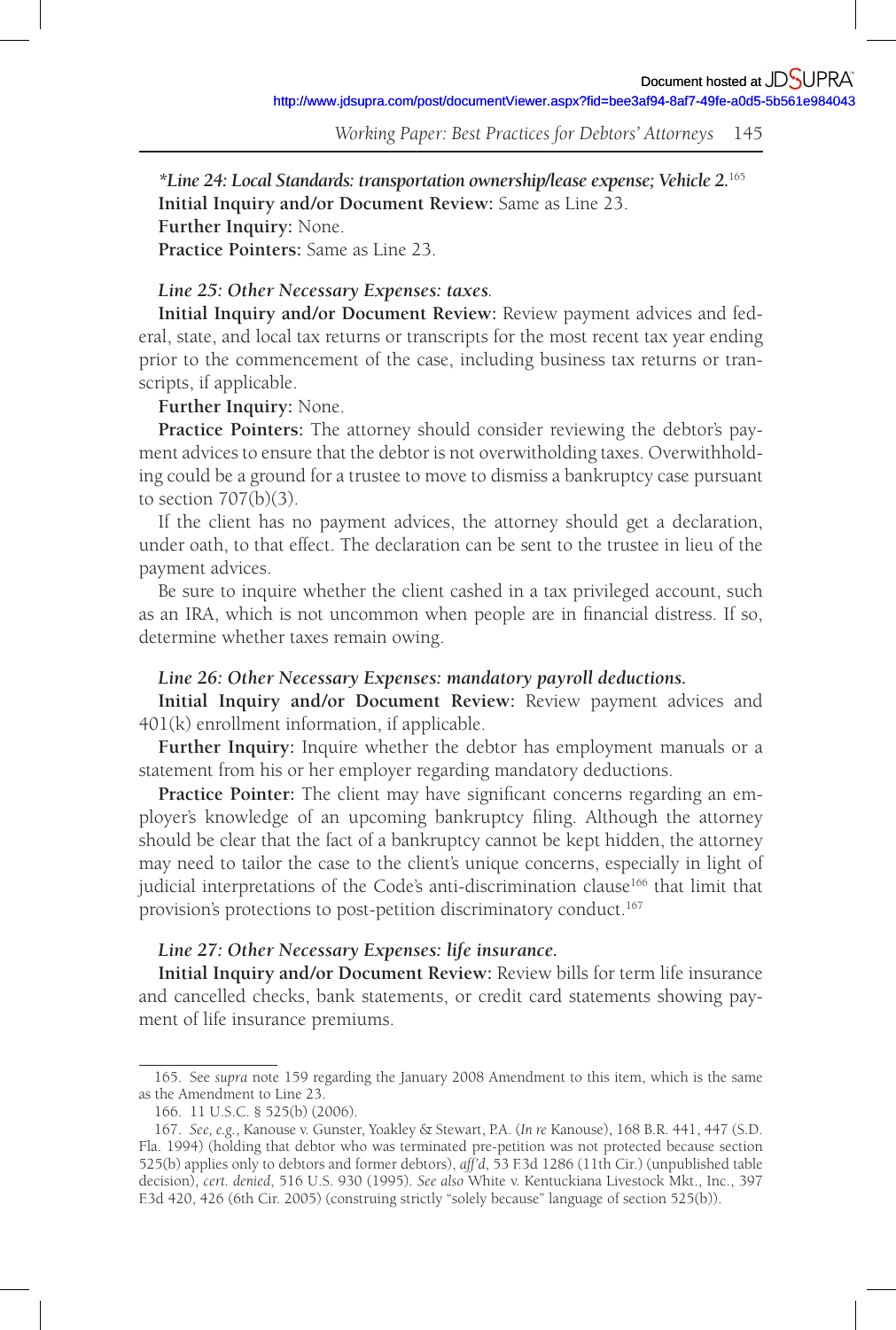#### **Further Inquiry:** None.

**Practice Pointers:** This deduction is permitted only for amounts paid for the debtor's policies; premiums for policies for dependents may not be deducted.

Form 22A distinguishes term life from whole life and other forms of life insurance, allowing a deduction only for term life. This distinction is not in the statute, and the reason for its inclusion on the form is not clear.

# *Line 28: Other Necessary Expenses: court-ordered payments.*

**Initial Inquiry and /or Document Review:** Review judgments, settlement agreements, releases, other court orders, judgments of divorce, property settlements, any other written support agreements (and any modifications to those agreements), statements of child support enforcement agencies, if any, and garnishments.

# **Further Inquiry:** None.

**Practice Pointer:** Support arrearages should not be included here. Arrearages are instead deducted as priority debts in Item 44, with the monthly amount averaged out over sixty months.

# *Line 29: Other Necessary Expenses: education for employment or for a physically or mentally challenged child.*

**Initial Inquiry and /or Document Review:** Review bills or invoices for education as a condition of employment, bills or invoices for education of a physically or mentally challenged dependent child, and doctor's proof of a physically or mentally challenged child.

**Further Inquiry:** Review employment manual or statement from the debtor's employer indicating mandatory education requirements.

#### *Line 30: Other Necessary Expenses: childcare.*

**Initial Inquiry and /or Document Review:** Review bills or invoices for day care expenses; bills, invoices, or cancelled checks for babysitting expenses or a statement from the debtor indicating the average monthly cost for babysitting; and judgments of divorce and child support orders.

#### **Further Inquiry:** None.

**Practice Pointer:** This deduction is applicable only to childcare; education expenses do not qualify. It is unclear how to differentiate between applicable and inapplicable deductions when a young child, not yet eligible to attend public school, attends a Montessori or similar program that is intended as education rather than childcare.

## *Line 31: Other Necessary Expenses: health care.*

**Initial Inquiry and /or Document Review:** Review bills and receipts or cancelled checks for health care expenses not reimbursed by insurance or paid from a health savings account.

**Further Inquiry:** Review health insurance policy.

**Practice Pointer:** Deduction cannot include payments made for health insurance or health savings accounts included on Line 34.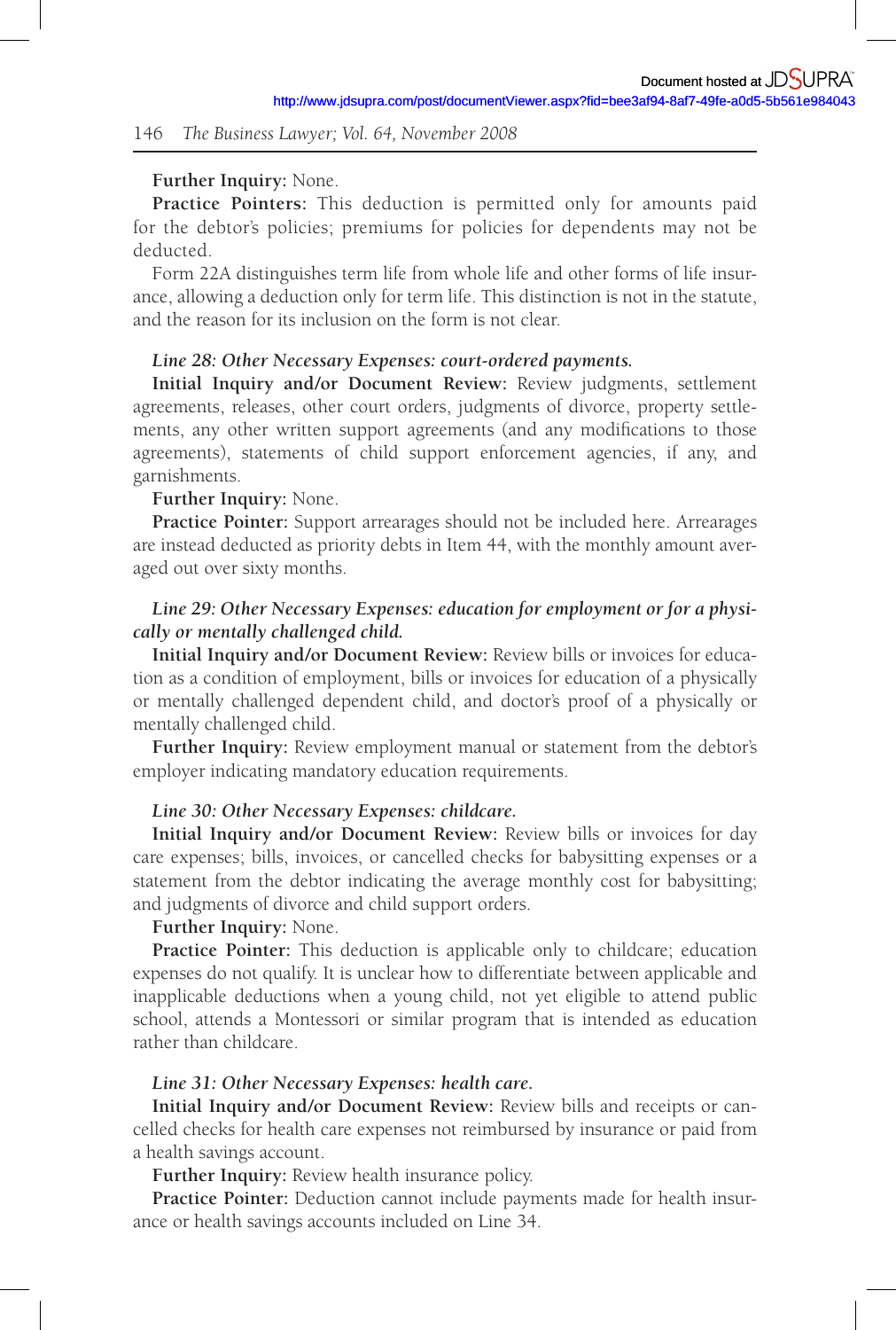# *Line 32: Other Necessary Expenses: telecommunication services.*<sup>168</sup>

**Initial Inquiry and /or Document Review:** Review bills, invoices, and cancelled checks for cell phones, pagers, call waiting, caller ID, special long distance, and Internet service actually paid by the debtor.

# **Further Inquiry:** None.

**Practice Pointers:** The debtor cannot include an amount previously deducted. The debtor cannot include an amount for basic home telephone service because that expense is included in the IRS local standard for housing and utilities.<sup>169</sup>

The possible telecommunication expenses the debtor can include are not in the statute, but are likely those that the IRS specifies are in effect, e.g., Internal Revenue Manual section 5.15.1.10, on the date of the order for relief.<sup>170</sup>

The telecommunication expense can only be taken for the debtor and the dependents of the debtor. 171

Case law suggests that the debtor must provide documentation to the trustee to support the debtor's deduction for telecommunication expenses.<sup>172</sup>

### Part V. Subpart B: Additional Expense Deductions Under § 707(b)<sup>173</sup>

# *\*Line 34: Health Insurance, Disability Insurance, and Health Savings Account Expenses.* <sup>174</sup>

**Initial Inquiry and /or Document Review:** Review payment advices showing the monthly expense withdrawn from the debtor's paycheck for health insurance, disability insurance, and health savings accounts, and invoices or cancelled checks for amounts paid by the debtor for health insurance, disability insurance, and health savings accounts.

# **Further Inquiry:** None.

**Practice Pointer:** The debtor can deduct payments made for the debtor's spouse and dependents.

<sup>168 .</sup> The January 2008 Amendment revises the April 2007 form so it reads as follows: "Enter the total average monthly amount that you actually pay for telecommunication services other than your basic home telephone and cell phone service—such as pagers, call waiting, caller I.D., special long distance, or Internet service—to the extent necessary for your health and welfare or that of your dependents....

<sup>169 .</sup> *See In re* Stimac, 366 B.R. 889, 892 (Bankr. E.D. Wis. 2007); *In re* Lara, 347 B.R. 198, 203–04 (Bankr. N.D. Tex. 2006) (finding debtors were allowed a deduction, in addition to the standard deduction, for cellular telephone at \$183.00 per month and for high speed Internet access at \$26.00 per month as "other necessary expenses"). *See also In re* Haley, 354 B.R. 340, 345 (Bankr. D.N.H. 2006).

<sup>170 .</sup> *See* 11 U.S.C. § 707(b)(2)(A)(ii)(I) (2006). *But see In re* Jewell, 365 B.R. 796, 803 (Bankr. S.D. Ohio 2007) (suggesting that the IRS standards are not determinative).

<sup>171 .</sup> *See In re* Plumb, 373 B.R. 429, 440 (Bankr. W.D.N.C. 2007) (holding that the debtors were permitted to take a telecommunication deduction for themselves and their dependents but not for the entire household of ten). *See also In re* Oltjen, No. 07-60534-RCM, 2007 WL 2329695, at \*2, 2007 Bankr. LEXIS 2761 (Bankr. W.D. Tex. Aug. 13, 2007) (holding that the debtor was not permitted to take a deduction for her sister's cell phone expense).

<sup>172 .</sup> *See In re* Renicker, 342 B.R. 304, 310 (Bankr. W.D. Mo. 2006); *In re* Johns, 342 B.R. 626, 628 (Bankr. E.D. Okla. 2006).

<sup>173 .</sup> *See* 11 U.S.C. § 707(b)(2)(A)(ii)(II) (2006).

<sup>174.</sup> The January 2008 Amendment revised the April 2007 form as follows: "List the monthly expenses in the categories set out in Lines a–c below that are reasonably necessary for yourself, your spouse, or your dependents." The debtor is then to total the amounts in three categories: Health Insurance, Disability Insurance, and Health Savings Account.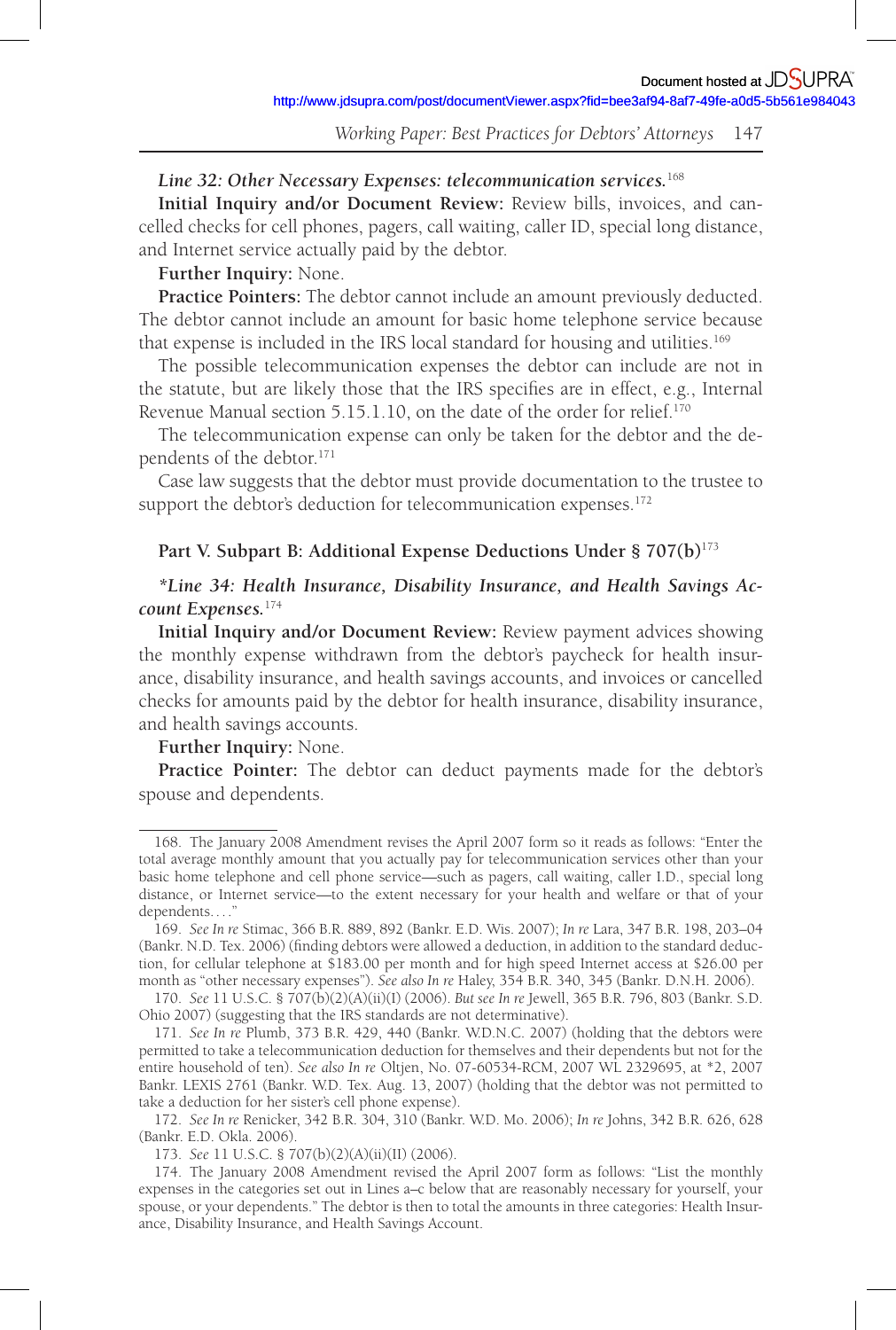# *Line 35: Continued contributions to the care of household or family members.*

Initial Inquiry and/or Document Review: Review cancelled checks, credit card statements, and bank statements to find the debtor's "reasonable and necessary"<sup>175</sup> payments for the care and support of an elderly, chronically ill, or disabled member of the debtor's household or immediate family who is unable to pay for such expenses.

**Further Inquiry:** Obtain a doctor's letter indicating that the care of the household member or immediate family member is reasonable and necessary, and a statement signed by the household member or family member indicating that the household member or family member is unable to pay for care.

#### *Line 36: Protection against family violence.*

**Initial Inquiry and /or Document Review:** Ask client. Counsel should make a judgment based on the client's word and, if need be, ask for an in camera hearing so the client can provide relevant details while the court maintains the required confidentiality.<sup>176</sup>

## **Further Inquiry:** None.

**Practice Pointer:** Although unlikely because of the peculiar circumstances associated with family violence, counsel should review the Family Violence Prevention and Services Act if there are expenses to be listed here. This Act, along with unidentified "other federal law," is the basis for this deduction.

#### *Line 37: Home energy costs.*

**Initial Inquiry and /or Document Review:** Review invoices or bills to determine average monthly amount in excess of the IRS local standard.

**Further Inquiry:** Obtain a written explanation from the debtor explaining that the expense is reasonable and necessary together with other supporting documentation, if any.

**Practice Pointer:** The debtor is required to provide documentation to the trustee demonstrating that the additional amount claimed is reasonable and necessary.

#### *Line 38: Education expenses for dependent children less than 18.*

**Initial Inquiry and /or Document Review:** Obtain invoices or bills establishing the average monthly expenses actually incurred by the debtor.

#### **Further Inquiry:** None.

**Practice Pointers:** The debtor is required to provide documentation to the trustee demonstrating that the amount claimed is reasonable and necessary and

<sup>175 .</sup> That the expenses be "reasonable and necessary" is a statutory requirement. 11 U.S.C. § 707(b)(2)(A)(ii)(II) (2006). *See also In re* Hicks, 370 B.R. 919, 922 (Bankr. E.D. Mo. 2007).

<sup>176.</sup> Section  $707(b)(2)(A)(ii)(II)$  requires the court to maintain the confidentiality of expenses incurred "to maintain the safety of the debtor and the family of the debtor as identified under section 309 of the Family Violence Prevention and Services Act, or other applicable federal law."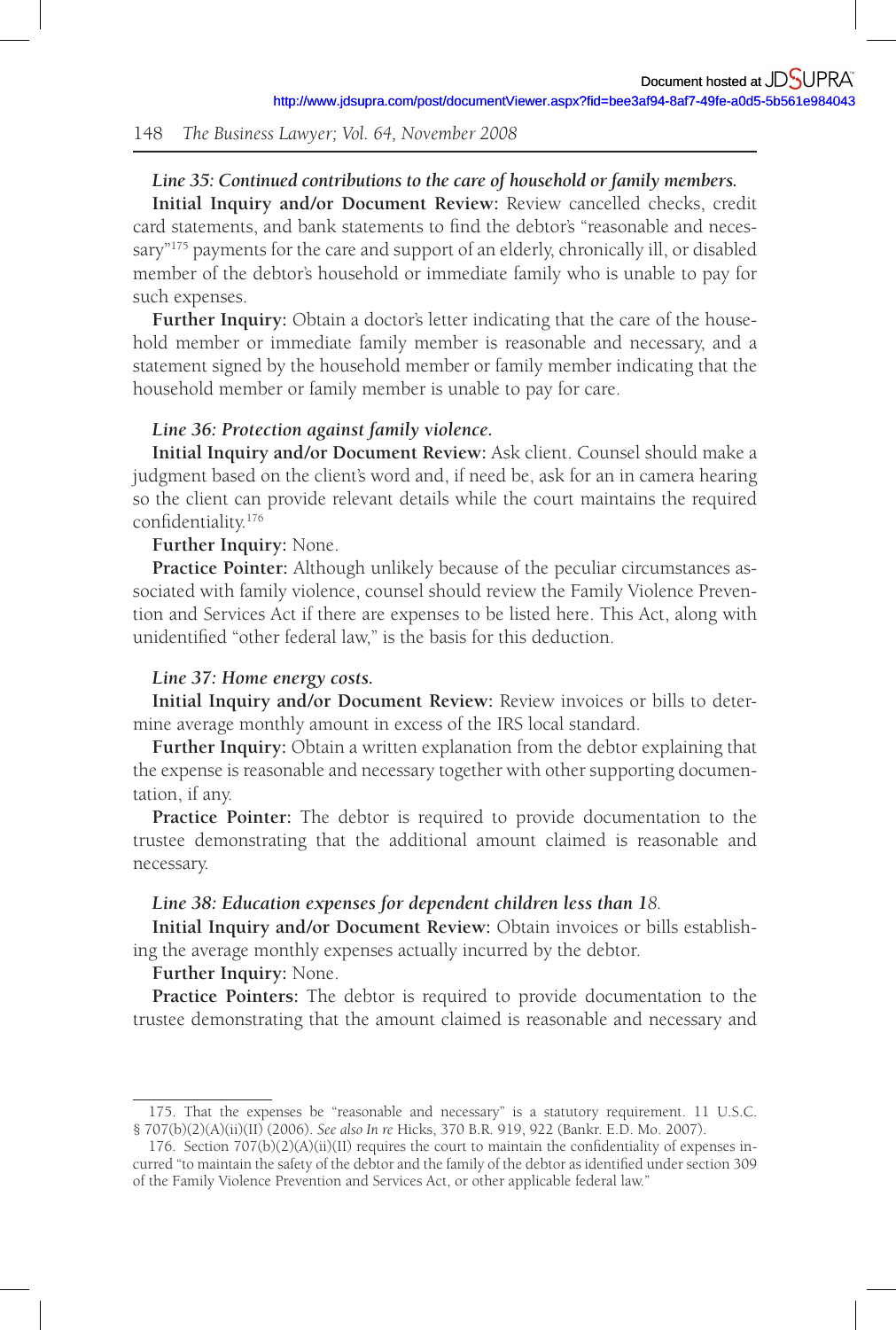not already accounted for by the IRS standards. The deduction is limited to \$125 per child, and the child must be less than eighteen.

# *Line 39. Additional food and clothing expense.*

**Initial Inquiry and /or Document Review:** Review documentation from the client regarding monthly food and clothing expense to see if it exceeds the standard deduction. If it does, obtain all supporting documentation from the client because it is required by statute and inquire into whether the expense is reasonable and necessary.

**Further Inquiry:** None.

# *Line 40: Continued charitable contributions.*

**Initial Inquiry and /or Document Review:** Review cancelled checks, bank statements, and credit card statements showing the contributions and any receipts for donations.

**Further Inquiry:** It may also be necessary to review federal and state income tax returns or transcripts.

Practice Pointer: "Continued" is not defined by the Code.<sup>177</sup> "Charitable contribution" is defined under I.R.C. section  $170(c)(1)–(2)$ .

### Part V. Subpart C: Deductions for Debt Payment<sup>178</sup>

#### *\*Line 42: Future payments on secured claims.* <sup>179</sup>

**Initial Inquiry and /or Document Review:** See Lines 20B and 23. Review bills or invoices for mortgage and vehicle payments.

### **Further Inquiry:** None.

**Practice Pointers:** Recent case law is mixed as to whether 401(k) loan repayments may be "payments on account of secured debt" under 11 U.S.C. section  $707(b)(2)(A)(iii).$ <sup>180</sup>

With regard to a debtor taking a deduction for mortgage payments when the debtor did not intend to reaffirm, see *In re Nockerts*.<sup>181</sup>

With regard to a debtor taking a deduction for mortgage payments when the property had been foreclosed, see *In re Brandenburg.*<sup>182</sup>

<sup>177 .</sup> *See In re* Bender, 373 B.R. 25, 29–30 (E.D. Mich. 2007) (holding that the debtors were entitled to take a charitable deduction for a \$260 per month charitable contribution that had been paid for the three years prior to filing, but not for the \$100 post-petition increase the debtors claimed on Schedule J). 178 . *See* 11 U.S.C. § 707(2)(A)(iii) (2006).

<sup>179.</sup> The January 2008 Amendment revised the April 2007 form by requiring the debtor to check whether the secured payment includes taxes and insurance.

<sup>180 .</sup> For cases in which the court found that 401(k) loans could not be deducted, see *In re Barraza*, 346 B.R. 724, 730 (Bankr. N.D. Tex. 2006); *In re Lenton*, 358 B.R. 651, 660 (Bankr. E.D. Pa. 2006); and *In re Haley*, 354 B.R. 340, 344 (Bankr. D.N.H. 2006). For cases in which the court found the opposite, see, for example, *Eisen v. Thompson*, 370 B.R. 762, 772 (N.D. Ohio 2007); and *McVay v. Otero*, 371 B.R. 190, 203 (W.D. Tex. 2007).

<sup>181. 357</sup> B.R. 497, 504-05 (Bankr. E.D. Wis. 2006).

<sup>182 .</sup> No. 07-30344-svk, 2007 WL 1459402, at \*3, 2007 Bankr. LEXIS 1781 (Bankr. E.D. Wis. May 15, 2007).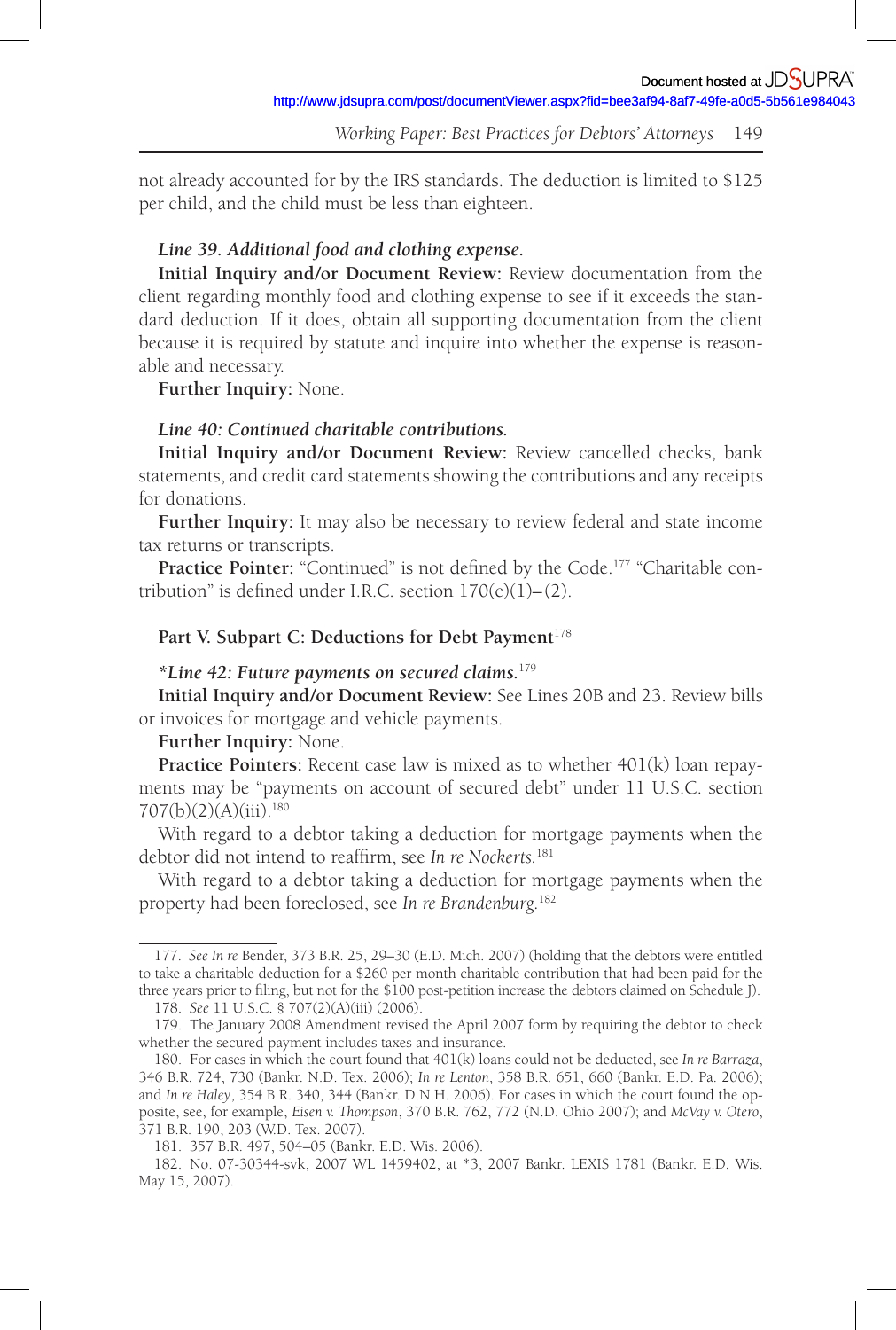Several courts have allowed a debtor to take a vehicle or mortgage deduction for payments secured by collateral the debtor intends to surrender, 183 while others have disallowed such a deduction.<sup>184</sup>

The debtor is permitted to subtract "the Average Monthly Payment for any debts secured by vehicle 1, as stated in Line 42" from the IRS transportation standard expense. However, section  $707(b)(2)(A)(iii)$  defines "average monthly payment" as "the total of all amounts contractually due to each Secured Creditor in the 60 months *following* the filing of the bankruptcy case, divided by 60."<sup>185</sup> Line 23 seems to contemplate a past or present expense, whereas Line 42 seems to contemplate a future expense. Although there appears to be an inconsistency, there have been no cases directly addressing this issue. 186

It is unclear whether the amortized amount or the amount as indicated in the contract between the debtor and the secured party should be listed as the "average monthly payment."

### *Line 43: Other payments on secured claims.*

**Initial Inquiry and /or Document Review:** See Lines 20B and 23. Review any notices of foreclosure or repossession, judgment liens, and any documents showing the debtor made a purchase on a credit card granting a purchase-money security interest to the issuer.

#### **Further Inquiry:** None.

**Practice Pointers:** It is unclear whether the payments to be listed on Line 43 should be averaged over a sixty-month period. It also unclear as to whether future or past payments on secured claims should be included on Line 43.

It has been noted that the means test is "aimed at capturing a 'snapshot' of the debtor's financial state as of the date the petition is filed, rather than at constructing a forward-looking analysis of the debtor's financial situation."<sup>187</sup>

This item might require that the attorney balance the information needed to complete Form 22A and the client's resources. Tracking credit card agreements,

<sup>183 .</sup> *See, e.g., In re* Longo, 364 B.R. 161, 165–66 (Bankr. D. Conn. 2007) (allowing a deduction for collateral that the debtor intended to surrender); *In re* Walker, No. 05-15020-WHD, 2006 WL 1314125, at \*8, 2006 Bankr. LEXIS 845 (Bankr. N.D. Ga. May 1, 2006) (holding that the "[d]ebtors are entitled to deduct from CMI the average payments on debts secured by surrendered collateral"); *In re* Singletary, 354 B.R. 455, 473 (Bankr. S.D. Tex. 2006) (holding that merely declaring an intent to surrender collateral in the statement of intention is not enough to preclude debtor from deducting such payments, but adding that debtor would not be permitted to deduct payments if the collateral had already been surrendered).

<sup>184 .</sup> *See, e.g., In re* Skaggs, 349 B.R. 594, 598 (Bankr. E.D. Mo. 2006) (holding debtors were not permitted to take a deduction for a second vehicle that they intended to surrender); *In re* Harris, 353 B.R. 304, 309–20 (Bankr. E.D. Okla. 2006) (holding debtors were not permitted to deduct monthly payments for secured debt when they intended to surrender the collateral); *In re* Love, 350 B.R. 611, 614 (Bankr. M.D. Ala. 2006) (holding "payments on account of secured debts" in chapter 13 plan did not include payments for collateral the debtors intended to surrender).

<sup>185 . 11</sup> U.S.C. § 707(b)(2)(A)(iii) (2006) (emphasis added).

<sup>186 .</sup> *See In* re Vesper, 371 B.R. 426, 432 (Bankr. D. Alaska 2007) (noting distinction by stating that "[i]f the actual car payment exceeds the allowable expense amounts on Lines 23 and 24, the debtor may claim such excess as a deduction on Line 42 of the form, as a 'future payment on secured claims' ").

<sup>187 .</sup> Fokkena v. Hartwick, 373 B.R. 645, 655 (D. Minn. 2007).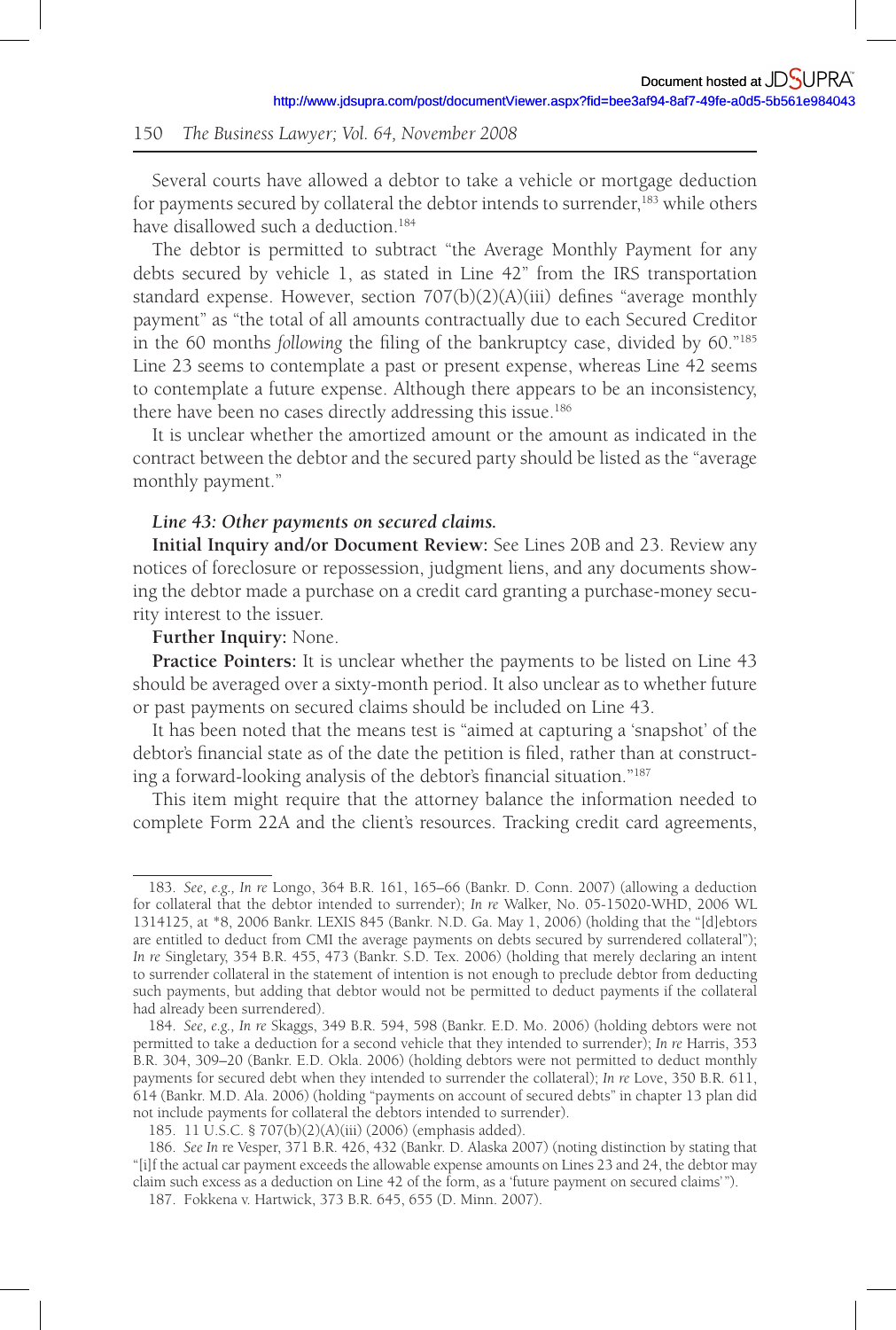*Working Paper: Best Practices for Debtors' Attorneys* 151

payments, and purchases, for example, can be time consuming and expensive. If the client has income below the median, or otherwise does not have apparent problems with the means test, such expenditure could prove needlessly burdensome to the client.

## *\*Line 44: Payments on priority claims.*<sup>188</sup>

**Initial Inquiry and /or Document Review:** Review any statements from child support enforcement agencies. Review relevant tax records, such as returns, transcripts, or notices from taxing authorities.

**Further Inquiry:** If child support is listed as a priority debt, review judgments of divorce, property settlements, any other written support agreements, and any modifications to those agreements.

**Practice Pointers:** "Priority claims" are defined by section 507(a) and do not include amounts coming due after the petition date.

Priority claims are required to be amortized over sixty months.<sup>189</sup>

Post-petition amounts due that have the same character as priority claims, such as future support obligations, are to be listed in Item 28.

Claims listed here should also be included on Schedule E.

Attorneys should be careful not to confuse priority support with non-priority property settlements. Both are non-dischargeable in a chapter 7 case, but only support debts are entitled to priority.

## **Part VII. Additional Expense Claims**

## *Line 56: Other Expenses.*

**Initial Inquiry and /or Document Review:** Review bills or invoices and cancelled checks for other expenses.

**Further Inquiry:** Obtain a statement from the debtor indicating the purpose of the expense and that the expense is necessary for the health and welfare of the debtor or the debtor's family. Also review bank statement or credit card statement showing the expense paid by the debtor.

**Practice Pointer:** The expense must be for the health and welfare of the debtor or the debtor's family. 190

<sup>188 .</sup> The January 2008 Amendment revises the April 2007 form to read as follows: " *Payments on prepetition priority claims*. Enter the total amount, divided by 60, of all priority claims, such as priority tax, child support and alimony claims, for which you were liable at the time of your bankruptcy filing. *Do not include current obligations, such as those set out in Line 28.*"

<sup>189. 11</sup> U.S.C. § 707(b)(2)(A)(iv) (2006).

<sup>190 .</sup> *See In re* Oliver, 350 B.R. 294, 303 (Bankr. W.D. Tex. 2006); *In re* Lara, 347 B.R. 198, 204 (Bankr. N.D. Tex. 2006).